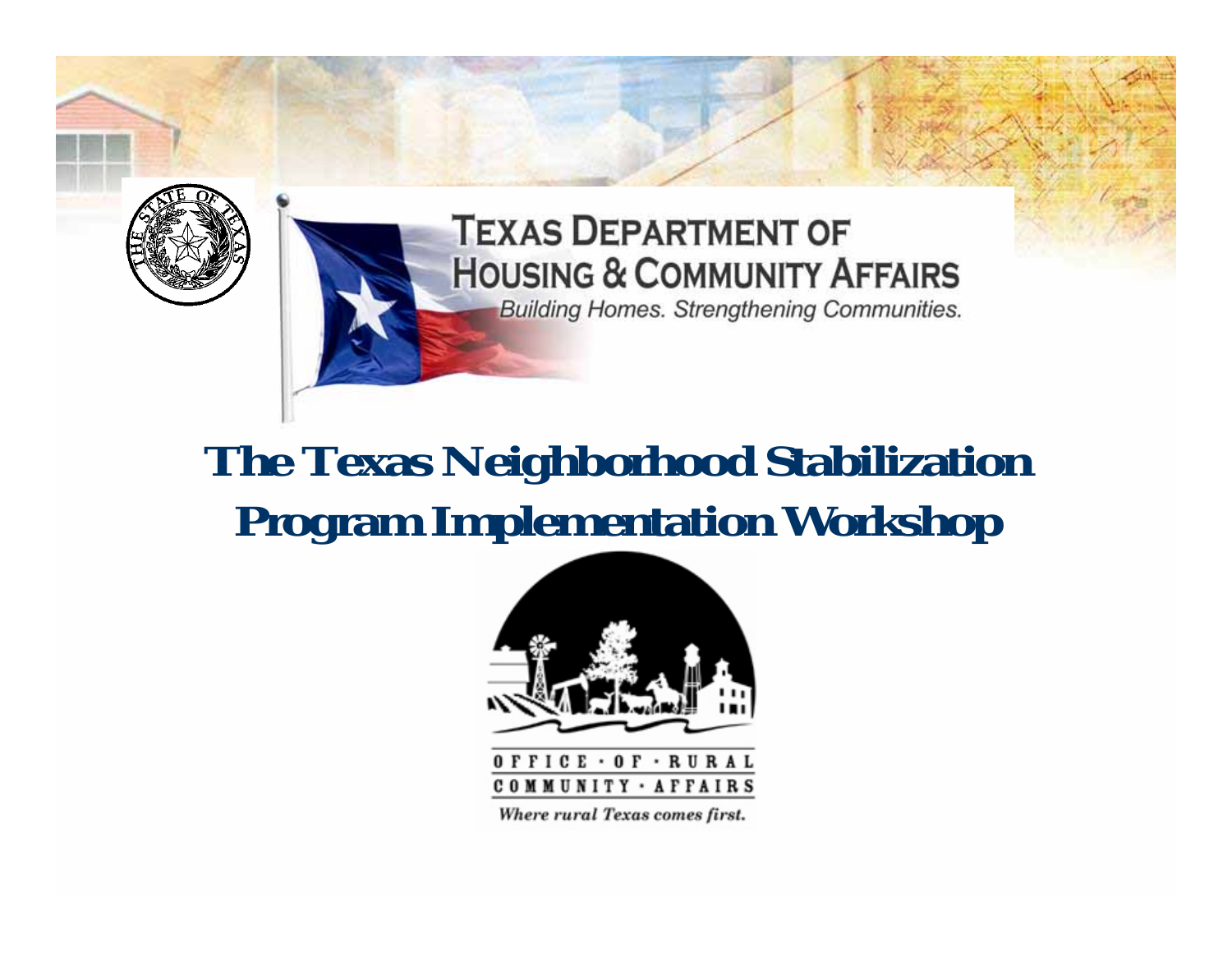

# **Texas NSP Staff**

- ÷ Robb Stevenson, Program Manager
	- $\mathcal{L}_{\mathcal{A}}^{\mathcal{A}}$  . 512-463-2179
	- ÷ [Robb.stevenson@tdhca.state.tx.us](mailto:Robb.stevenson@tdhca.state.tx.us)
- ÷ Marni Holloway, Program Administrator
	- $\mathcal{L}_{\mathcal{A}}^{\mathcal{A}}$  . 512-475-3726
	- $\hat{\sigma}^{\rm L}_{\rm eff}$ [Marni.holloway@tdhca.state.tx.us](mailto:Marni.holloway@tdhca.state.tx.us)
- Dewell Fears, Program Specialist
	- $\mathcal{L}_{\mathcal{A}}$ 512- 305-9095
	- ÷ [Dewell.fears@tdhca.state.tx.us](mailto:Dewell.fears@tdhca.state.tx.us)
- ÷ Marie Villarreal, Program Specialist
	- ÷ 512- 475-3861
	- ÷ [Marie.villarreal@tdhca.state.tx.us](mailto:Marie.villarreal@tdhca.state.tx.us)
- ÷ Tom Kincaid, Program Specialist
	- ÷ 512- 475-3897
	- ÷ [Thomas.kincaid@tdhca.state.tx.us](mailto:Thomas.kincaid@tdhca.state.tx.us)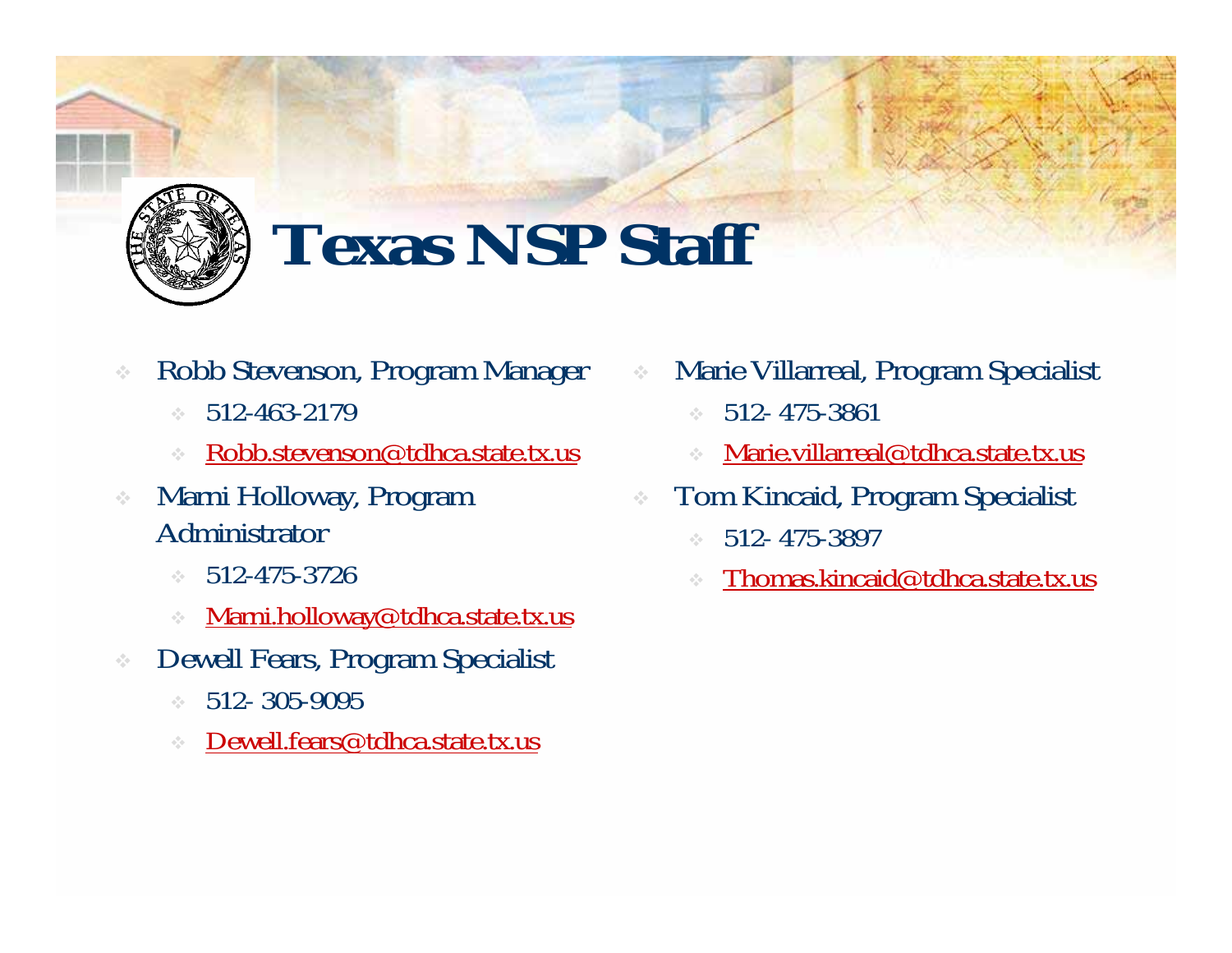

# **Agenda**

- $\frac{1}{2}$ **Basics**
- $\frac{1}{2} \frac{1}{2} \frac{1}{2}$ NSP Eligible Uses
- $\sigma_{\rm eff}^{\rm th}$ NSP Acquisitions
- $\frac{1}{2}$ NSP Loans
- $\frac{1}{2}$ Lunch
- $\frac{1}{2} \frac{d\phi}{d\phi}$ Davis-Bacon & Section 3
- $\frac{1}{2} \frac{d^2}{dt^2}$ Project Set-up & Draws
- $\frac{1}{2}$ Benchmarks
- REO Panel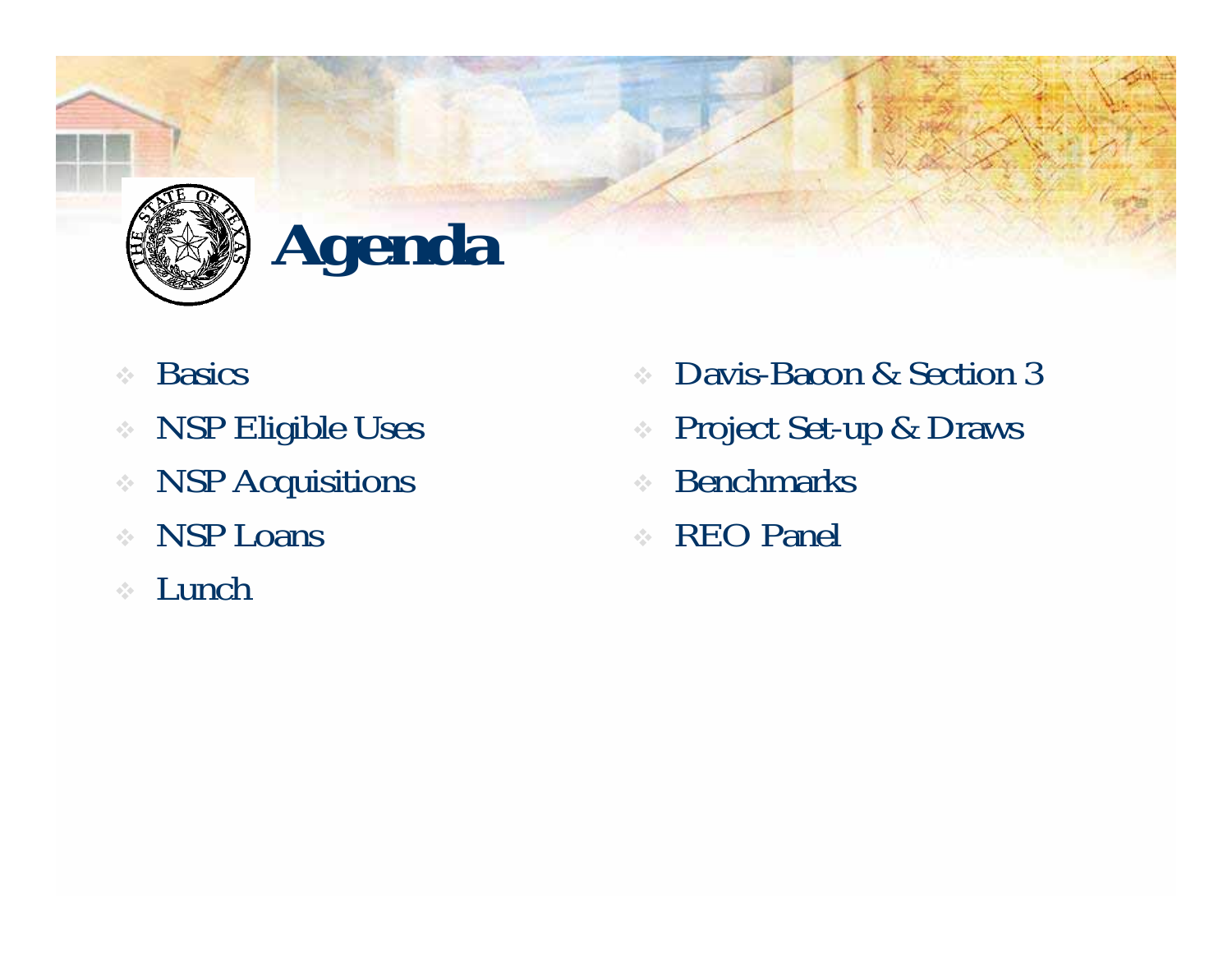



#### $\frac{1}{2}$ What we are not going to cover in detail:

- Monitoring and Compliance
- ÷ Project set-ups in System
- Work write-ups
- ÷ Construction drawdowns
- ÷ Environmental review process
- ❖ Covered in a webinar in approximately 2 months
- ❖ Environmental has its own series of workshops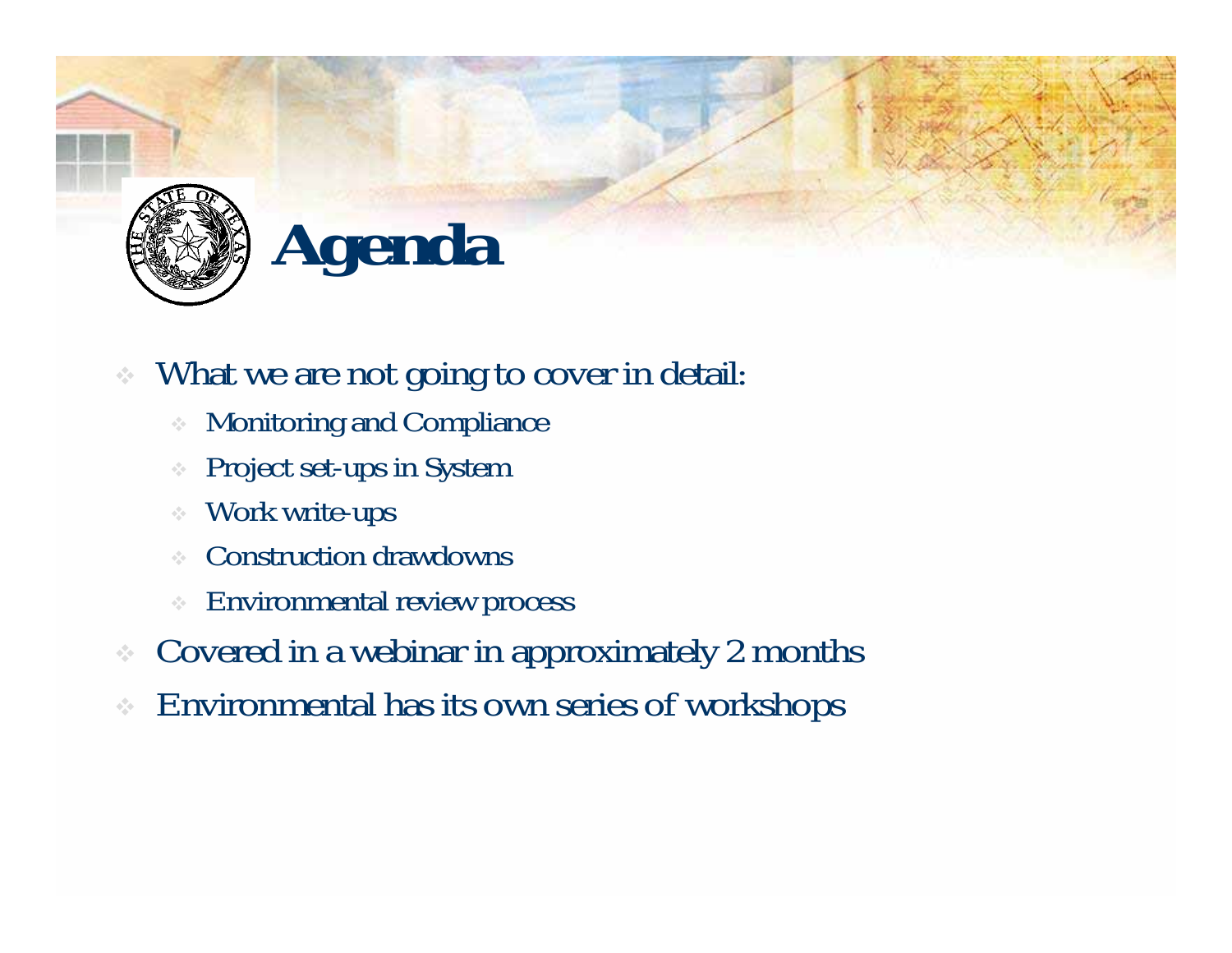

## **Participation Requirement**

- To receive a Texas NSP contract, a program representative must:
	- Register for an NSP Implementation Training
	- Attend the training
		- Attendance is verified by the sign-in and sign-out sheets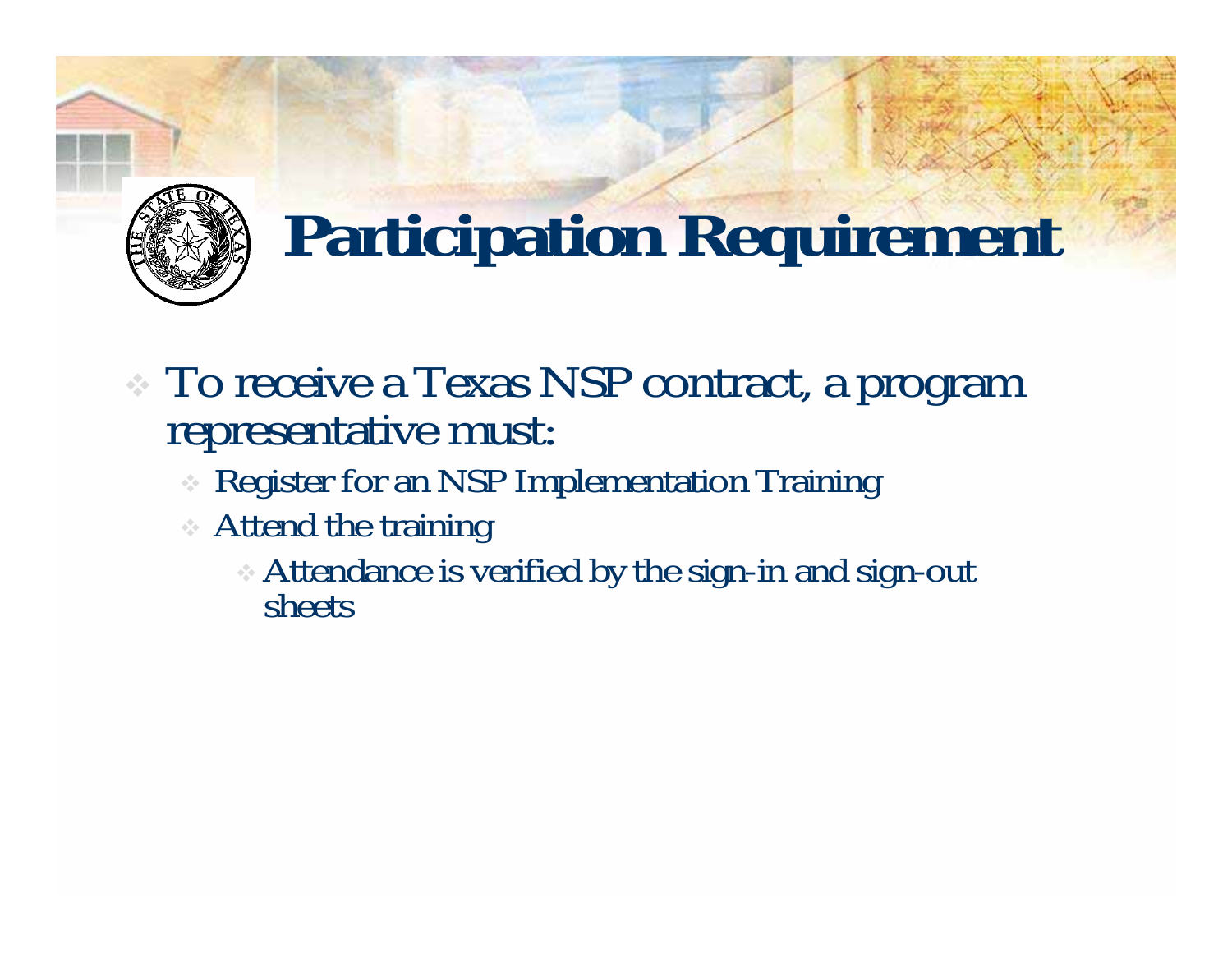

## **Texas NSP Purpose**

 Fund cities, counties and nonprofit organizations to acquire foreclosed, abandoned and/or vacant properties and redevelop them as affordable housing - in order to prevent blight and continued declining property values in Texas communities.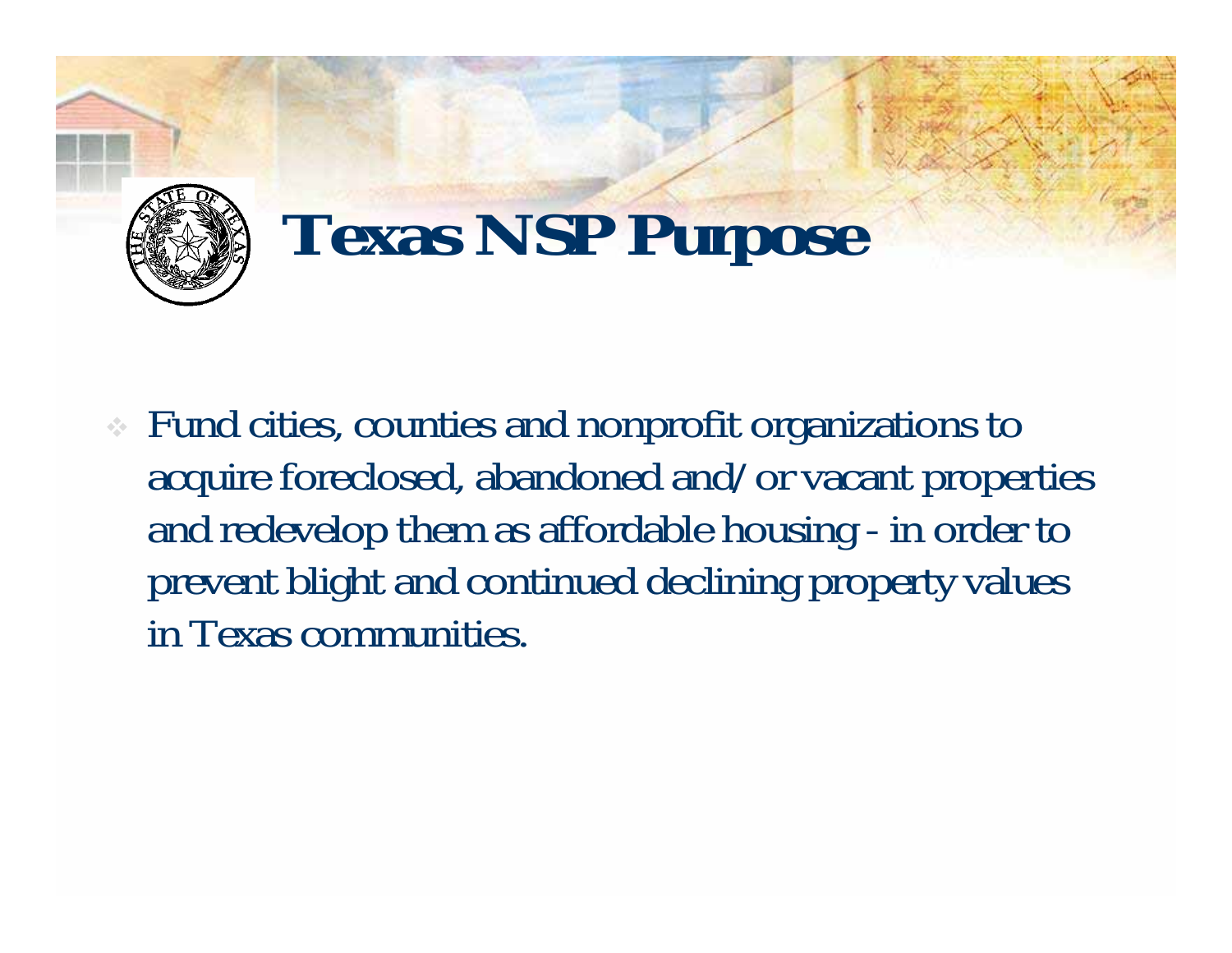

### **Congratulations on your Texas NSP Award!**

- Your Texas NSP Contract is subject to:
	- NSP Federal Register Notice [Docket No. FR-5255-N-01]
	- Texas NSP Notice of Funding Availability (NOFA)
		- Workshop slides, Frequently–asked questions, and forthcoming Texas NSP Guidebook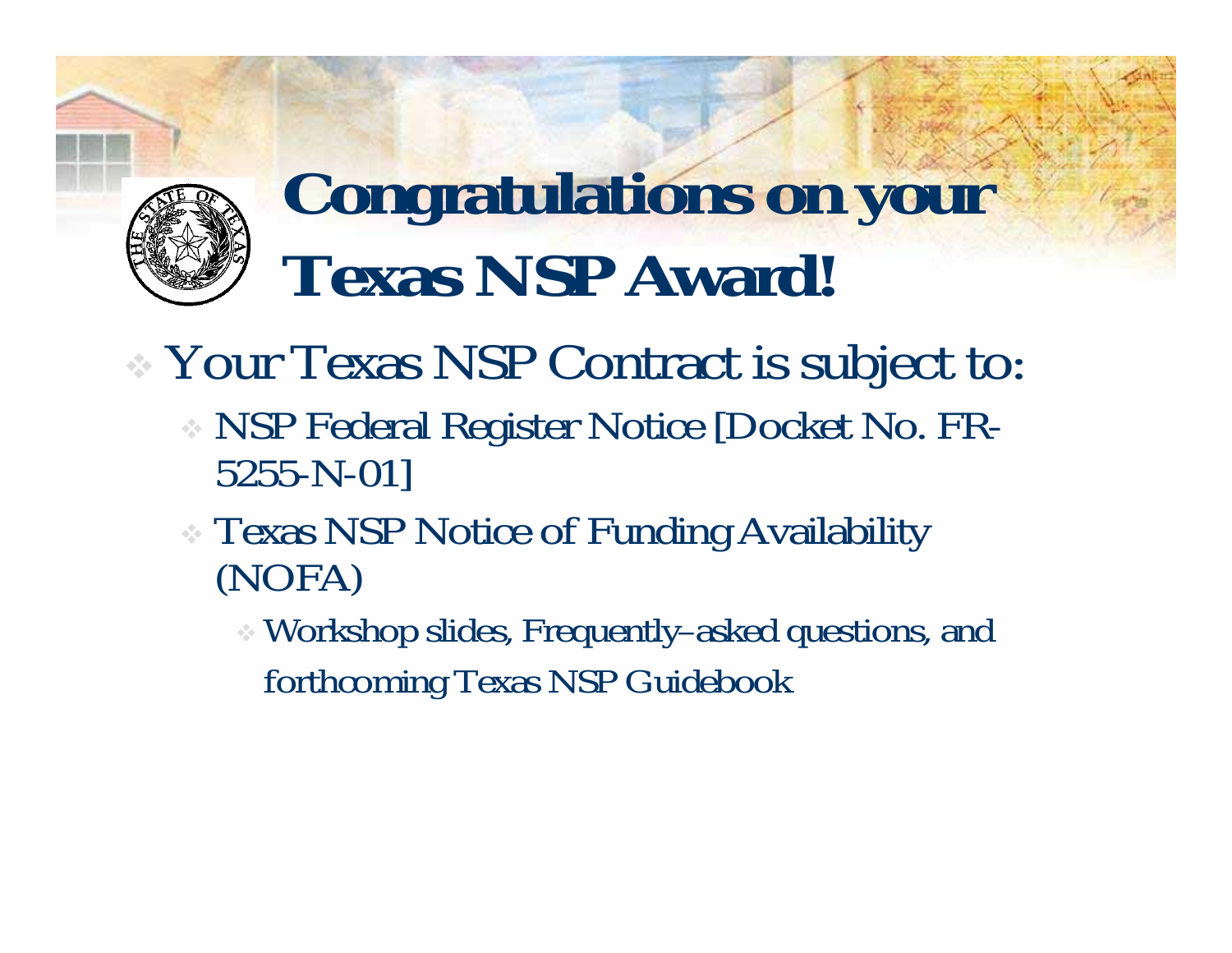

# **Regulatory Environment**

- Unless specifically stated otherwise, NSP funds are generally considered CDBG funds
	- Subject to 24 CFR 570
- Requirements from the HOME program have been applied to some housing activities
- State regulations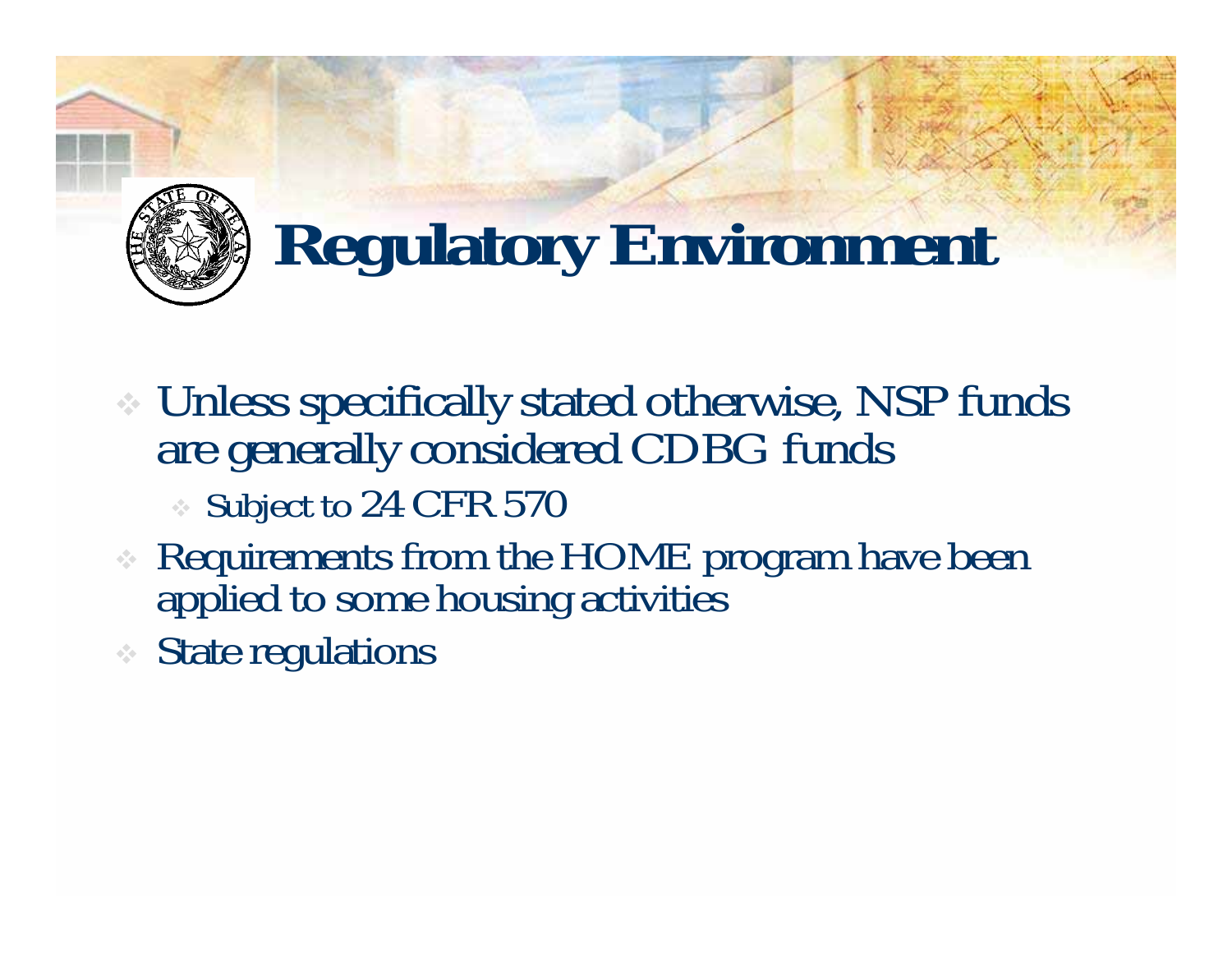

# **Cross-Cutting Regulations**

"Cross-cutting" federal regulations include:

- Environmental
- Fair Housing
- Affirmative Marketing
- Eligibility Factors
- Procurement
- Lead-Based Paint
- Property Standards
- Accessibility
- Energy Efficiency
- OMB Circulars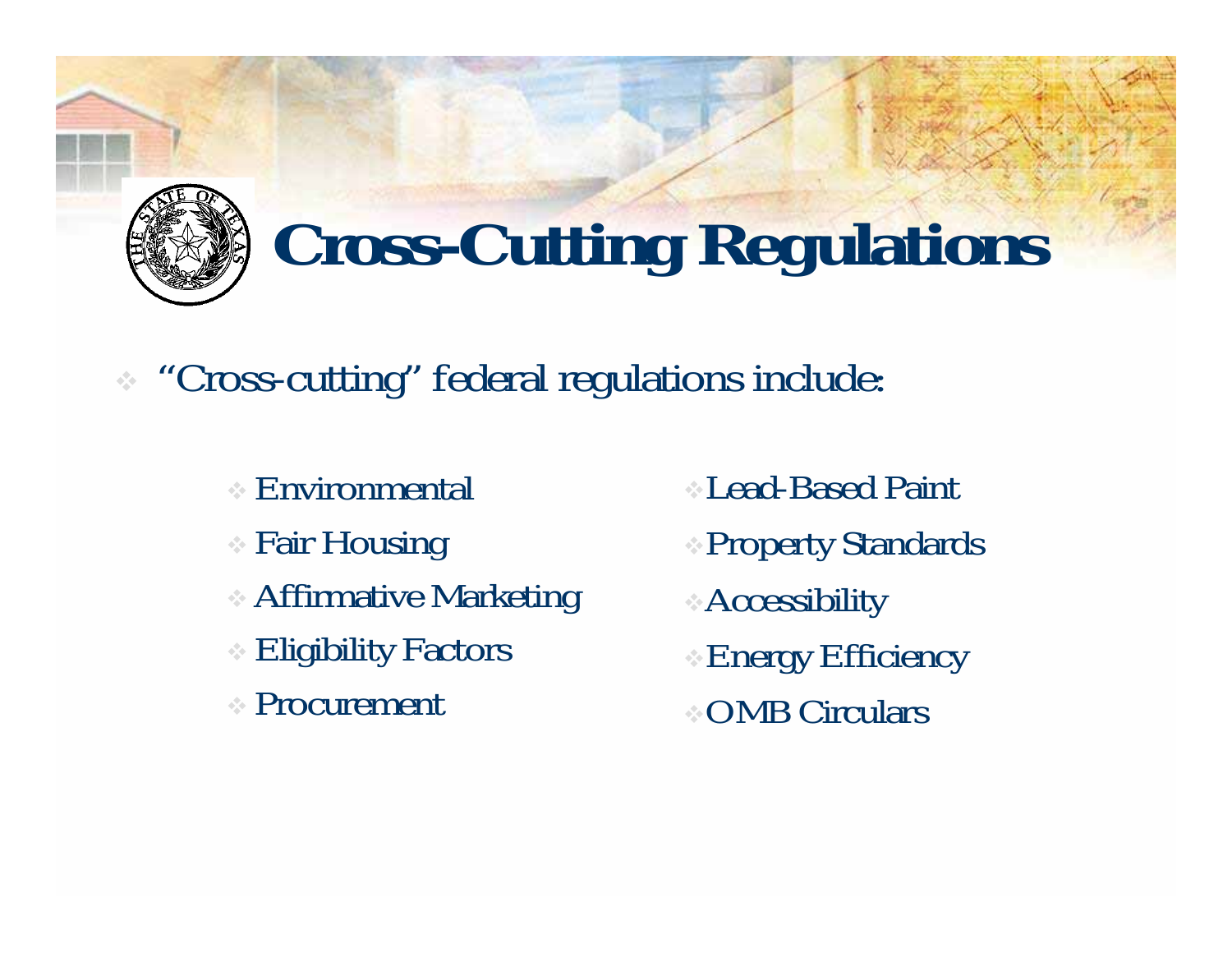

# **Bridge Notice**

#### Texas NSP Contracts are subject to

**Parts** of NSP Bridge Notice [Docket No. FR-5255-<br>N-02]

#### Technical Corrections – yes

Revised Statutory Program Requirements – maybe: more restrictive program requirements under Texas NSP will apply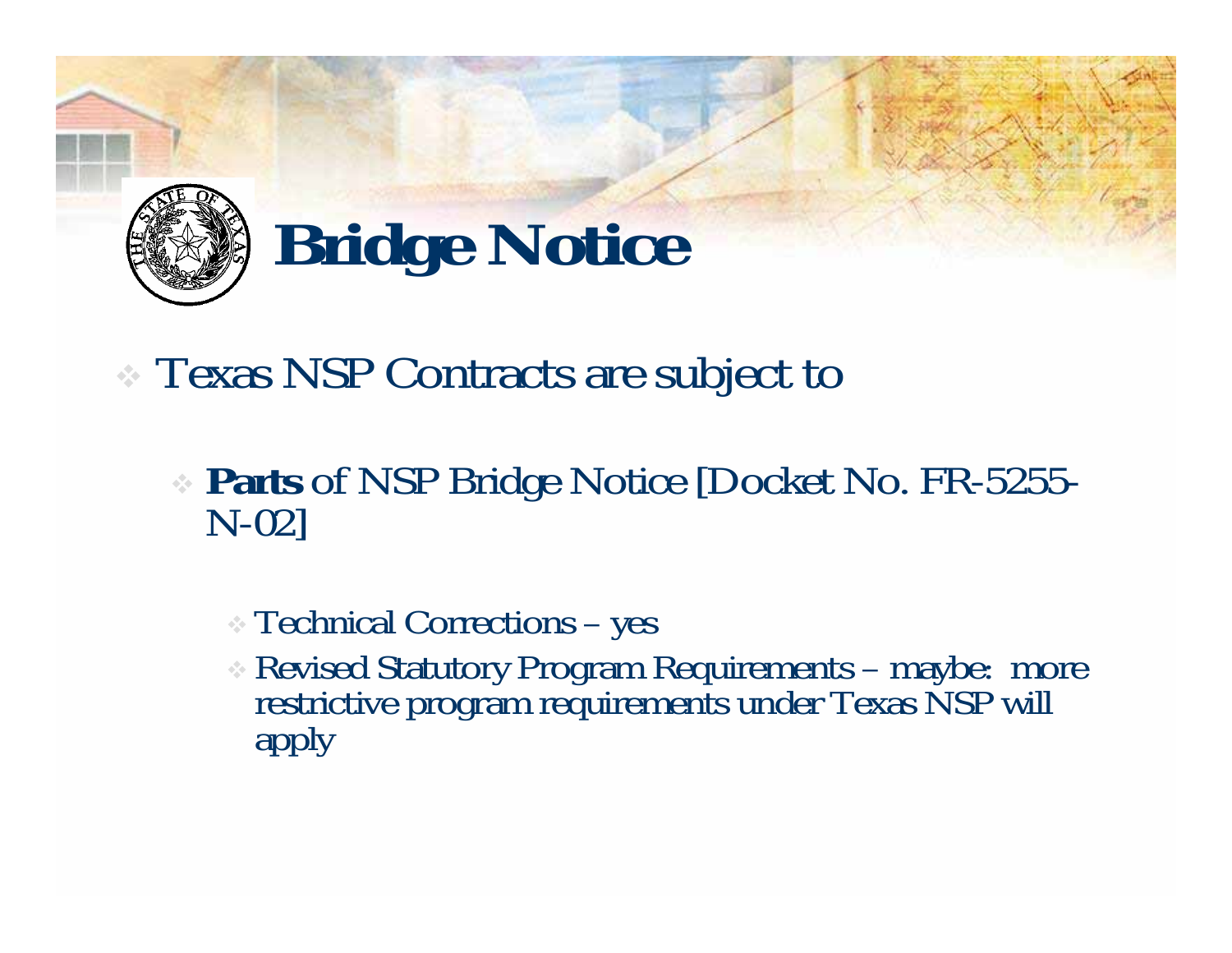

# **35% Requirement**

- ÷ Requires abandoned or foreclosed properties
- Must be "permanent" housing
	- Community definition or TDHCA
- Credit only for housing low-income households
	- 50% of area median income
	- Income levels on NSP website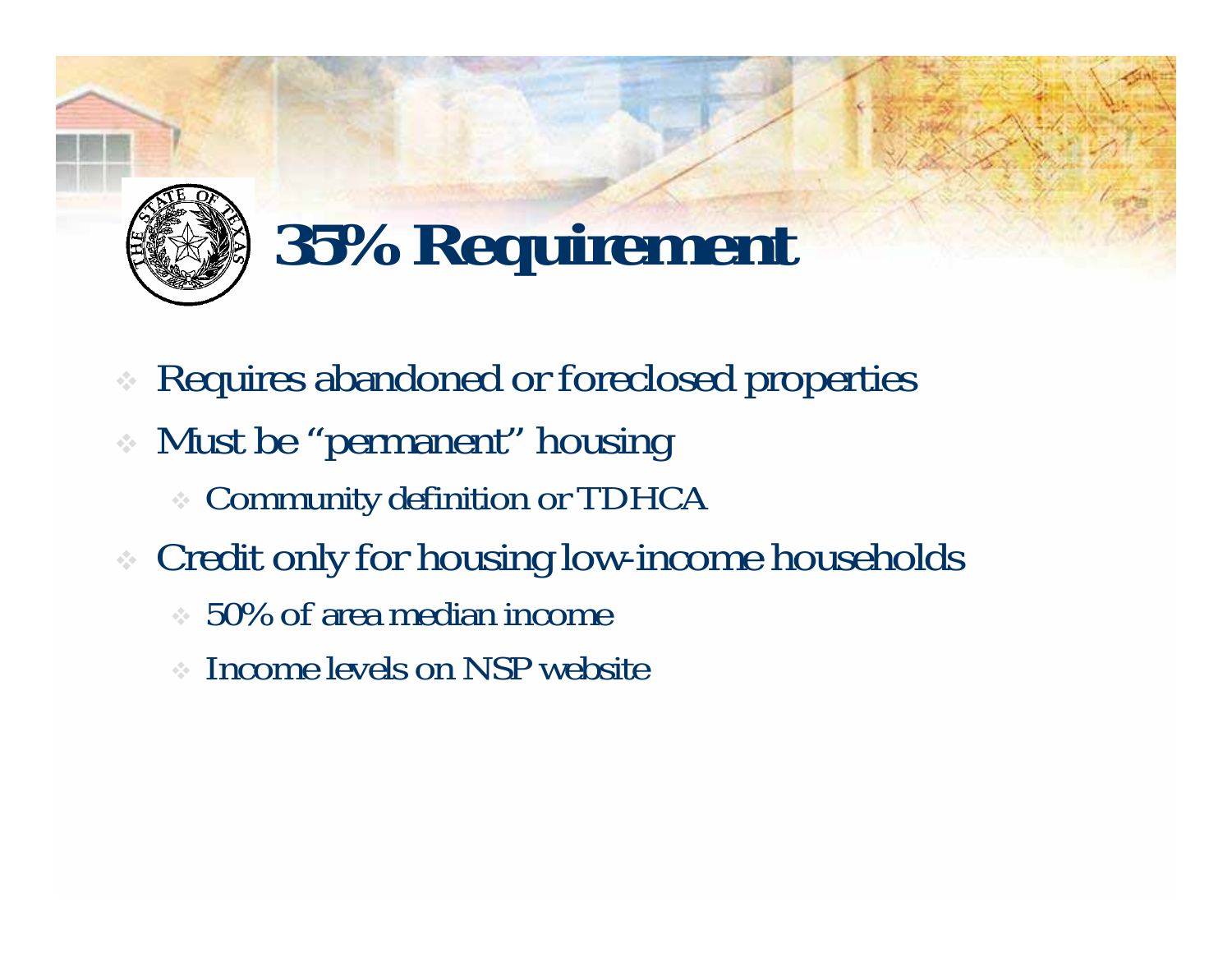

# **18-month Requirement**

- TDHCA must obligate all Texas NSP1 funds to specific projects within 18 months of March 3, 2009
- ❖ Subrecipient Benchmarks from contract date
	- Acquisition Funds committed at 6 months
	- $\frac{1}{2} \frac{d^2}{dt^2}$ Balance of Activity funds committed by 9 months
	- Failure to meet benchmarks may result in re-allocation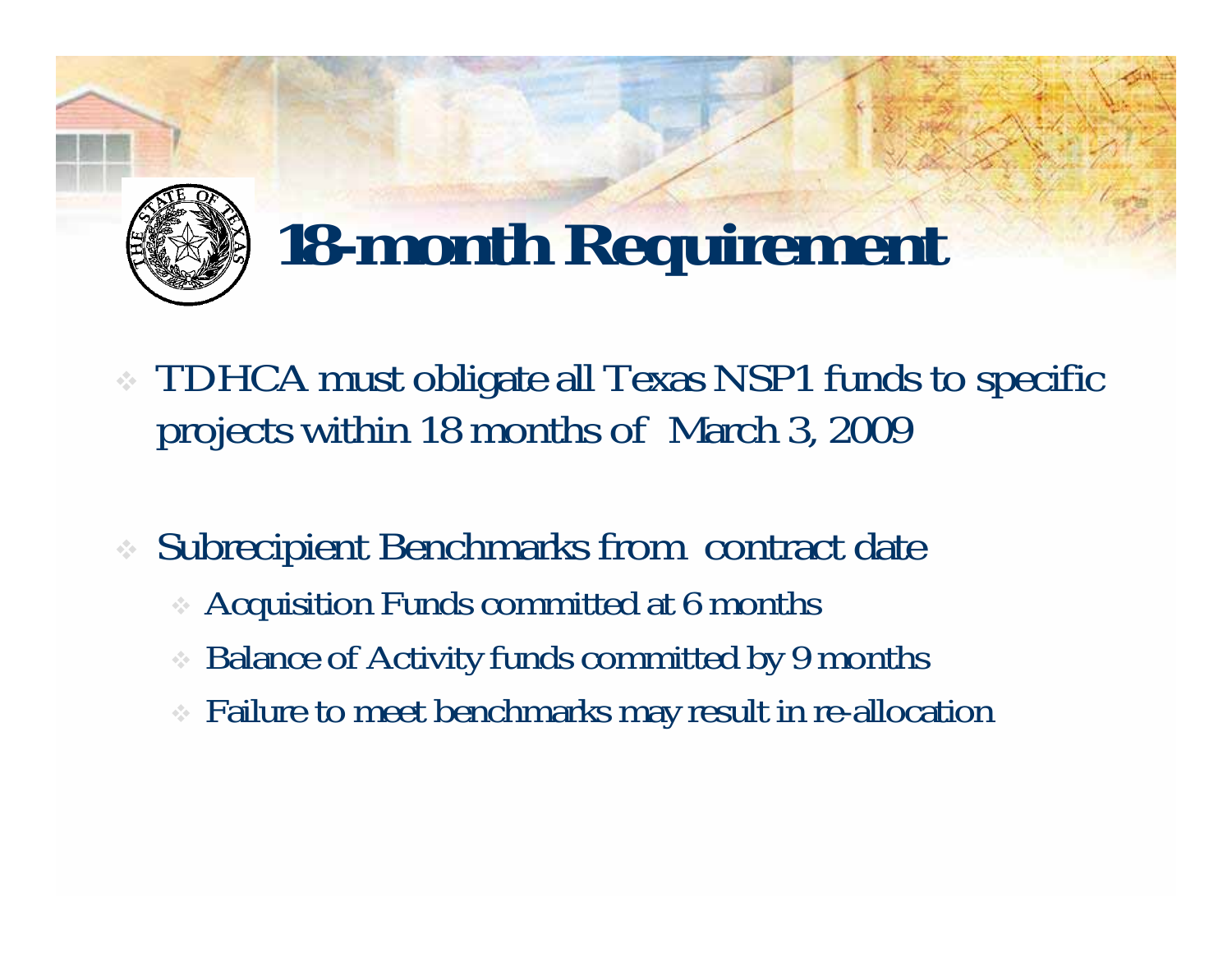

# **Key Definitions**

- Foreclosed
	- Completion of mortgage/tax foreclosure under state/local law
	- Transfer of title complete
	- Transfer in lieu of foreclosure under state/local law
- Abandoned
	- Mortgage or tax foreclosure proceedings have been initiated
	- No mortgage or tax payments have been made by the property owner for 90 days; and
	- Property has been vacant for at least 90 days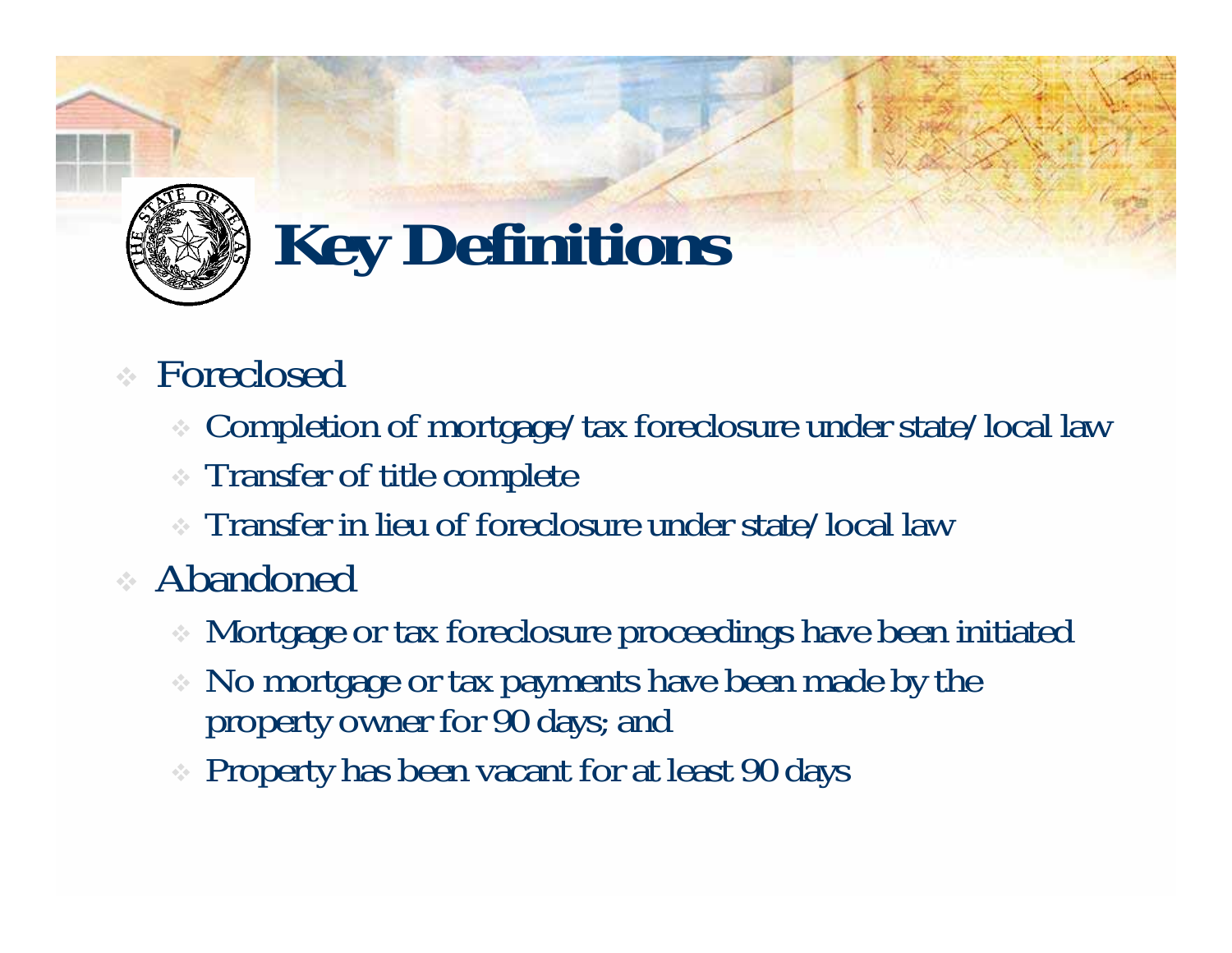

# **Key Definitions**

#### Vacant

- Land and/or building are vacant
- Grantee Subrecipient
	- TDHCA/ORCA is the Grantee and organizations or units of government that receive NSP funds from TDHCA are Subrecipients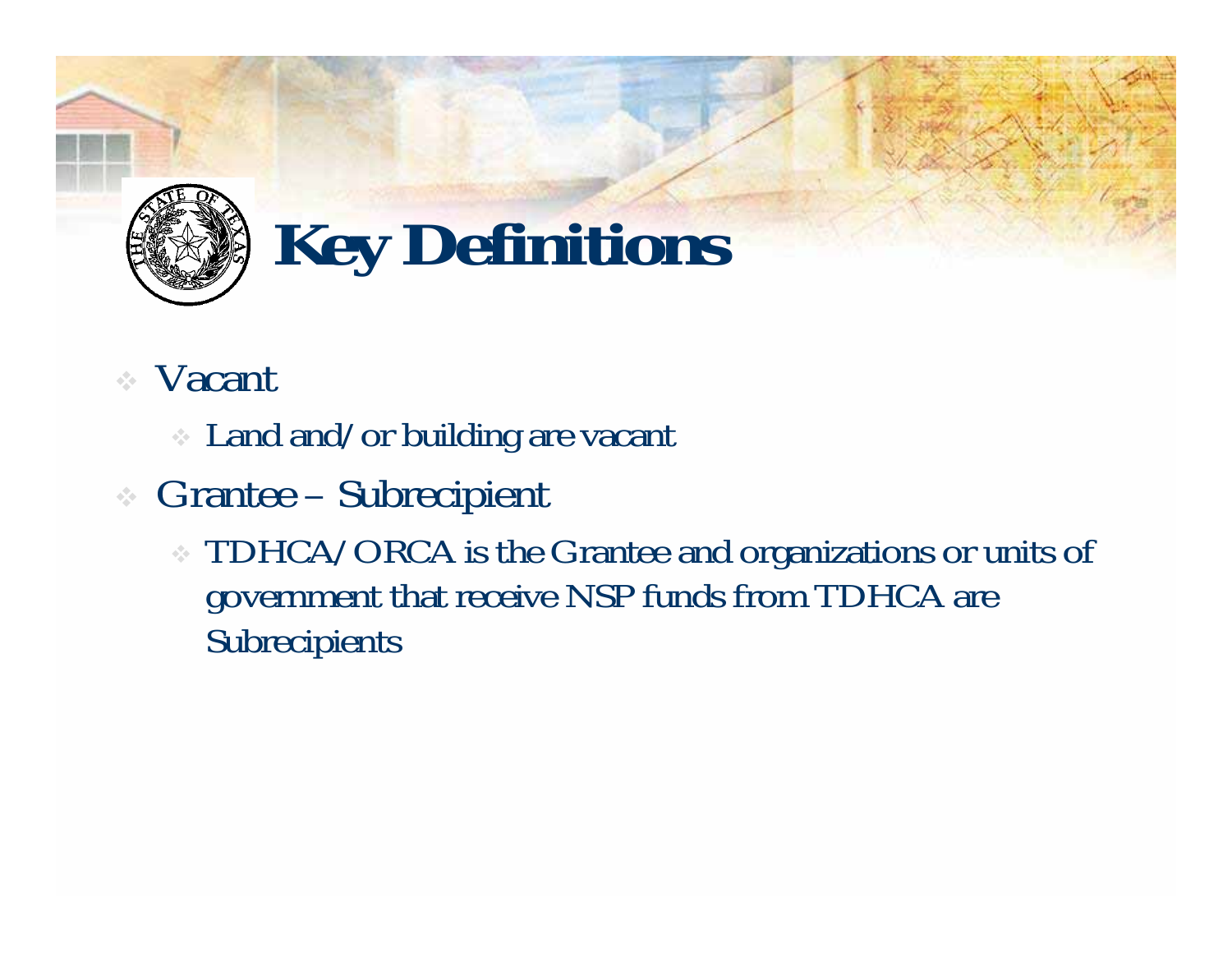

# **Key Definitions**

- Residential properties
	- Units meeting the definition of 'homes' as well as vacant land that is designated for residential use (zoned)
- Blight
	- Exhibits objectively determinable signs of deterioration sufficient to constitute a threat to human health, safety and public welfare
- Activity
	- NSP Eligible Uses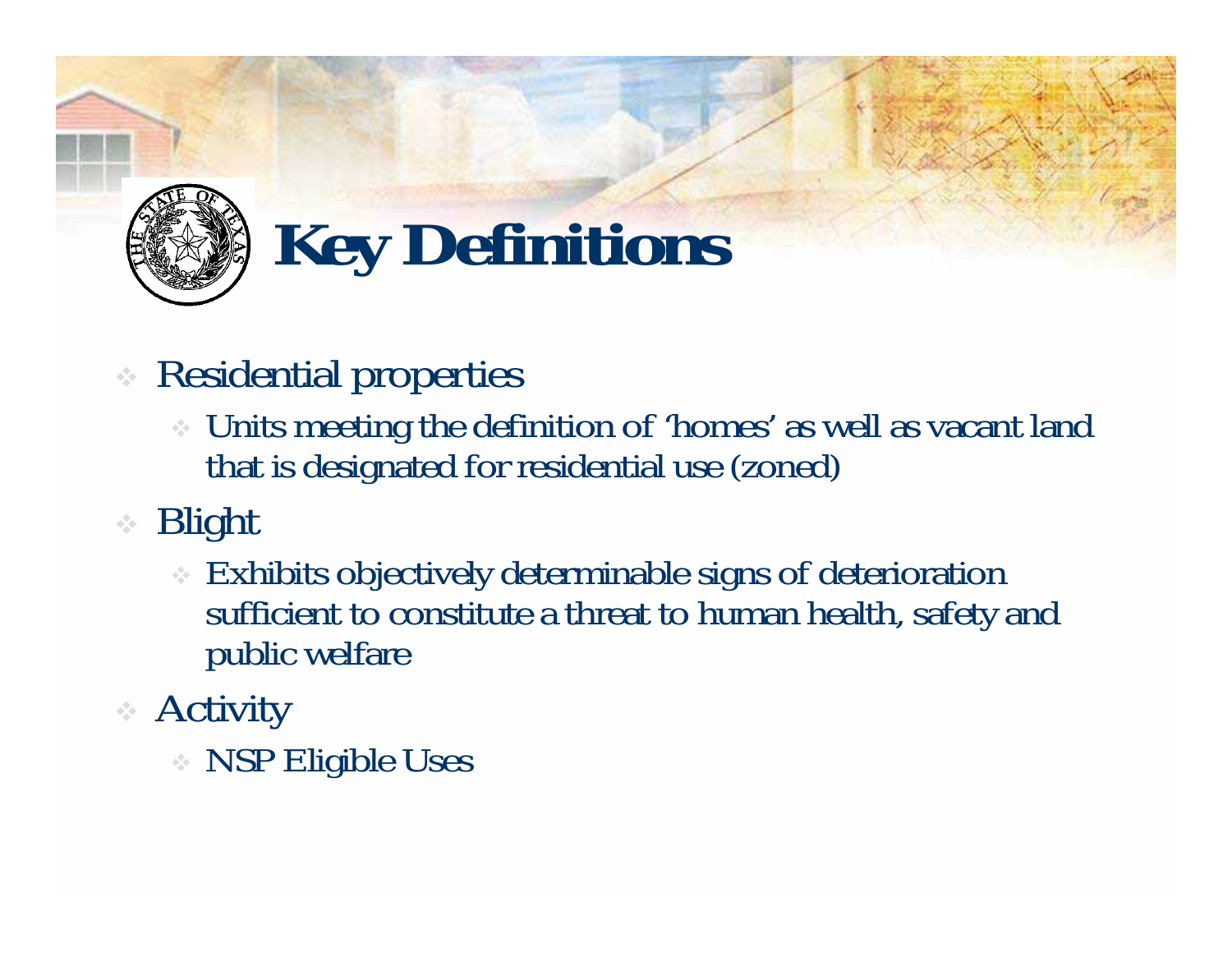

### **Acronyms**

#### $\therefore$  CA

- Contract Administrator (Subrecipient)
- CDB
	- TDHCA Contract Database
- LMMI
	- Low to medium income
	- $\hat{c}_{\rm g}^{\rm (e)}$  Includes incomes up to 120% of AMI

#### REO

 $\mathcal{L}_{\mathcal{A}}$  . Real Estate Owned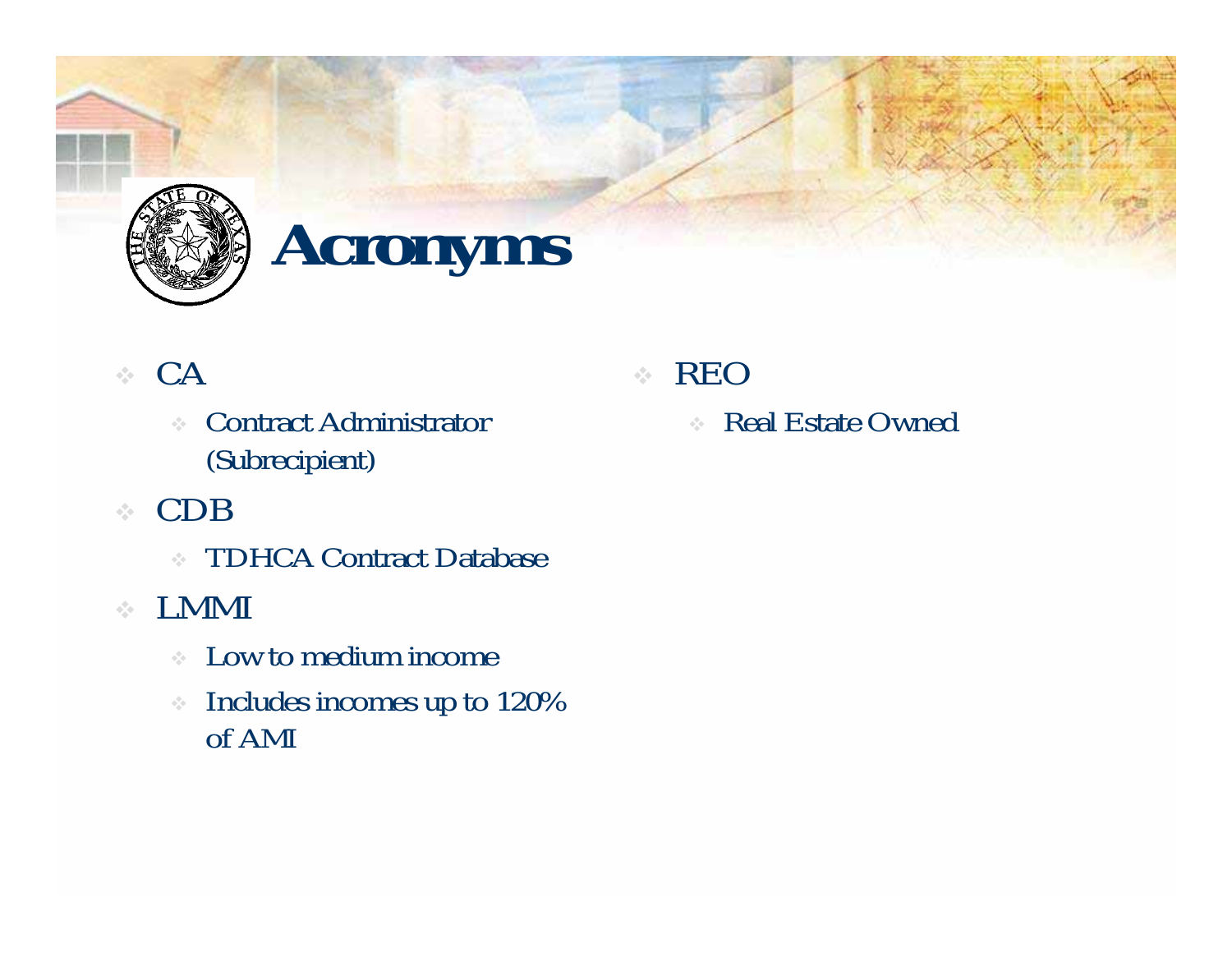# **Neighborhood Stabilization Program 2**

- TDHCA has submitted a "balance of state" application to HUD, in response to the NSP2 NOFA
	- Requested \$110,000,000
	- Activities in proportion to NSP1 applications
		- No Land Banking
	- $\frac{1}{2} \frac{1}{2} \frac{1}{2}$ Decision from HUD expected in December, 2009
	- ❖ Funds provided to communities through NOFA process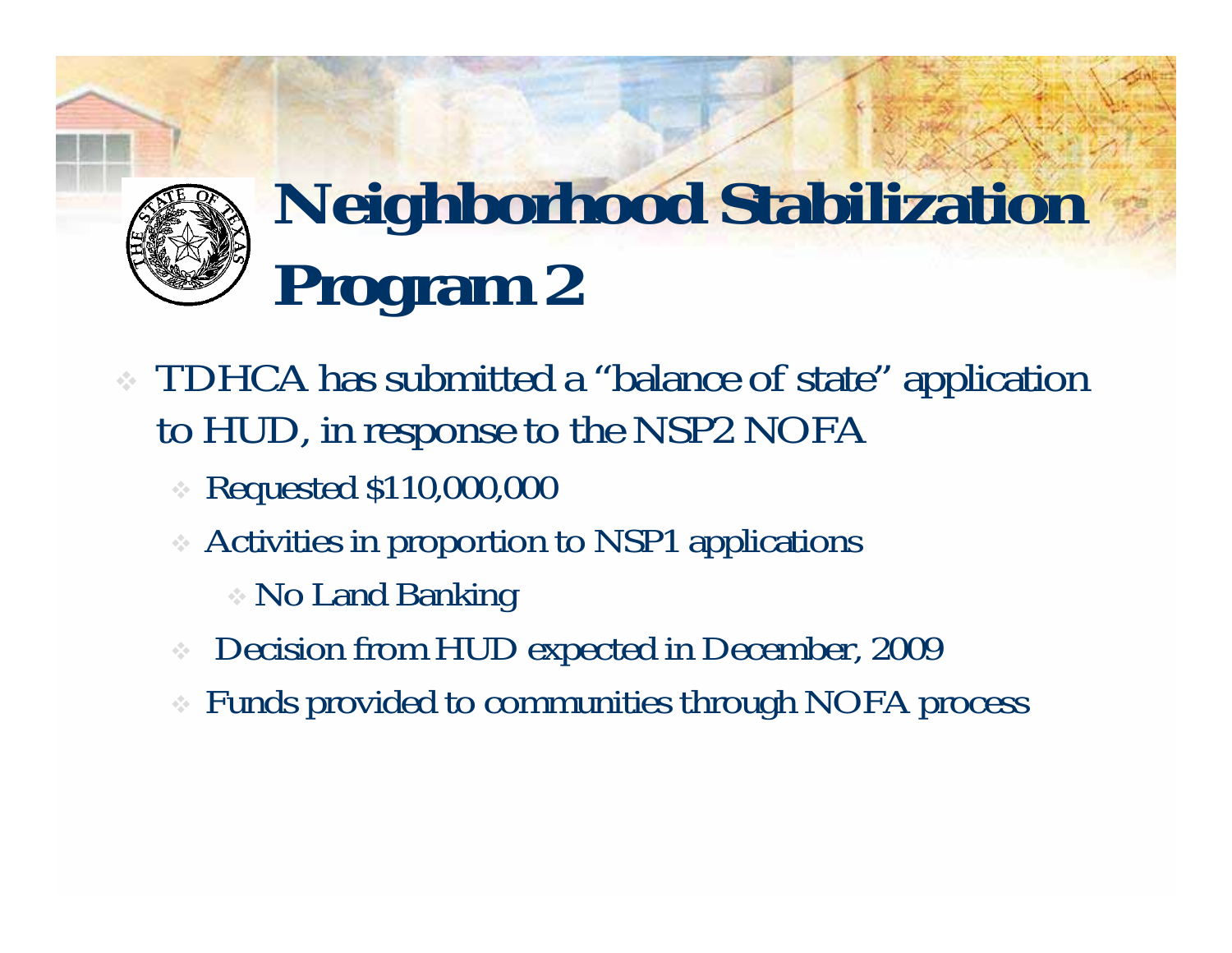

## **NSP Ineligible Uses**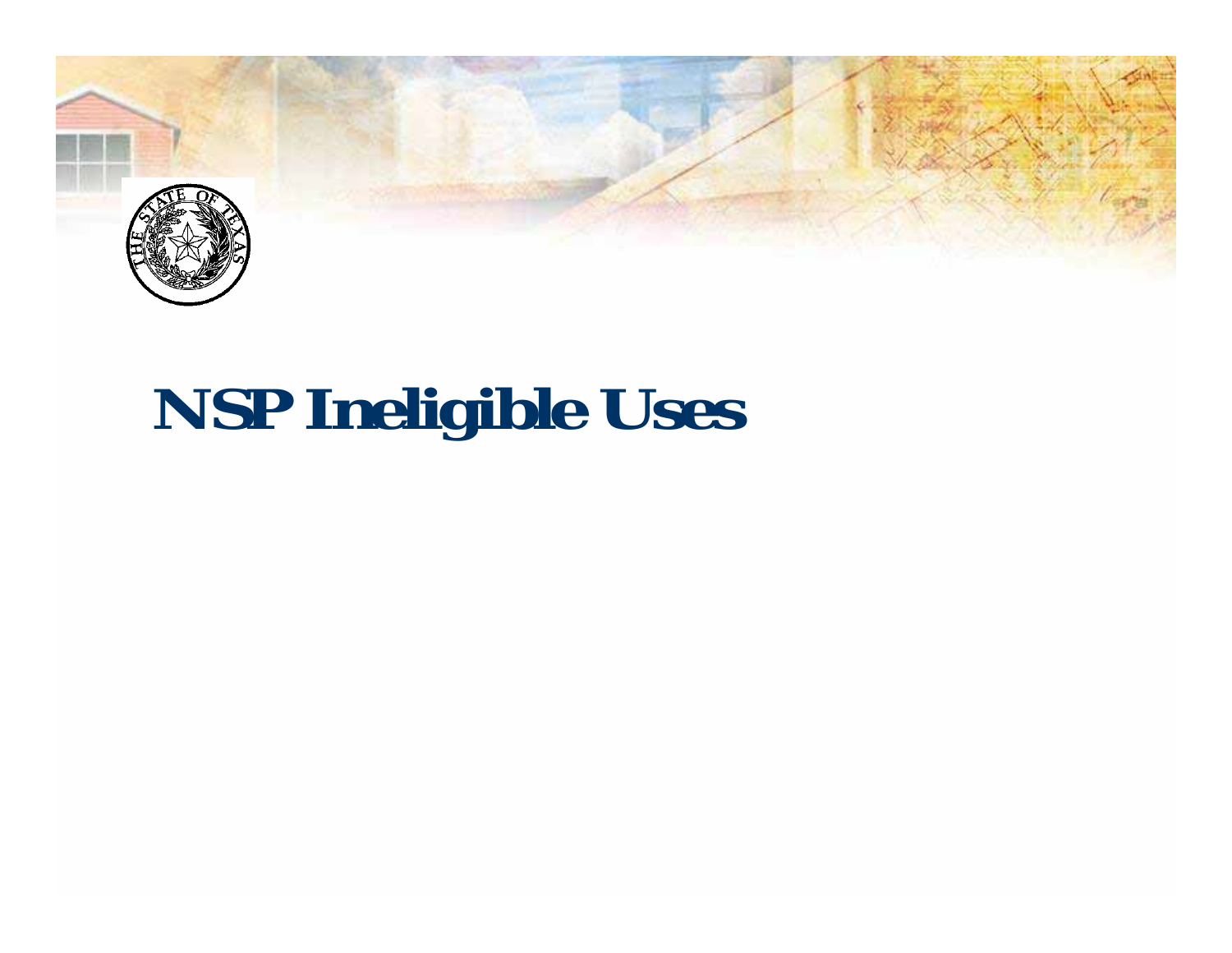

# **NSP Ineligible Activities**

- If an activity is ineligible under CDBG, it likely is ineligible under NSP
	- Foreclosure prevention
	- **Demolition of non-blighted properties**
- Ineligible properties
	- Already acquired
	- No longer foreclosed or abandoned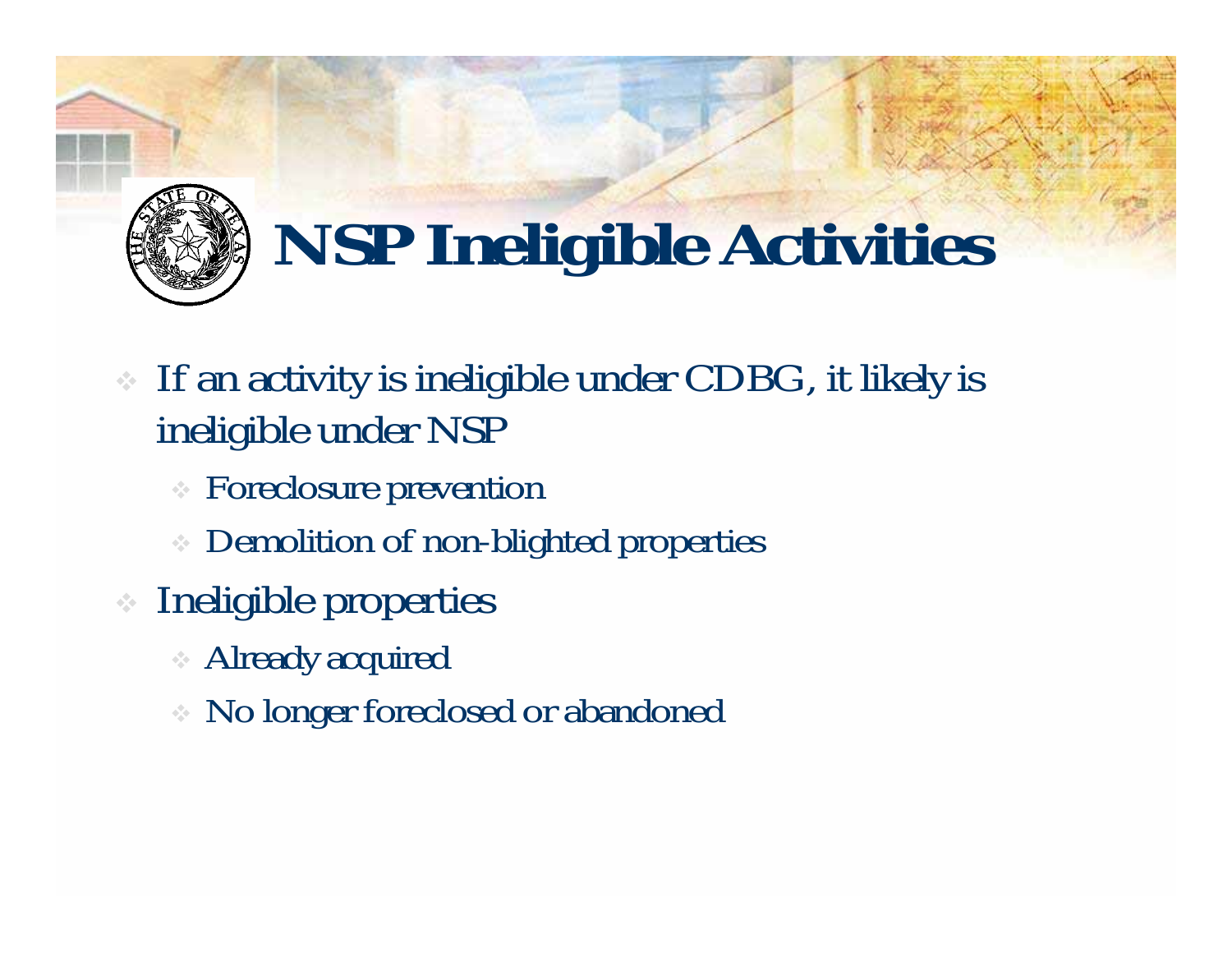

# **NSP Ineligible Uses**

- Won't result in an eligible use within the applicable deadline
- Aren't eligible under the Texas NSP NOFA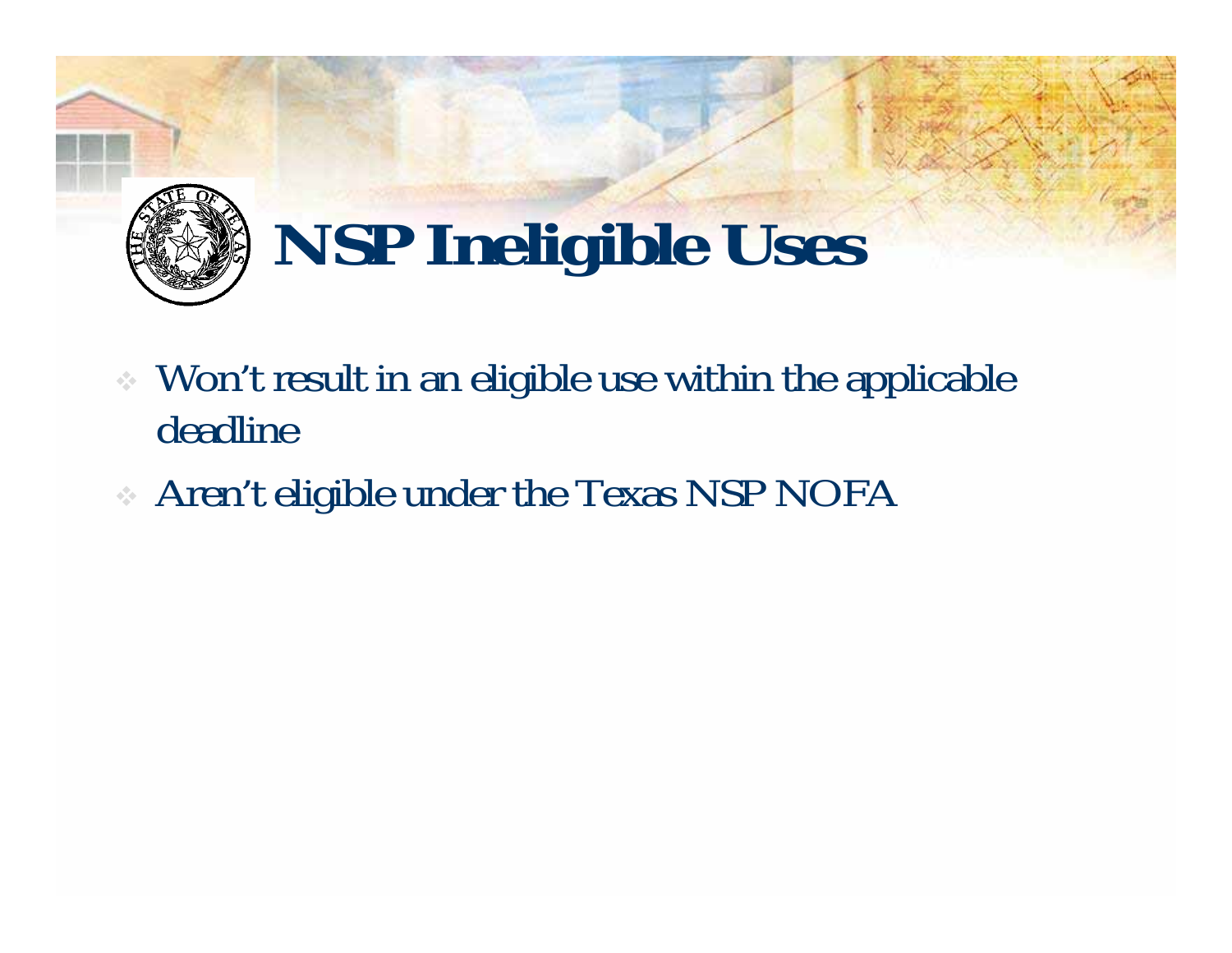

# **NSP Eligible Uses**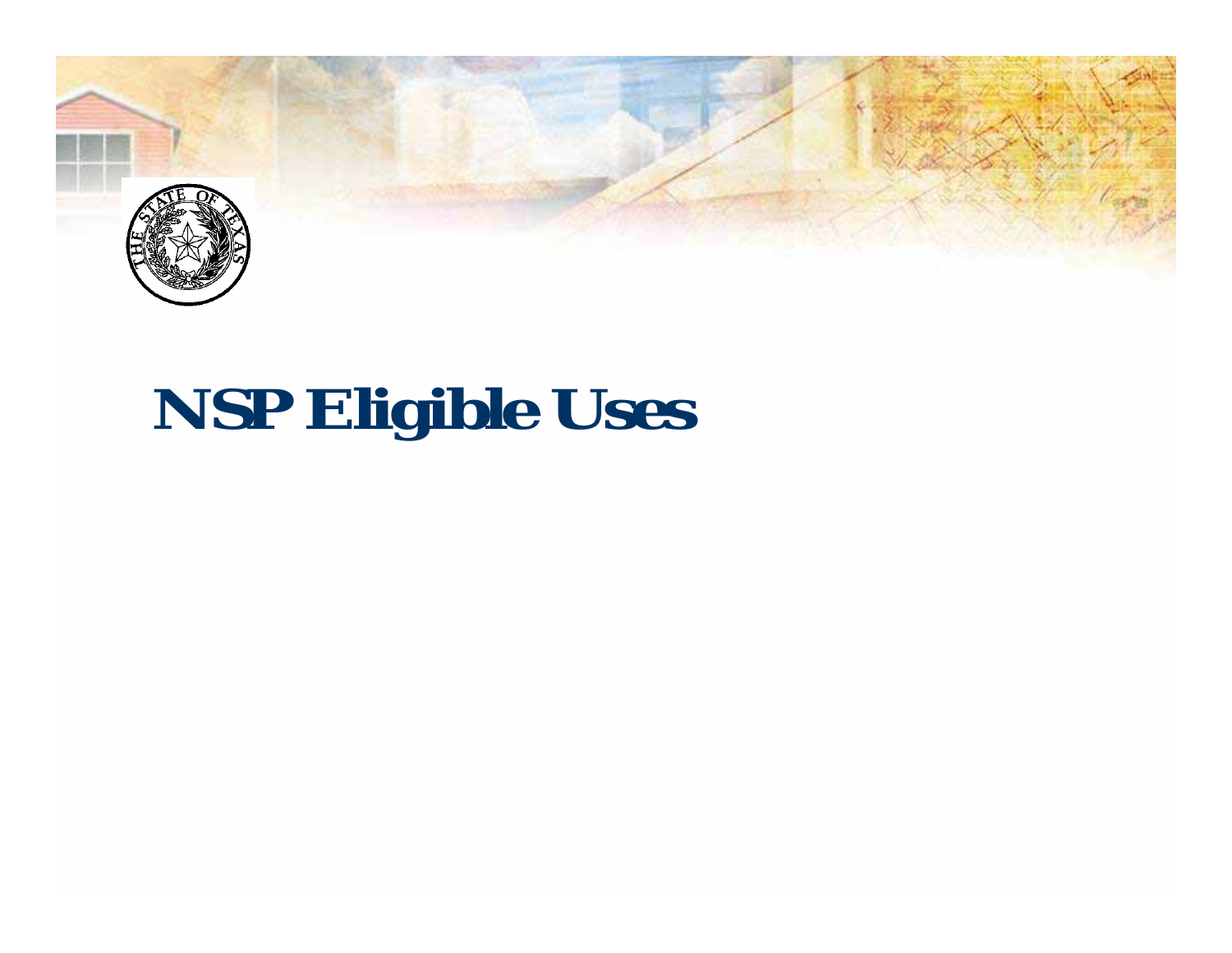

# **NSP Eligible Uses**

- A Financing Mechanisms
	- Homebuyer Assistance and Permanent Financing
- B Purchase & Rehabilitation
- C Land Bank
- D Demolition
- $\epsilon$  E Acquisition and Redevelopment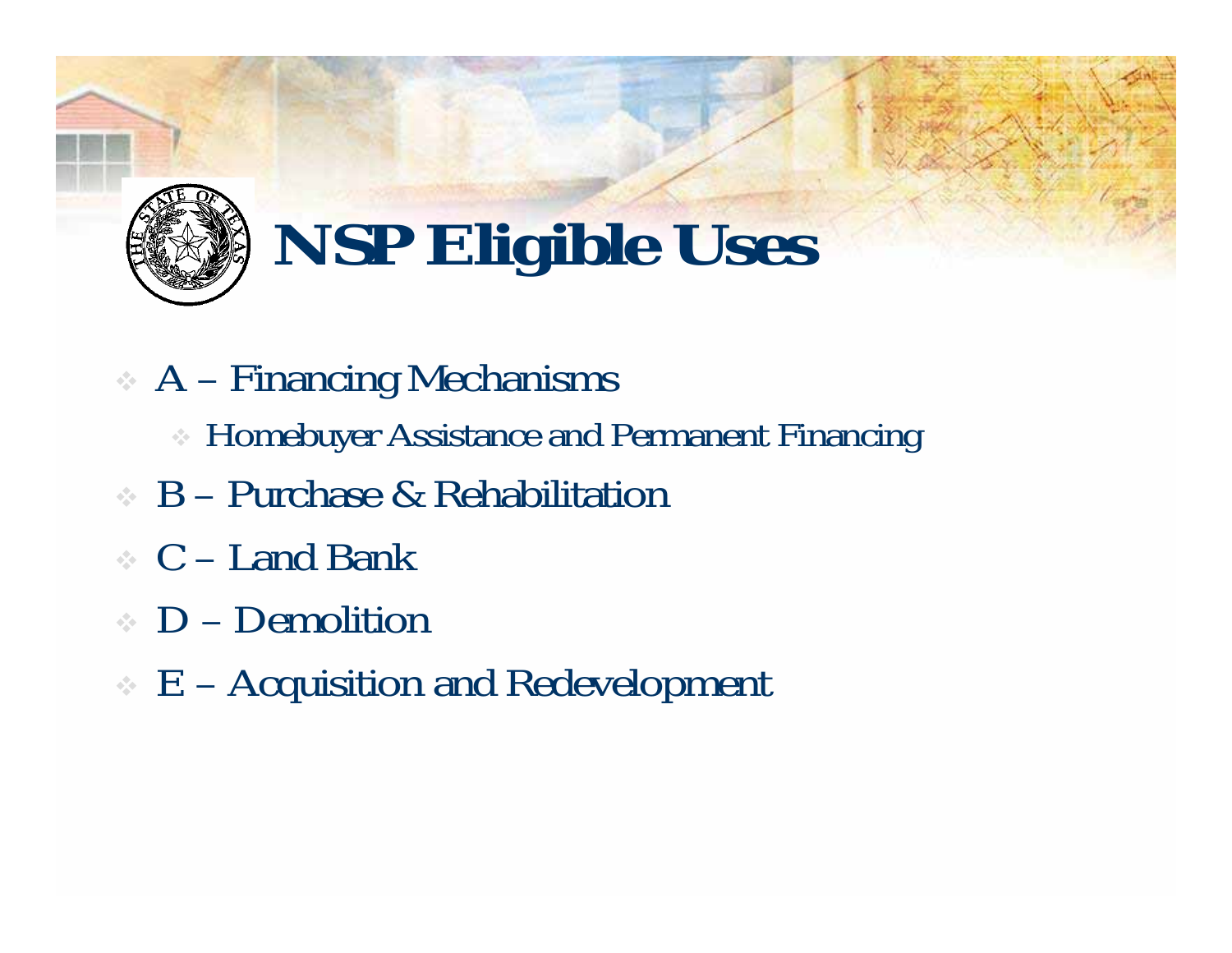

# **NSP Eligible Uses**

- Flexibility to move between eligible uses
- Contract Modifications may be required
- Loan terms may change
- Must meet 35% requirement with end use
- Be aware of Environmental Review requirement changes if your scope increases!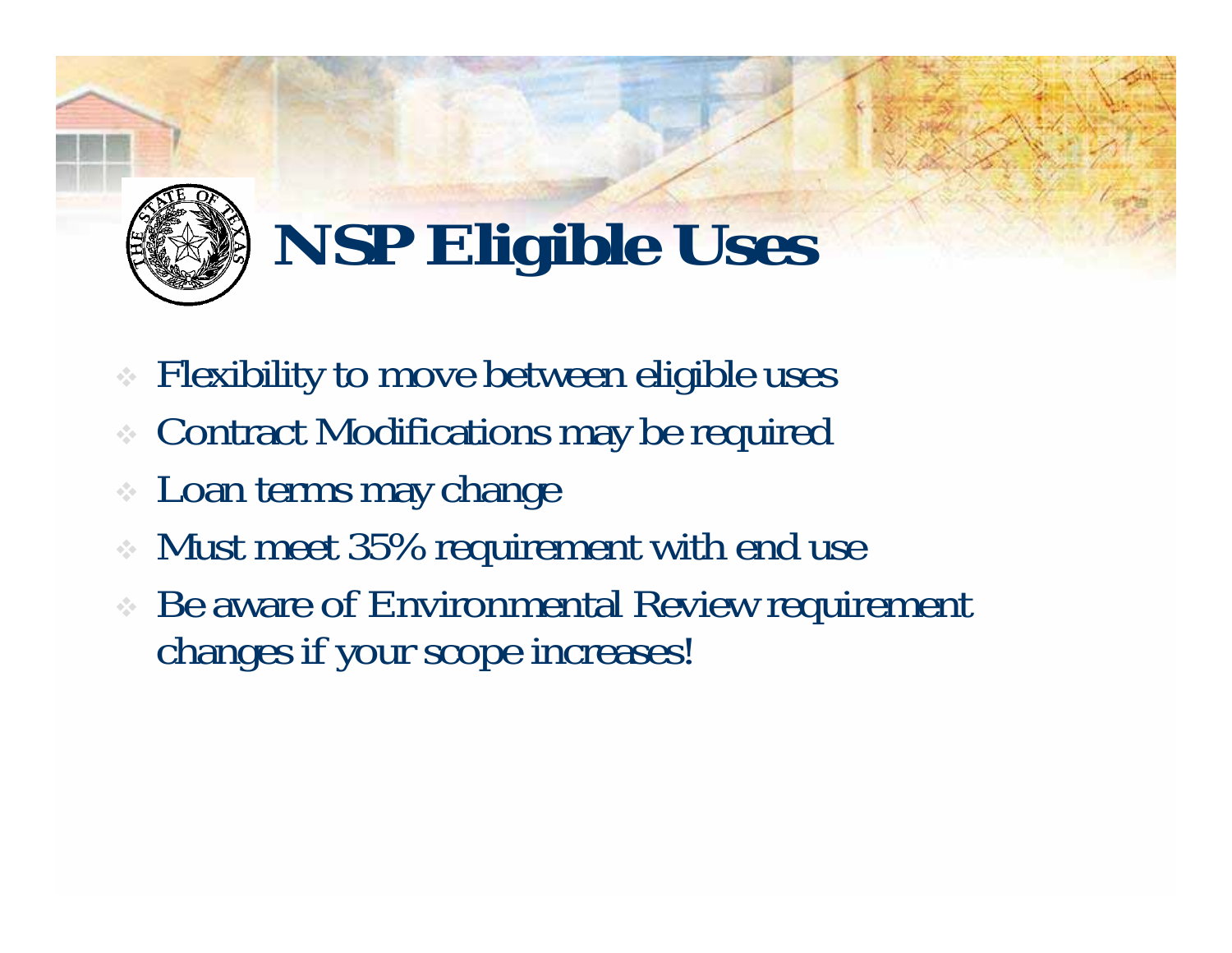#### **Eligible Uses by Property Type**

| <b>Eligible Use</b>                                     | <b>Foreclosed</b>   | <b>Abandoned</b>           | <b>Blighted</b>               | <b>Demolished</b> | <b>Vacant</b>         |
|---------------------------------------------------------|---------------------|----------------------------|-------------------------------|-------------------|-----------------------|
| $A -$<br><b>Financing</b>                               | Yes                 | N <sub>o</sub>             | Only if<br>foreclosed         | n/a               | Only if<br>foreclosed |
| $\mathbf{B}$ -<br><b>Purchase &amp;</b><br><b>Rehab</b> | Yes                 | Yes                        | If foreclosed<br>or abandoned | n/a               | N <sub>o</sub>        |
| $C - Land$<br><b>Bank</b>                               | Yes                 | N <sub>o</sub>             | Only if<br>foreclosed         | No                | N <sub>o</sub>        |
| $D -$<br><b>Demolition</b>                              | Only if<br>blighted | Only if<br><b>Blighted</b> | Yes                           | Yes               | Yes                   |
| $E -$<br><b>Redevelop-</b><br>ment                      | Only if<br>Vacant   | Only if<br>Vacant          | Only if<br>Vacant             | Yes               | Yes                   |
| Meets 35%<br>requirement                                | Yes                 | Yes                        | N <sub>o</sub>                | N <sub>o</sub>    | N <sub>o</sub>        |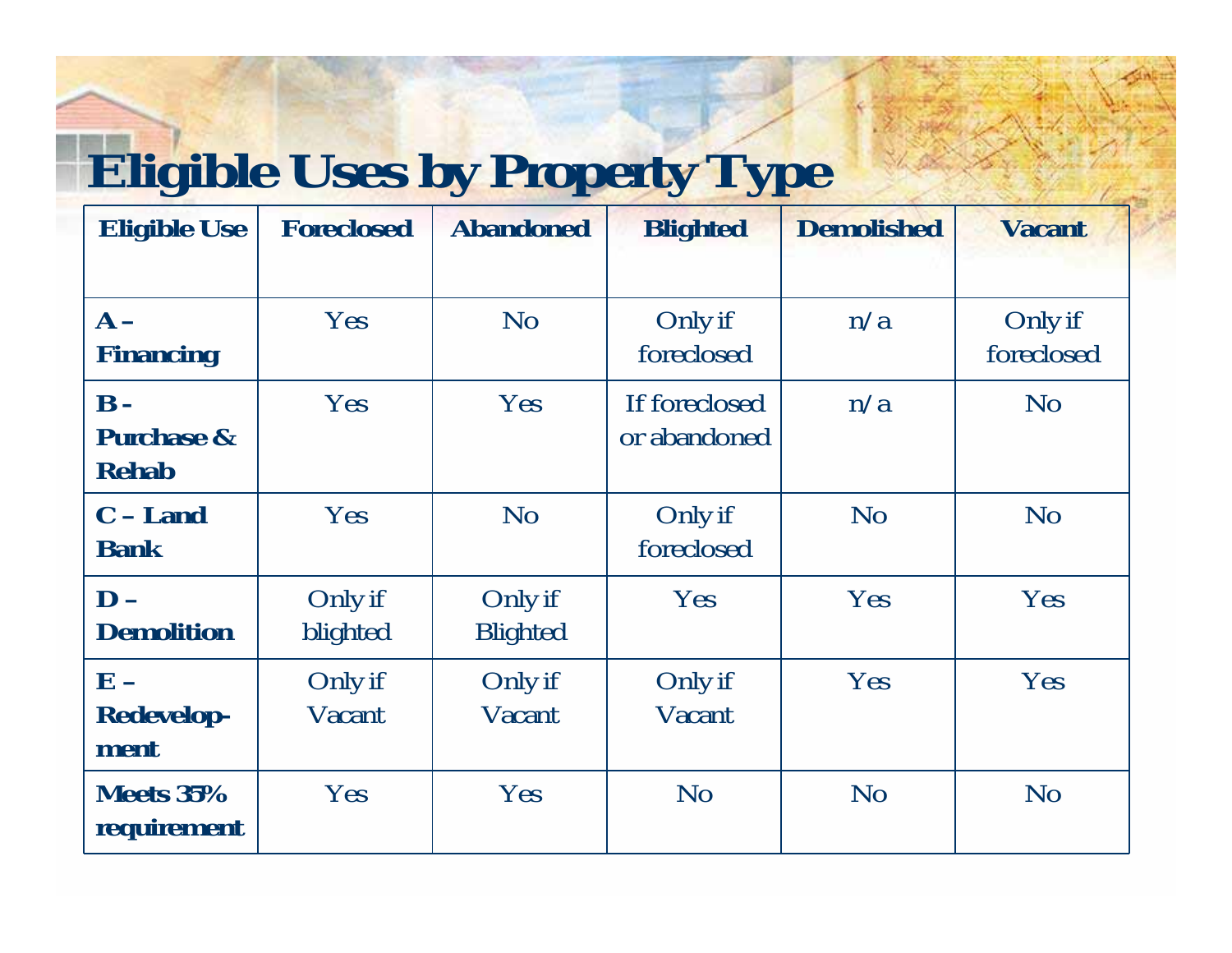

# **NSP Eligible Use A – Financing Mechanisms**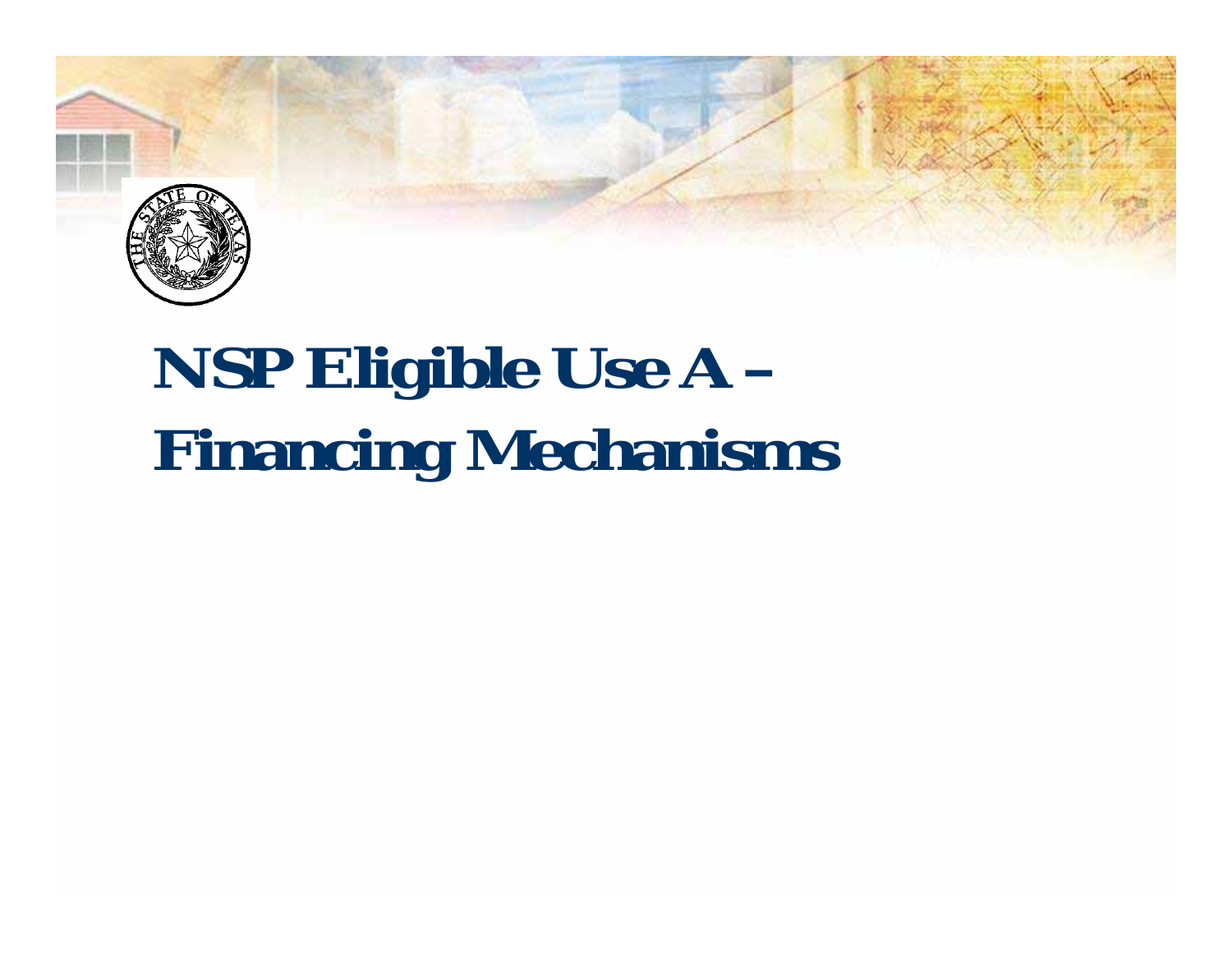

# **Financing Mechanisms – Eligible Use A**

- Financing for purchase and redevelopment of foreclosed upon homes and residential properties
- Provide financing of an NSP eligible activity
	- Funds to purchase a foreclosed property
	- Ownership or rental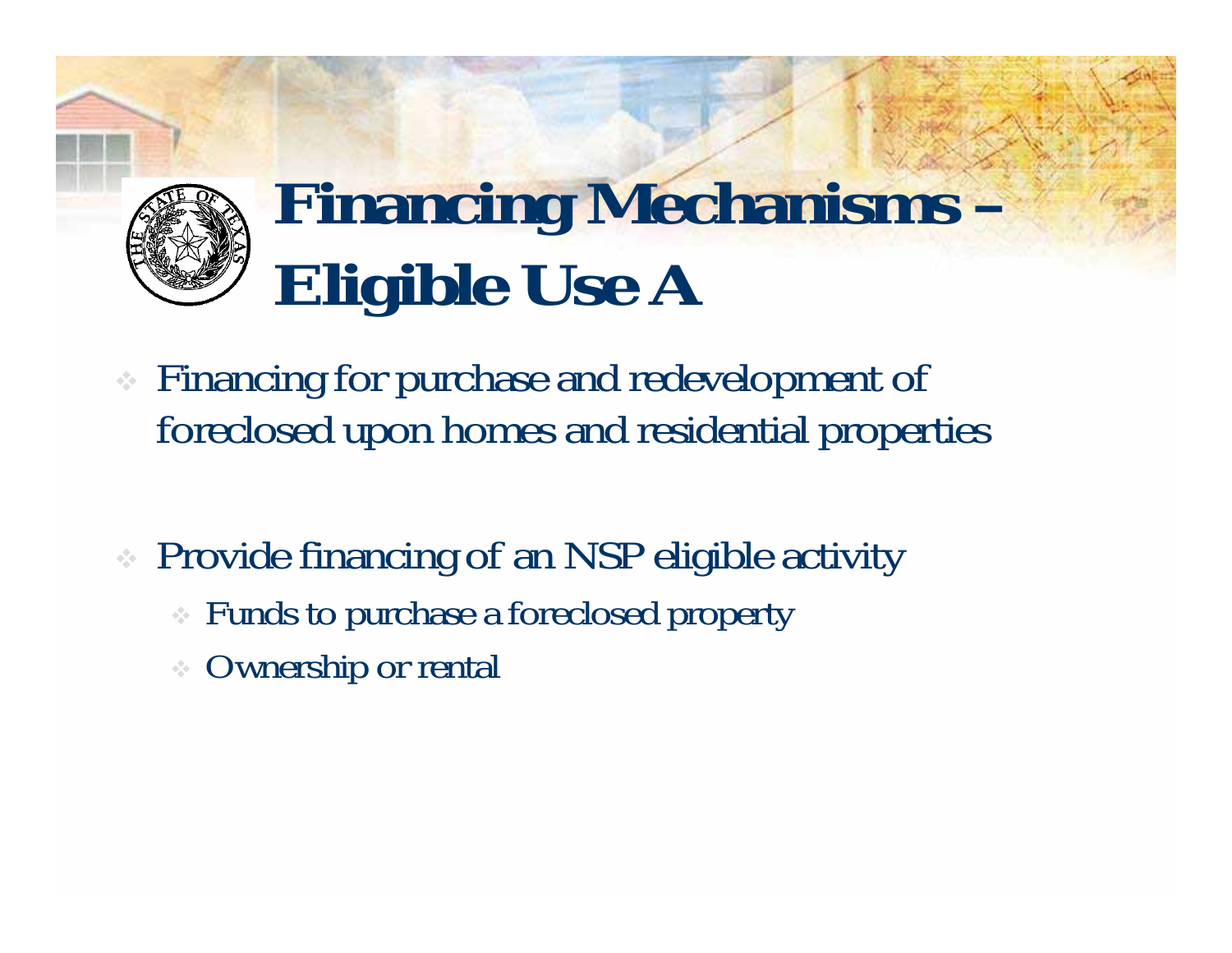

# **NSP Permanent Financing**

- Household at or below 50% AMI
- 30-year mortgage at 0%
- Repayable loan
- Down payment: \$500 or sweat equity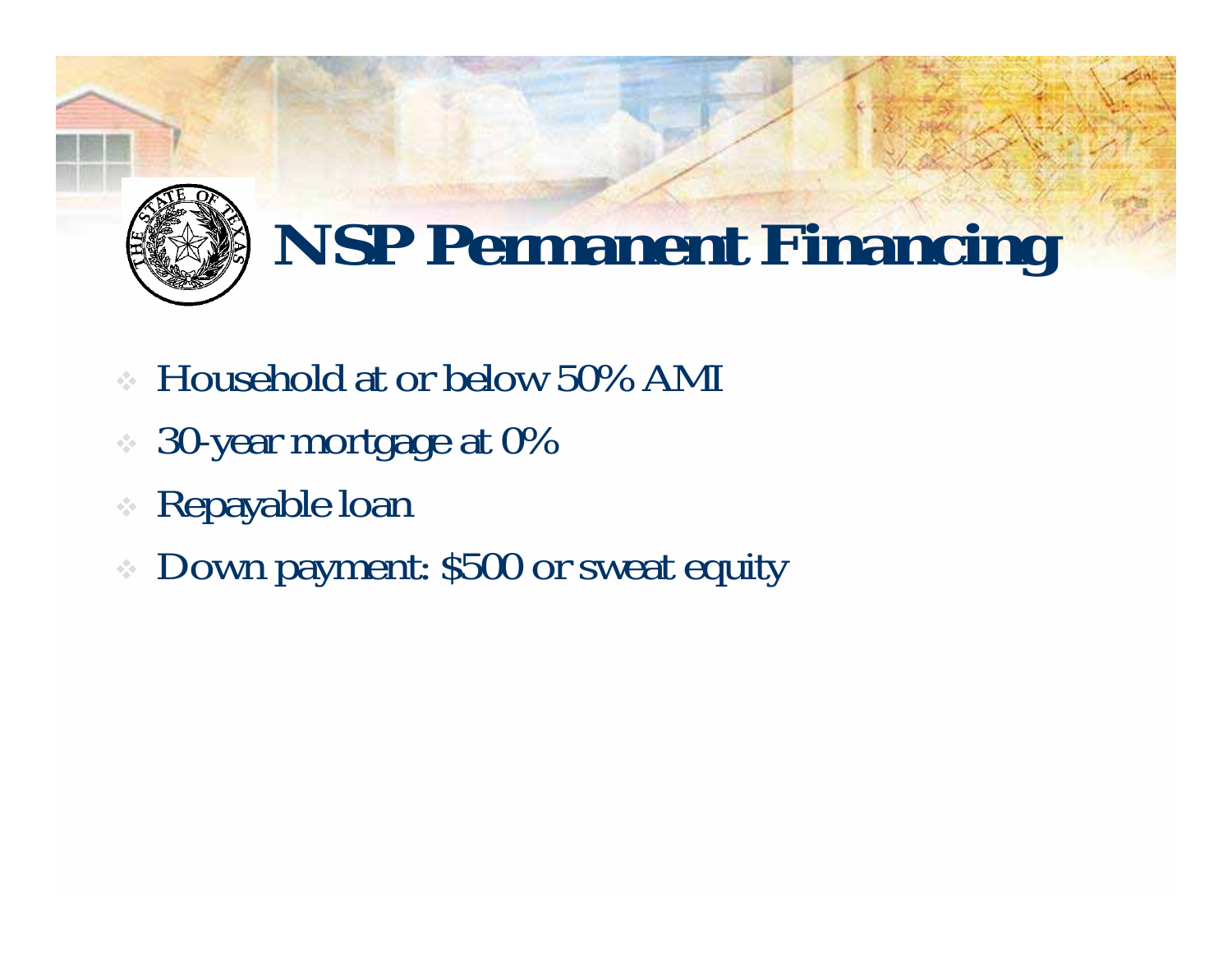

### **Permanent Financing Requirements**

- Property must be Homebuyer's primary residence
- Closing cost may be rolled in
- LTV may not exceed 100%
- Debt to income ratio may not exceed 45%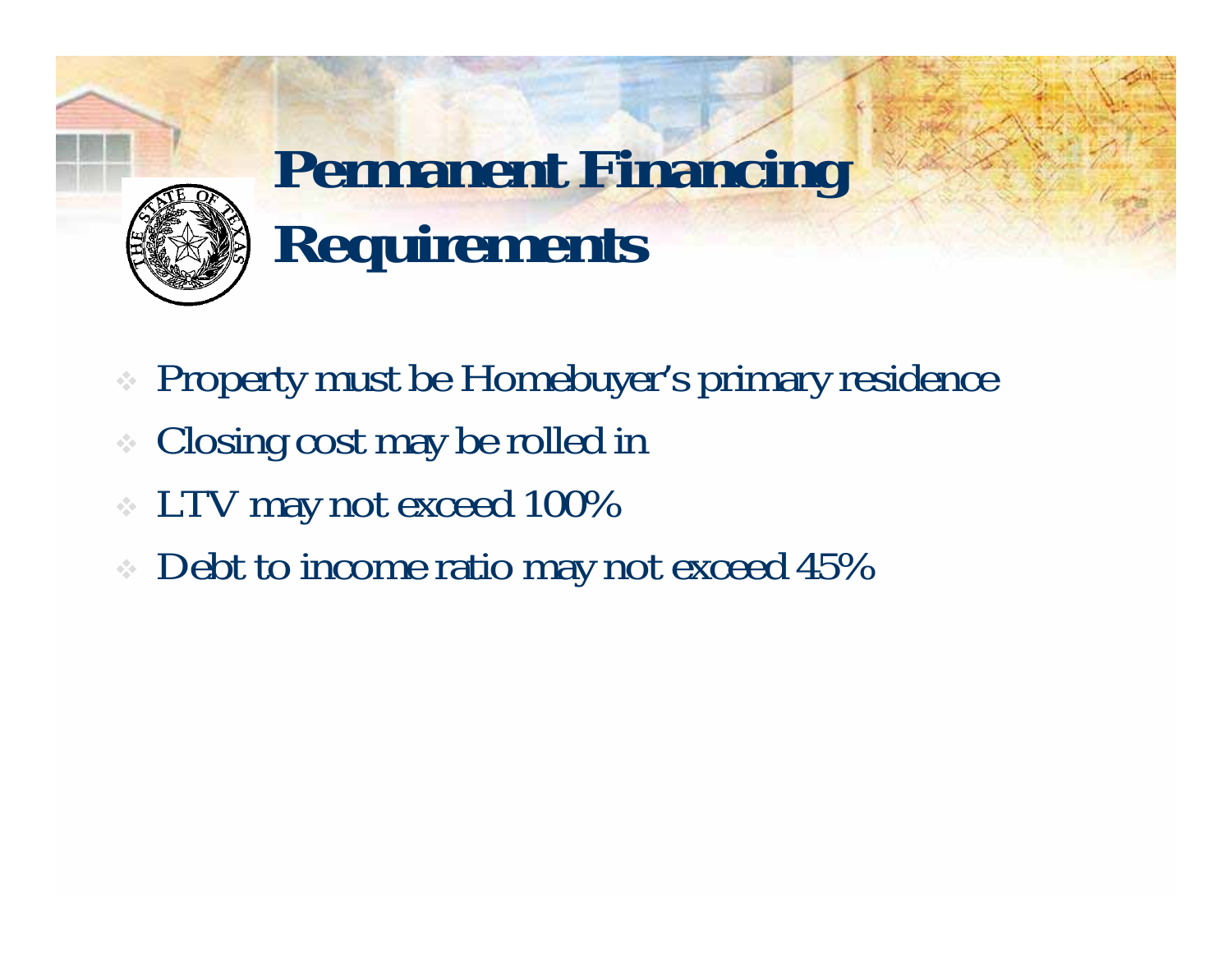

# **NSP Homebuyer Assistance**

- Household at or below 120% AMI
- \$30,000 maximum
- $\approx 50\%$  of down payment
- ÷ Reasonable closing costs
- Gap financing/principal reduction
- Deferred forgivable loan
	- Principal reduced annually at anniversary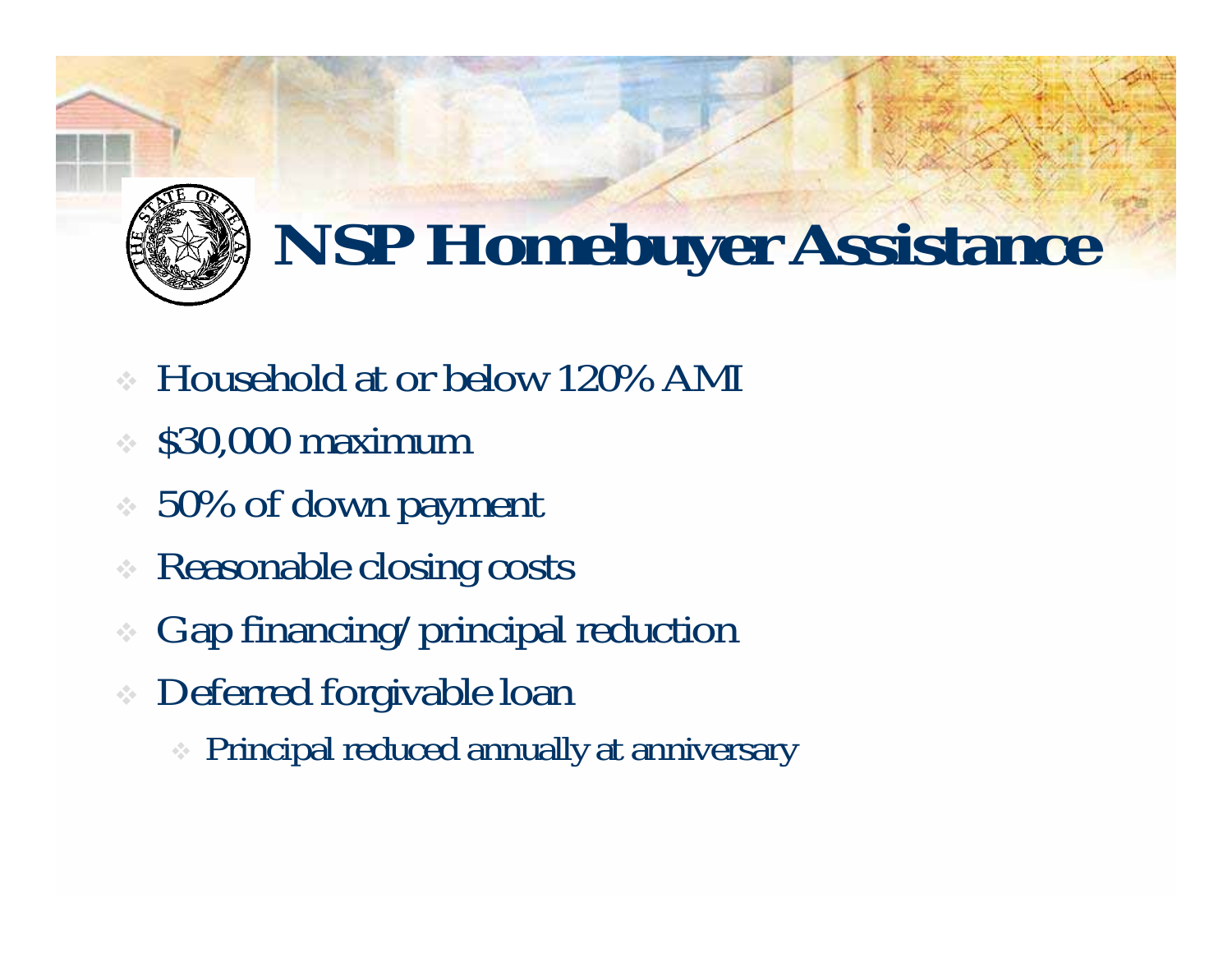#### **Homebuyer Assistance Restrictions**

- Third Party Financing
	- ARM financing or interest rate buydown not allowed
	- Monthly mortgage payment must include escrows for taxes and insurance
	- LTV may not exceed 100%
	- No subprime loans allowed
	- Back end ratio may not exceed 45%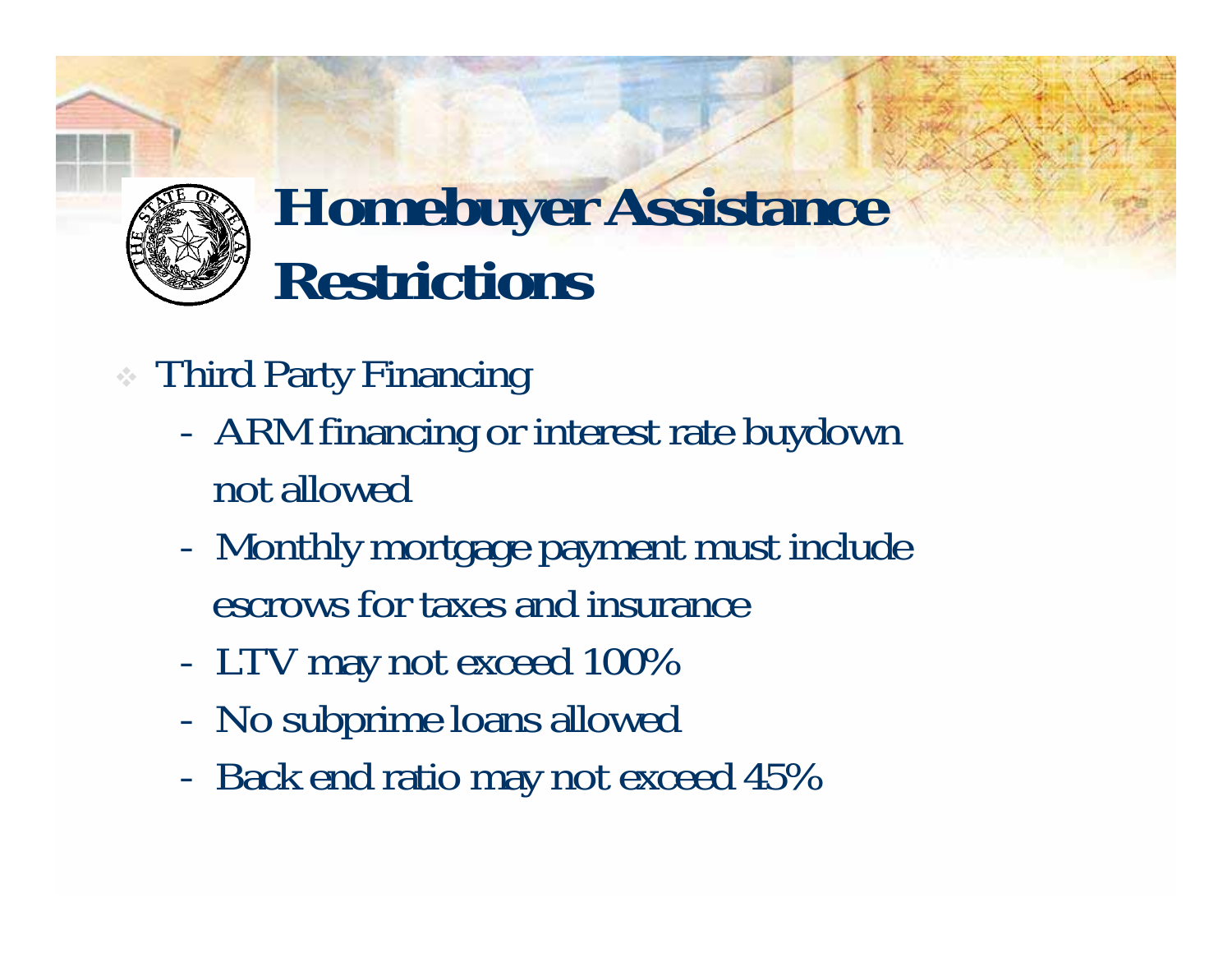# **NSP Permanent Financing - Example**

Facilitating the purchase of a foreclosed upon home

- Subrecipient identifies eligible household and foreclosed house at an affordable price
- The households income level is below 50% AMI, so the subrecipient assists with originating 100% financing of the home.
- Household is able to purchase the home with 0% financing at an affordable monthly payment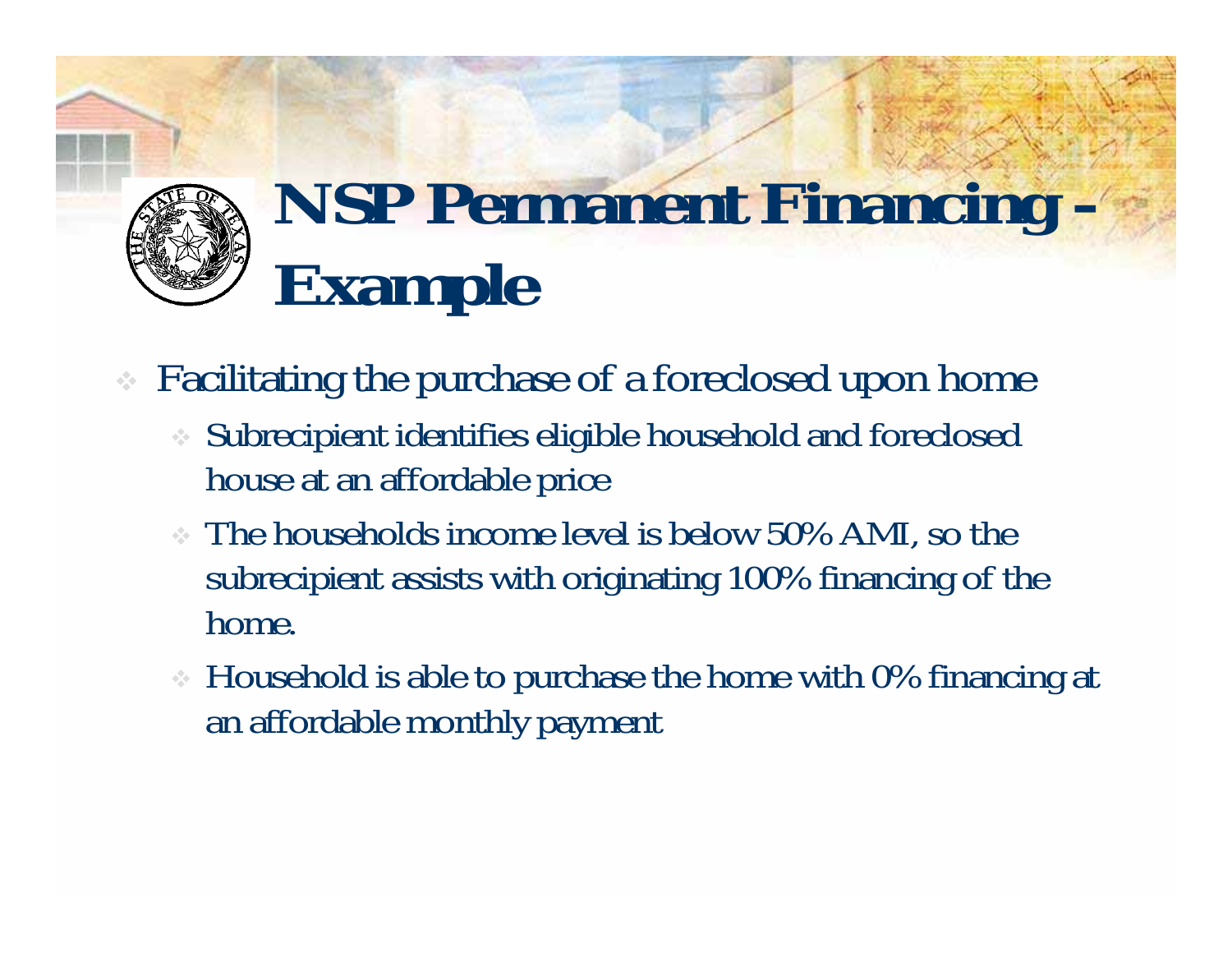

# **NSP Homebuyer Assistance Example**

Facilitating the purchase of a foreclosed upon home

- A household at 120% AMI or below has not been able to finance the purchase of a foreclosed home, because they don't have enough money to make the down payment and pay closing costs
- The subrecipient is able to provide up to \$30,000 in assistance, in the form of a deferred forgivable loan, so the household can close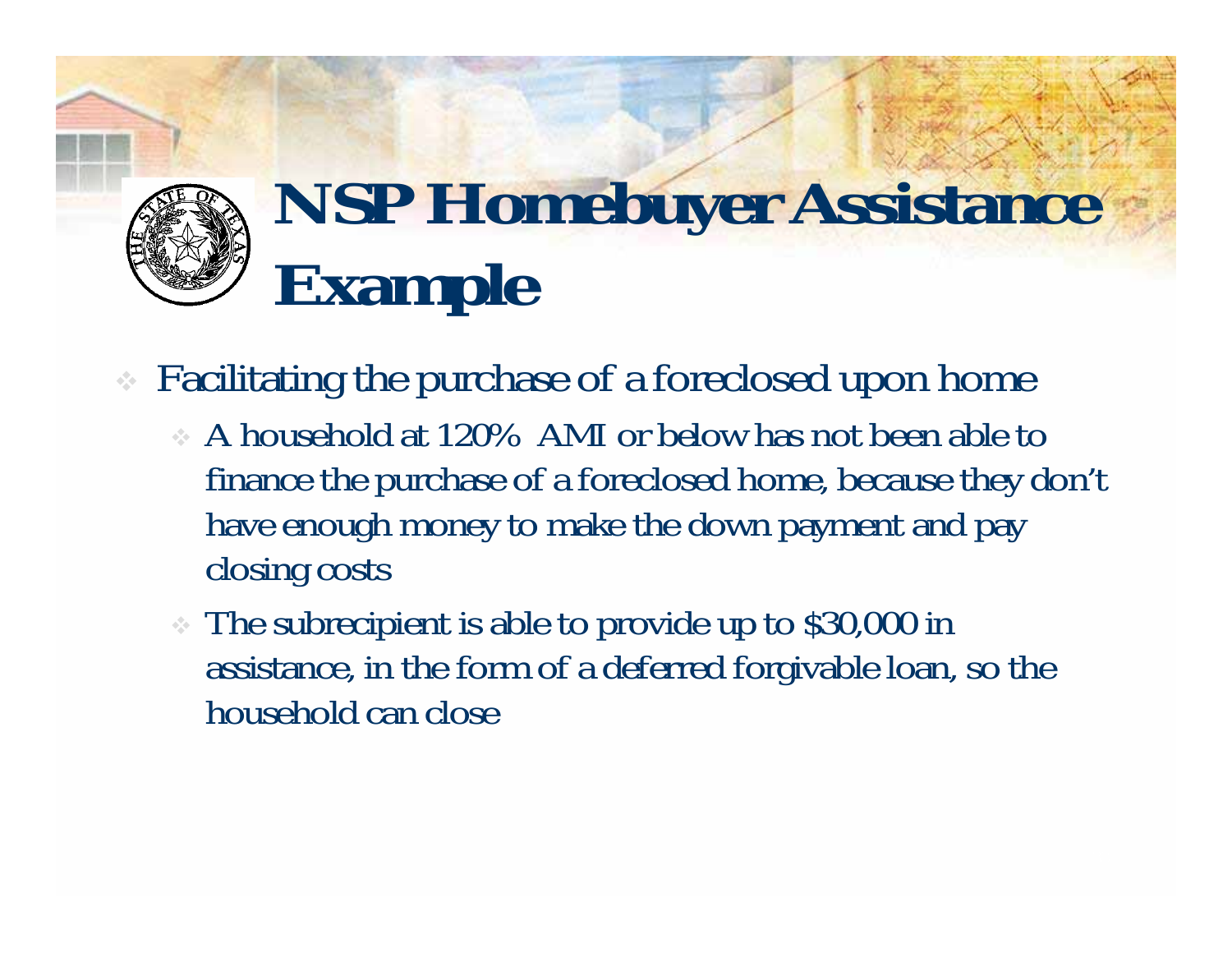

## **NSP Eligible Use B – Purchase and Rehabilitation**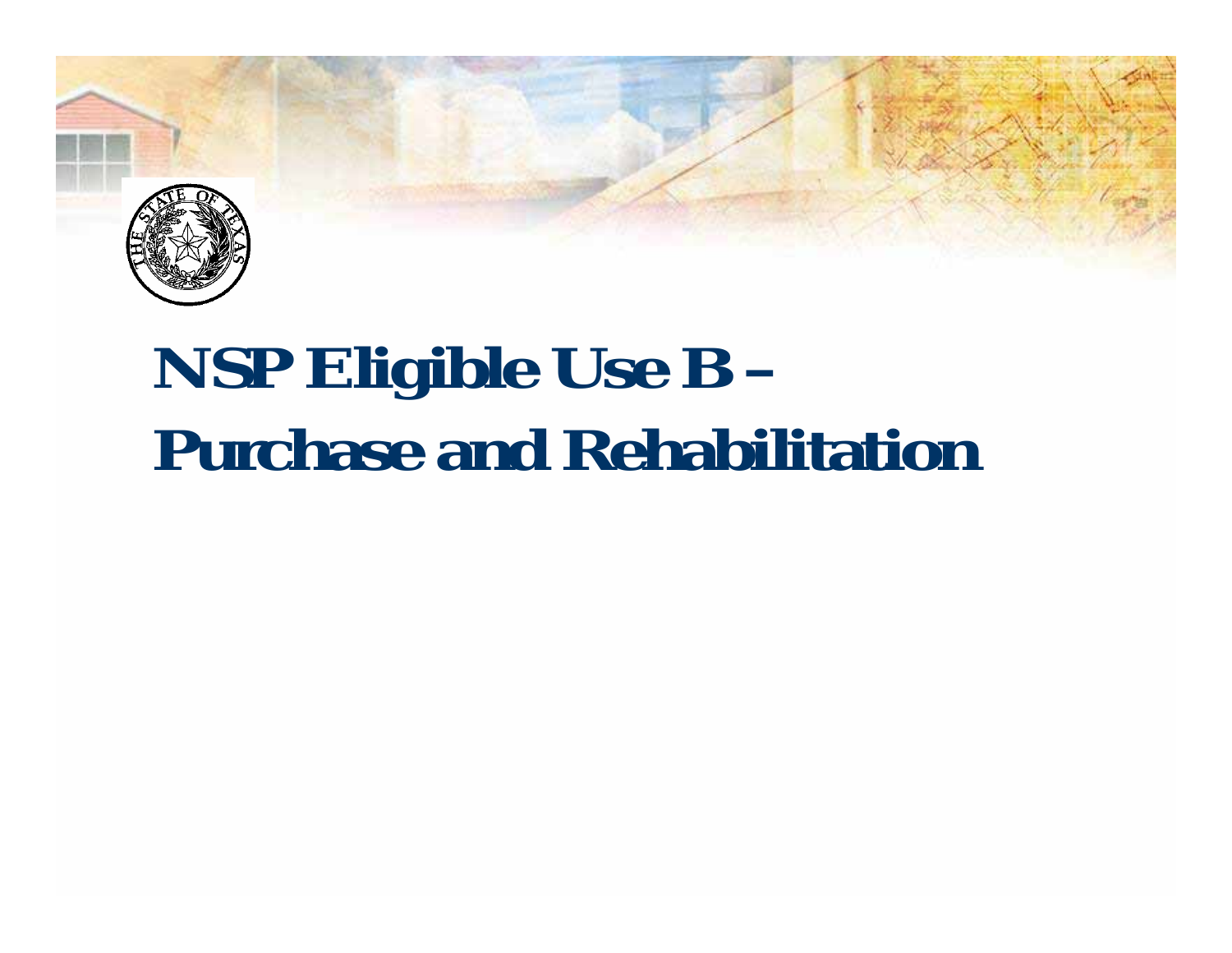

## **Eligible Use B – Purchase and Rehabilitation**

#### Eligible Use

- Purchase and rehabilitate homes and residential properties
- Abandoned or foreclosed
- Sell, rent or redevelop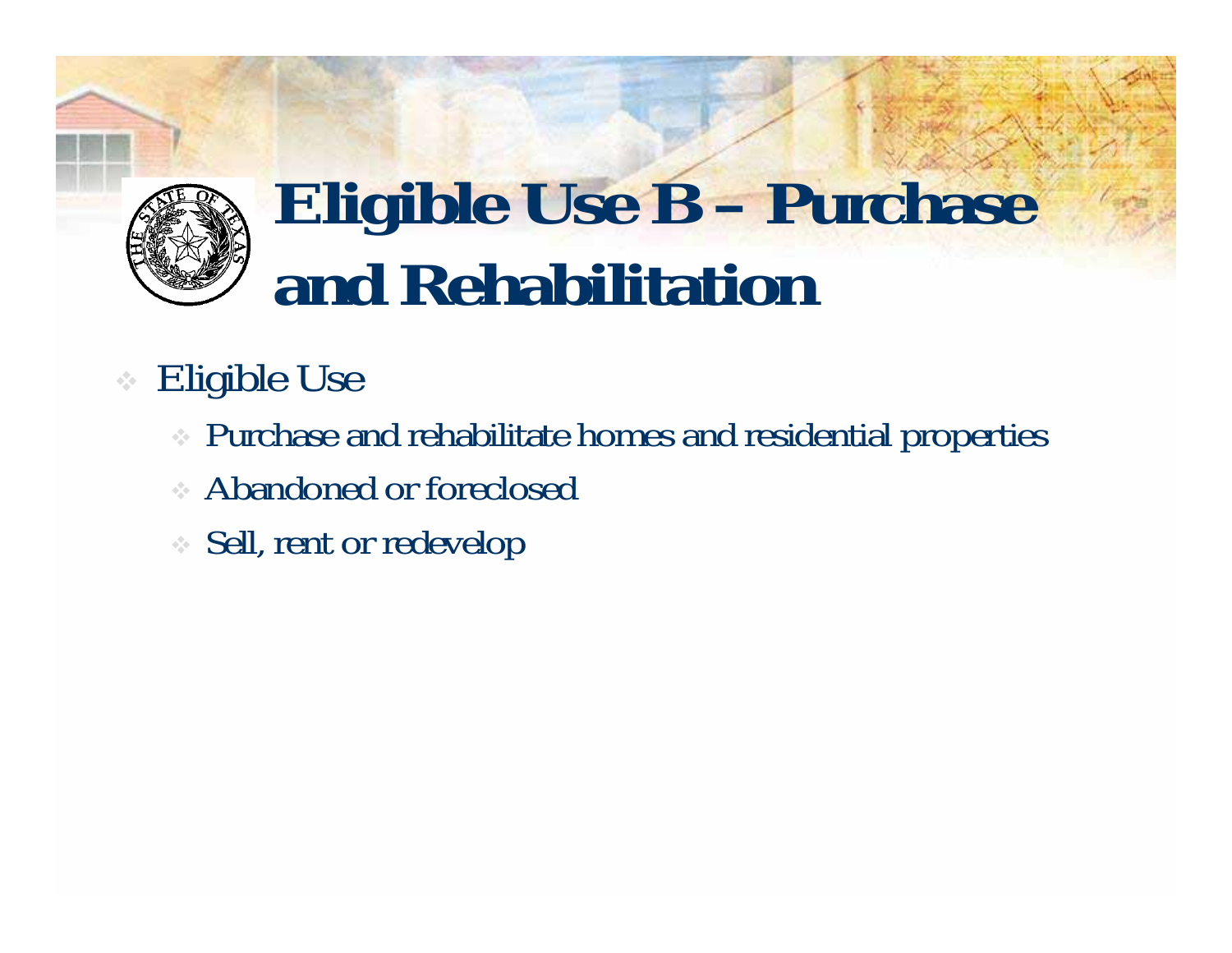

## **Eligible Use B – Purchase and Rehabilitation**

- Eligible Activities
	- Acquisition
	- Rehabilitation
	- **Disposition**
	- Relocation
	- Homeownership Assistance
	- Housing counseling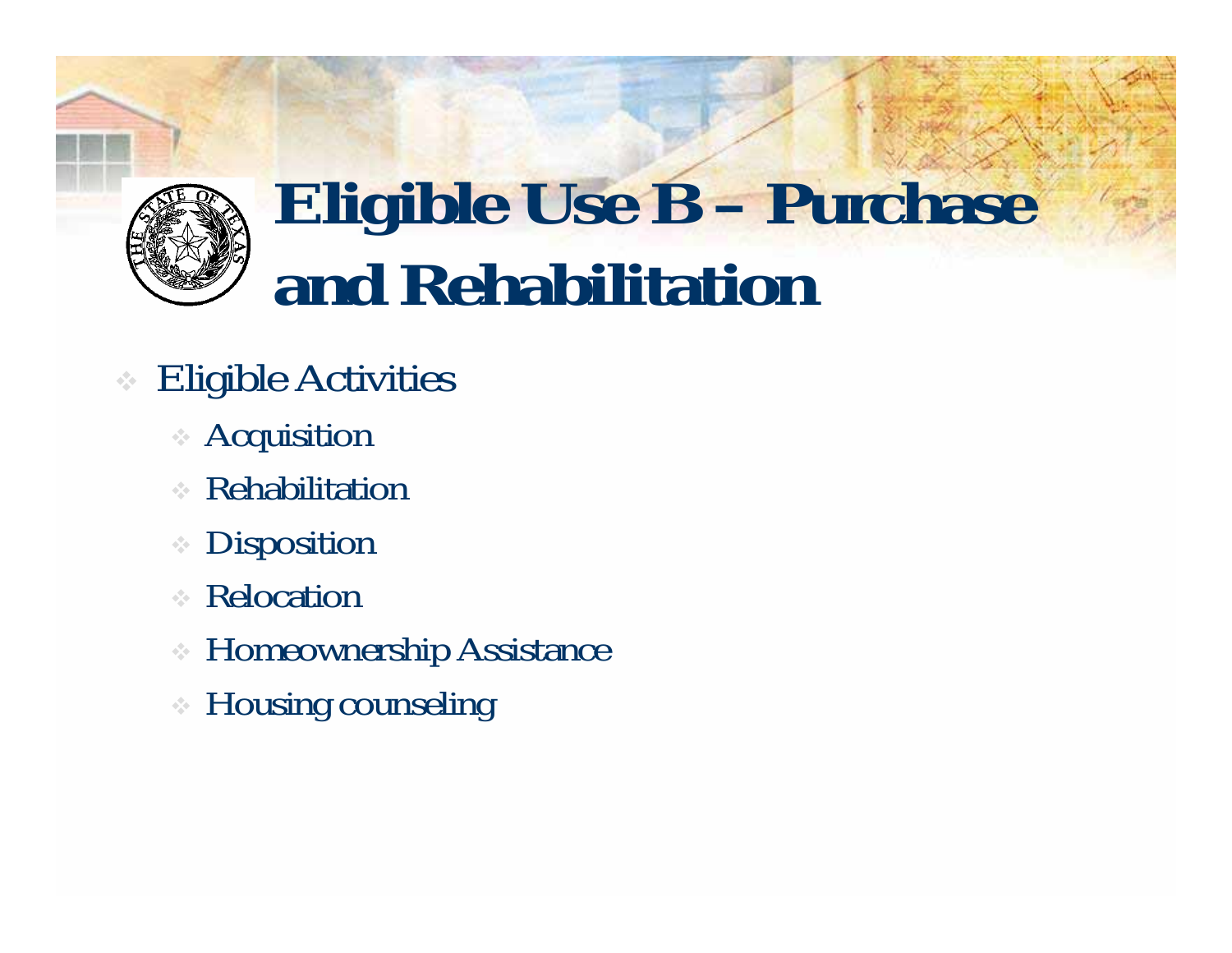

# **Eligible Use B - Acquisition**

- Foreclosed properties must be acquired directly from the successor in interest or at auction
- Abandoned properties must meet definition at acquisition
- Interim title transfers remove eligibility for Use B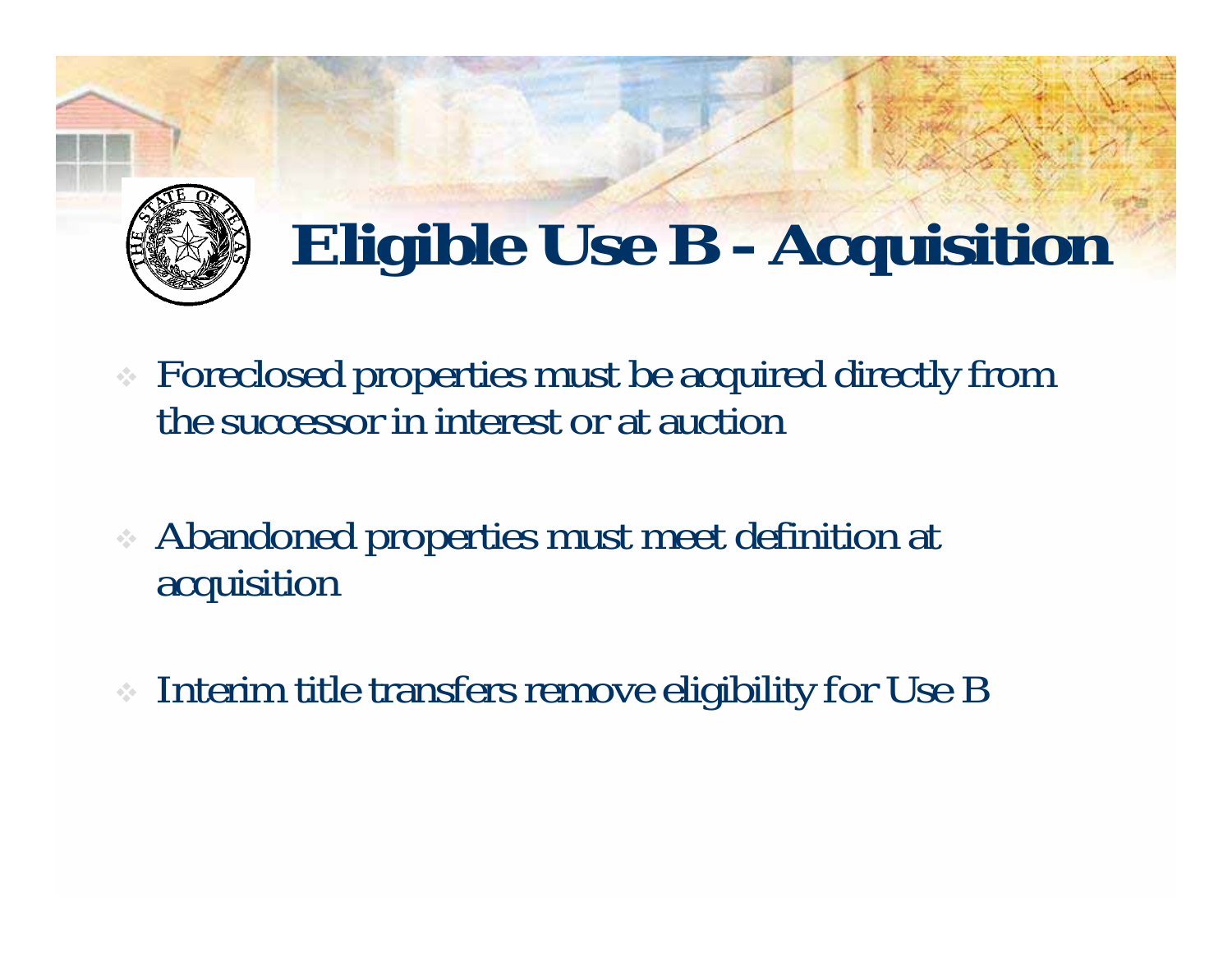

- Signed contract with TDHCA
- Environmental review complete prior to purchase
- Purchase discount requirement
- Appraisal requirements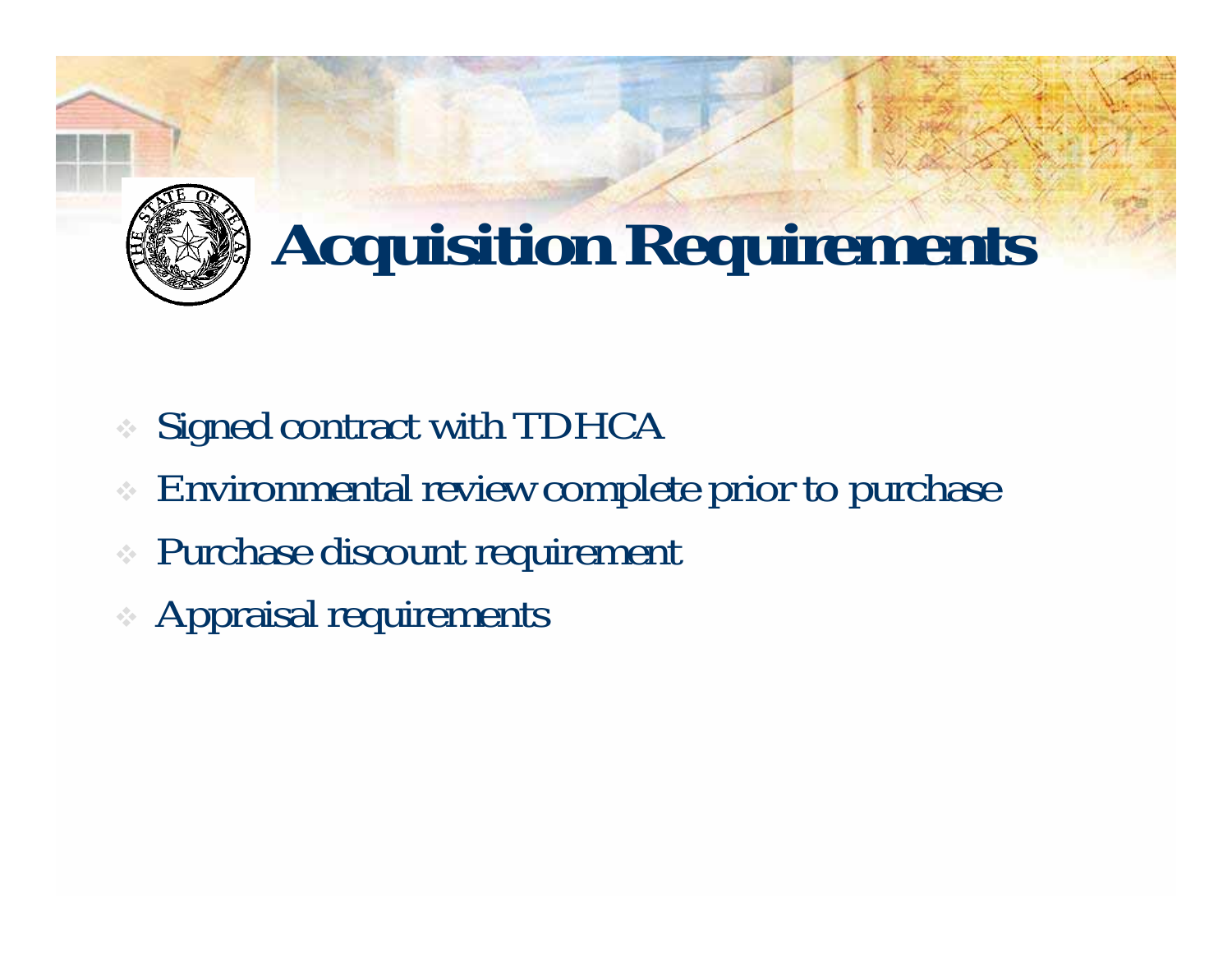

#### **Examples: Eligible Use B Acquisition & Rehabilitation**

- Current Market Appraised Value \$100,000
- $\approx 15\%$  discount (\$15,000)
- $\bullet$  Purchase price  $$85,000$
- Rehabilitation costs 525,000
- $\bullet$  Final sales price  $$110,000$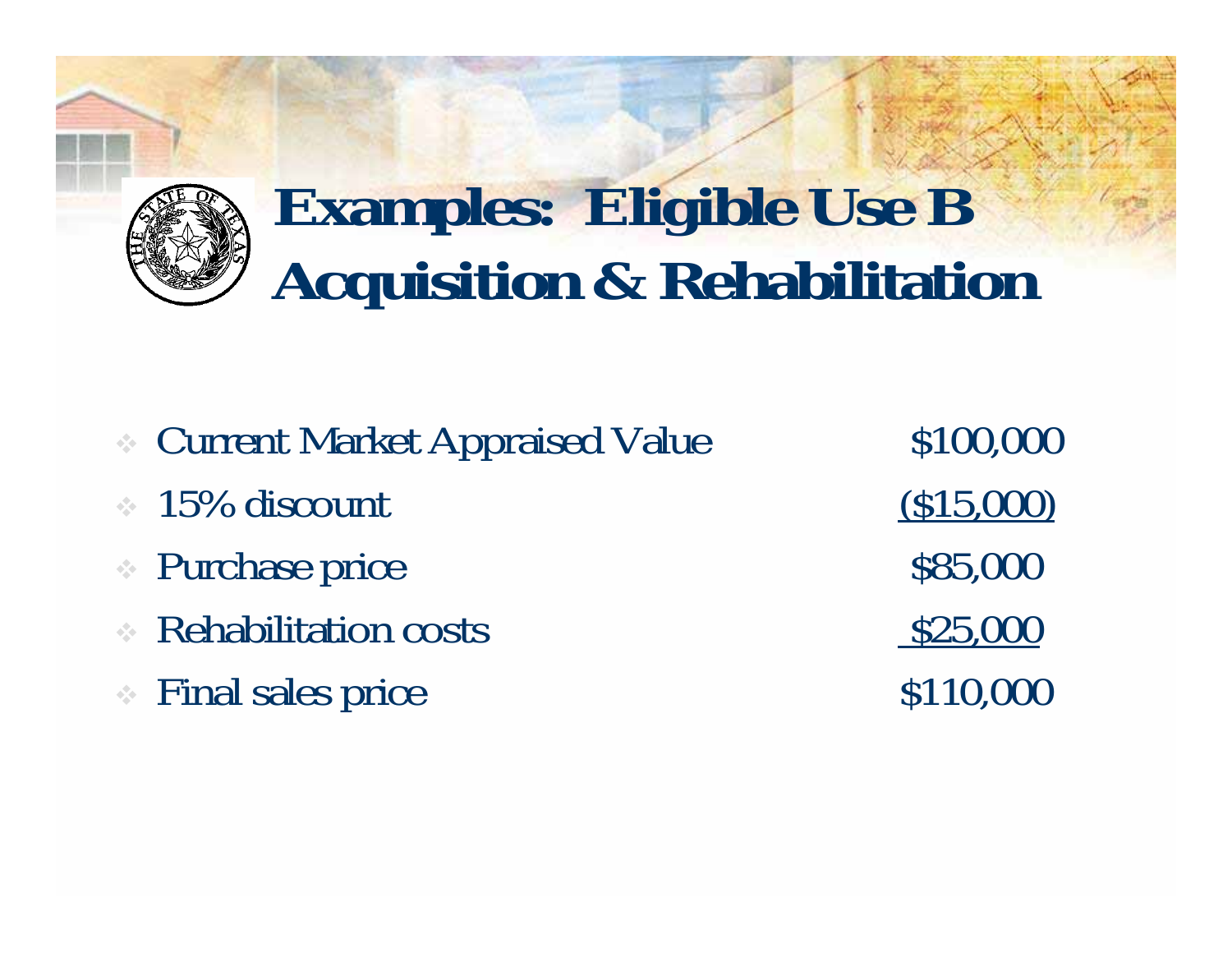

#### **Combining Uses A & B Homebuyer Assistance**

- $\therefore$  Final Sales Price  $$110,000$
- Homebuyer Assistance (\$30,000)
	- Deferred forgivable loan
- Third-Party Financing \$ 80,000

 Use B funding is converted to Use A at close of sale Property must have been foreclosed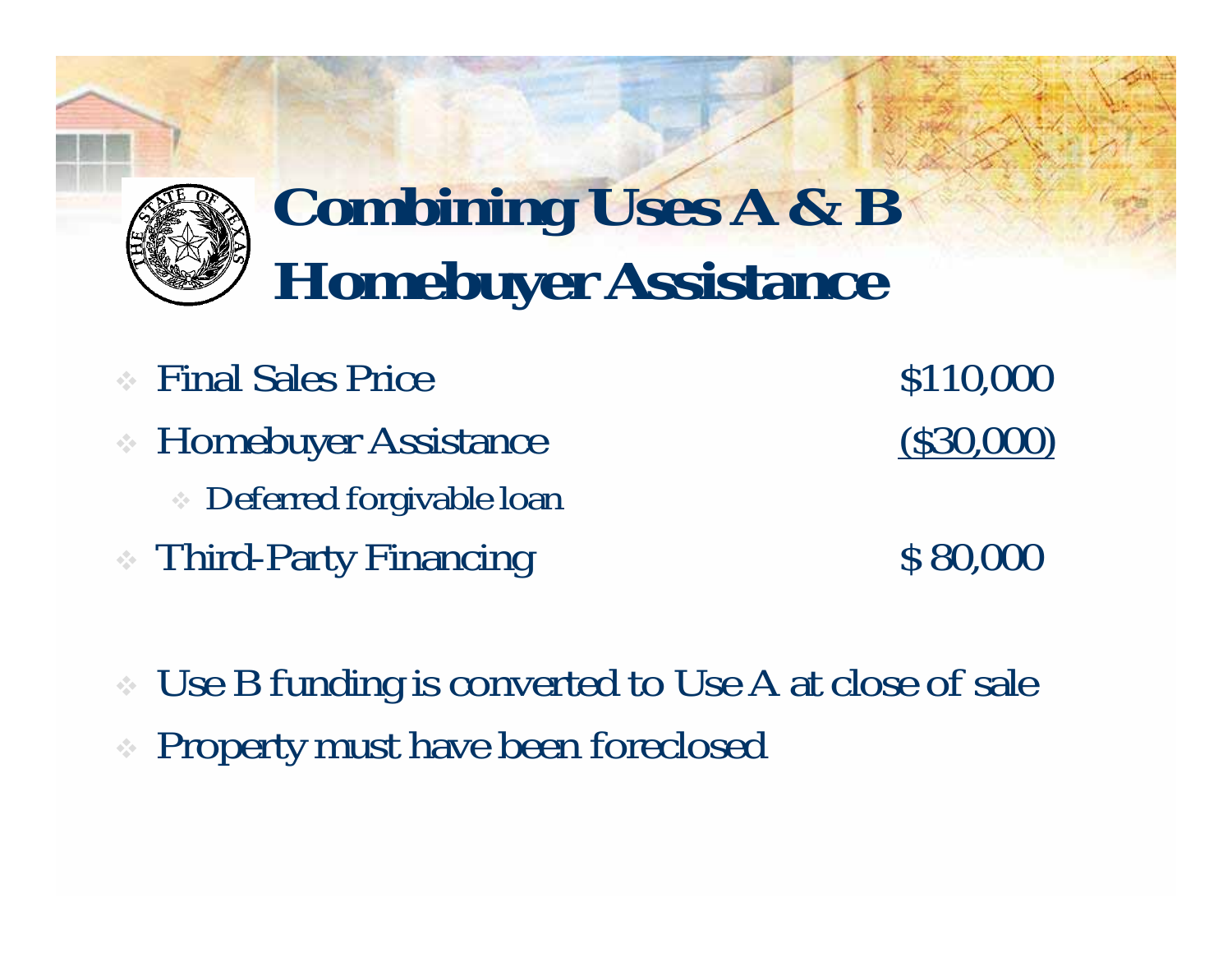

#### **Combining Uses A & B Permanent Financing + HBA**

- Foreclosed properties only
- Current Market Appraised Value \$85,000
- $\approx 15\%$  discount (\$12,750)
- $\therefore$  Purchase price=  $$72,250$
- Rehabilitation costs +  $$25,000$
- $\therefore$  Final sales price  $\qquad \qquad$  \$97,250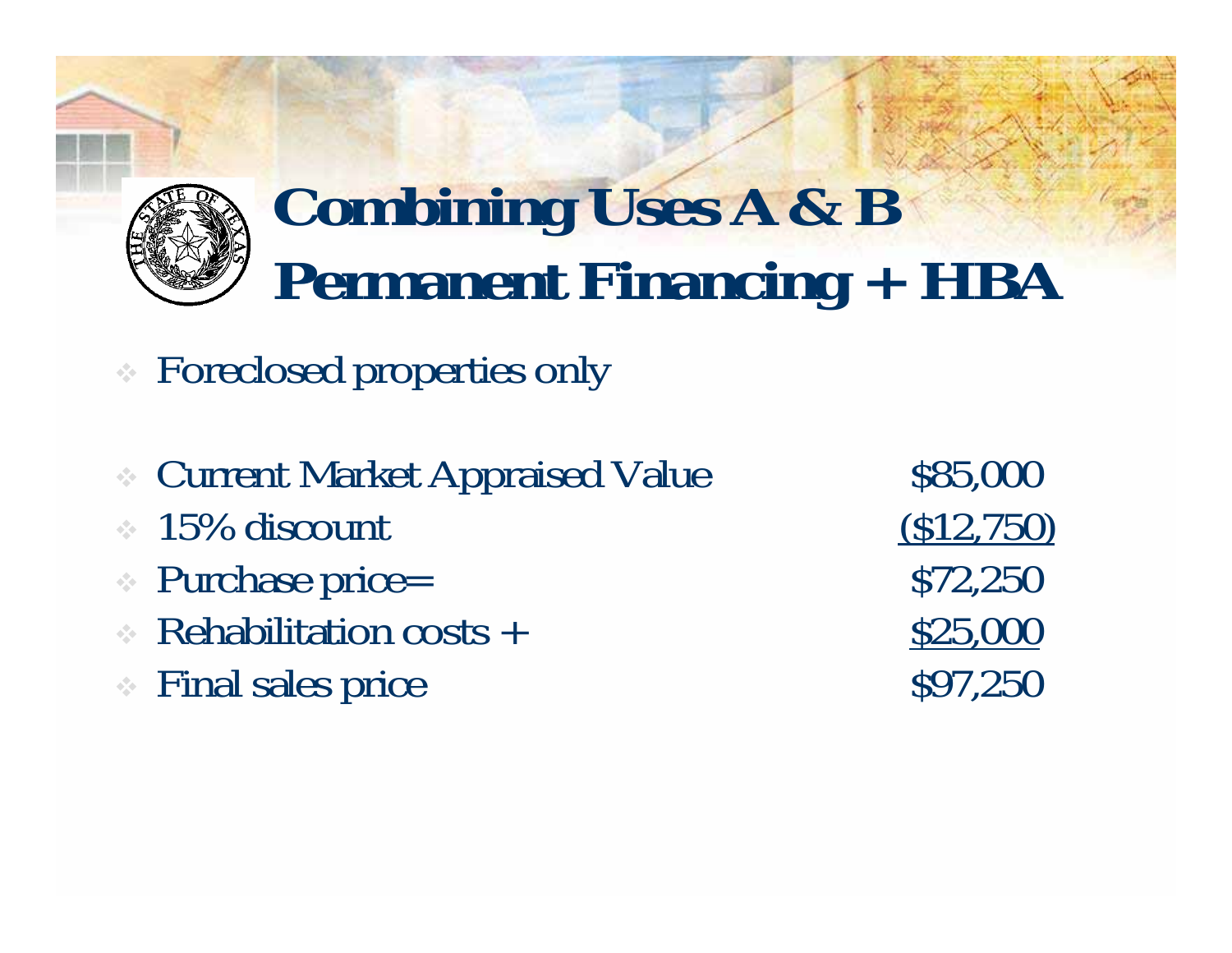

#### **Combining Uses A & B Permanent Financing + HBA**

- Final Sales Price  $$97,250$
- Homebuyer Assistance (\$30,000)
	- Deferred Forgivable 10-year loan
- Permanent Financing \$67,250
	- Zero interest, 30-year loan
- Household at or below 50% AMI
- Use B financing converted to Use A at closing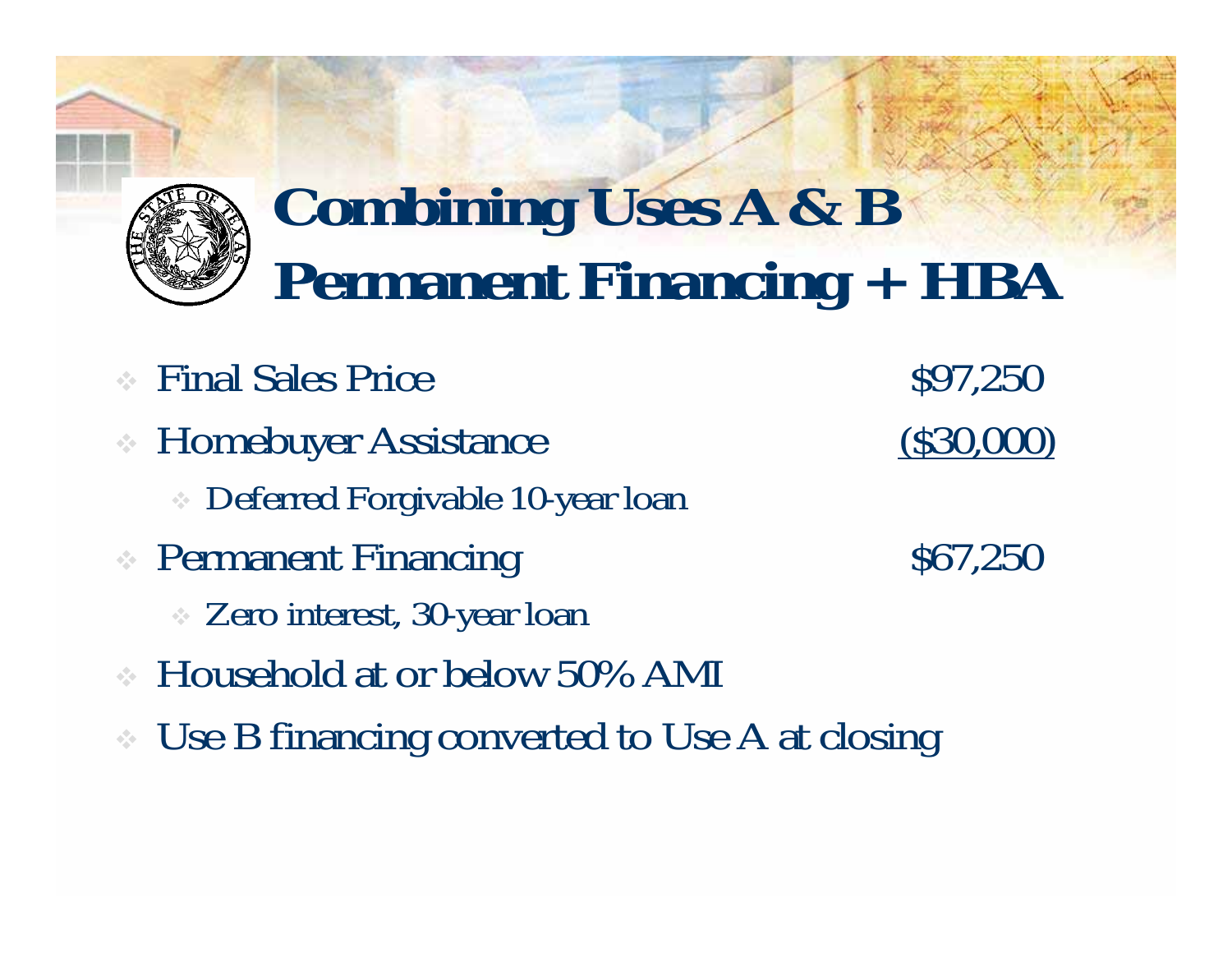

#### **Relocation**

- ÷ URA may be triggered by Acquisition, Demolition, or Rehabilitation whenever federal funds are involved
- $\sigma_{\rm eff}^{\rm th}$ Occupancy status of properties should be verified prior to purchase in order to avoid any URA violations or costs
- ÷ If you require a legal tenant to move temporarily for rehabilitation of a property, you must pay temporary relocation costs.
- If the move lasts 12 months or longer, it could be considered a permanent displacement.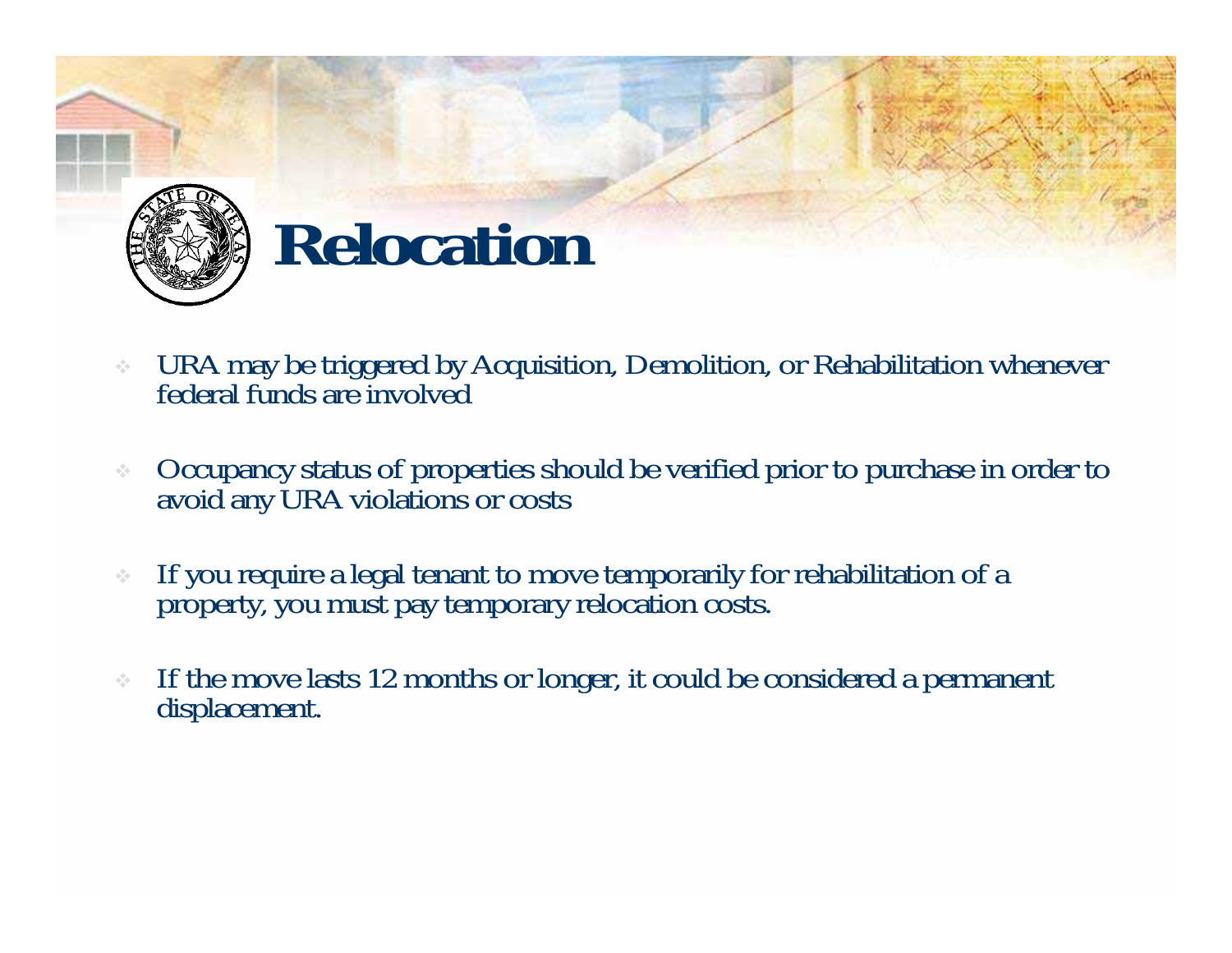

#### **Relocation**

- Evicting or requiring a non-purchasing tenant to move may cause them to become eligible for relocation assistance.
- ❖ Structure purchase agreements in accordance with federal, state, and local requirements
- Pre-screen homebuyers and tenants before entering into an agreement with them
- Incorporate a "move-in-notice" into all purchase agreements or leases to verify that all parties understand the terms of the Texas- NSP program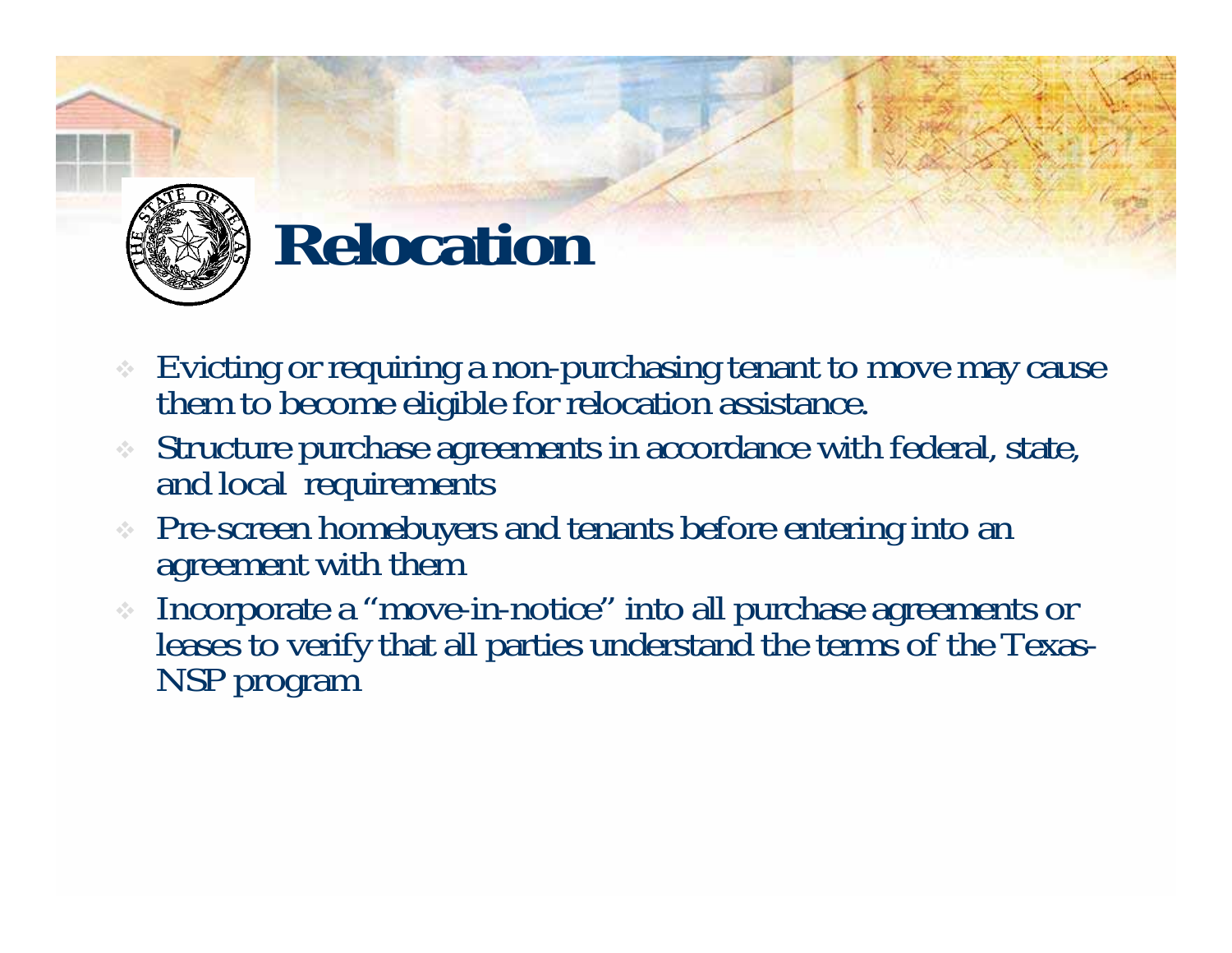

## **Homebuyer Counseling**

- All Texas NSP-assisted homebuyers are required to complete at least 8 hours of homebuyer counseling from a HUD-approved housing counseling agency before obtaining a mortgage loan.
- Evidence of completion must include documentation describing the level of homebuyer counseling, including post purchase counseling.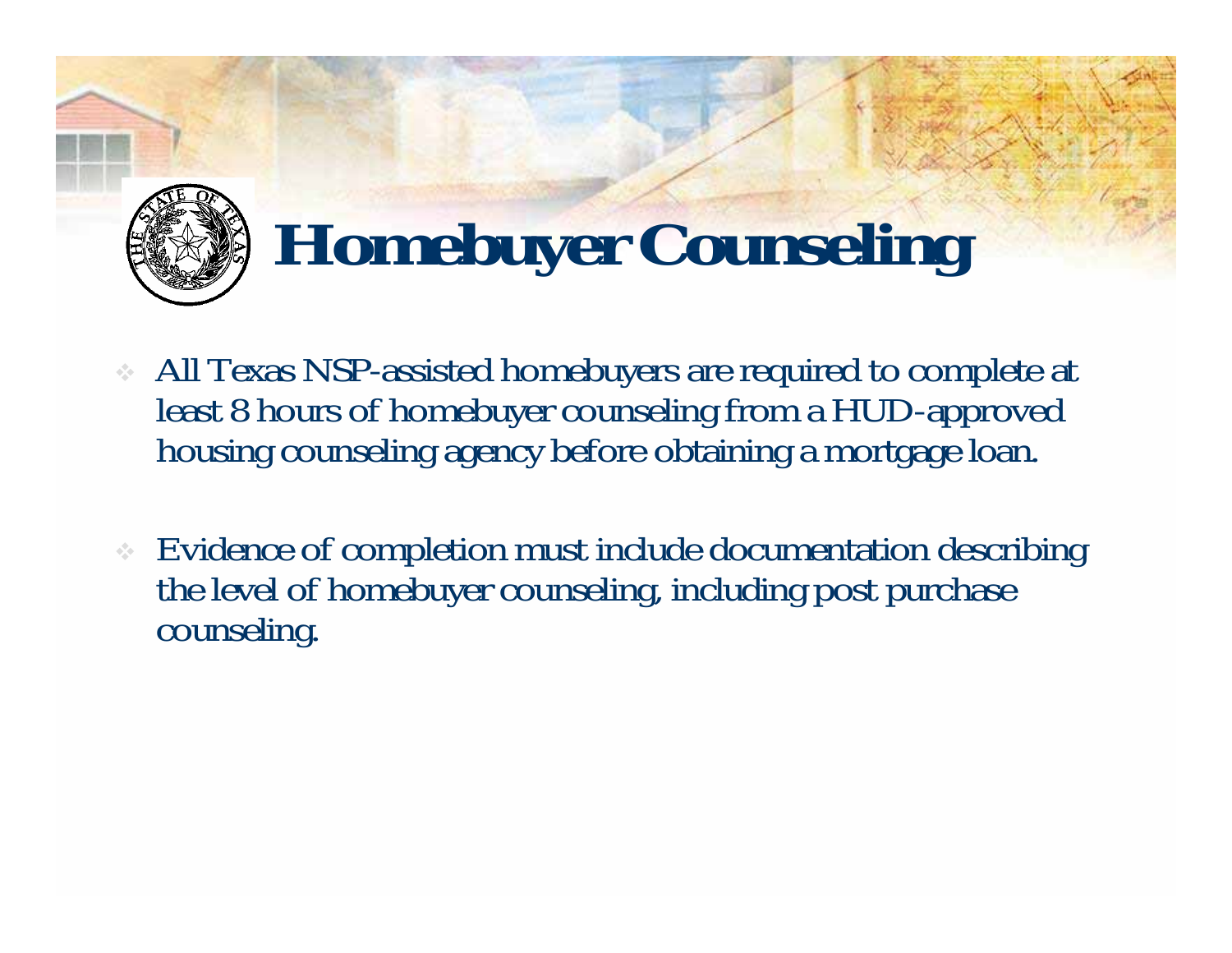

#### **NSP Eligible Use C – Land Bank**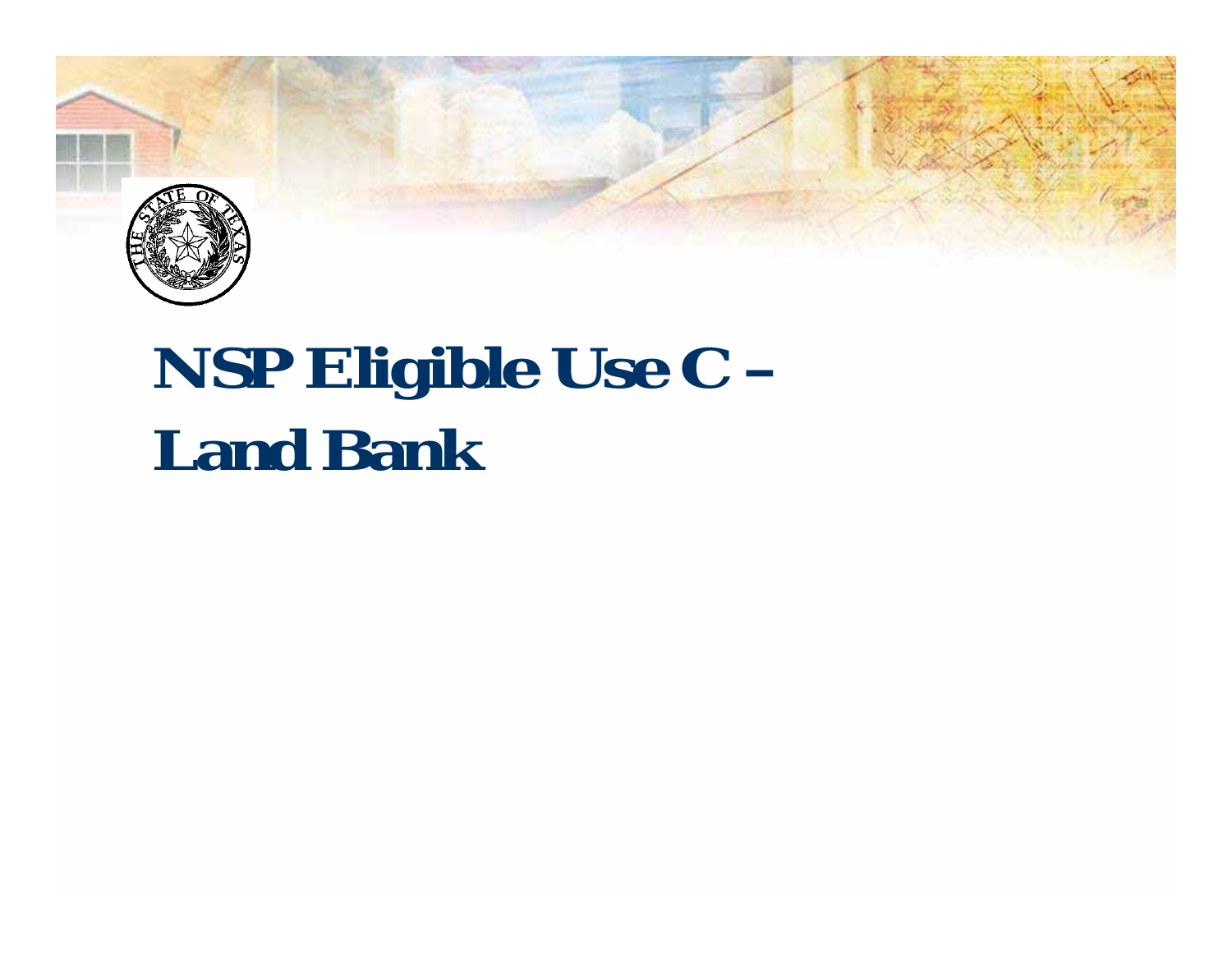

#### **Land Bank – Intent**

- Intended for areas that are experiencing significant downward pressure on market values due to the number of foreclosed properties
- Removes foreclosed properties from the market and holds them until they can be re-absorbed as affordable housing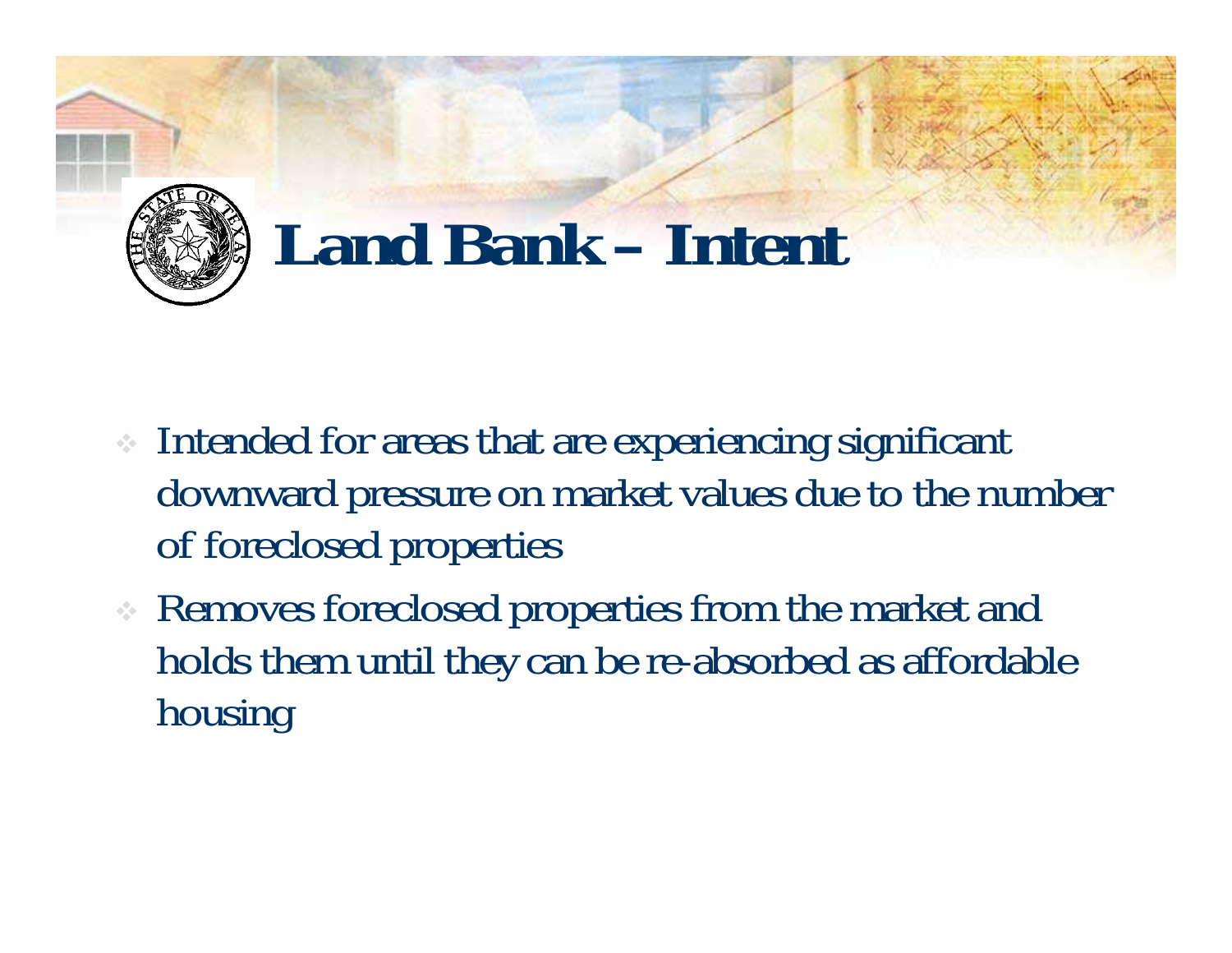

## **Land Bank – Eligible Use C**

- Assemble, manage temporarily, and dispose of properties
- Stabilize Neighborhoods
- ÷ Encourage reuse or redevelopment
- Market & dispose of properties
- 10-year timeframe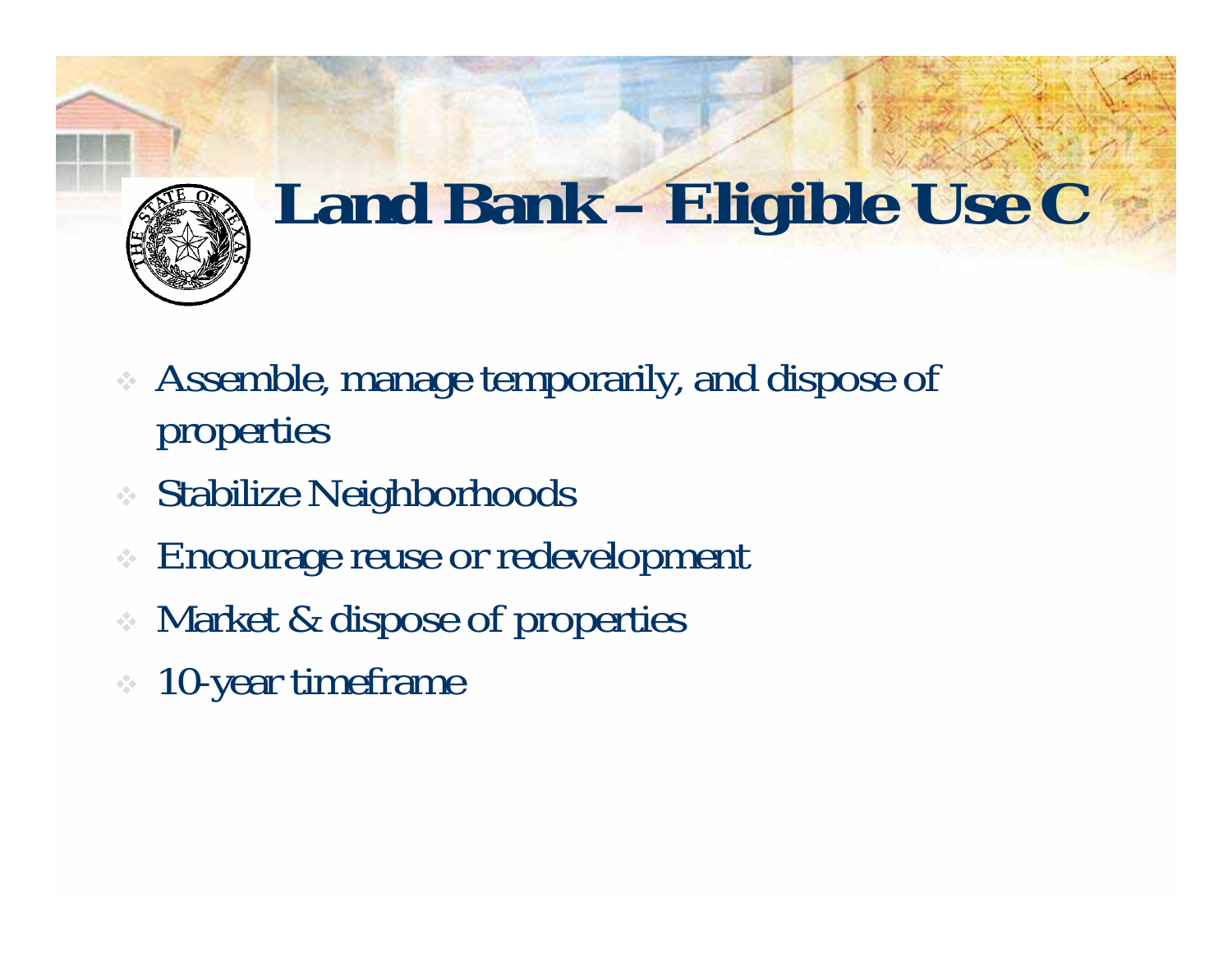

## **Land Bank – Eligible Properties**

- Homes or residential properties
- Foreclosed only
	- Tax or financial foreclosure
- Located in 120% AMI or less area
- Defined service area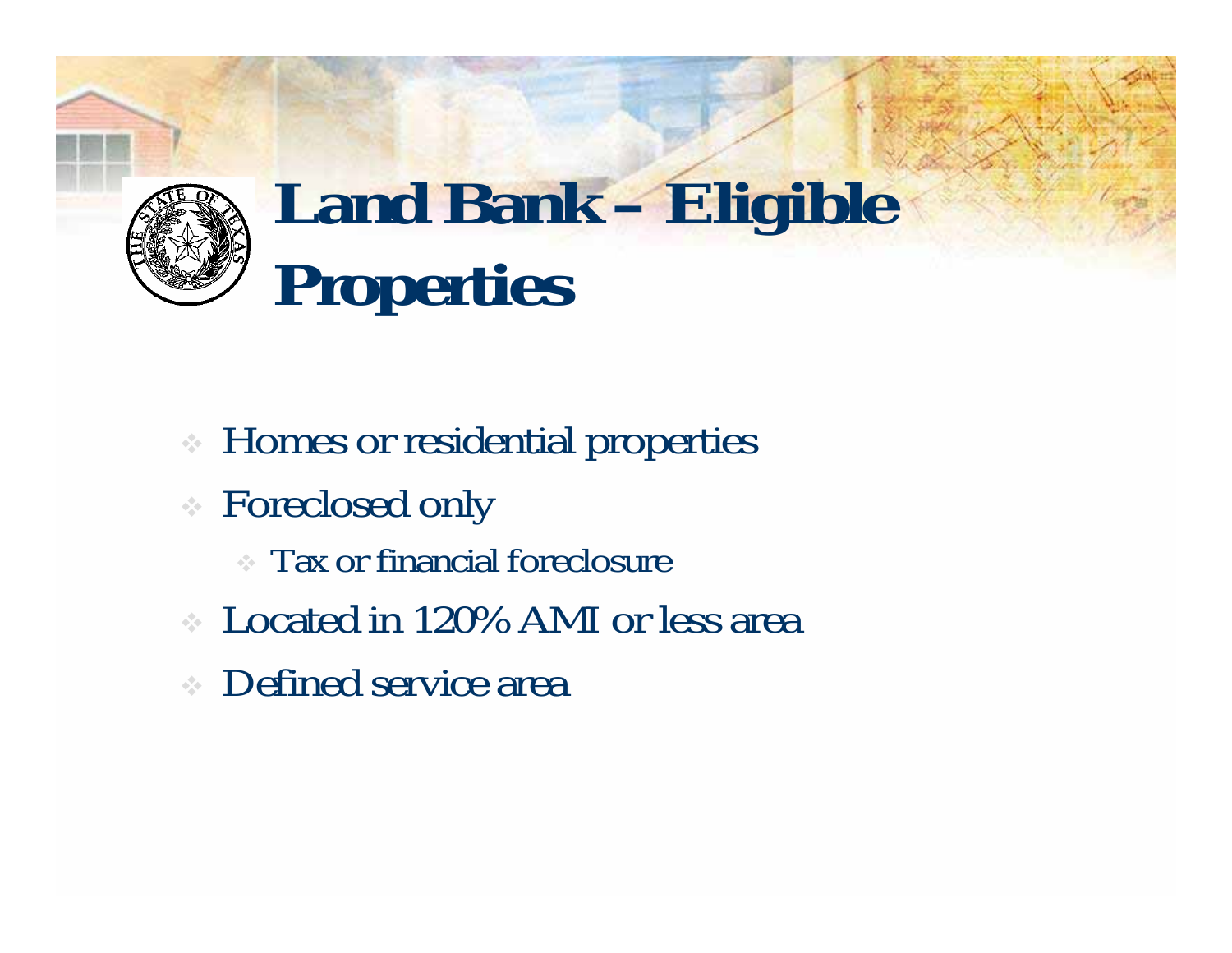

## **Land Bank – Property Use**

- Interim Use
	- May be rented temporarily
	- URA may apply to tenants
	- Maintenance concerns

#### Eligible Use

 Properties must have been transferred to an eligible use within 10 years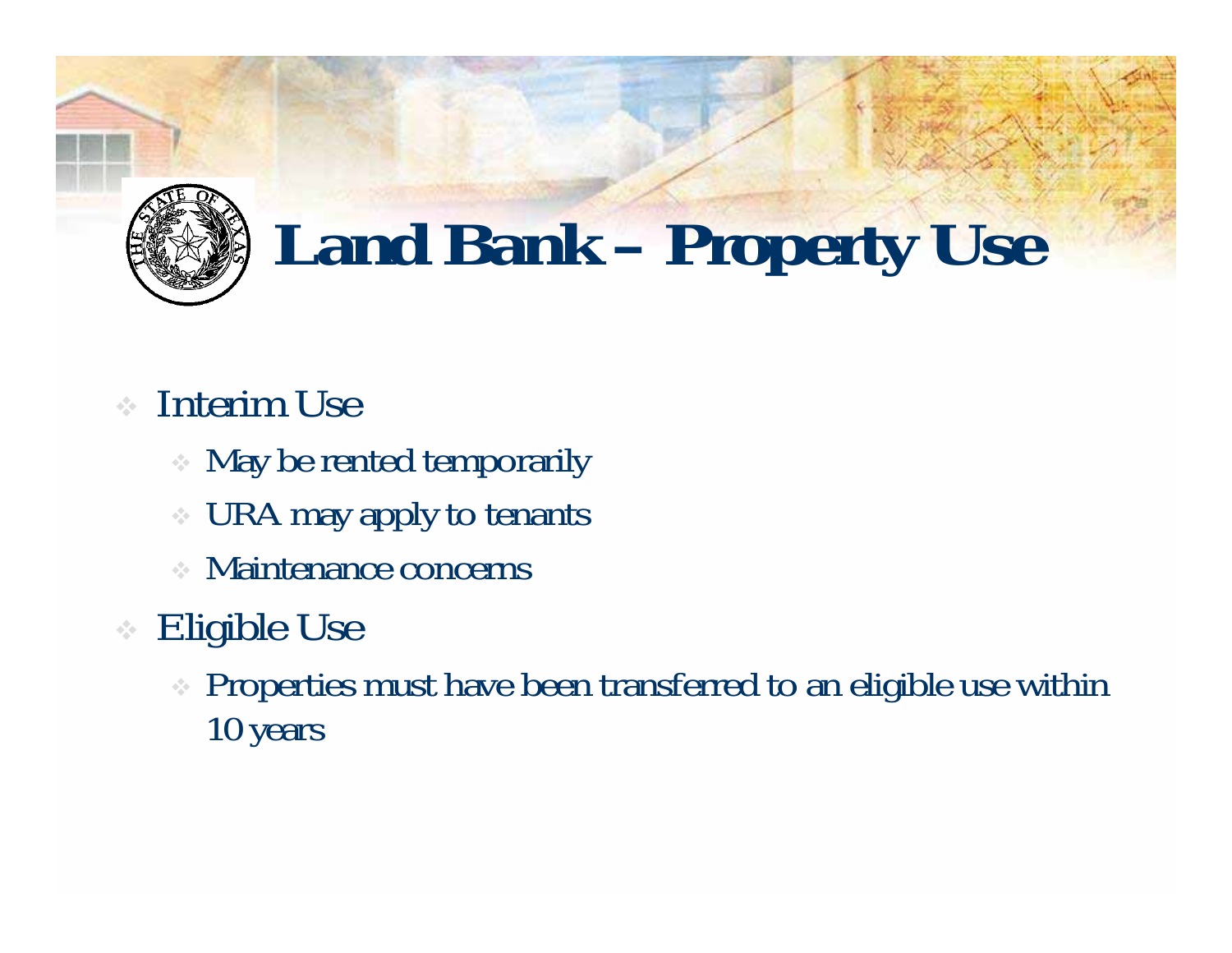#### **Land Bank – Targeting Properties**

- Real Estate-Owned (REO) Properties
	- NSP appraisal and purchase discounts requirements apply to REO properties
- FHA Properties are eligible
- ÷ Bulk Purchases
- Environmental Review is required for all acquisitions
	- Another review required for rehab/demolition and redevelopment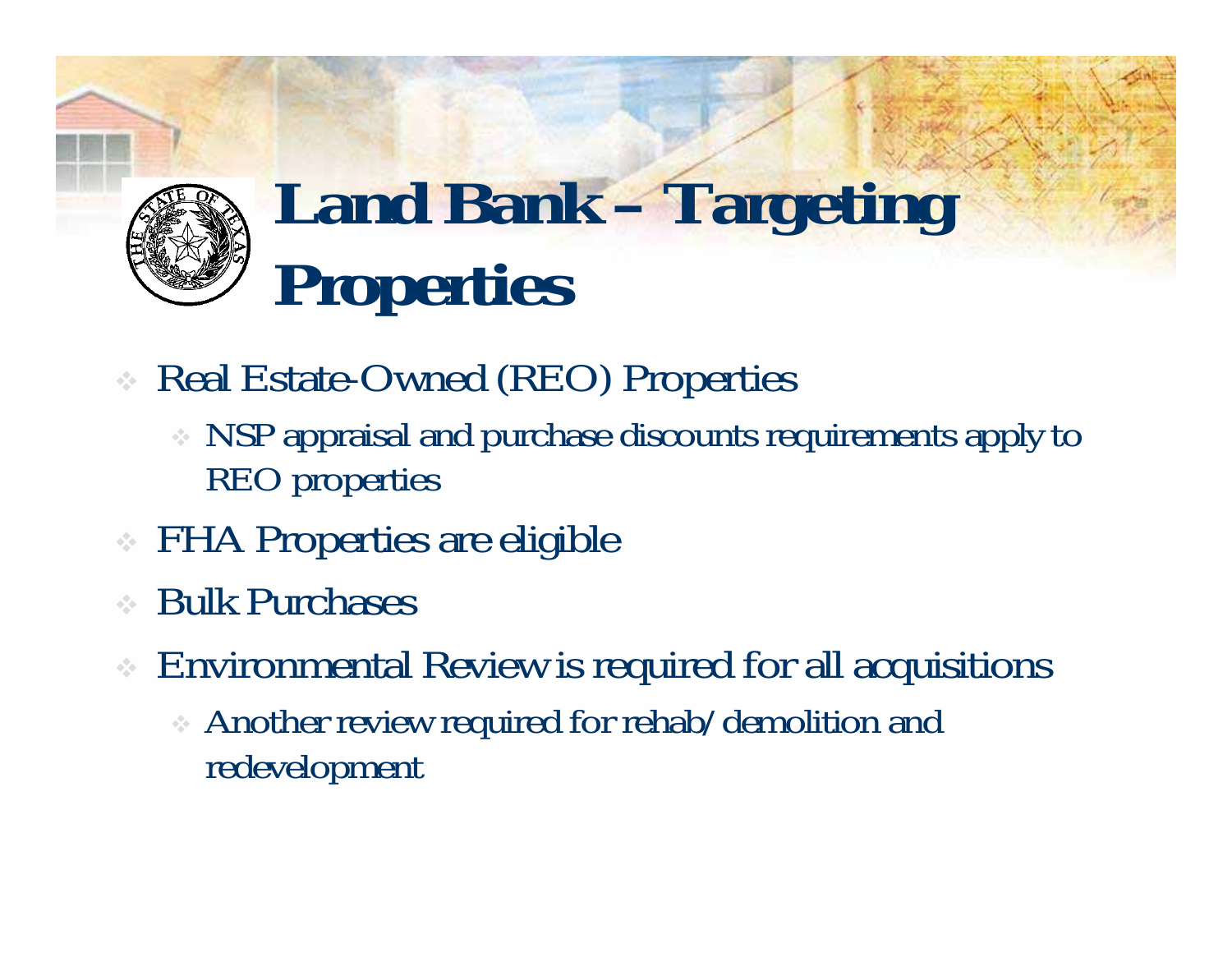

## **Land Bank - Disposition**

- **•** Properties must be transferred to an eligible use within 10 years
	- Affordable ownership or rental
- Possible to assemble properties within land bank for redevelopment
- Properties must be sold at cost
	- Maintenance costs are not included
- Strategy for disposition prior to contract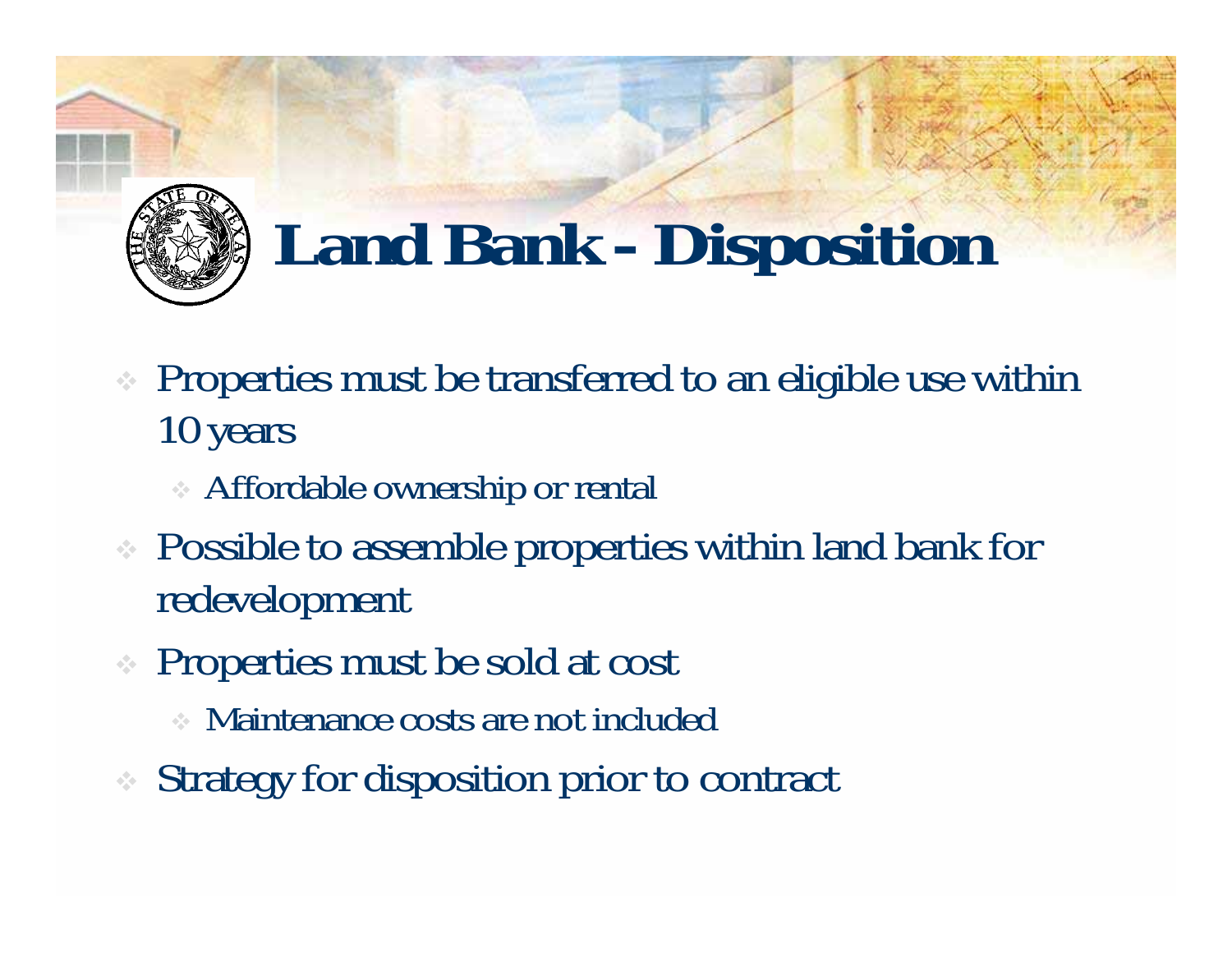

### **Land Bank – Eligible Expenditure**

- Eligible Land Bank Costs
	- Acquisition
	- Maintenance\*\*\*
	- Property Management
	- Resale/Closing Costs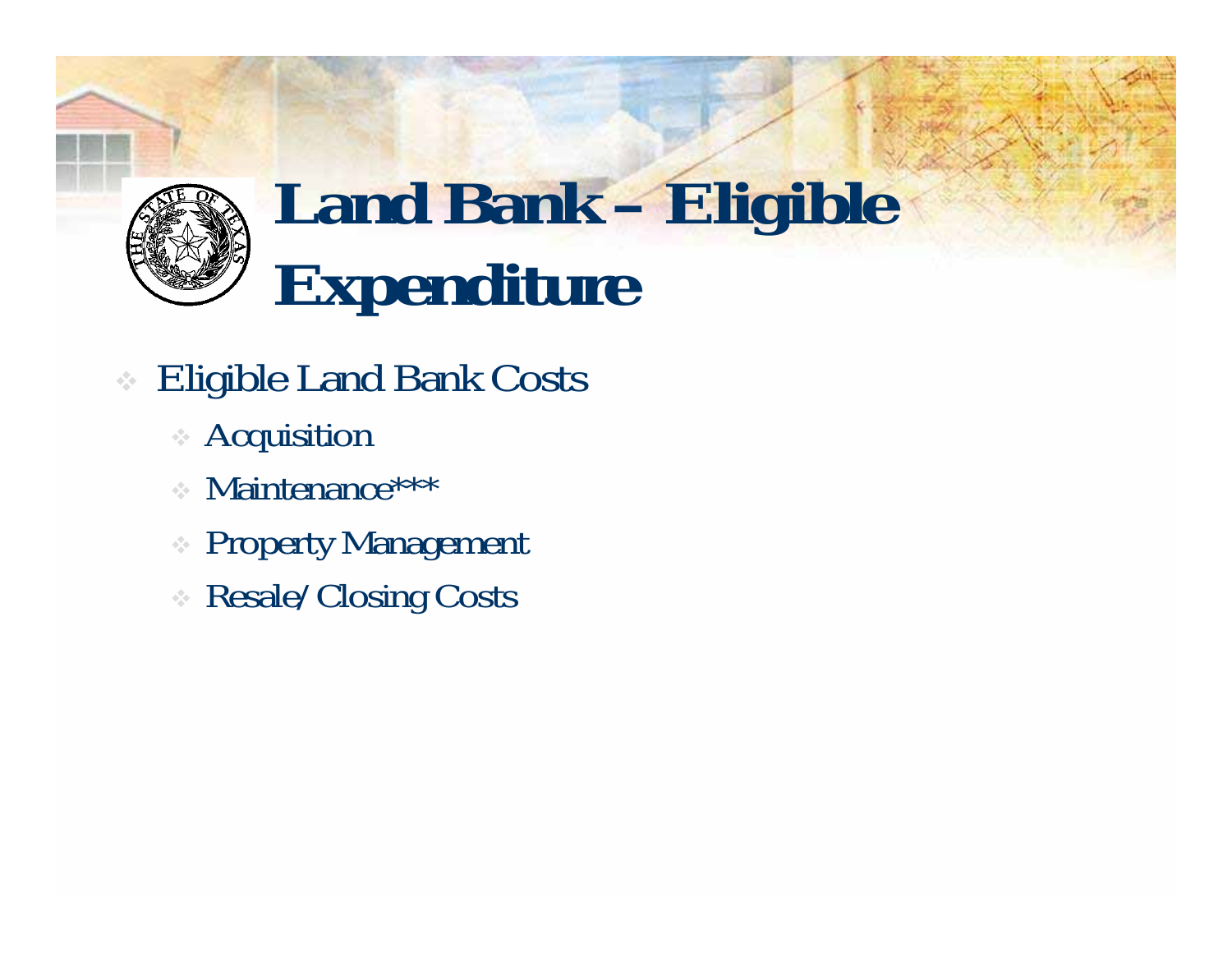

#### **Land Bank – Relocation Issues**

- NSP overrides URA just offer requirement
- Avoid attempting to acquire a large number of properties in given area, may trigger involuntary acquisition
- Be careful about interim uses URA may apply to temporary tenants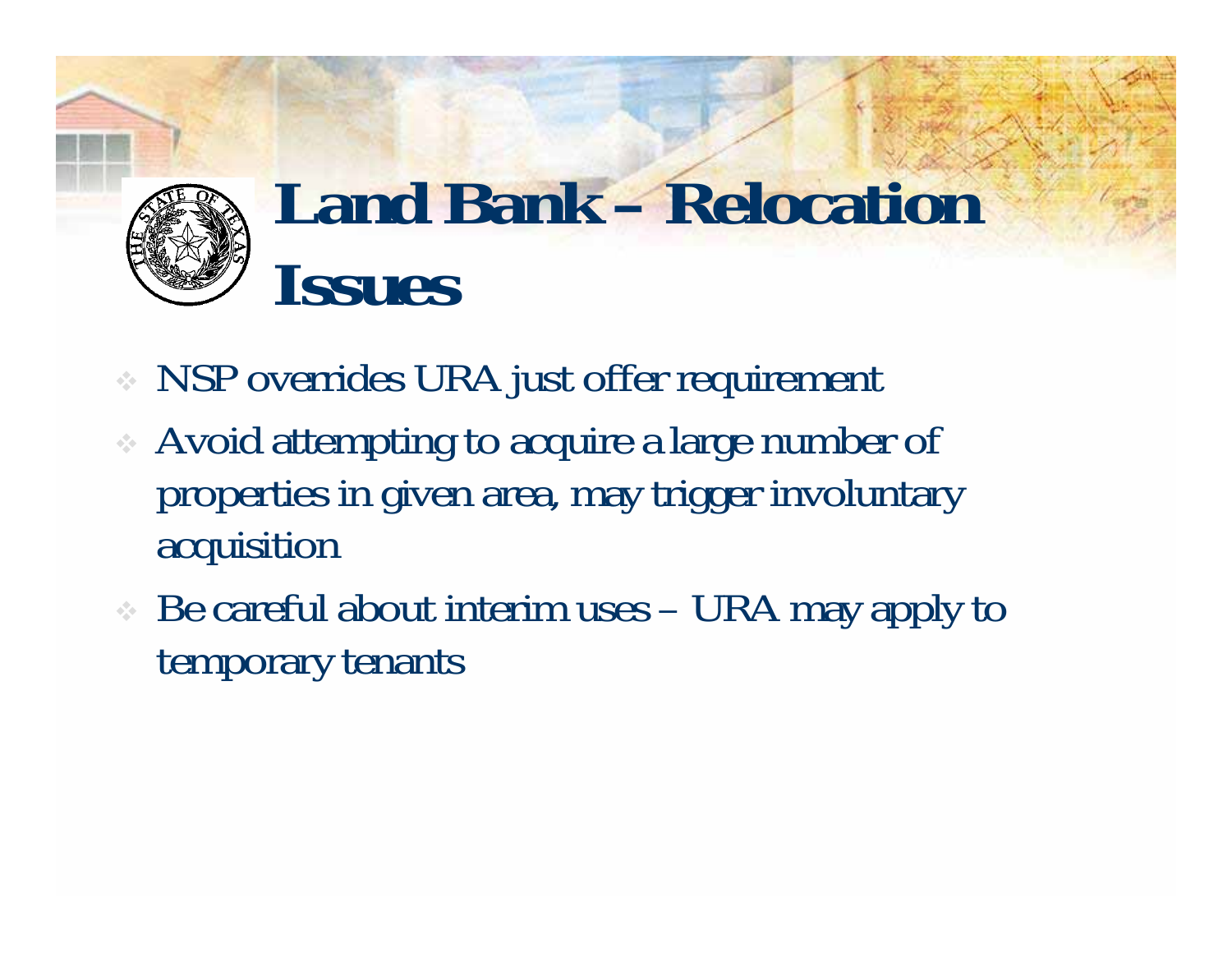

## **Land Banking & Texas NSP**

- Subrecipients required to provide an acceptable plan for disposition of land banked properties
	- Timeline
	- Eligible uses
	- Projected Budgets
	- Marketing
- Plan for contingency what happens if there isn't a buyer ten years from now?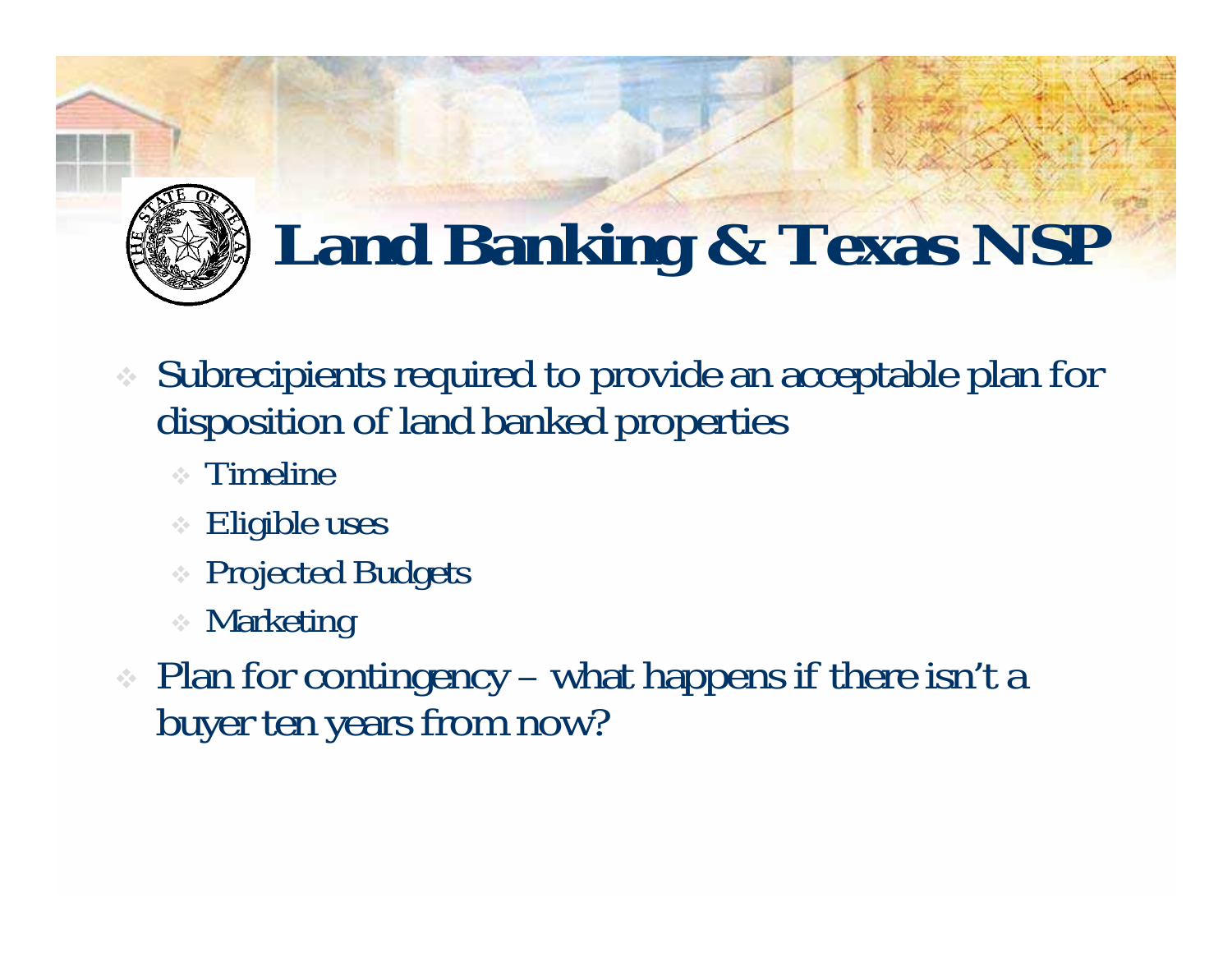

#### **NSP Eligible Use D – Demolition**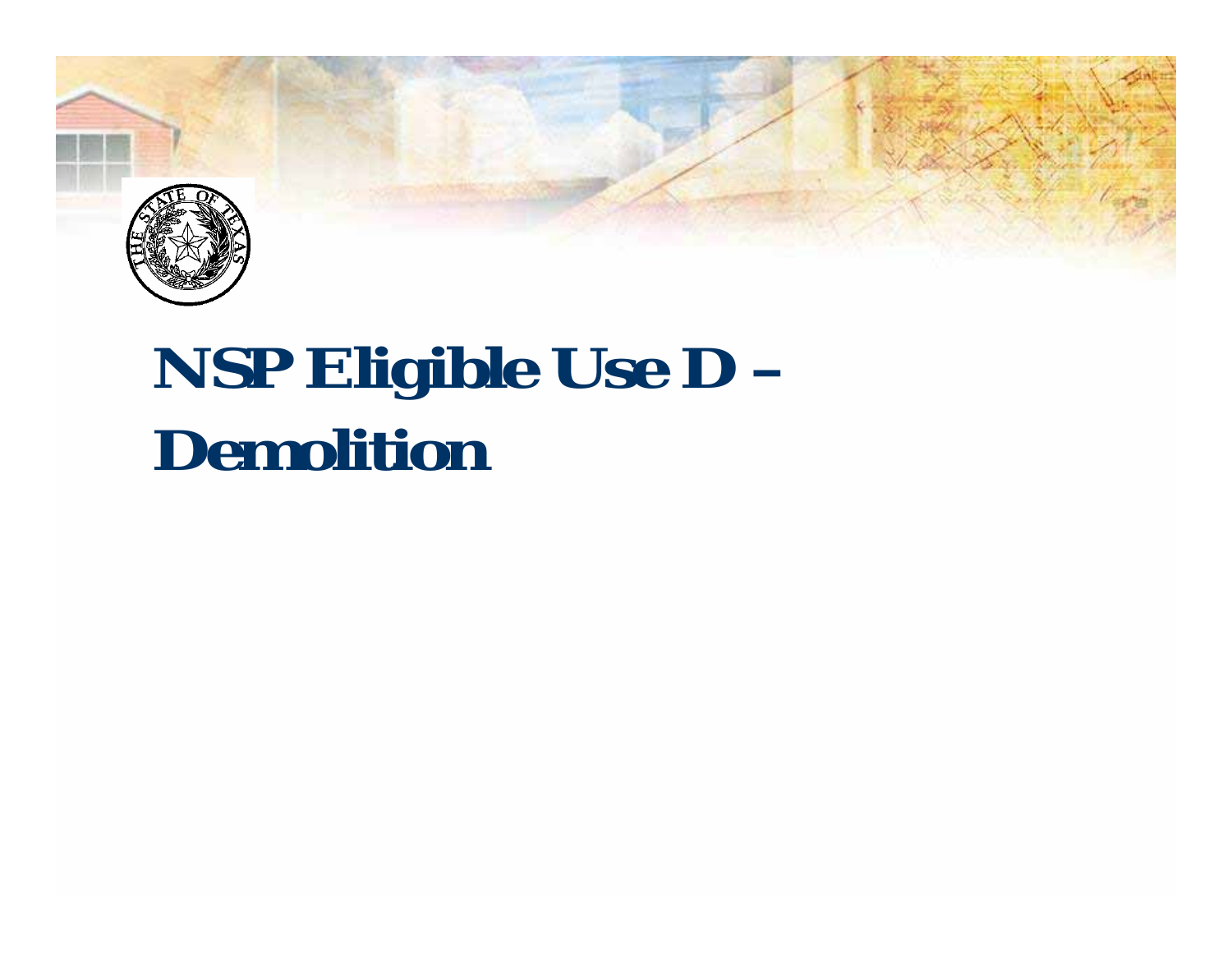

## **Eligible Use D – Demolition**

- $\frac{1}{2}$  Eligible Use
	- Demolish Blighted Structures
- **Eligible Activity** 
	- Clearance for blighted structures only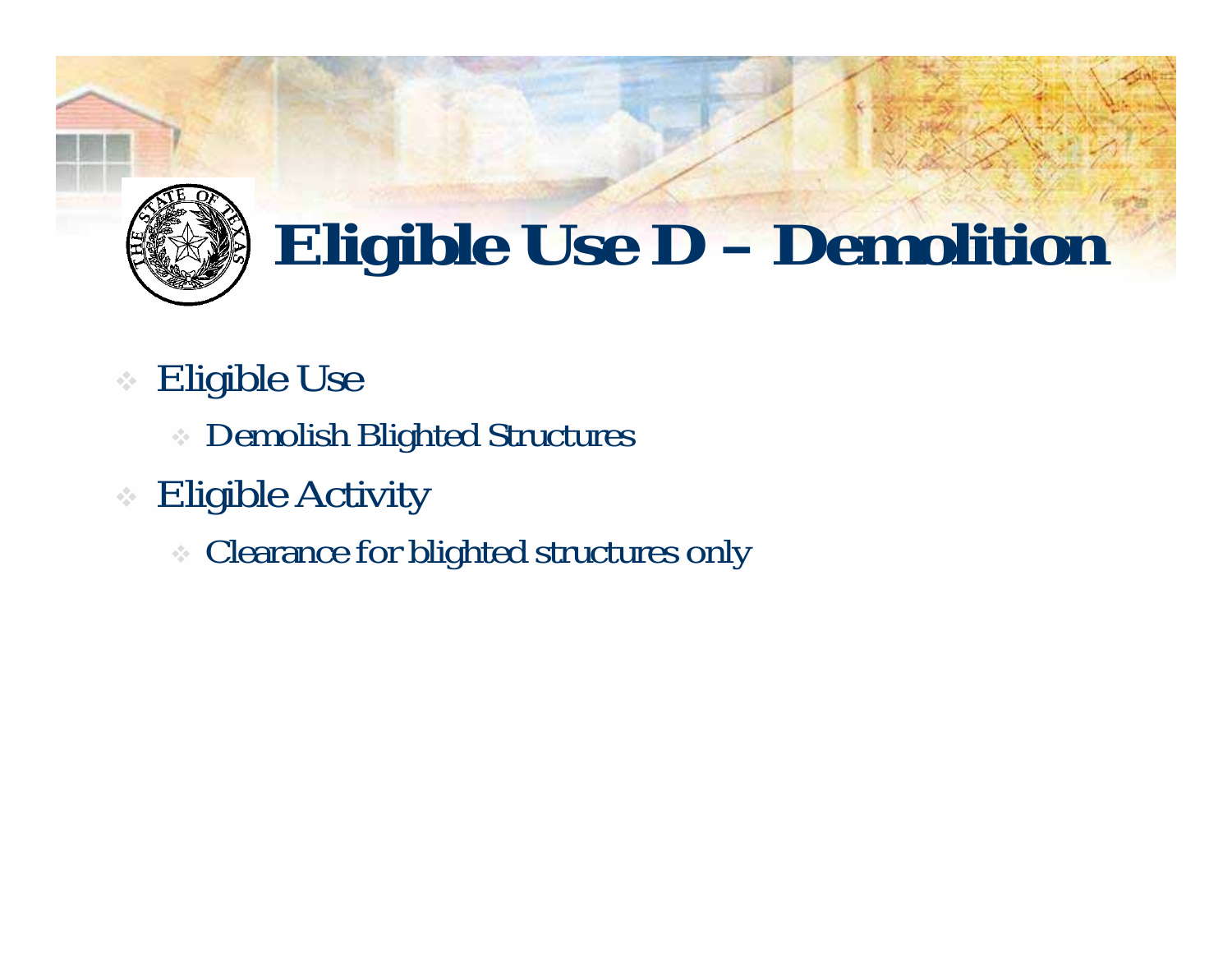

### **Demolition**

- Demolition of blighted structures
	- Not limited to abandoned/foreclosed
	- Not limited to residential
	- Need not be acquired by Subrecipient if law allows demolition

#### Documentation

- Code inspection & determination of blighted structures are under local/state law
- Property locations should be in Priority Needs Area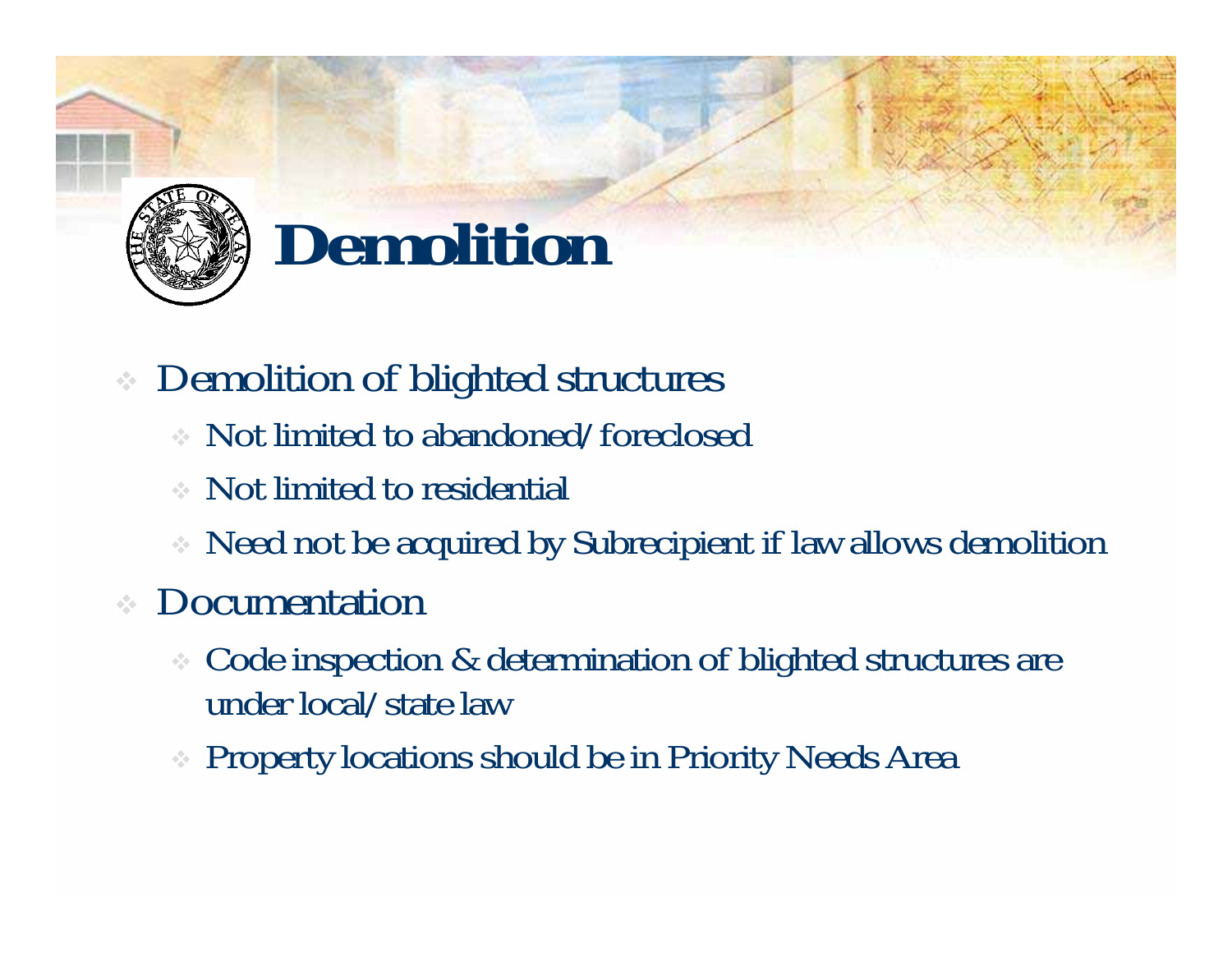

## **NSP Eligible Use E – Acquisition and Redevelopment**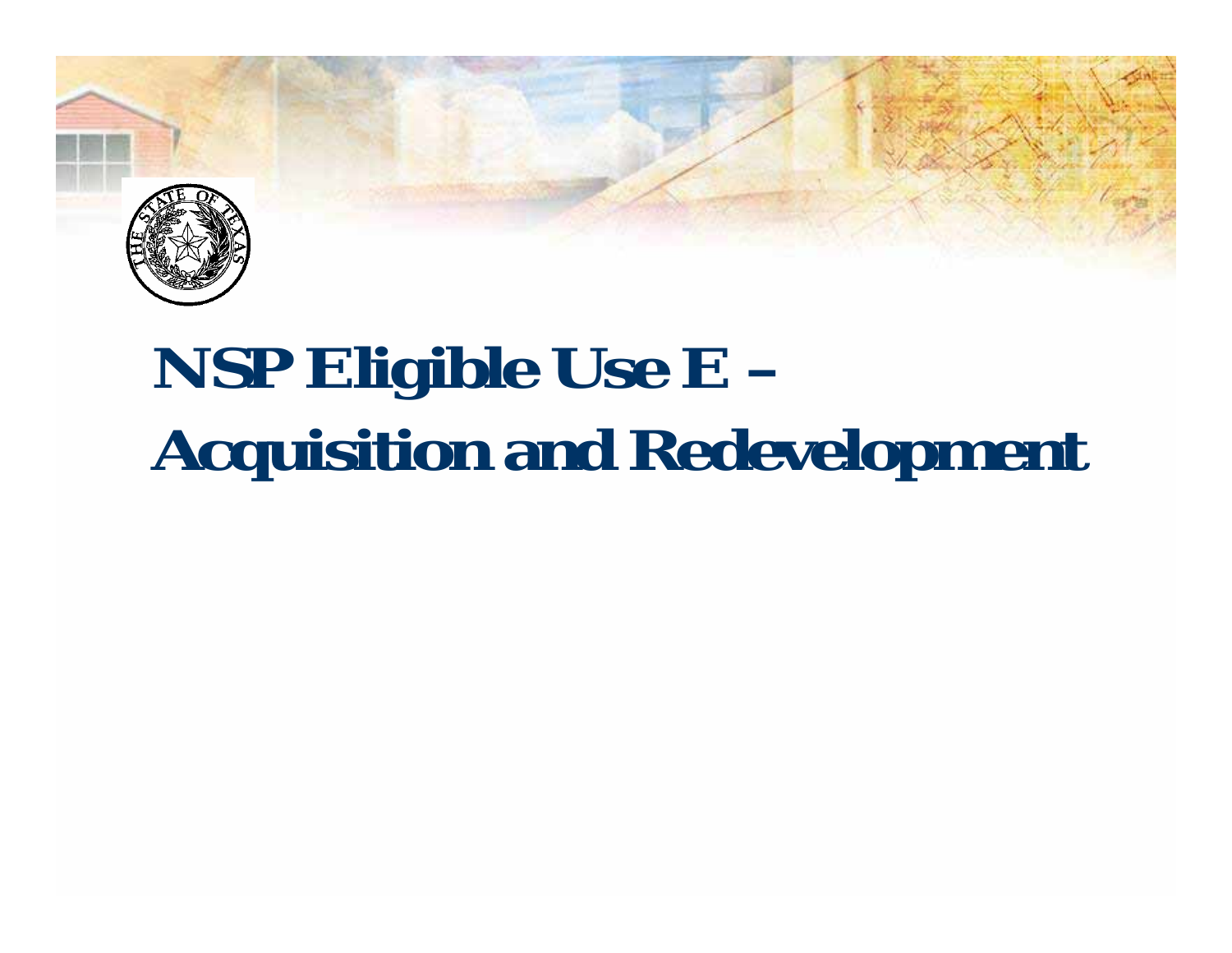

### **Eligible Use E – Acquisition and Redevelopment**

- Eligible Use
	- $\hat{\mathcal{L}}_{\mathcal{L}}$  Redevelop demolished or vacant properties for housing
- ÷ Eligible Activities
	- ÷ Acquisition
	- ÷ Disposition
	- Housing Counseling
	- Relocation
	- ÷ New Housing Construction
	- Direct Homeownership Assistance
	- ÷ Rehabilitation
	- ÷ Public Facilities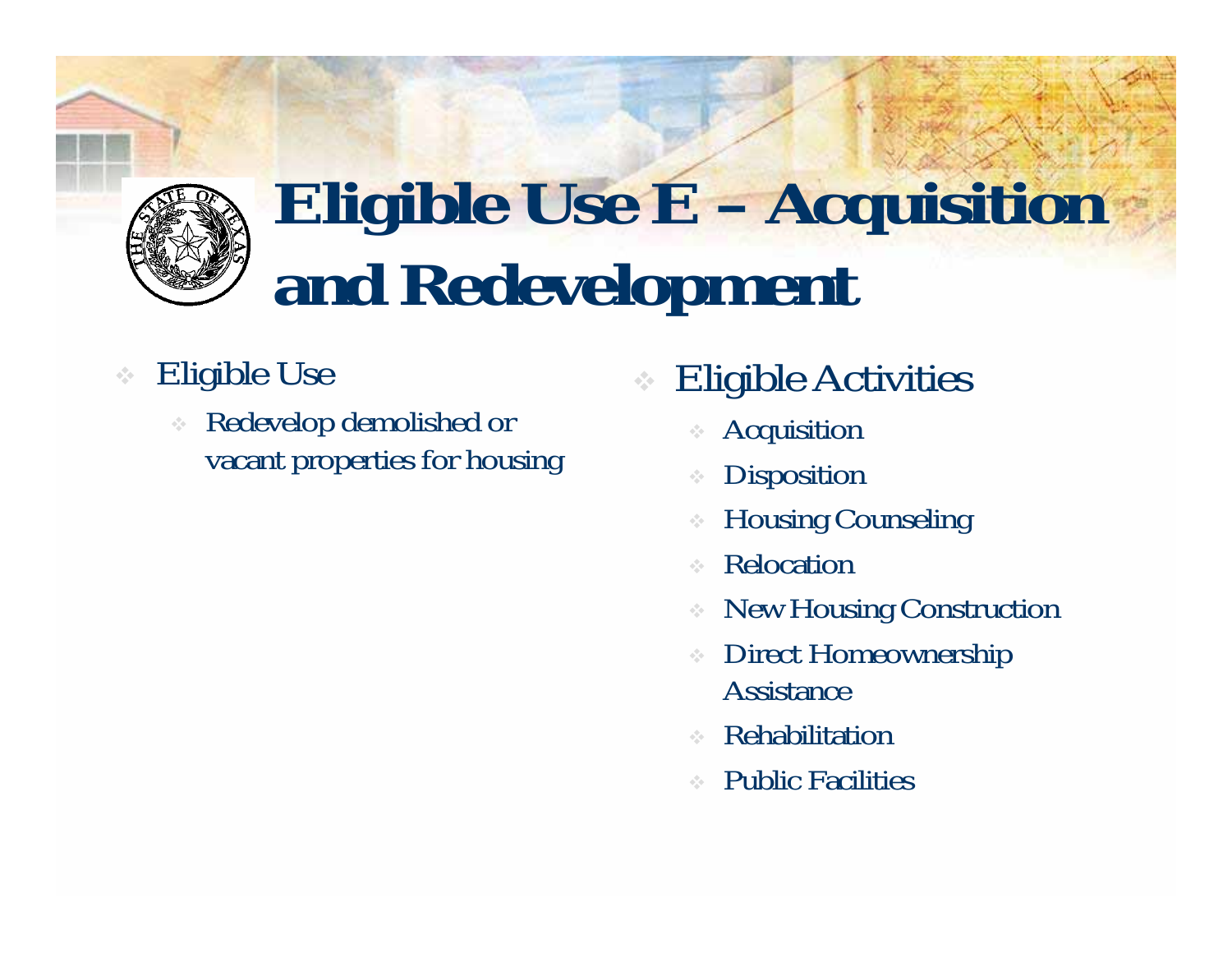

## **Redevelopment**

- ÷ Documentation
	- Vacant properties includes both vacant land and vacant structures; however,
		- Properties must have been developed at some time
		- No greenfield development.
	- Can acquire and redevelop commercial or industrial properties, but the end use must be eligible.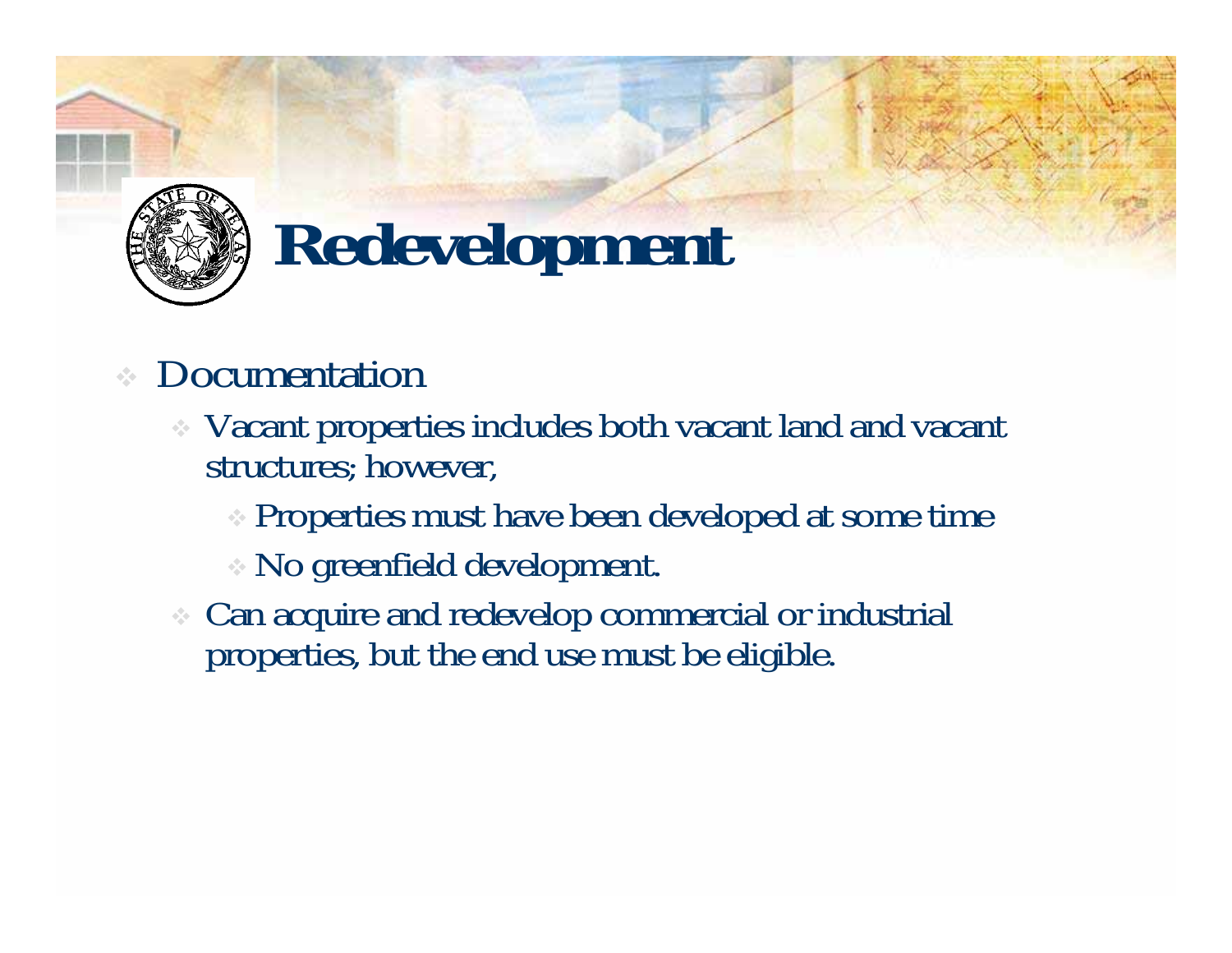

## **Example: Eligible Use E**

- Subrecipient identifies and acquires 5 vacant homes in a neighborhood that is suffering decreased land values from these vacancies
- Subrecipient demolishes remaining blighted structures on the properties
- Subrecipient builds 5 new homes on the acquired lots and sells homes to 120% AMI or below households
	- Can be combined with Financing Mechanisms if vacant land is also foreclosed; can count towards 35% requirement if foreclosed and serves 50% AMI or below
	- ÷ Caution: Must repay original loan from Department to acquire and redevelop within 3 years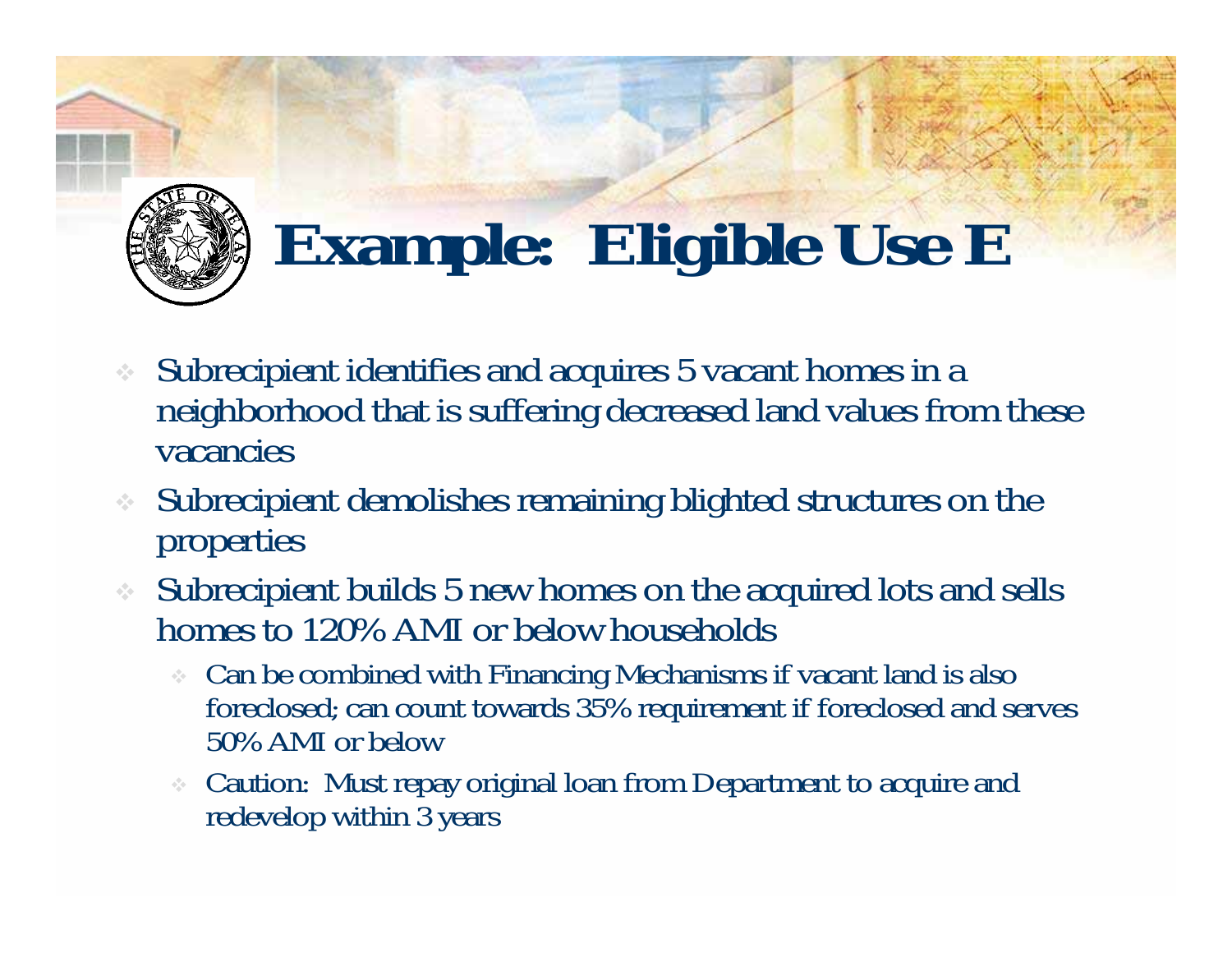

## **Example: What use is it?**

- Subrecipient acquires a foreclosed property, demolishes the structure and builds a home that is the basically same and within 20% of the square footage of the demolished structure.
- Subrecipient acquires a foreclosed property, demolishes the structure which is a single family home and replaces it with a duplex.
- ❖ Subrecipient acquires a commercial property, demolishes the structure and builds a 10 unit multifamily complex.
- Questions on use: see CPD Notice 07-08 and CDBG Guide to National Objectives & Eligible Activities for Entitlement Communities (Available on the HUD website).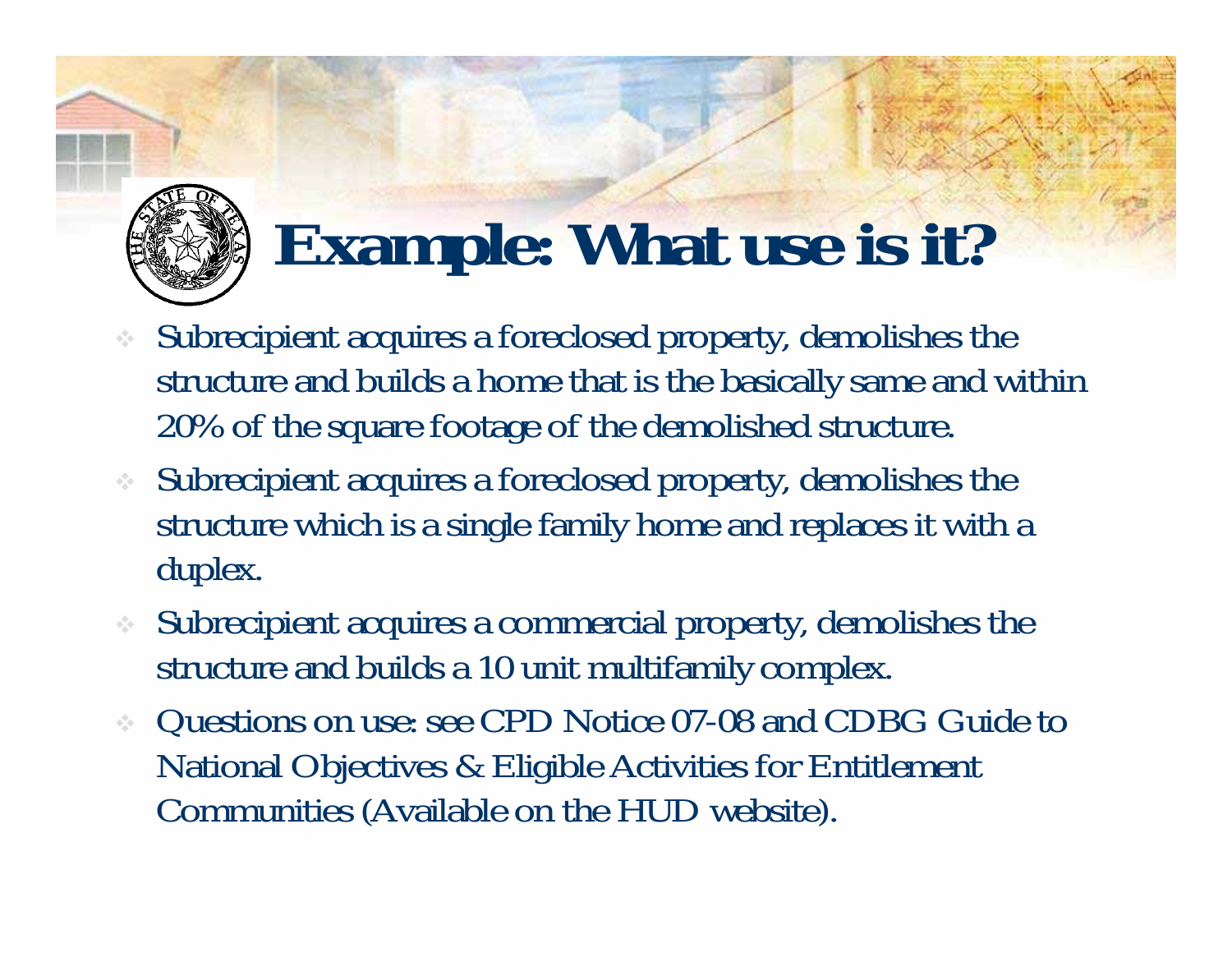

#### **Environmental**

# STOP!!

Do not move forward with or commit NSP funds to a project for any of the uses if you have not completed **all** of your environmental review responsibilities.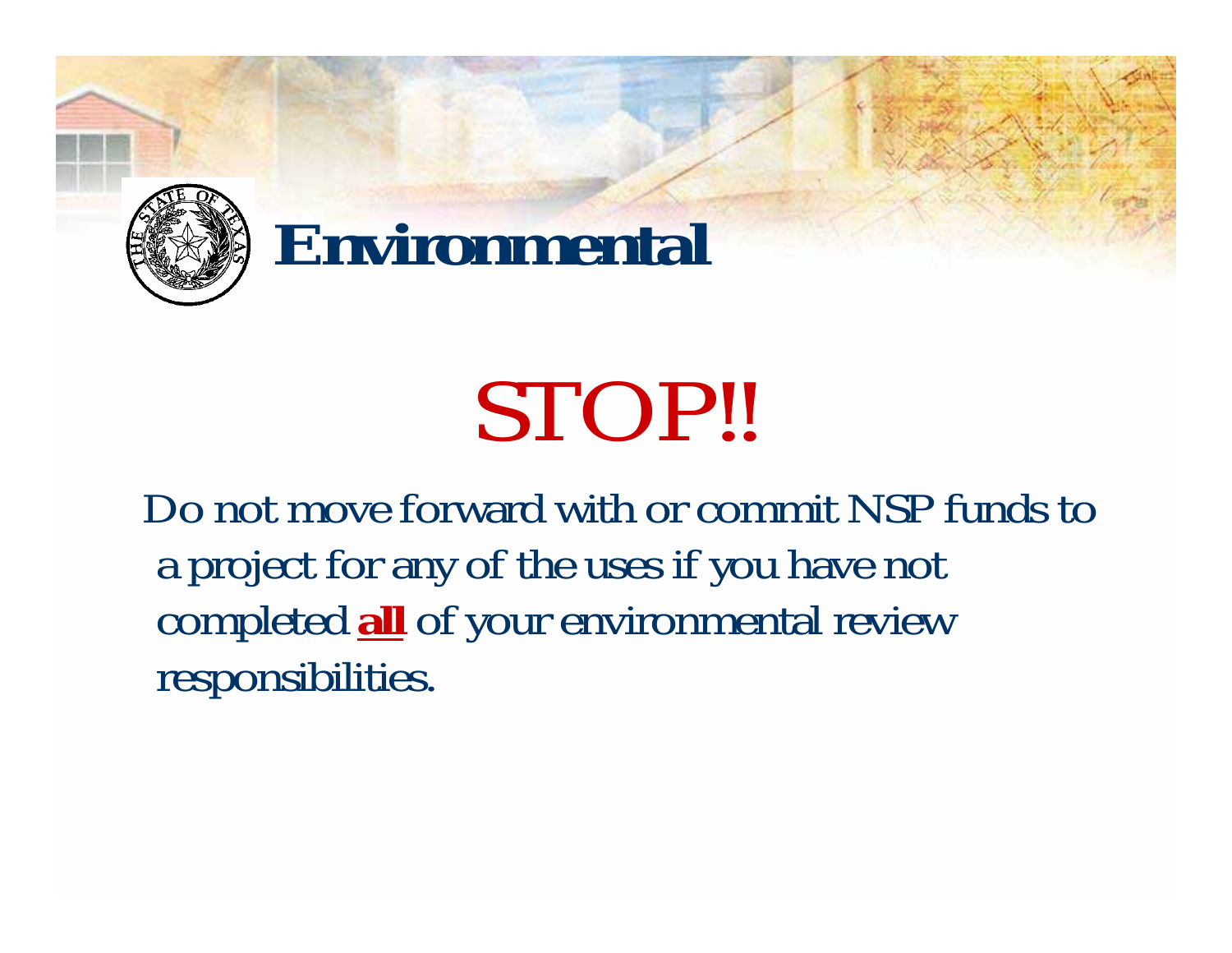

## **NSP Acquisition and Disposition**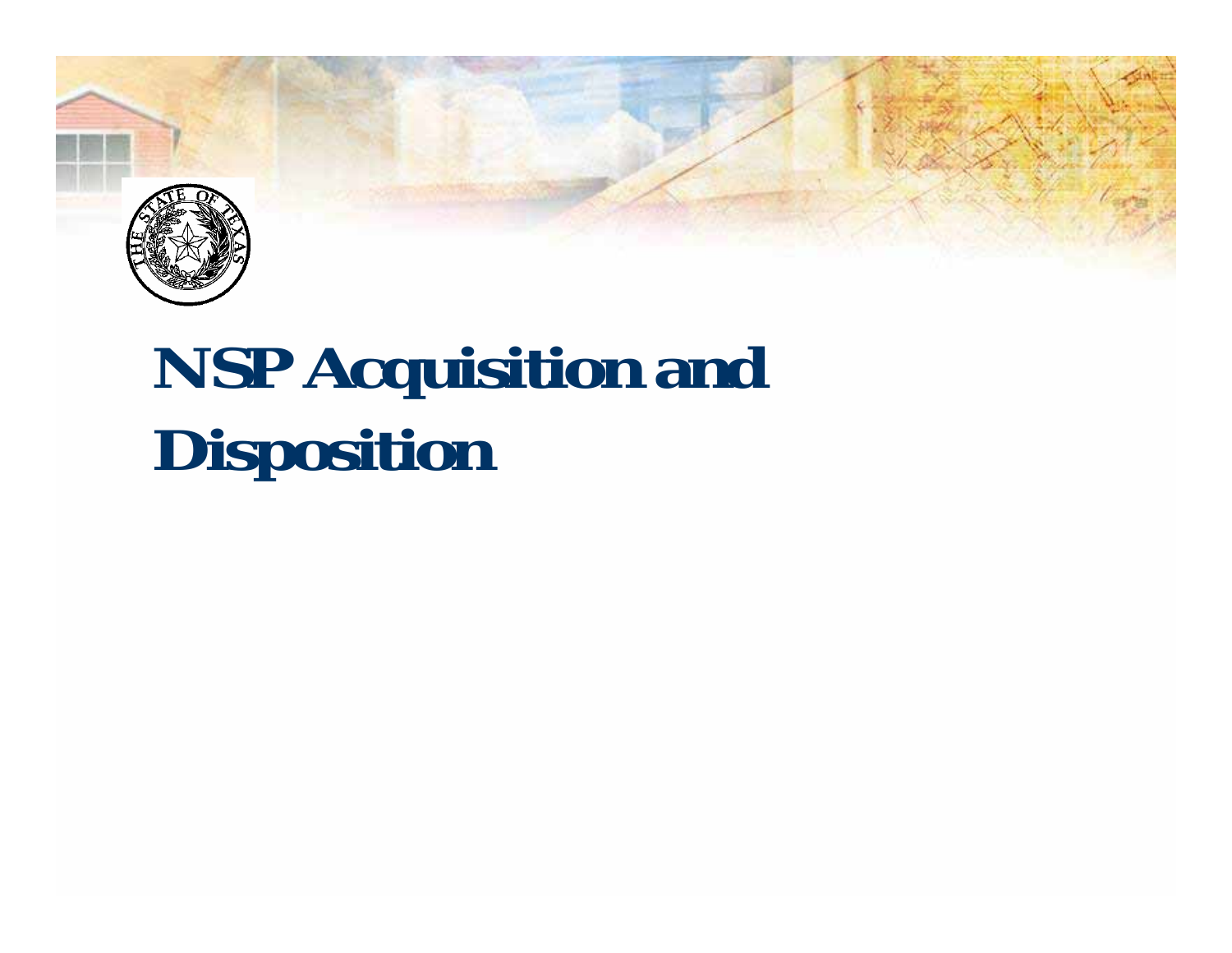

- Eligible properties
	- Single family homes
	- Condominium units
	- Multi-family properties
	- Mobile homes
		- If permanently attached real property
	- Residential property
		- Zoning or similar designation/restriction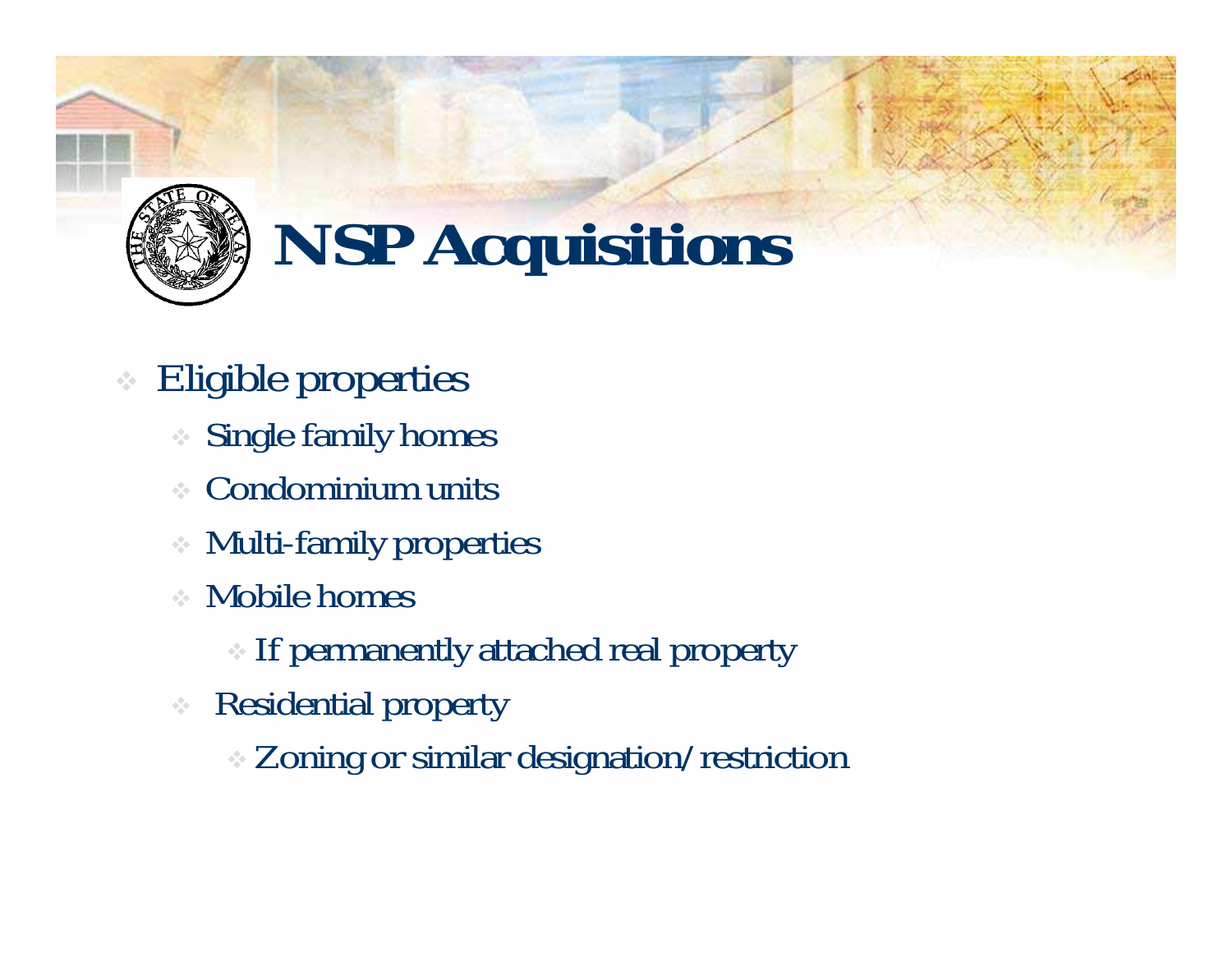

- Foreclosed/abandoned/vacant requirement dependent on end use
- FHA 203(b) limit or 95% of Median Value
	- Includes acquisition and rehabilitation costs
	- Prior to Economic Stimulus increases
- For multi-family properties, the 221(d)3 limit will apply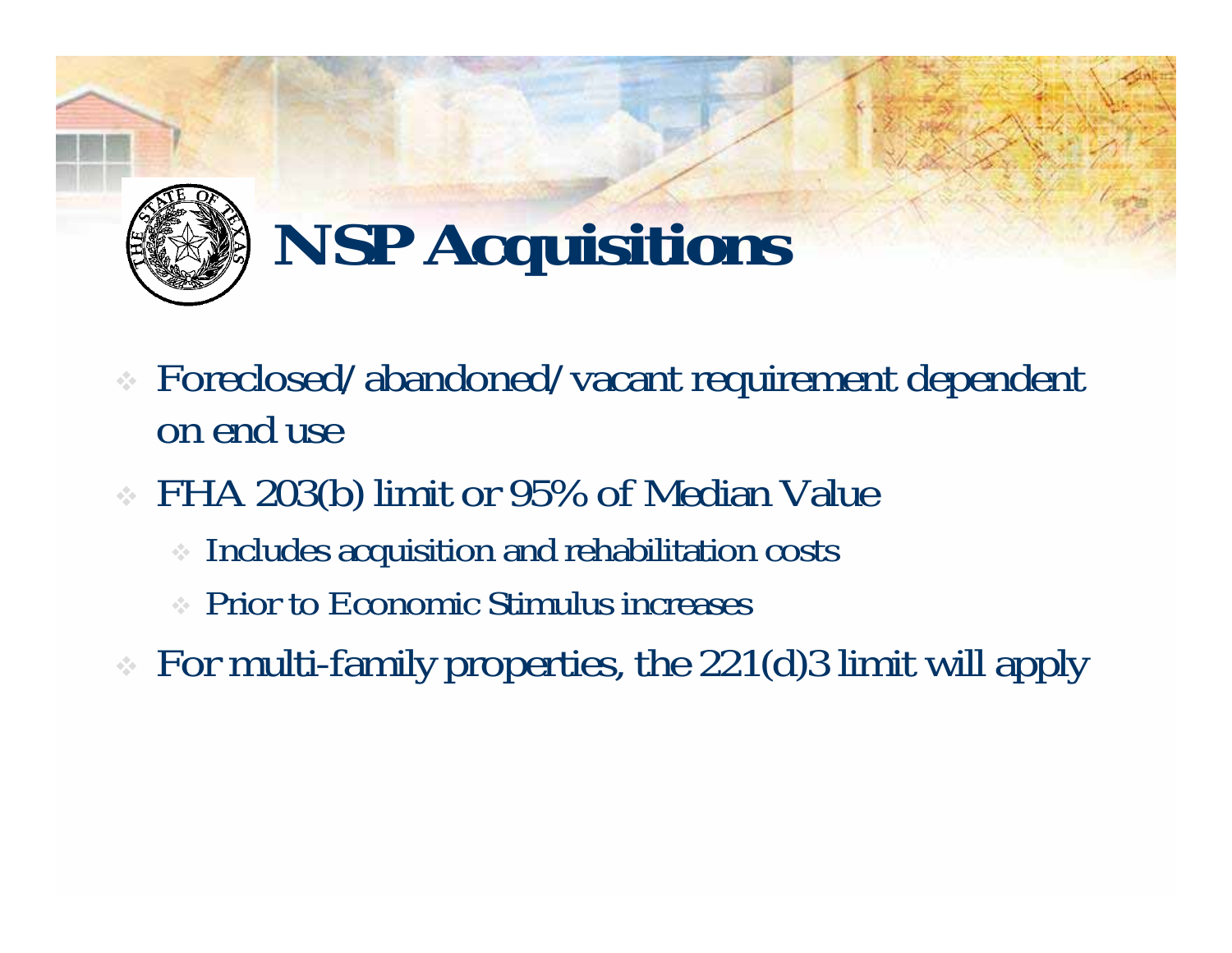

- Texas NSP will provide documents & instructions to Title
- Funding after approval of HUD-1
	- Lead time requirements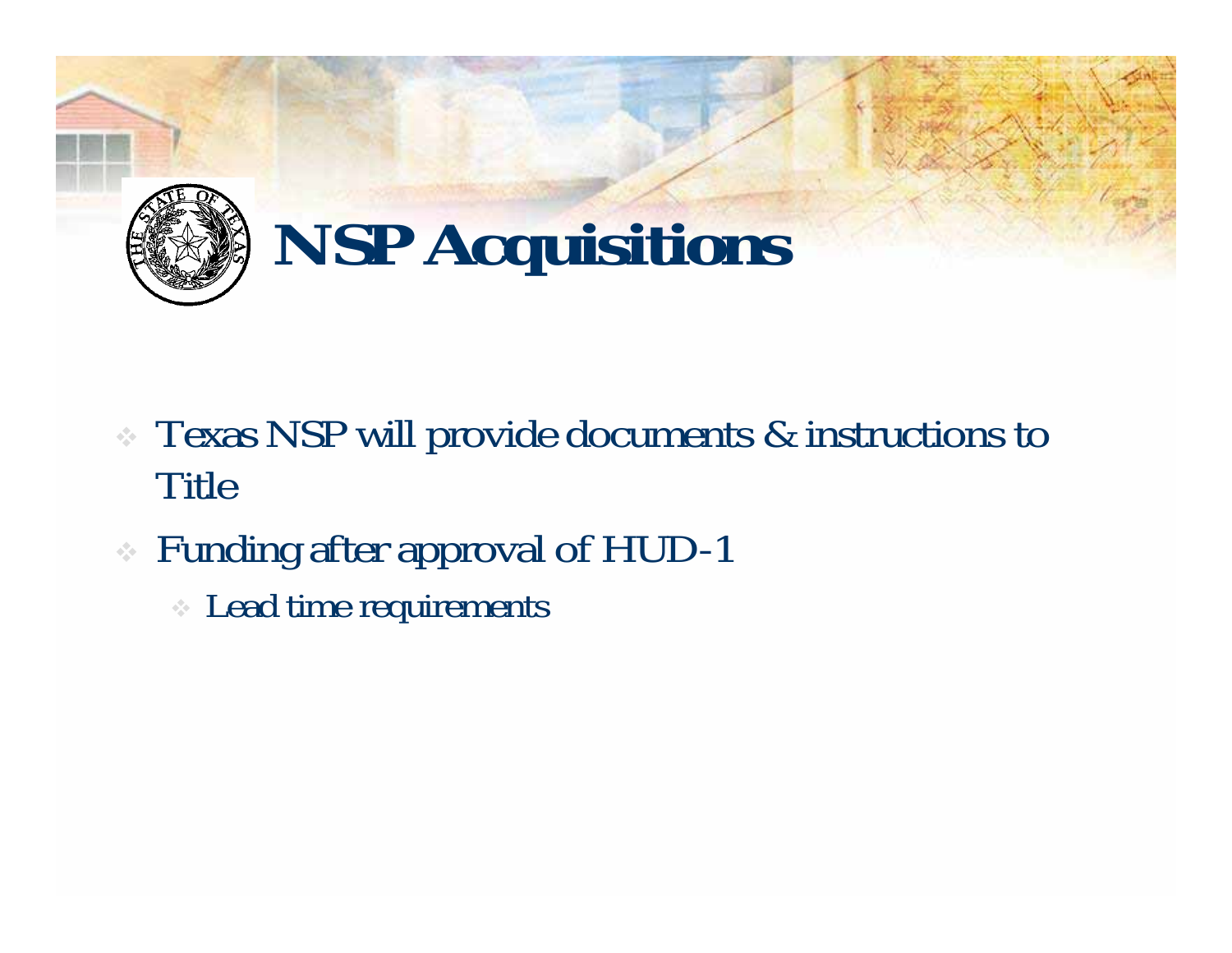

- URA requirements for appraisal and notification apply to NSP-funded property purchases
- URA requirements for just compensation <u>do not apply</u> to NSP properties
- Involuntary acquisitions likely impossible with NSP
- Government subrecipients may not use NSP to purchase tax-foreclosed property from themselves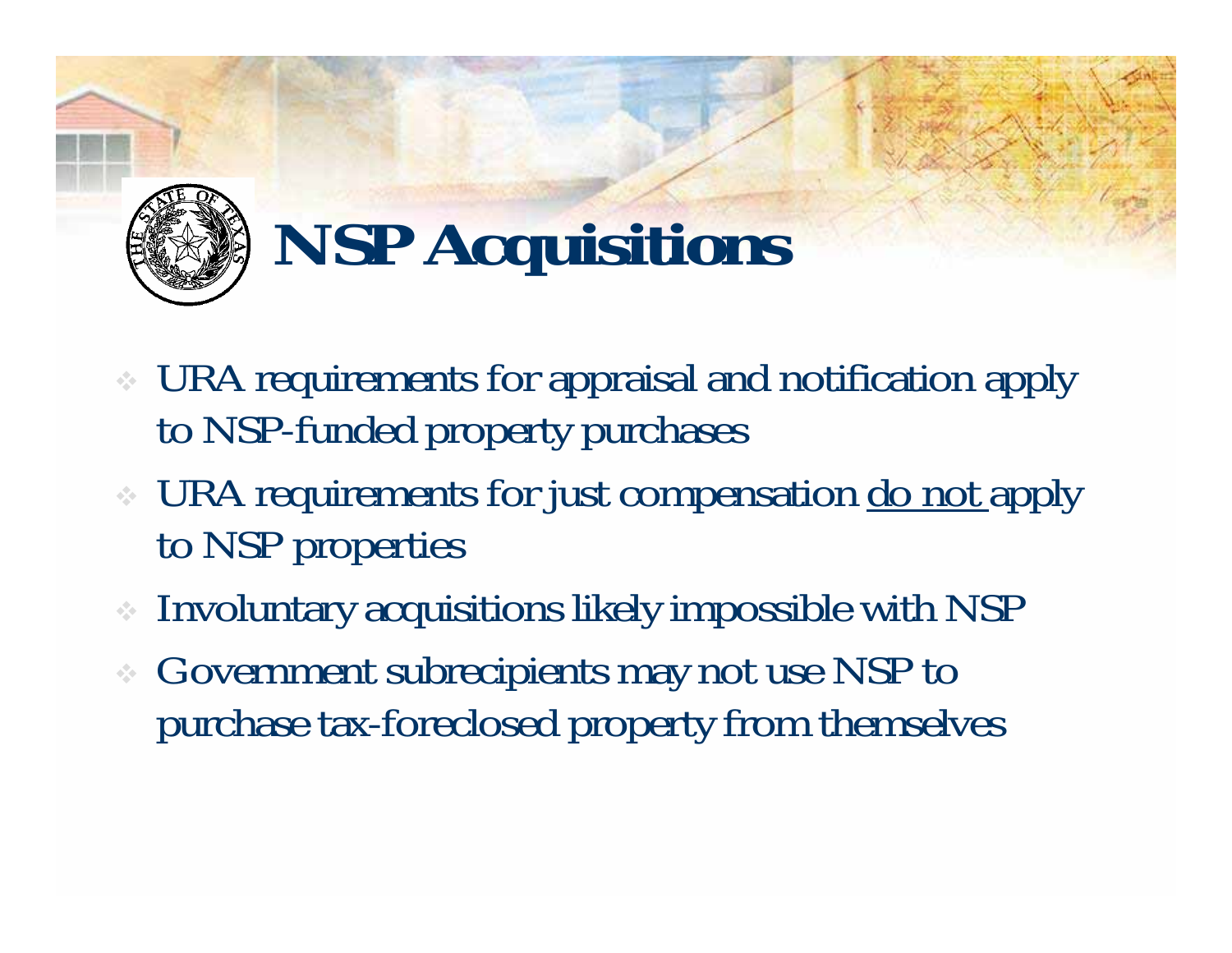

- Texas NSP subrecipients are required to purchase property at a discount from appraised market value
	- Minimum 5% per property discount
	- **↓ 15% total portfolio minimum discount**
- **Discount is proven with an appraisal** 
	- Discount from Seller asking price not sufficient
- Changes to discount requirement in the Bridge Notice do not apply to Texas NSP at this time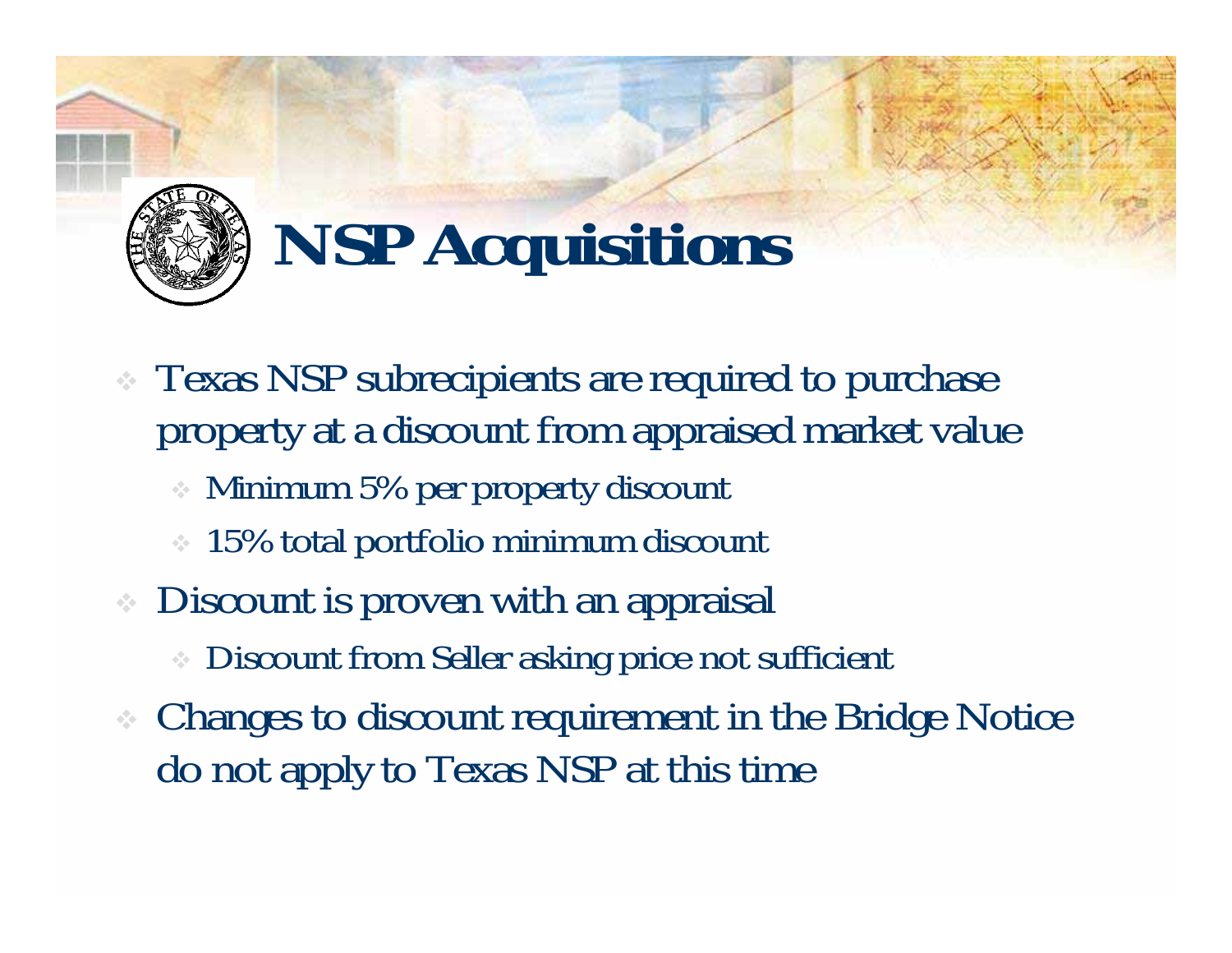

- Purchase contracts may be subject to:
	- Environmental Review & Fund Release
	- Appraised Value
- Suggest that contracts be subject to:
	- Inspection
	- Repair estimate
- Consider purchase price and rehab costs in relation to 203(b) and sales price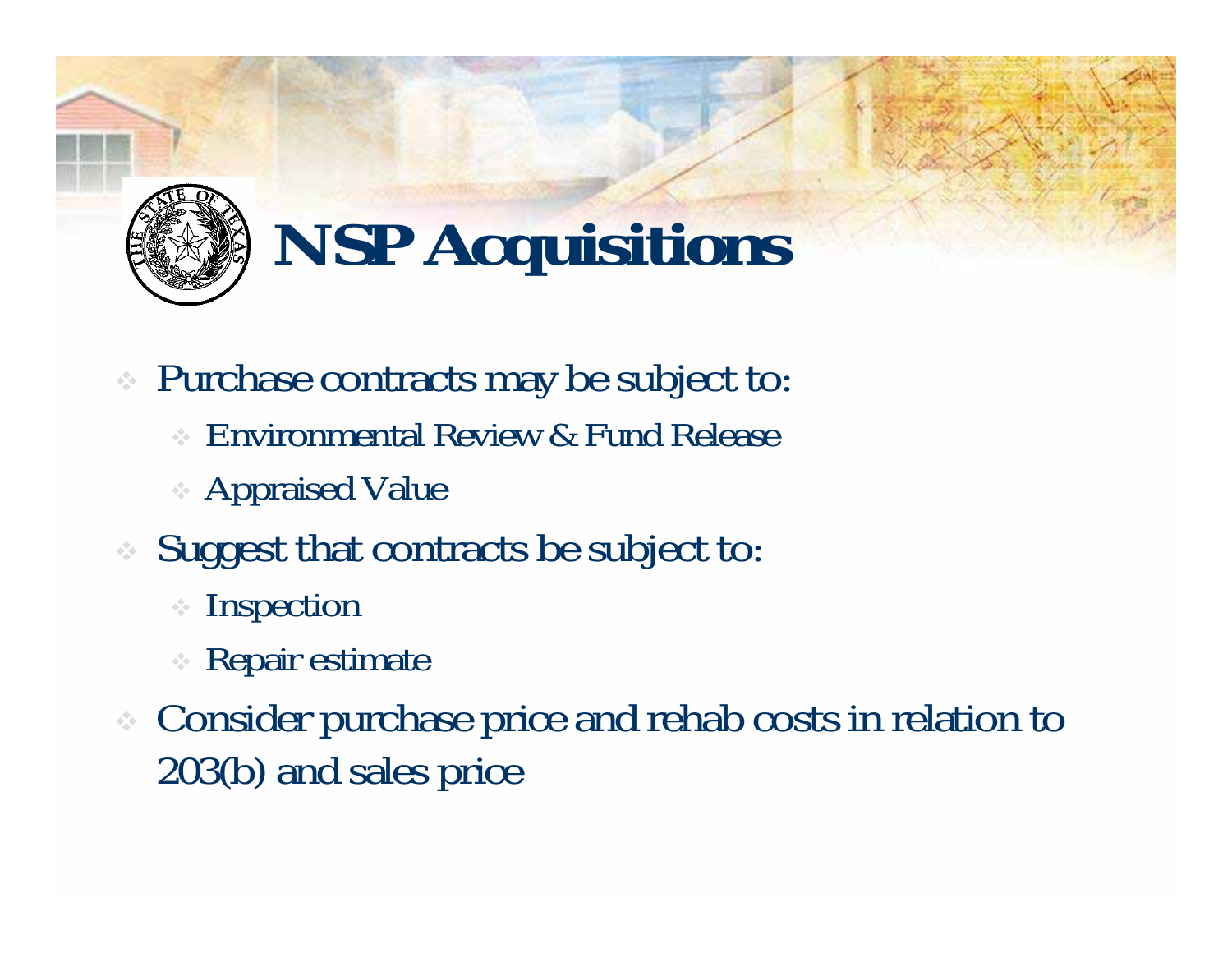

## **Appraisal Requirements**

- Appraisal must have been completed within 60 days of purchase
	- Initial offer may be subject to appraisal
- Acceptable to use other's appraisal, if it meets all requirements
- Individual appraisals only even if bulk purchase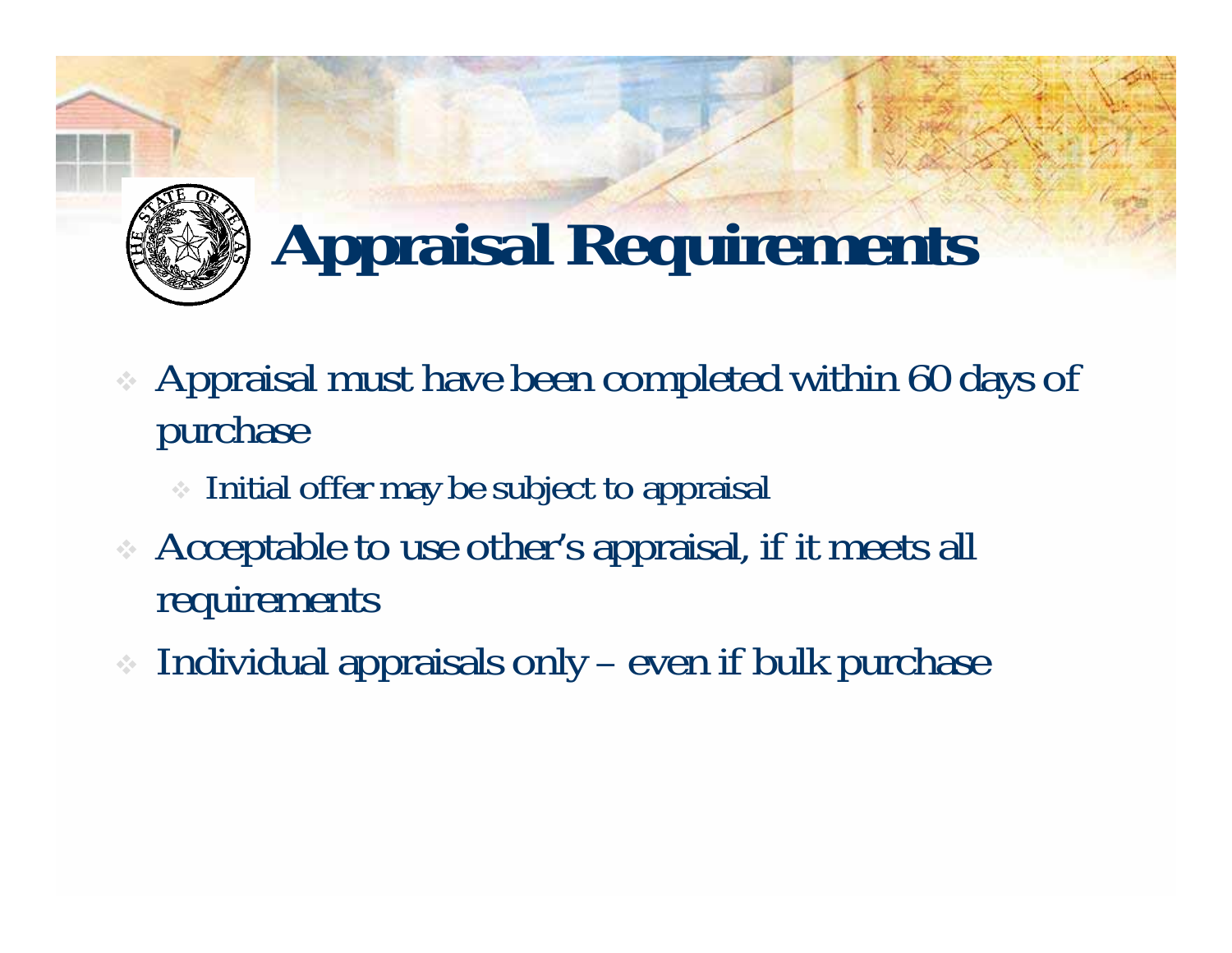

## **Appraisal Requirements**

- Must meet URA definition of appraisal at 49 CFR  $24.2(a)(3)$  and:
	- Adequate physical description of property including encumbrances, title info, zoning, highest & best use, and 5 year sales history
	- All relevant & reliable approaches to value
	- $\mathcal{L}_{\mathcal{S}^{\mathcal{S}}}$ Description of comps
	- Statement of the value of the real property
	- Effective date, date of appraisal, signature & certification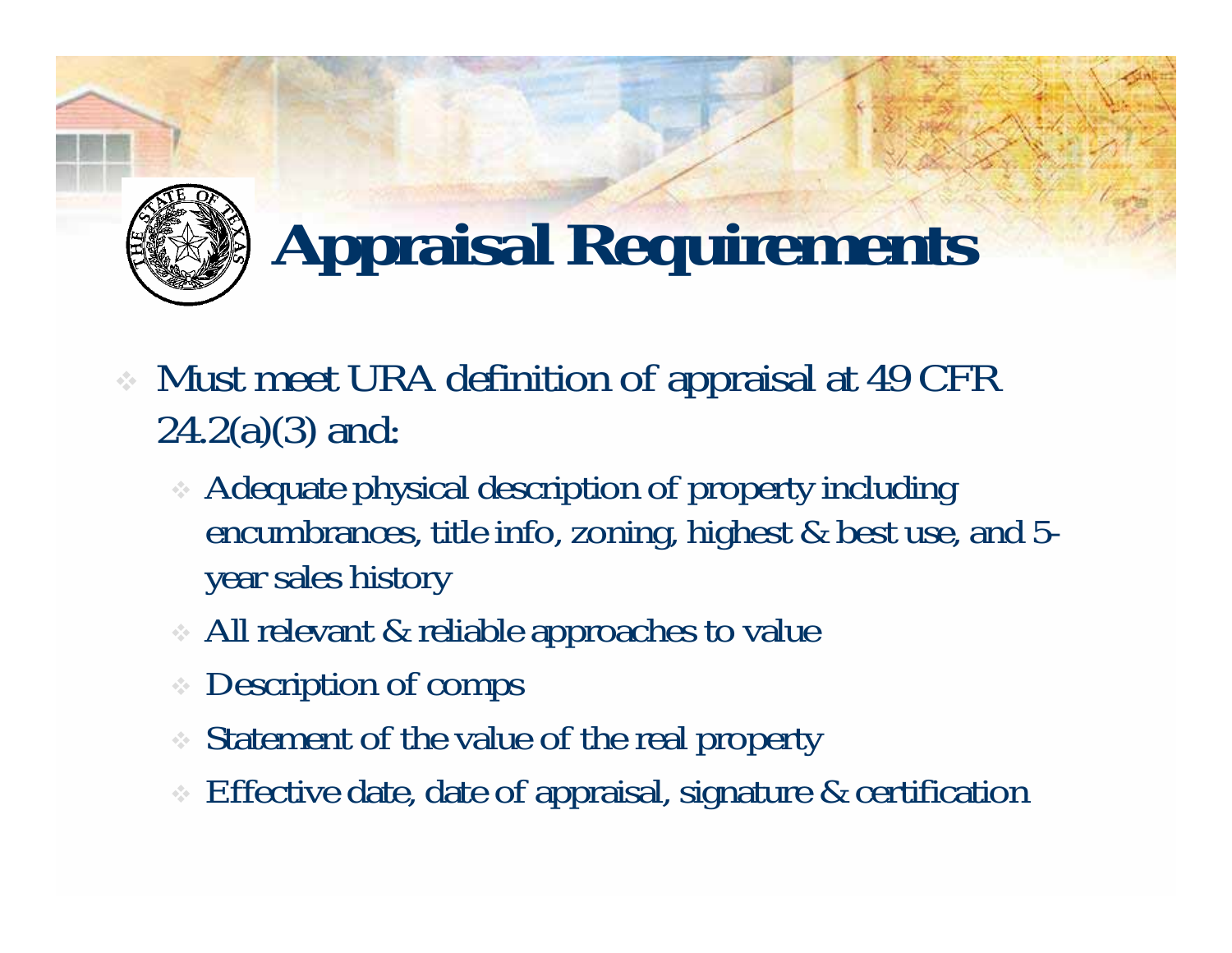

## **Appraisal Requirements**

- Disregard any change in value created by proposed project
- Scope of Work
	- HUD Handbook 1378- Appendix 19
- Criteria for minimum qualifications licensure
- Review appraisal **not** required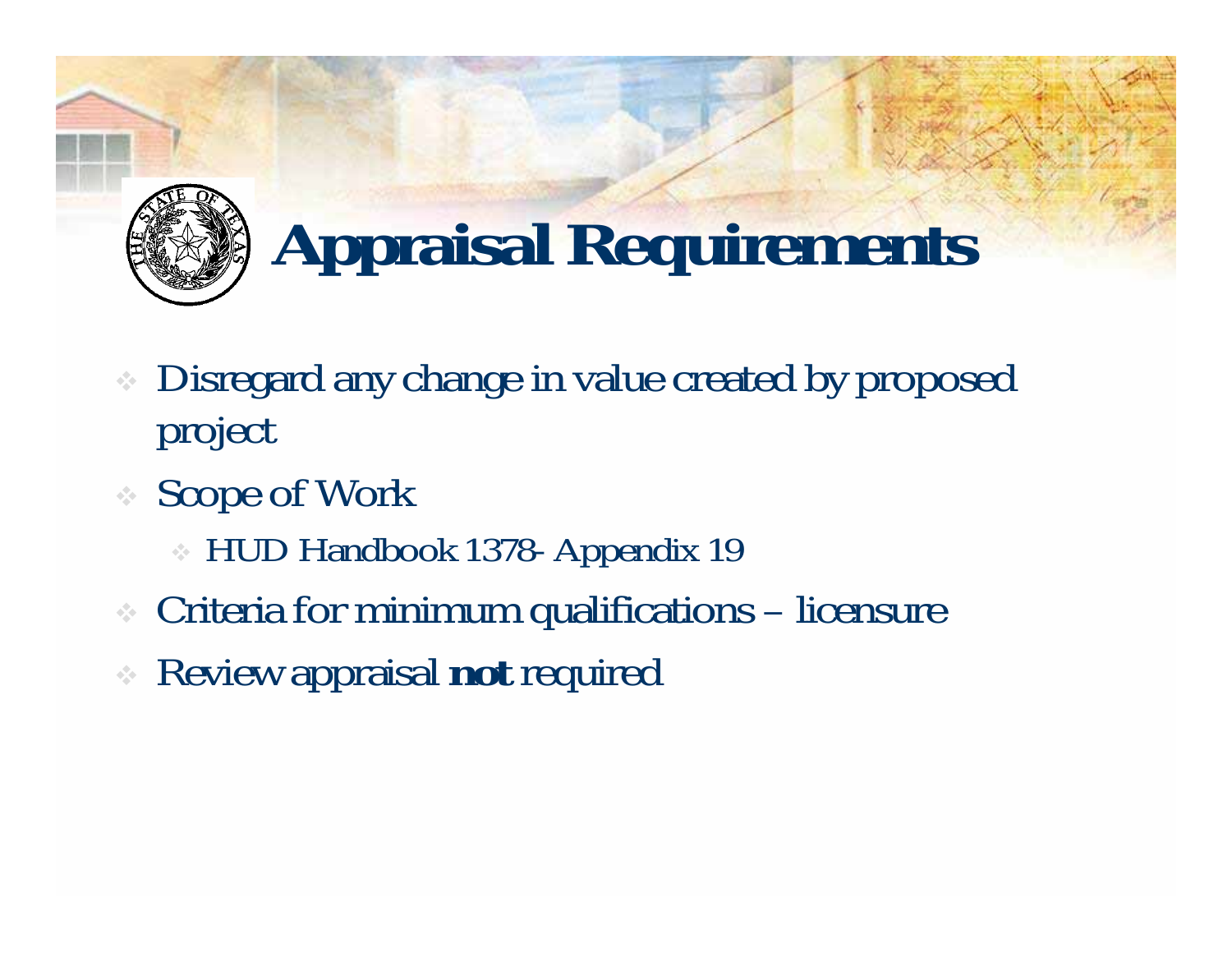

## **Appraisal Requirements**

- If property reliably valued at less than \$25K an appraisal may not be required
	- Experienced, knowledgeable person may estimate value of property using available data
	- Tax valuation may not reflect market
- If a property has been abandoned, an appraisal is not required; however, a defendable estimate must be documented (same as below \$25K property)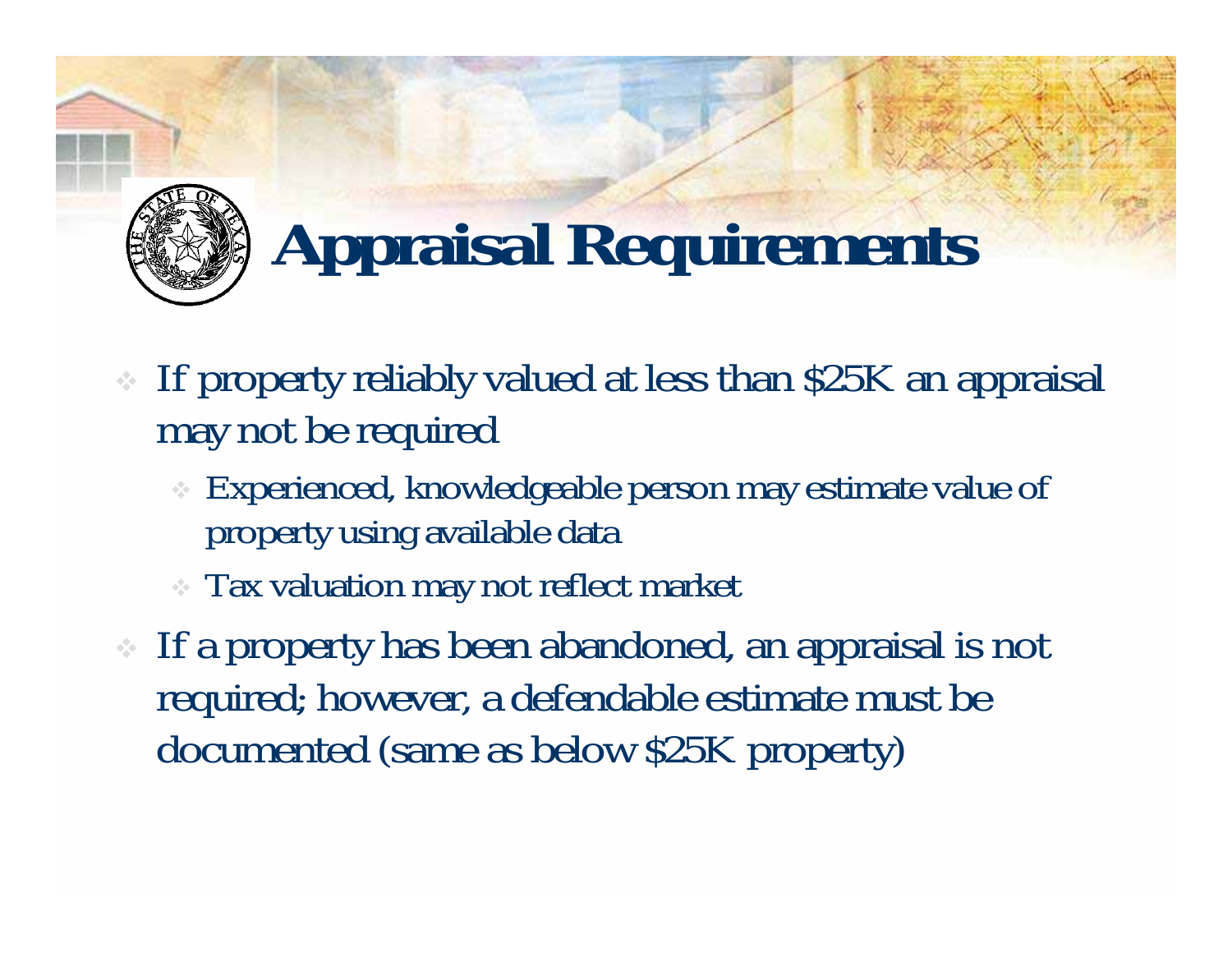#### **Protecting Tenants at Foreclosure Act**

- Part of the Helping Families Save Their Homes Act of 2009
	- Applies to all acquisitions by successor in interest after 2/17/09
- Tenants residing in foreclosed property must be given 90-days to vacate
	- Requirement imposed on immediate successor in interest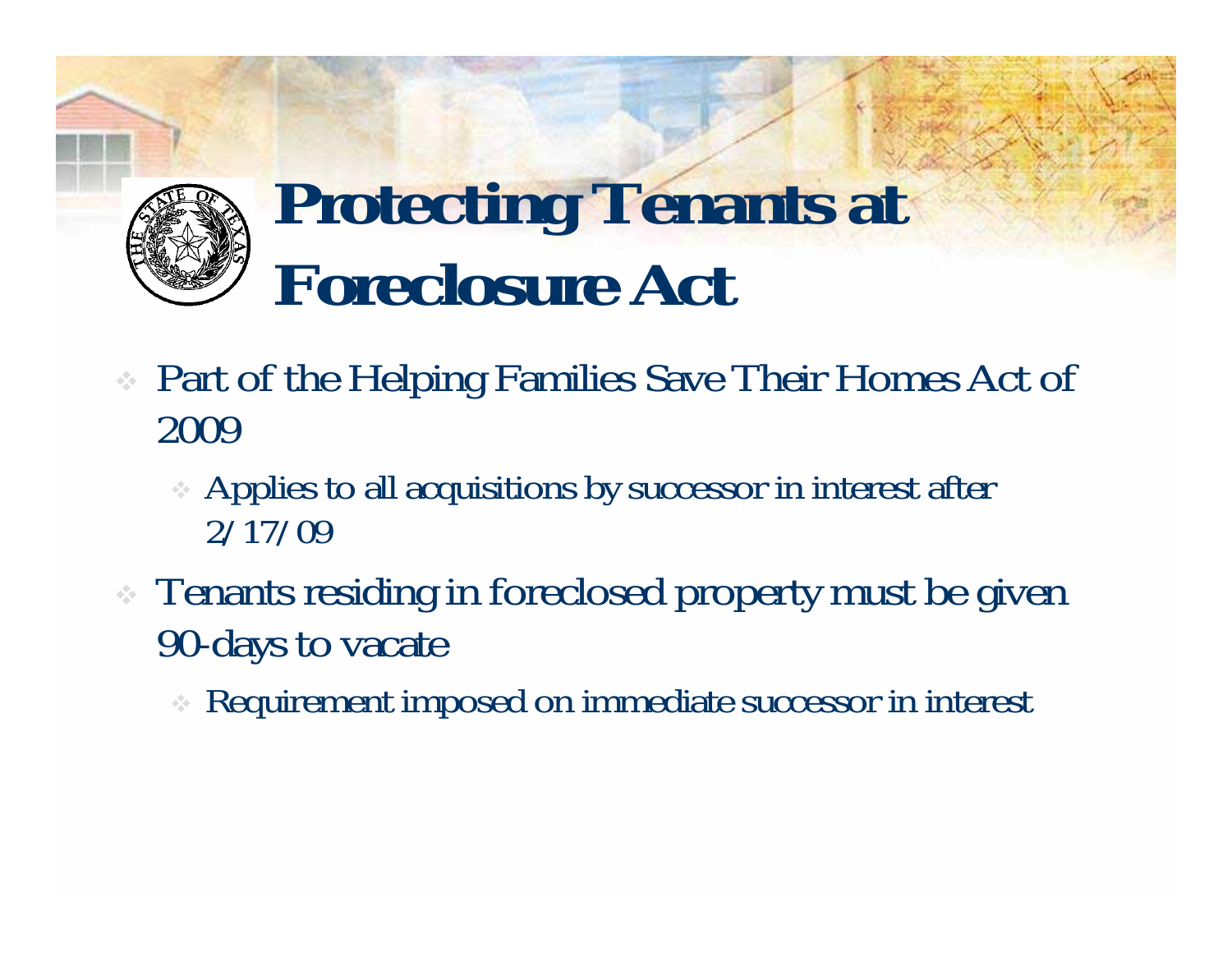

#### **Protecting Tenants at Foreclosure Act**

- Tenant protections do not extend to mortgagors who have lost their interest in foreclosure
- If successor will not occupy the property as their primary residence, their interest is subject to any remaining lease term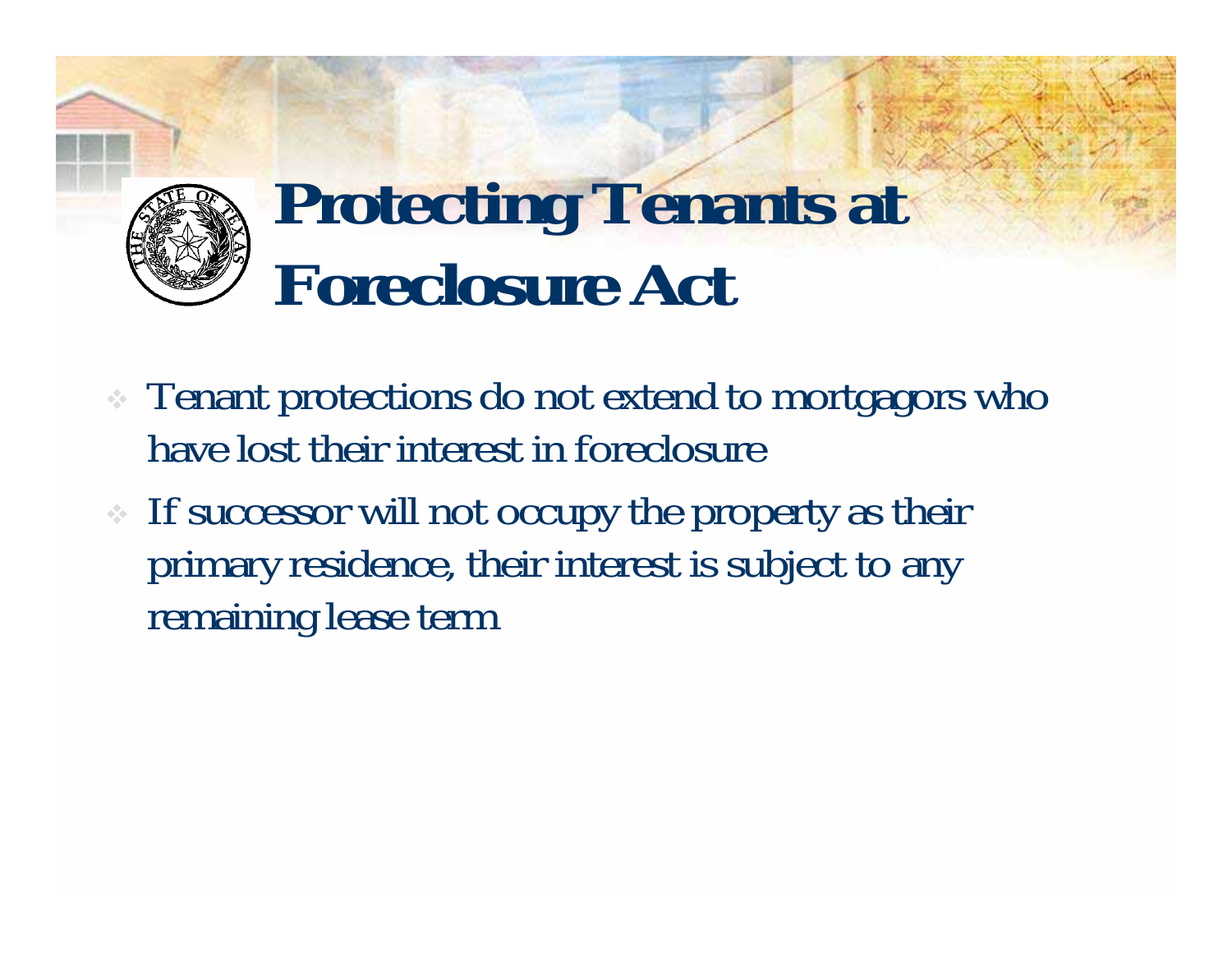

#### **Protecting Tenants at Foreclosure Act**

- Requirement for due diligence to assure that tenant notifications have been properly made:
	- Certification from seller
	- Notice to "occupant" sent to address
- If lender did not follow rule, the NSP subrecipient assumes the tenant protection obligation
	- May trigger relocation assistance under URA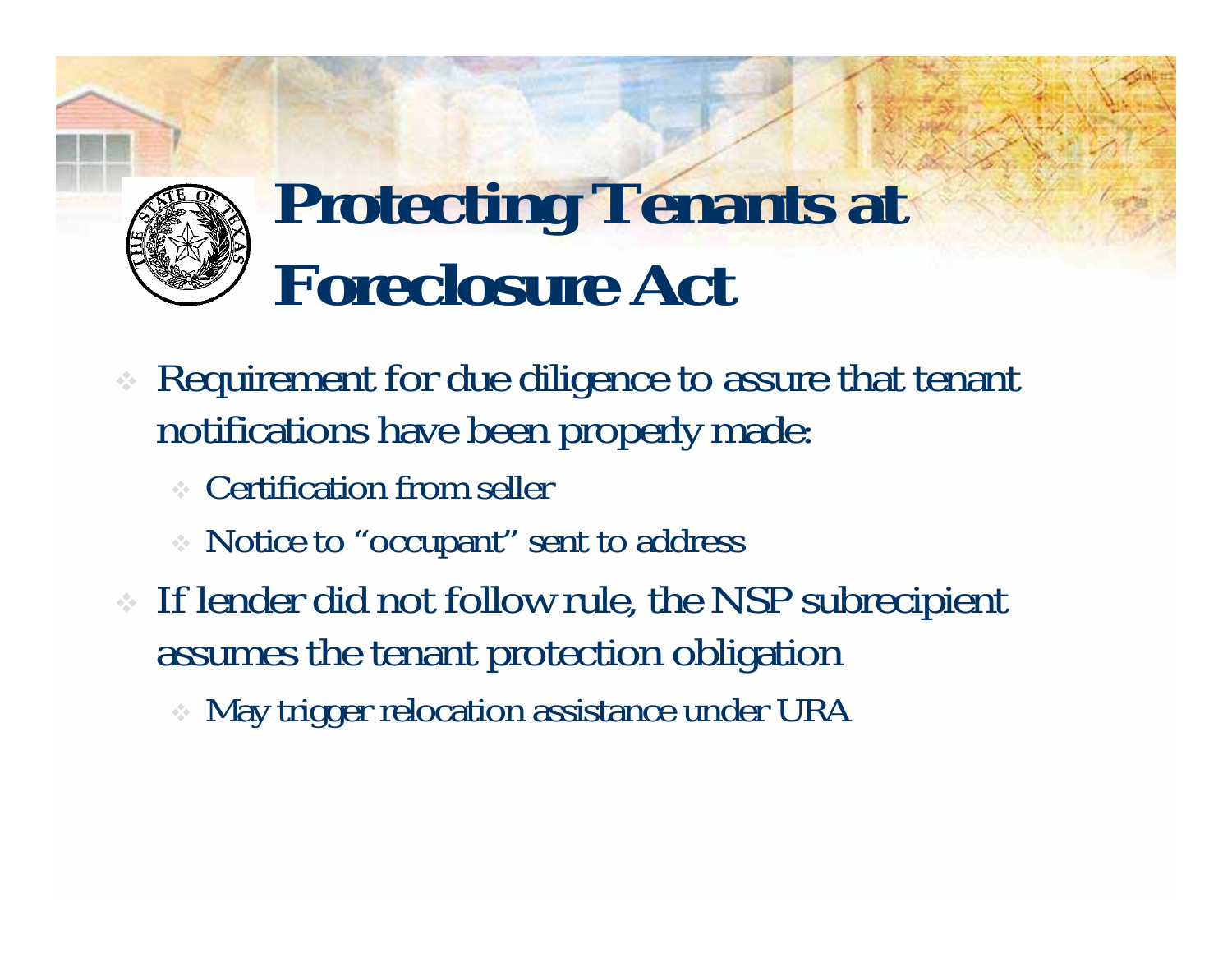

#### **NSP Resales**

- 120% AMI or less
	- $\approx$  35% of units to households at or below 50%
- Sold within 12 months
- Sold at cost
	- Acquisition and Rehab/Construction
	- Activity delivery costs included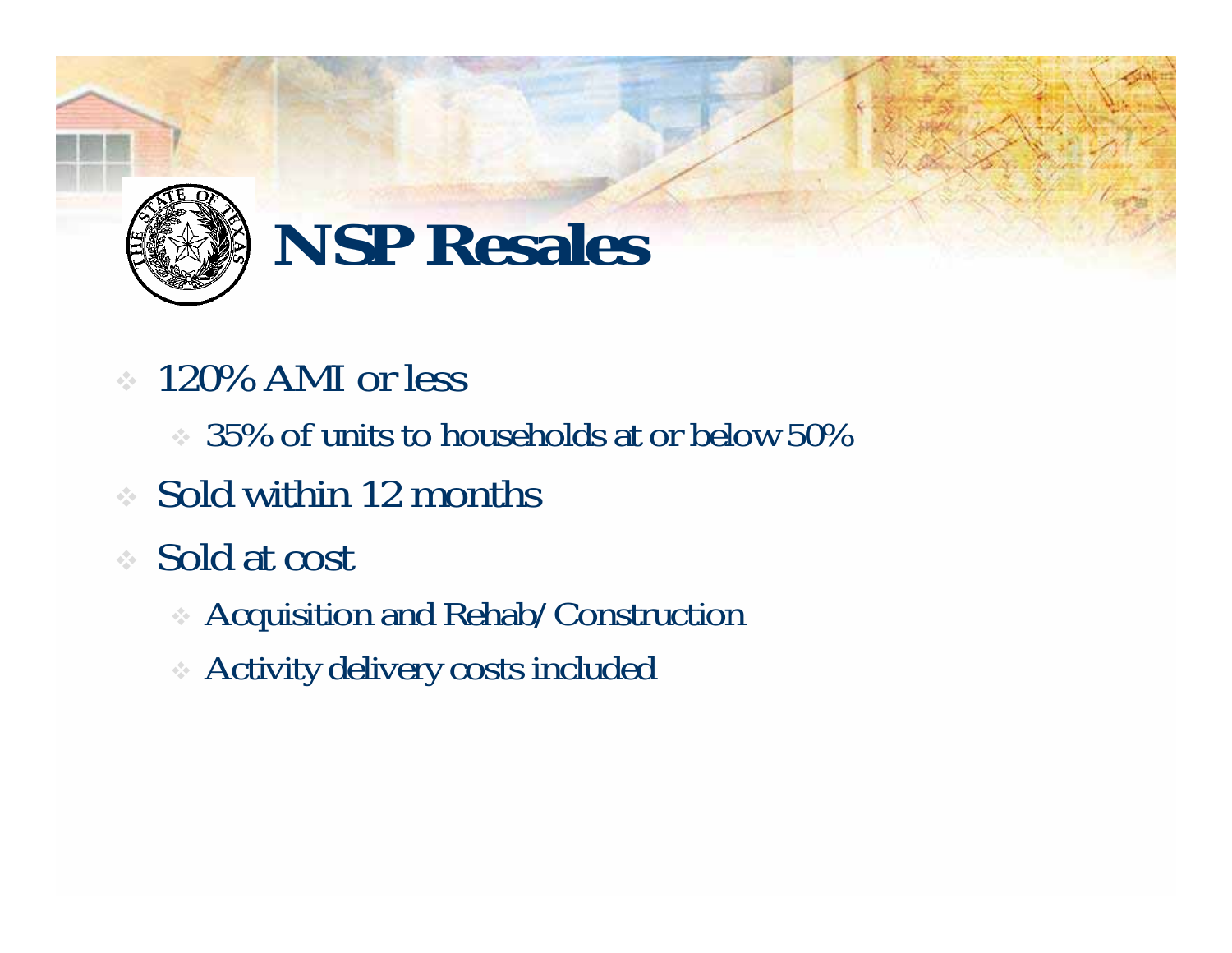

## **Homebuyer Counseling**

- Households purchasing an NSP-assisted property must complete 8-hours of counseling with a HUD-approved Homebuyer Counseling Agency
	- **Documentation requirements**
- Homebuyer counseling costs are part of activity delivery
- Costs for potential buyers that don't complete may be covered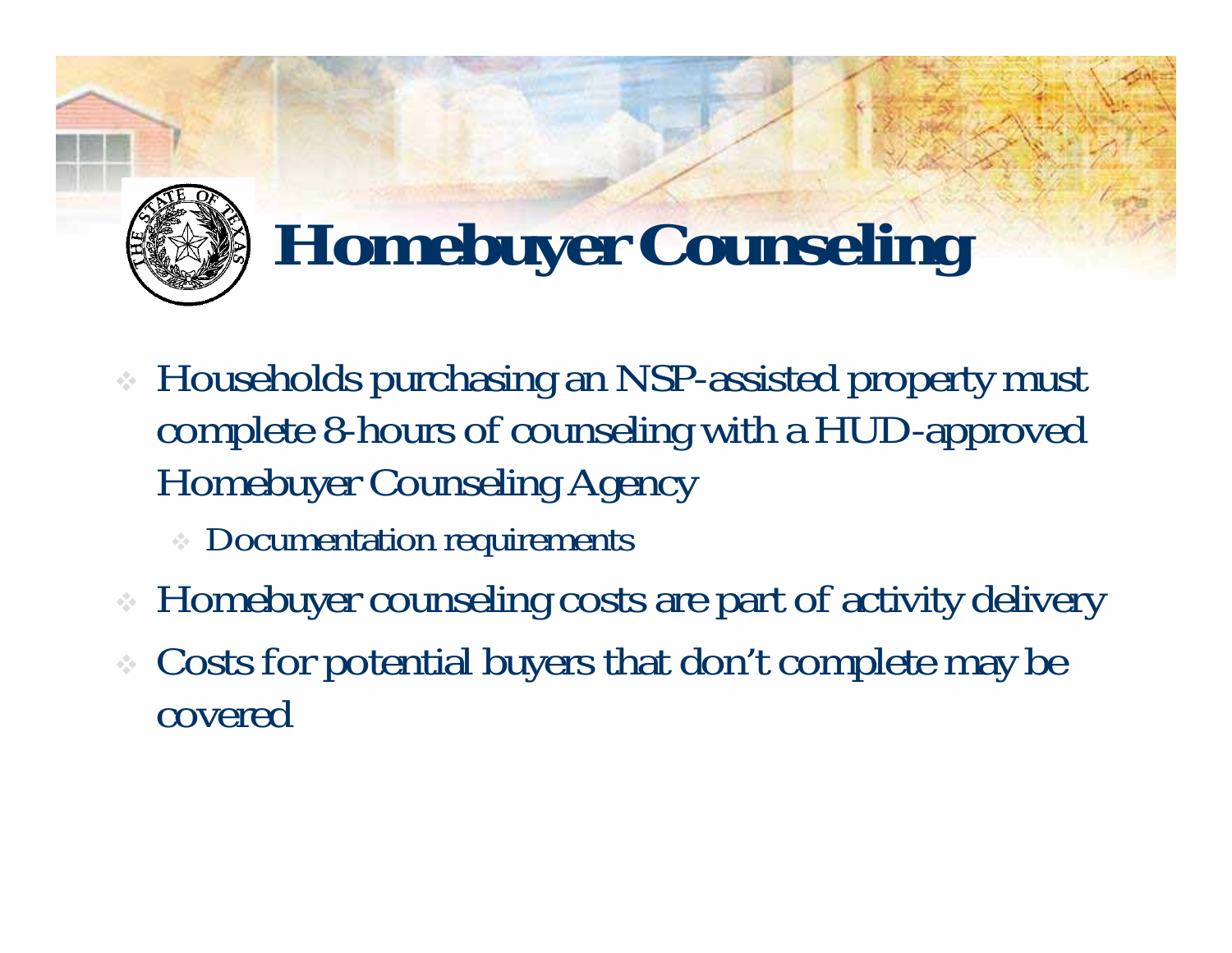

## **Homebuyer Counseling**

- List of HUD-Approved Homebuyer Counseling Agencies on website
- To become a HUD-Approved Counseling Agency, applicants must demonstrate:
	- Nonprofit Status
	- At least one year experience
	- One year in geographic area
	- Sufficient counseling resources
	- Application/process on HUD website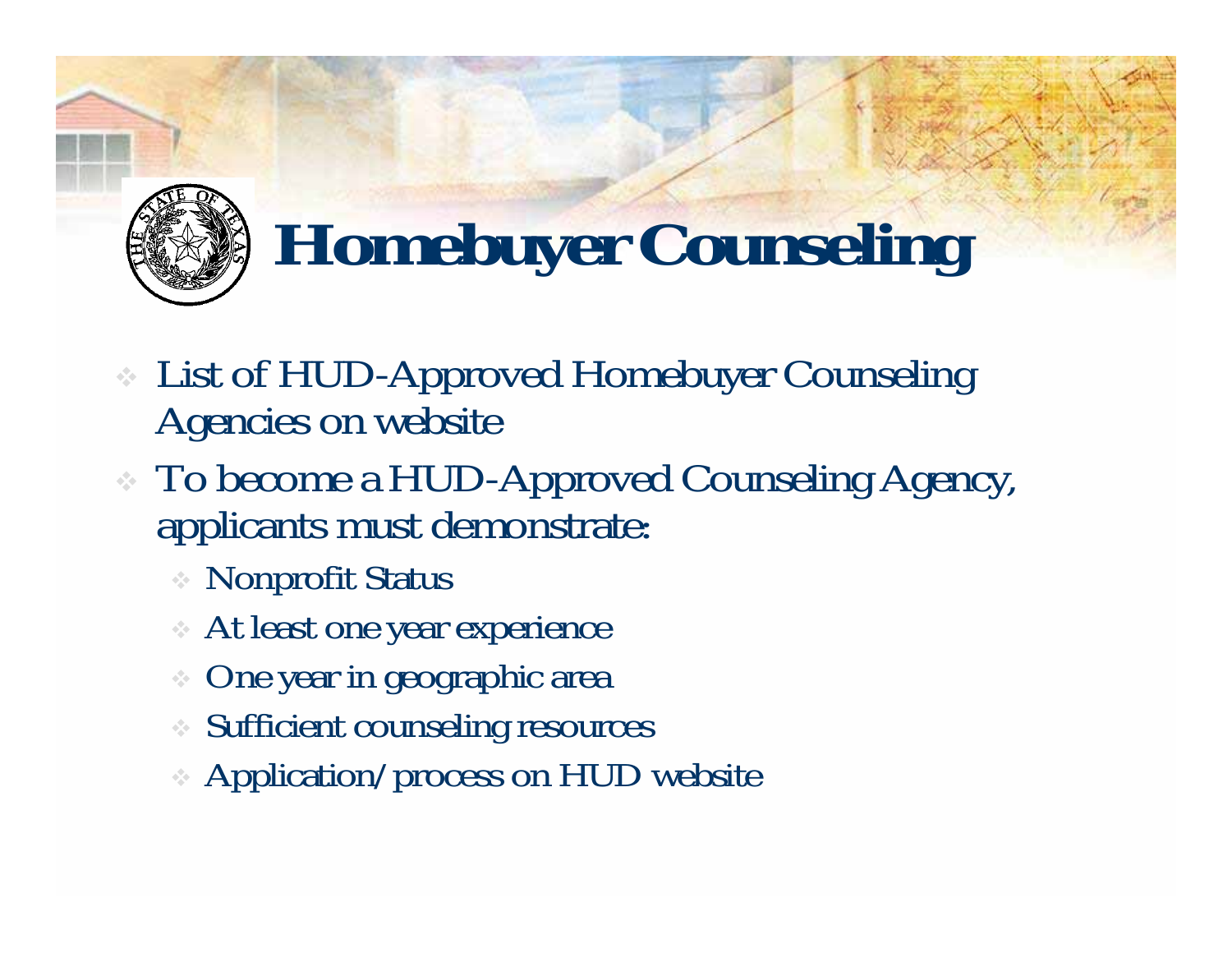

#### **NSP -Rentals**

- Rental use will trigger loan payment terms based on Eligible Use category and household income
- Multi-family properties
	- May carry 30-year affordability period, regardless of loan term
	- $\approx$  221(d)3 limits apply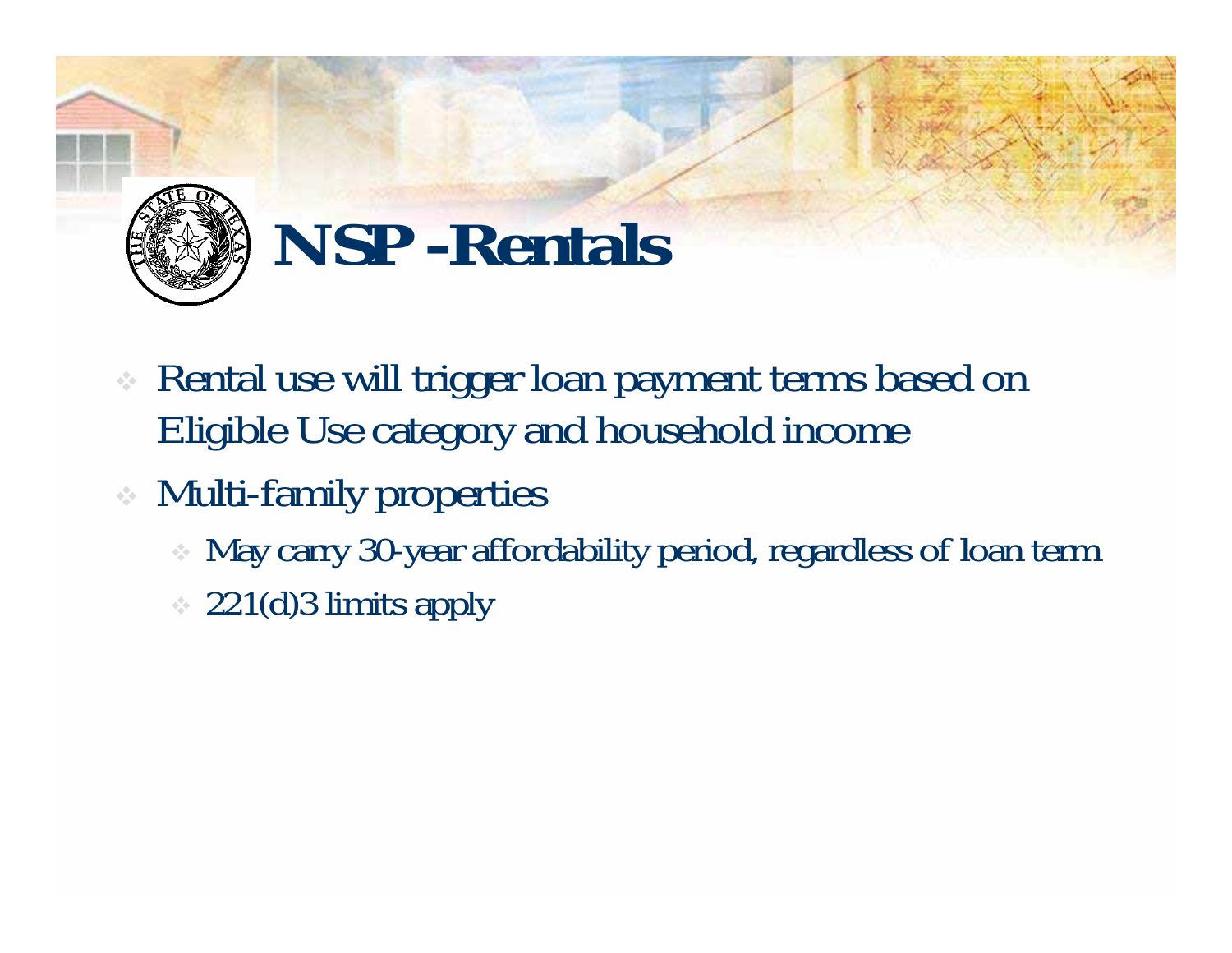

#### **NSP Affordability Periods**

| <b>Activity/Investment</b>                               | <b>Affordability Period</b> |
|----------------------------------------------------------|-----------------------------|
| Acquisition or rehab of existing<br>unit: Under \$15,000 | 5 years                     |
| \$15,000 to \$40,000                                     | 10 years                    |
| Over \$40,000 or rehab with<br>financing                 | 15 years                    |
| New construction, or<br>acquisition of new construction  | 20 years                    |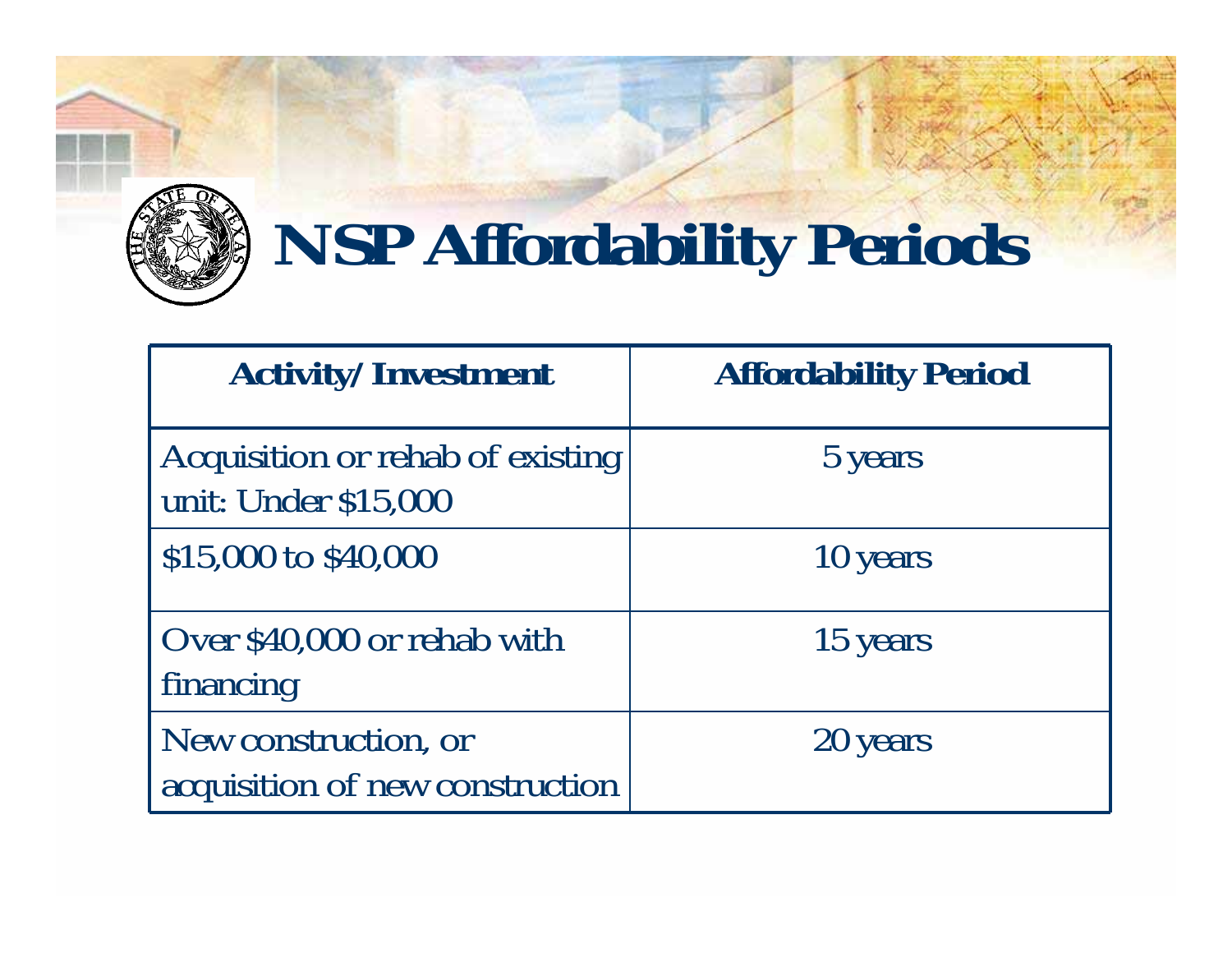

#### **NSP Loans**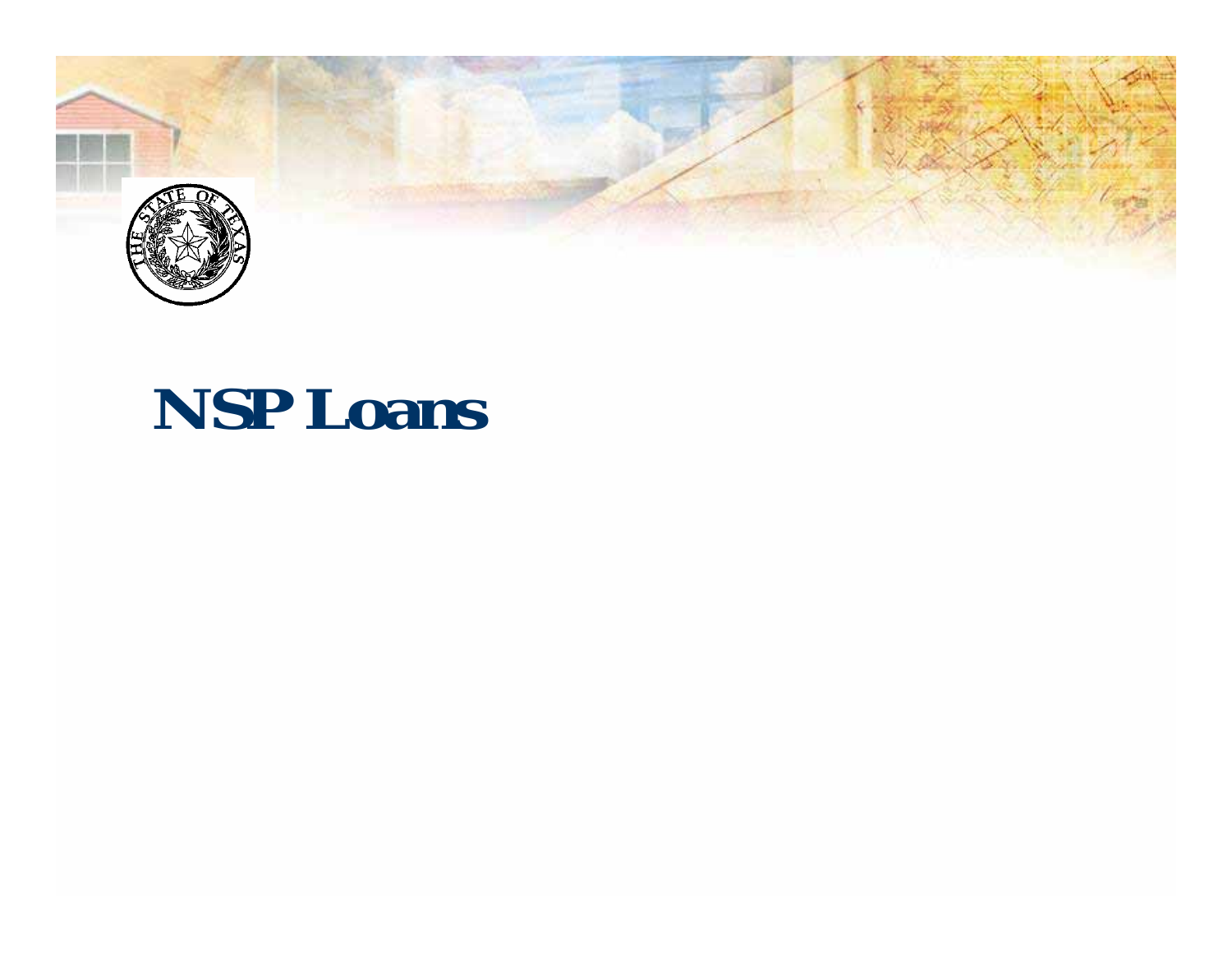

#### **NSP Loans - Subrecipients**

- Loan terms dependent on Eligible Use category and end use of property
- Loans to subrecipients under Eligible Use "B" due in 12 months
	- Unless rented to household at or below 50% AMI, then amortized at zero-interest over 30 years
	- No payment due until close of resale, or tenant occupancy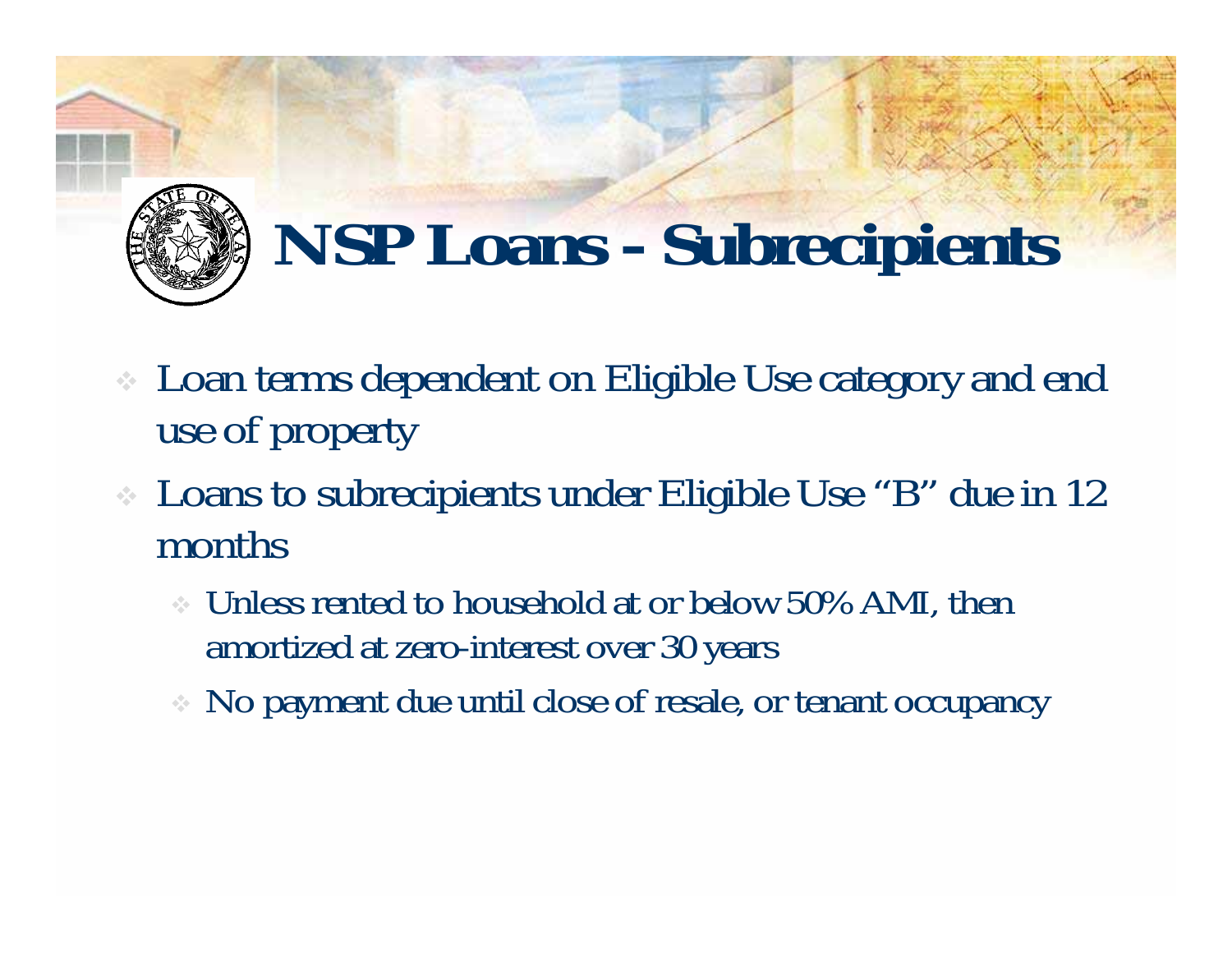

### **NSP Loans - Subrecipients**

- Loans for Eligible Use "C" Land Bank will have a tenyear term
	- Zero payment and interest until transferred to eligible end use
	- Program income generated by interim use to be paid to TDHCA
- Eligible Use "D" Demolition funds are considered a grant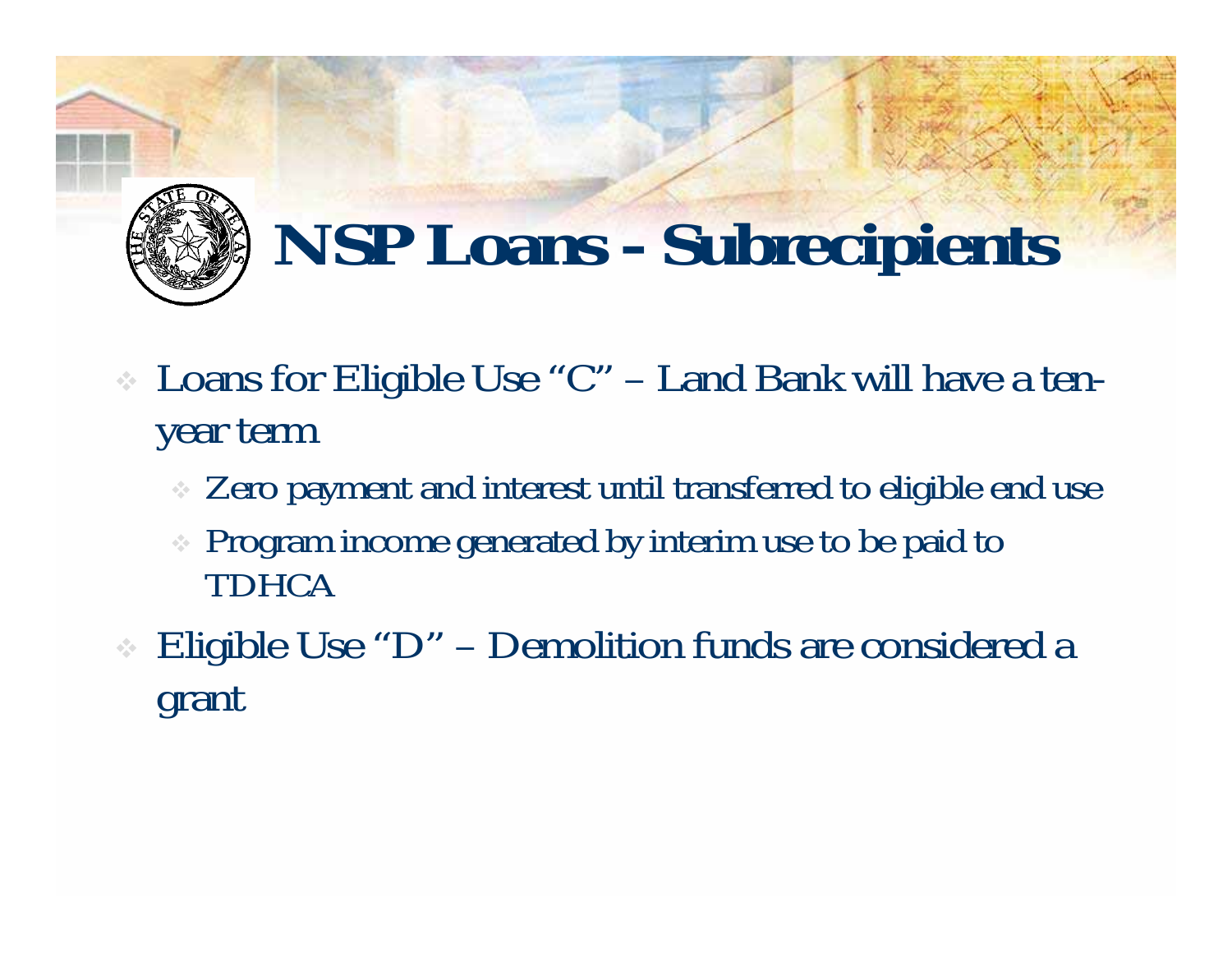

### **NSP Loans - Subrecipients**

- Loans for Eligible Use "E" New construction are due in 36 months.
- Be careful if switching between uses, loan terms may change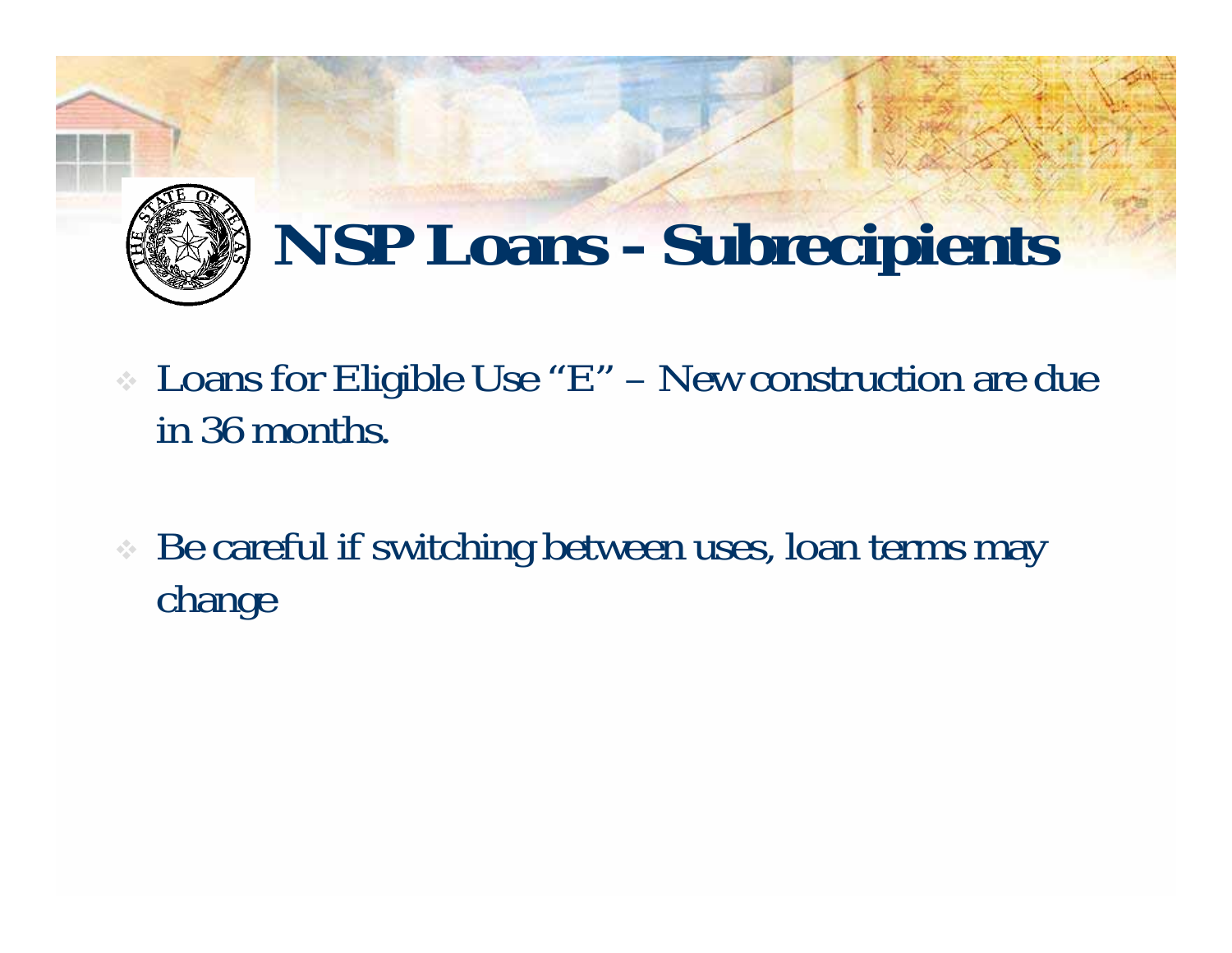

### **NSP Loans - Homebuyers**

- $\approx$  \$500 minimum earnest money/downpayment
- Sweat-equity acceptable
	- **Program certification required**
- $\approx 100\%$  loan to value maximum
- ÷ Primary residence requirement
- **EXECUTE:** Demonstration of need requirement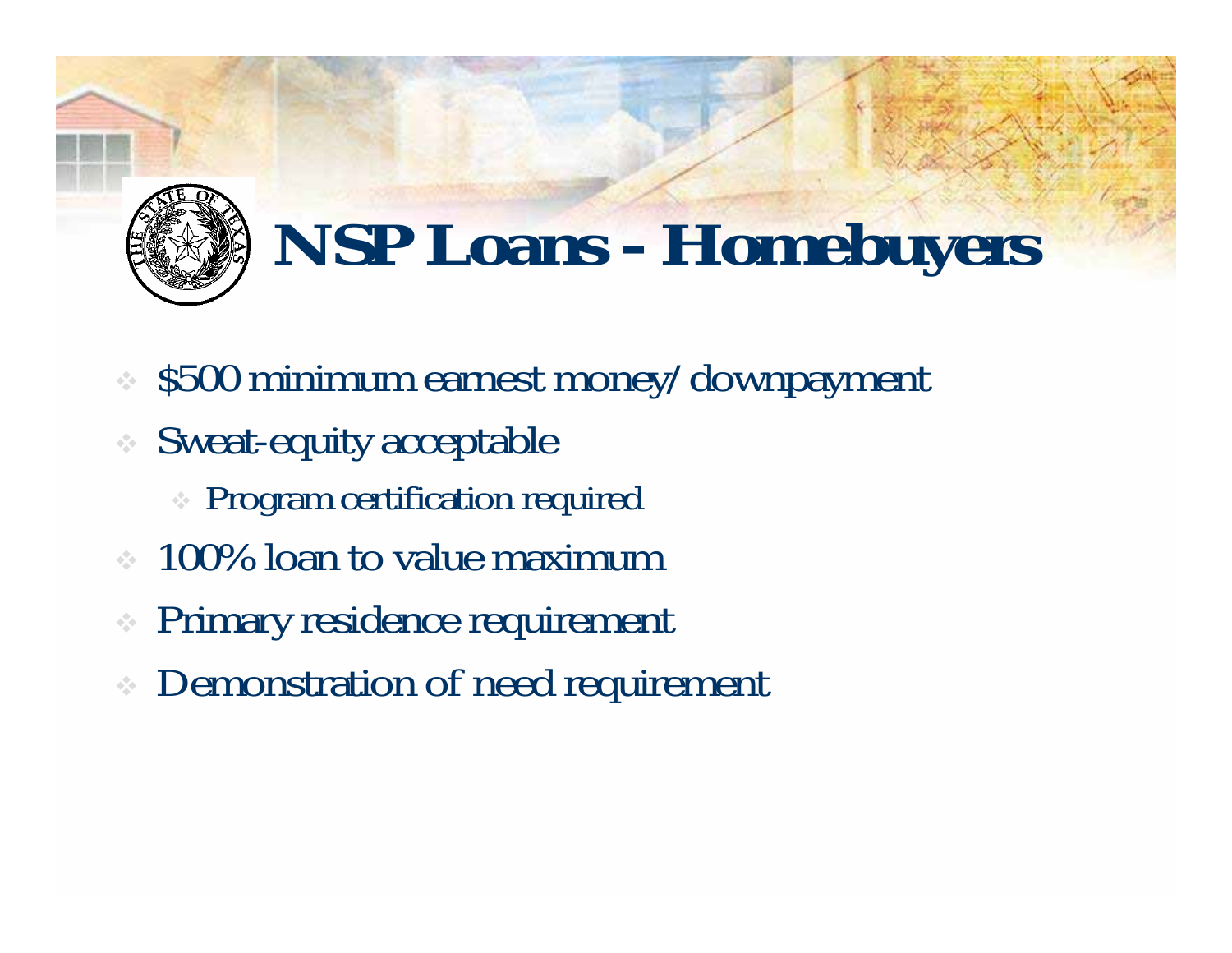

#### **NSP Loans - Homebuyers**

#### Income limits

- All households at or below 120% of AMI
- $\approx$  35% set-aside for households at or below 50% AMI
- Part 5 Annual Income
- Mortgage requirements
	- First lien must be 30-year fixed
	- Interest rate limits will apply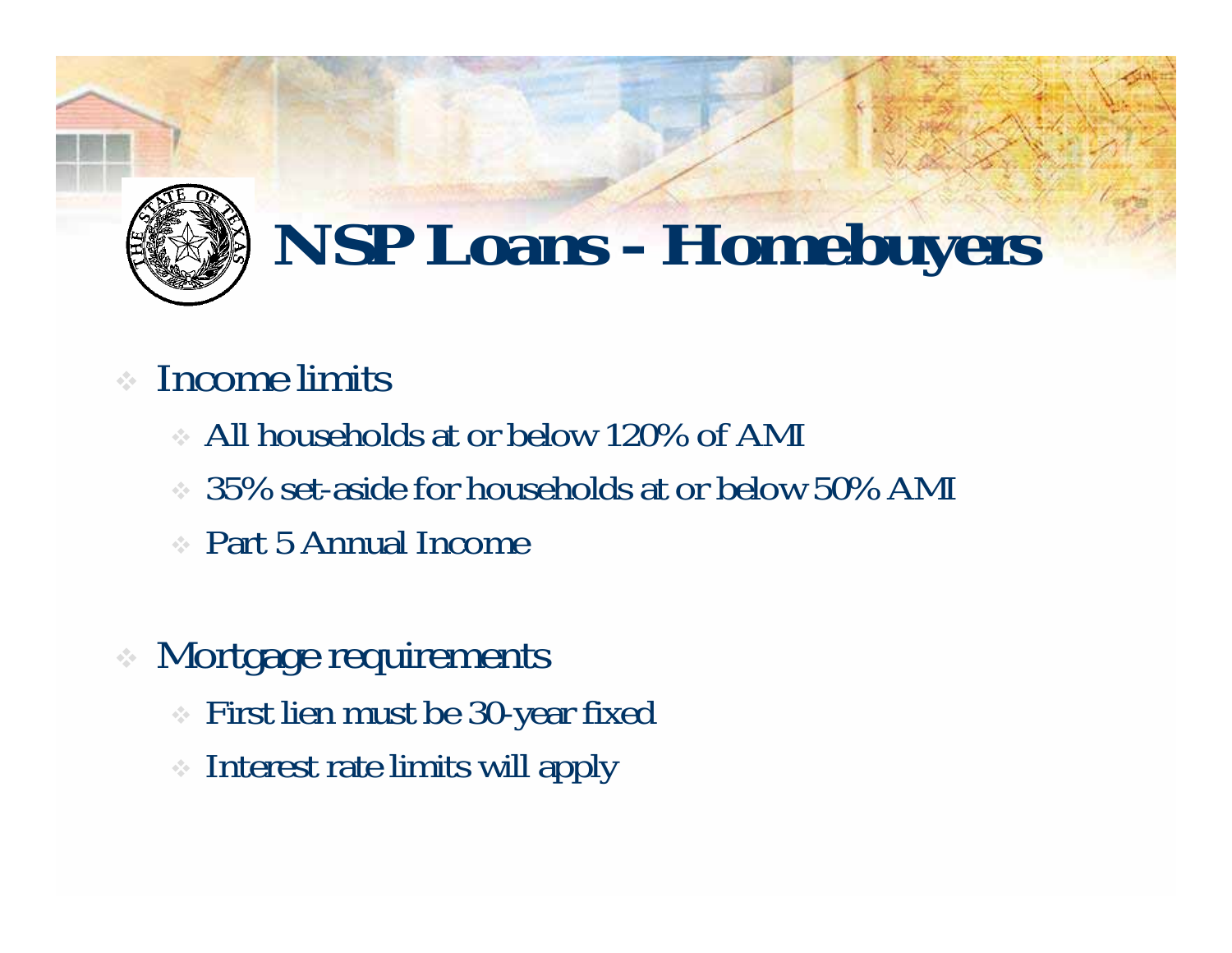

#### **NSP Loans – Homebuyers**

- Asset Limits
	- Equal to 50% AMI amount for household size
	- $\frac{1}{2} \frac{1}{2} \frac{1}{2}$ Exceptions
	- Separate from Income Eligibility Determination
- Example:
	- 50% AMI for household of 4 in Amarillo is \$26,950
	- For any household of 4 in Amarillo purchasing an NSP property, they may not have more than \$26,950 in liquid assets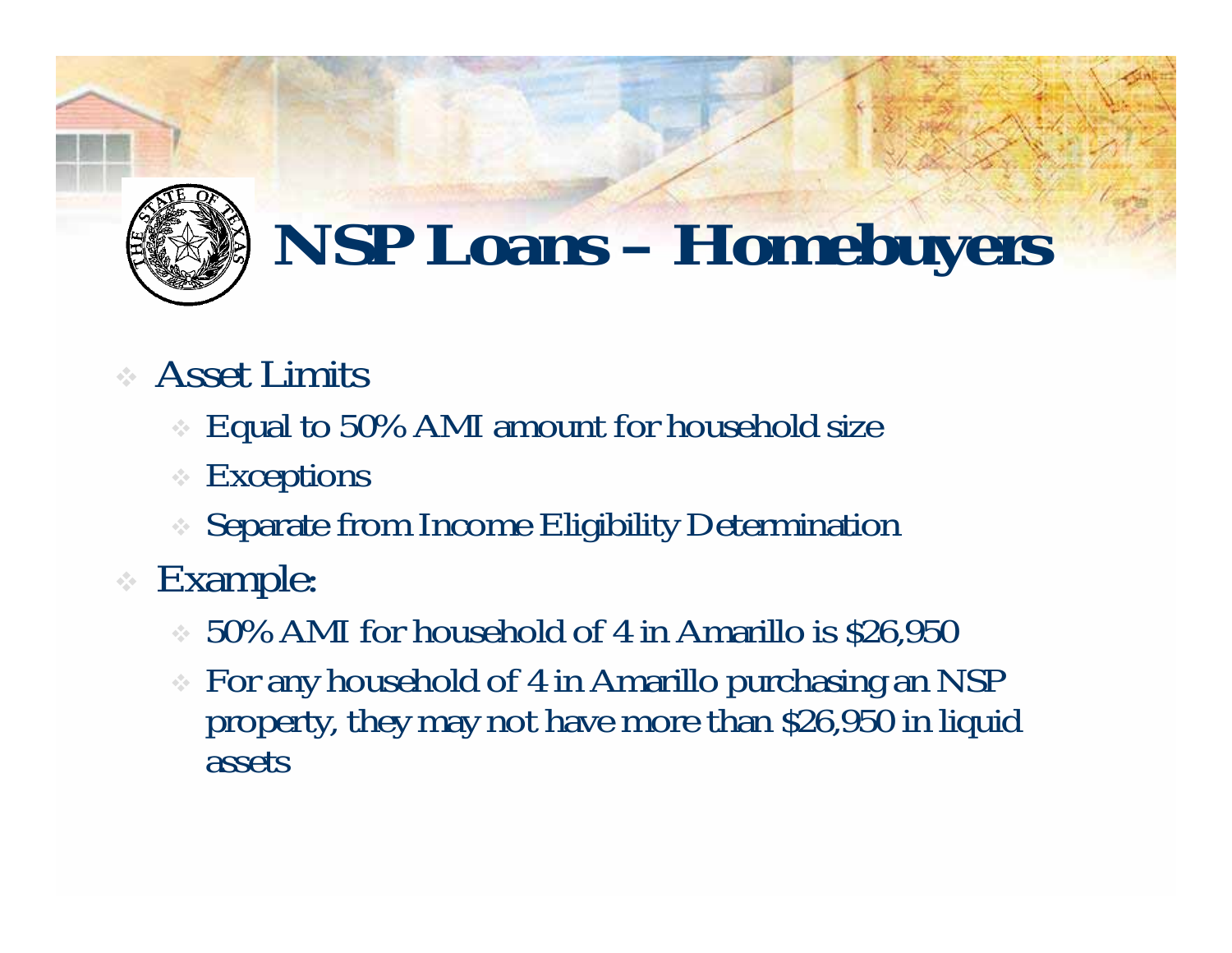

#### **NSP Loans - Homebuyer**

- All NSP loans to eligible households will require a payment shock calculation:
	- Payment Shock Factor= (Proposed PITI/Current Housing Payment)-1
- If resulting factor is more than one, documentation that proves ability to make increased payment required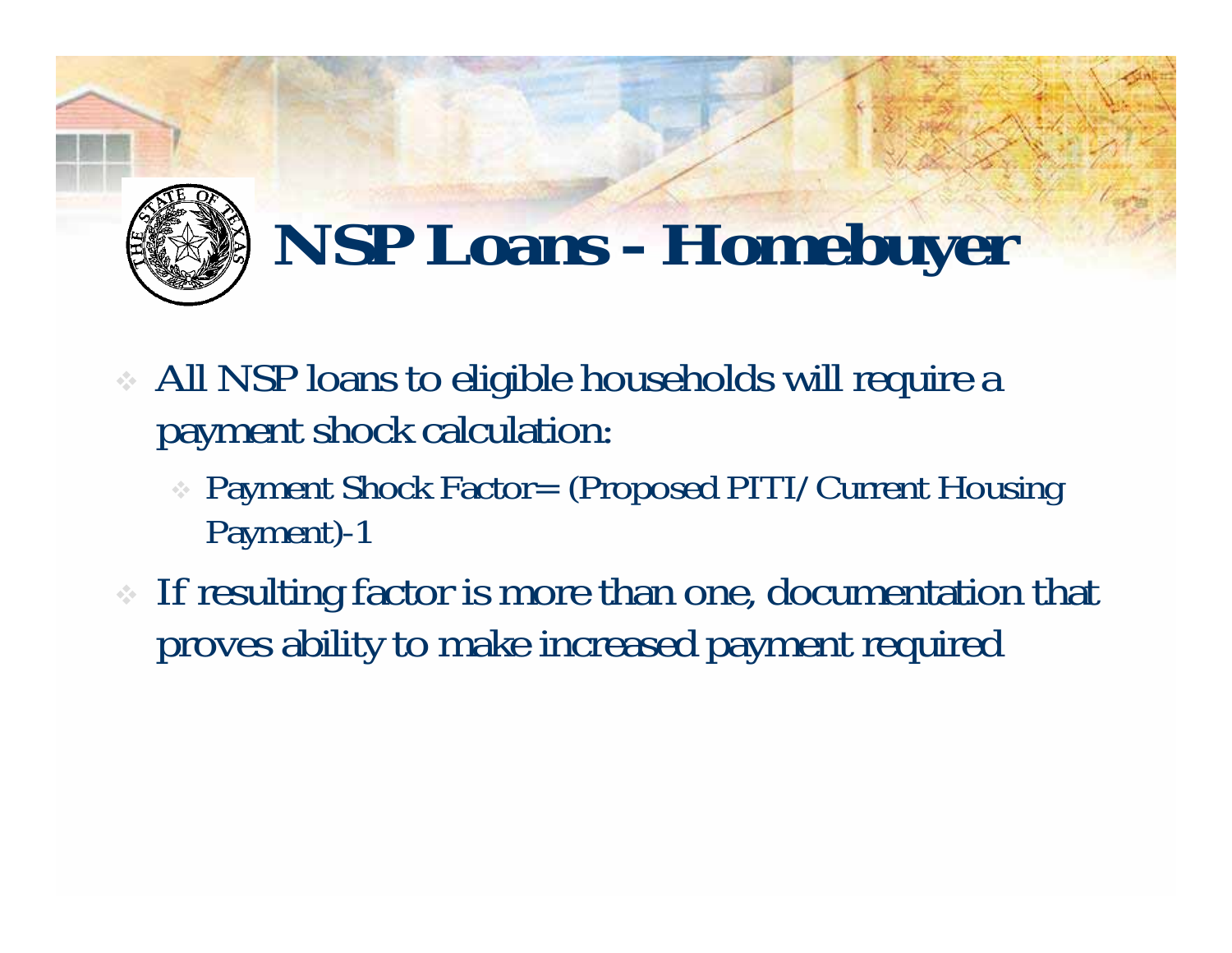

#### **NSP Loans - Homebuyers**

 Payment Shock Calculation example: Proposed PITI Payment \$1,000 Current housing Payment \$500

 $(1,000/500) - 1 = 1$ 

A result of "1" indicates that the housing payment has been doubled. Results higher than "1" must be justified.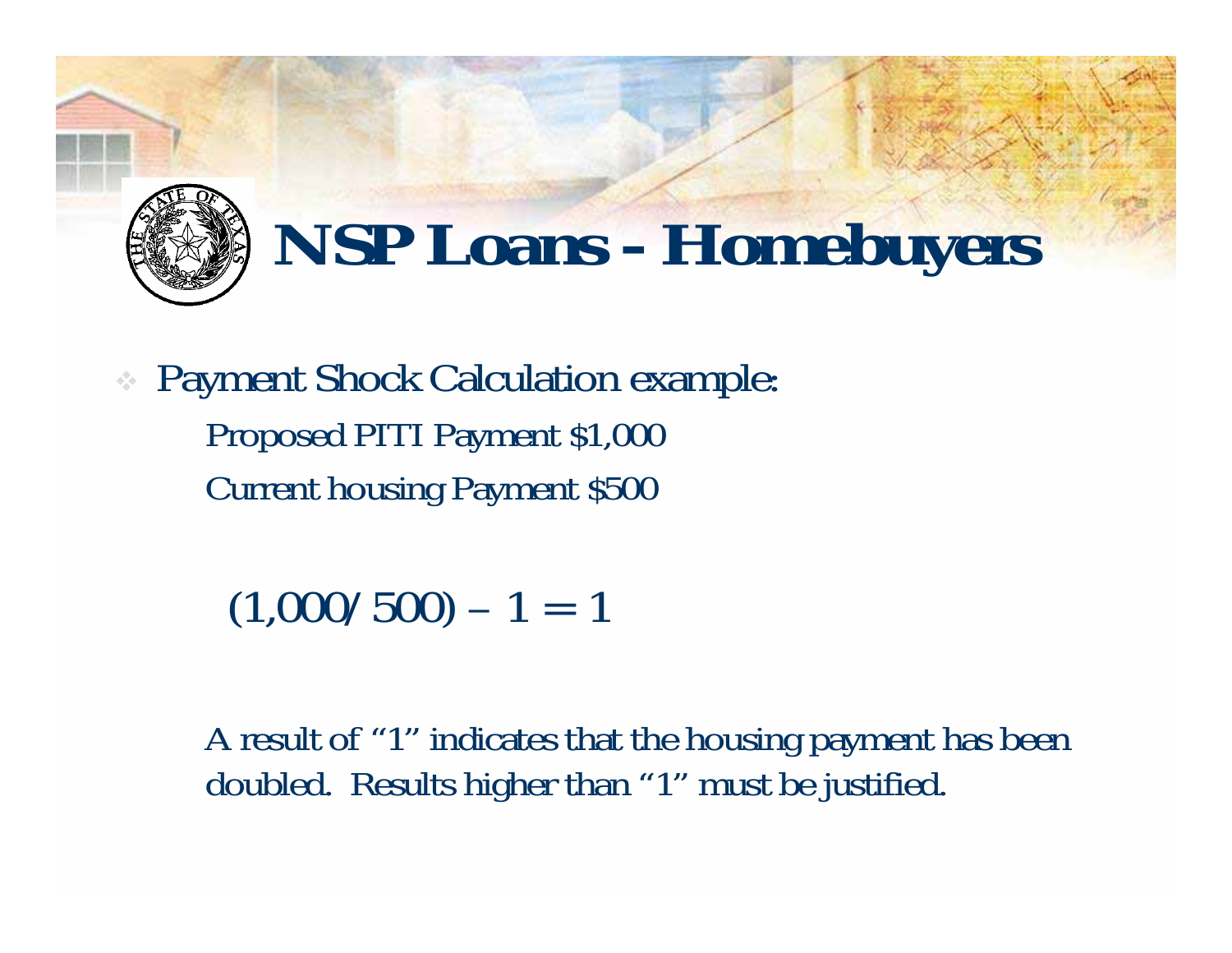

#### **NSP Loans – Homebuyer Assistance**

- Maximum \$30,000
- Deferred, forgivable loan
- Term based on amount
	- $\cdot$  Less than  $$15K 5$  years
	- $\therefore$  \$15K to \$30K 10 years
- Due upon sale/refinancing/rental
- Up to 50% of lender-required downpayment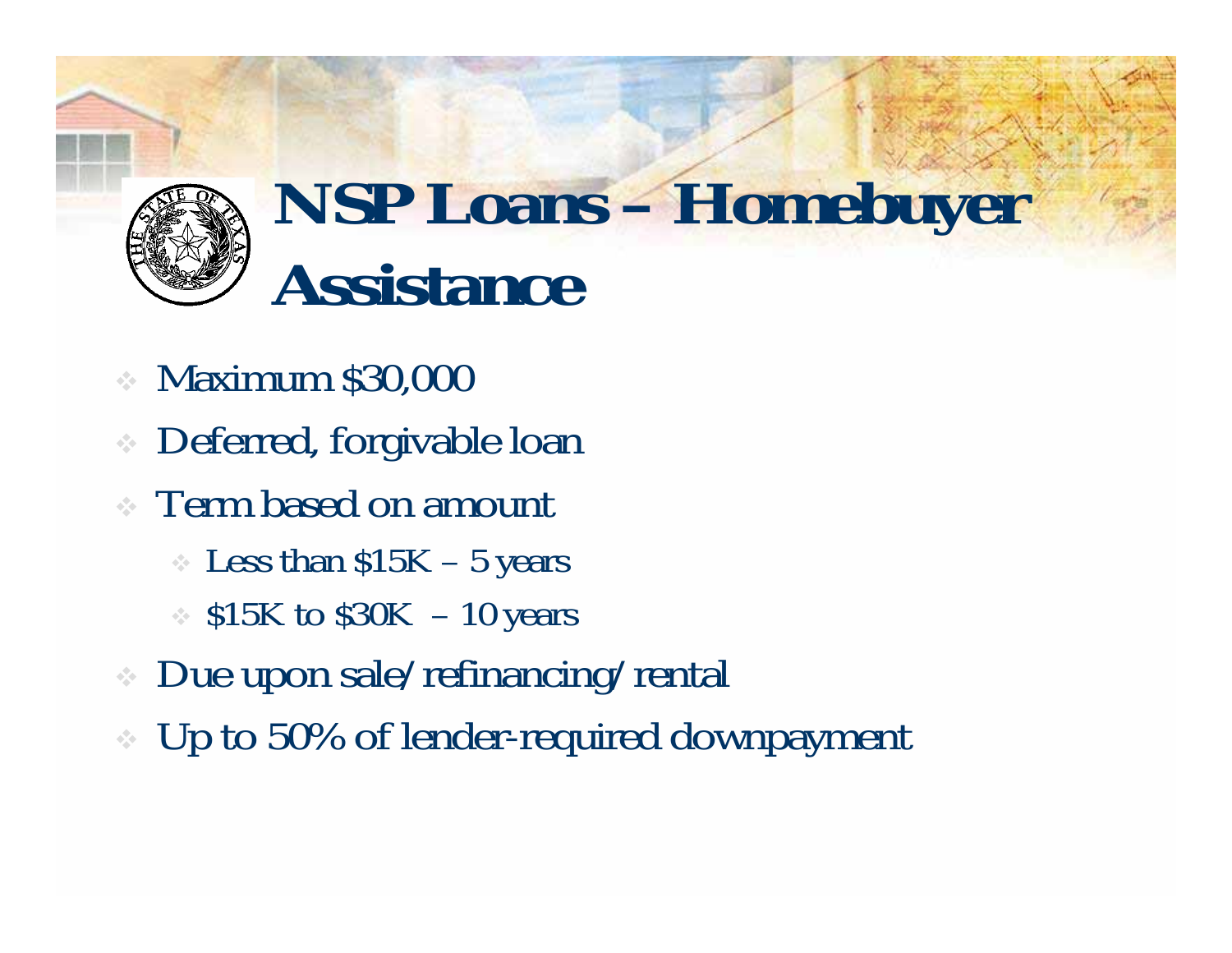### **NSP Loans – Mortgage Financing**

- Available to households at or below 50% AMI
- 30-year, zero-interest, fully amortized
- ❖ May be combined with Homebuyer Assistance
- Non-traditional Credit qualification available
- **↓ 45% back-end, no front-end ratio**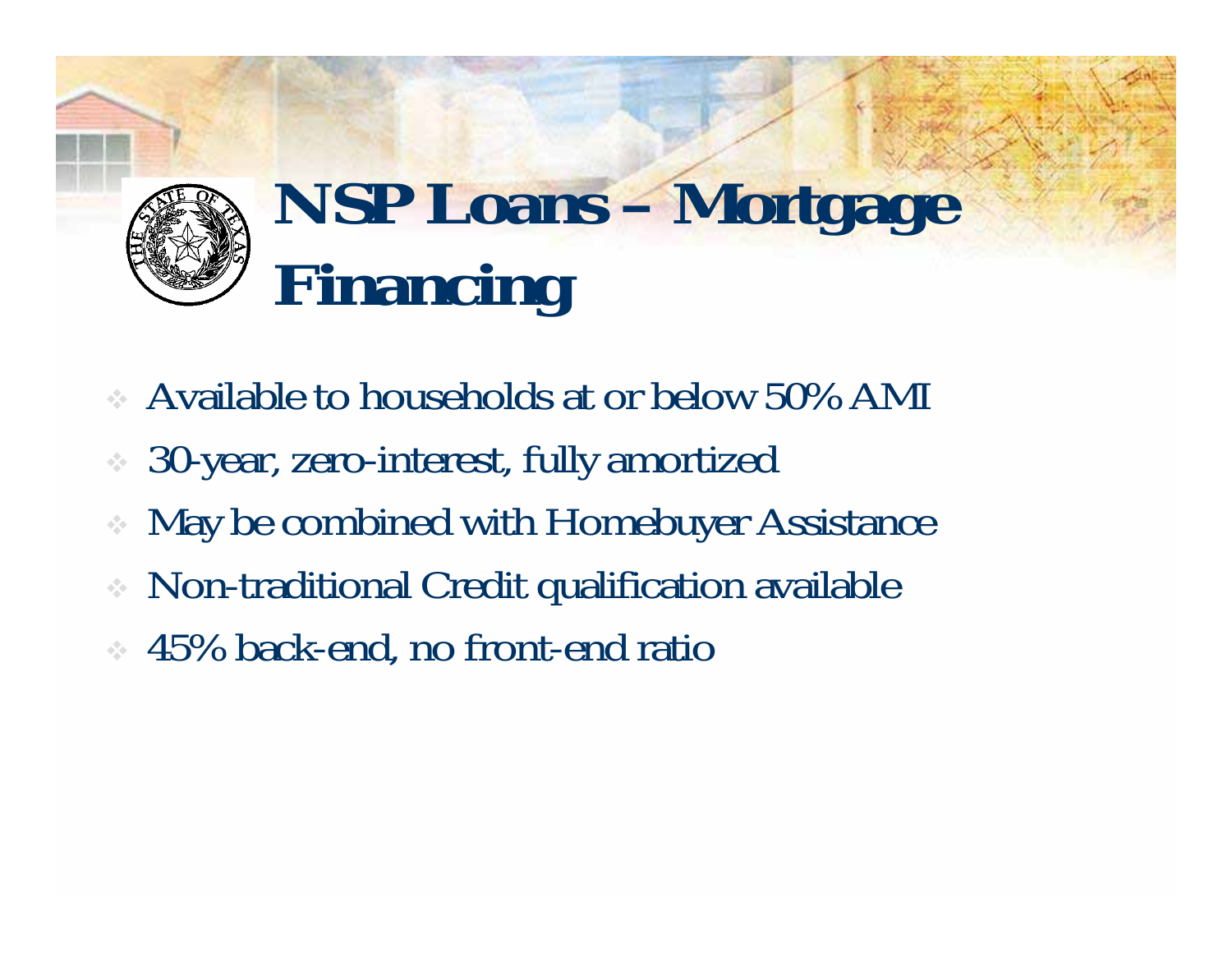

#### **NSP & Davis-Bacon**

Including Section 3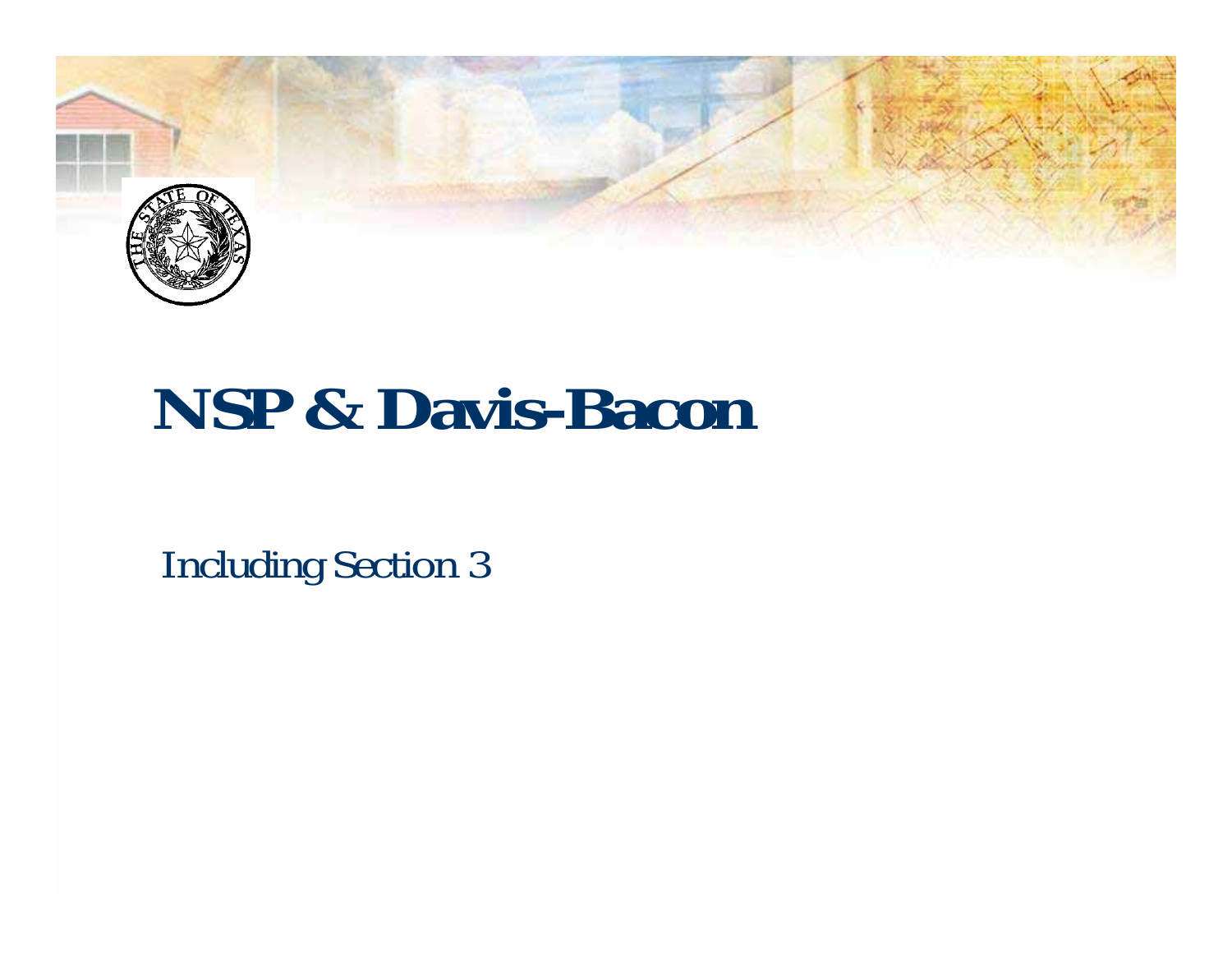

#### **Davis Bacon Waivers?**

- NO WAIVERS
- NSP program will operate under the same Davis-Bacon rules and thresholds as their regular CDBG program counterparts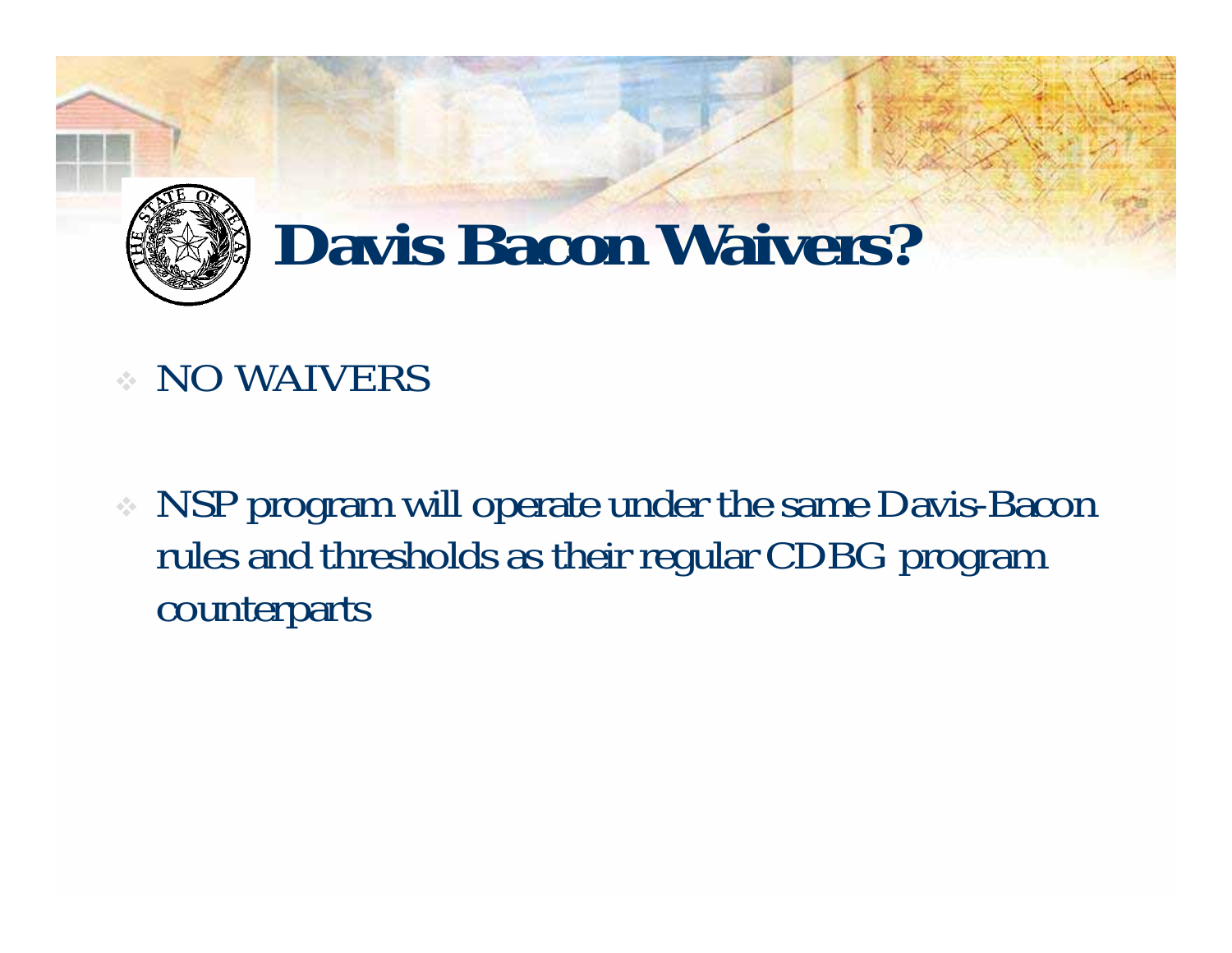

- For Davis-Bacon purposes, NSP is treated in the same fashion as CDBG.
- The labor standards clause is found at Section 110 of the Housing and Community Development Act of 1974.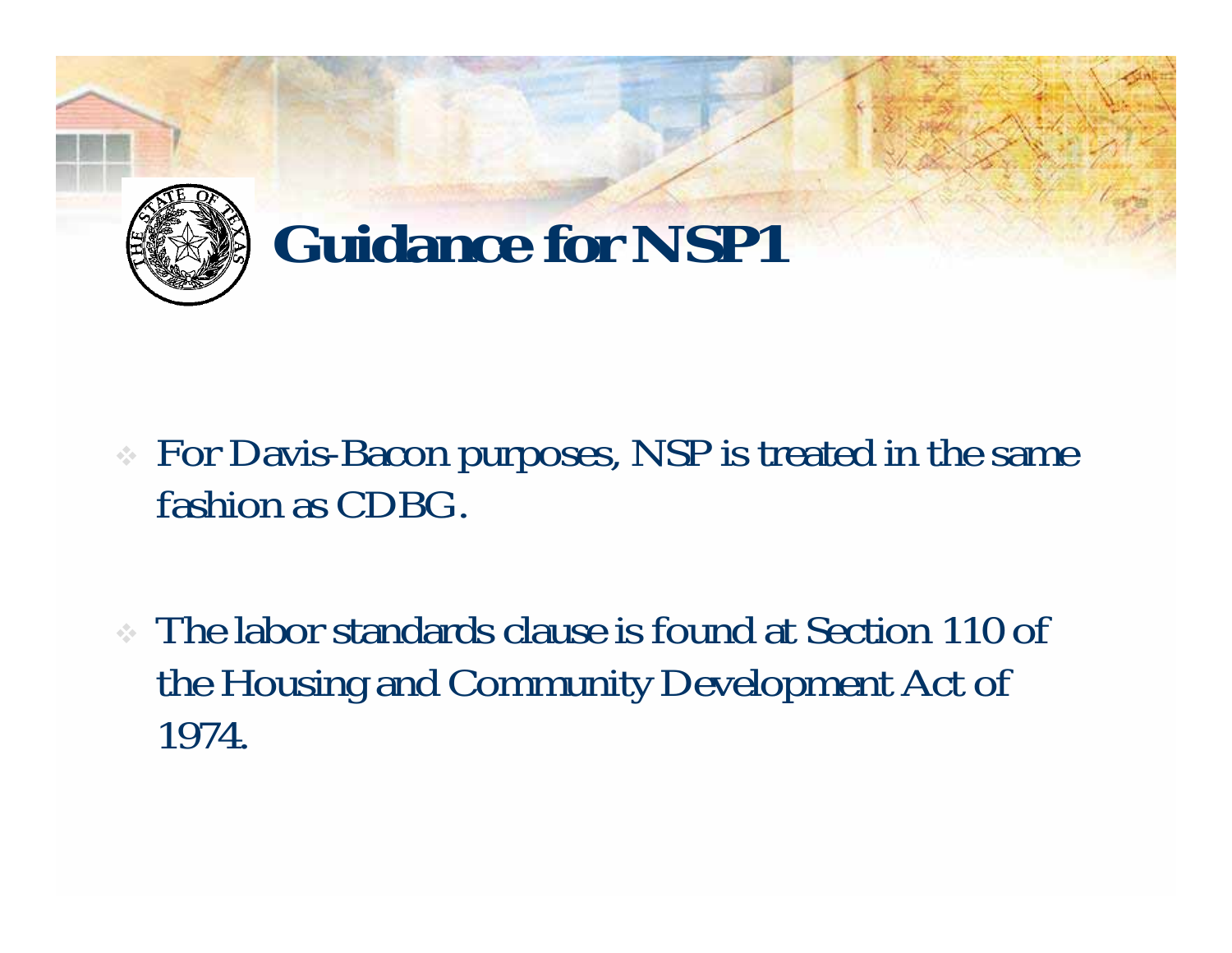

## **Rehab of Residential Property**

- Davis-Bacon requirements apply to the rehabilitation of residential property only if the property contains 8 or more units.
- The threshold applies to the number of units in the **property**, not the number of units in a building.
	- The threshold applies regardless of the number of units being rehabbed.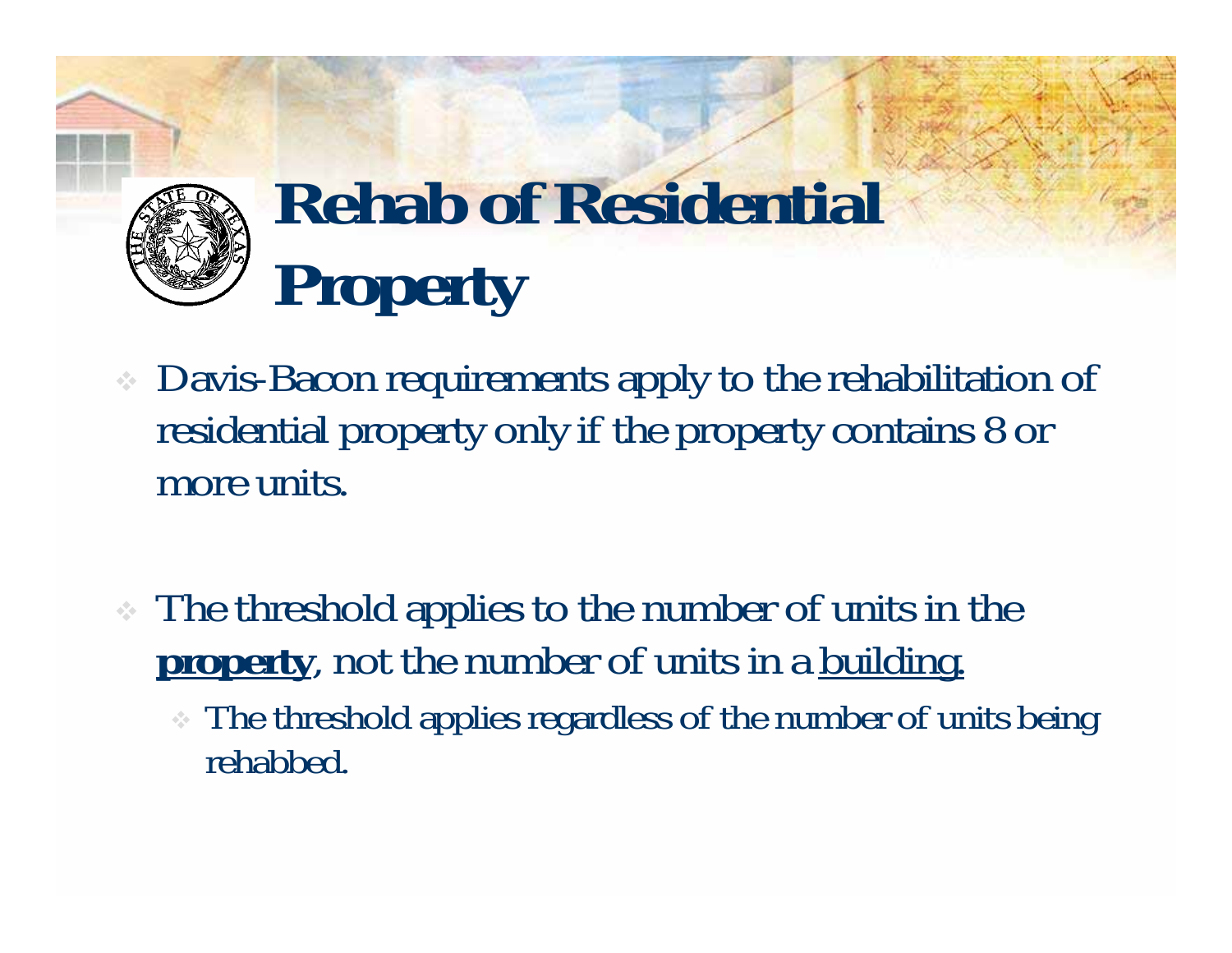

## **Determine applicability of labor standards**

- LOOK at :
- Type of construction
	- Public or private property?
	- Construction involves demolition only?
	- Construction will be done by city crew or
	- public utility company?
- Construction cost
	- Construction cost is less than \$2000?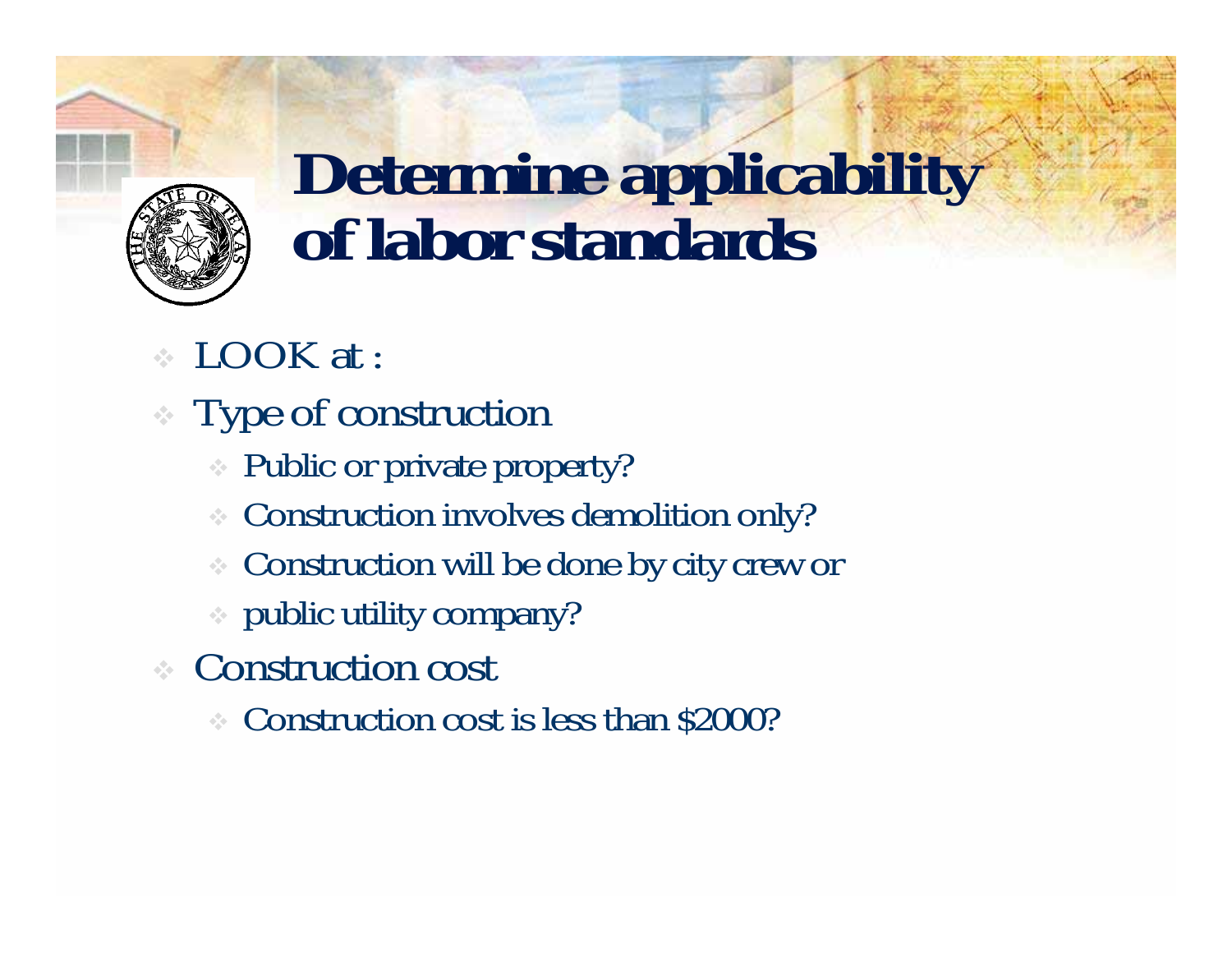#### **DAVIS-BACON COVERAGE**

| <b>Financed Activity</b>                               | <b>Activity</b><br><b>Covered?</b> | <b>Related Private Construction Covered?</b>                                                                                                                                                                                                                                          |
|--------------------------------------------------------|------------------------------------|---------------------------------------------------------------------------------------------------------------------------------------------------------------------------------------------------------------------------------------------------------------------------------------|
| <b>Land Acquisition</b>                                | N <sub>0</sub>                     | N <sub>0</sub>                                                                                                                                                                                                                                                                        |
| Demolition (no construction)<br>on-site contemplated)  | N <sub>0</sub>                     | $\rm No$                                                                                                                                                                                                                                                                              |
| Demolition (to be followed by<br>on-site construction) | Yes                                | $\underline{\text{No}}$ , if demolition done by grantee or its<br>contractor before transfer of land to<br>developer.<br><u>Yes</u> , if demolition contracted for by same<br>entity doing private construction and will be<br>carried out while contracting entity controls<br>site. |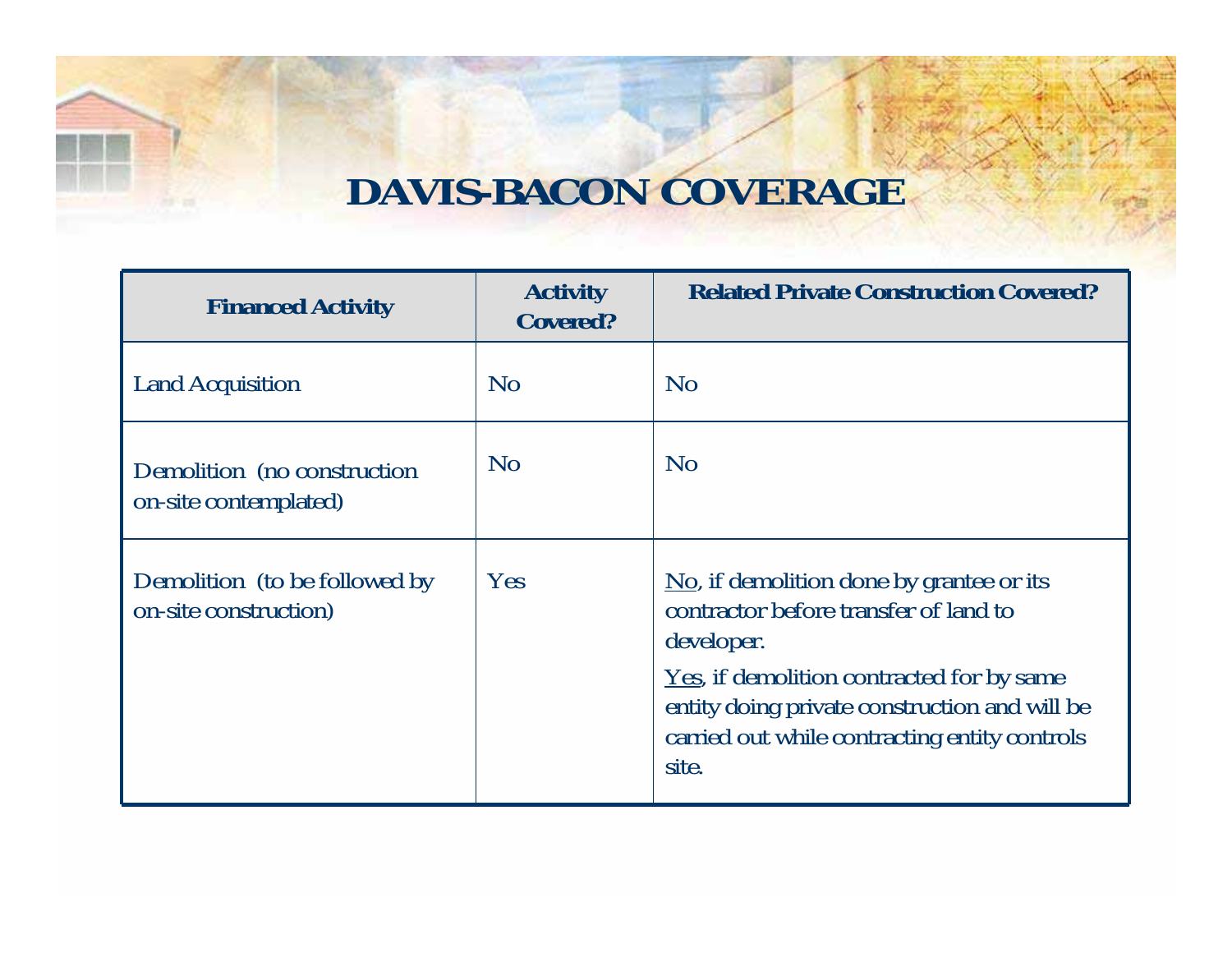#### **DAVIS-BACON COVERAGE**

| <b>Financed Activity</b>                                                                                                                              | <b>Activity</b><br><b>Covered?</b> | <b>Related Private Construction Covered?</b>                                                                                                                                                                                                                                                                                                 |
|-------------------------------------------------------------------------------------------------------------------------------------------------------|------------------------------------|----------------------------------------------------------------------------------------------------------------------------------------------------------------------------------------------------------------------------------------------------------------------------------------------------------------------------------------------|
| Off-site improvements (street work,<br>storm sewers, utility construction, etc.)                                                                      | Yes                                | N <sub>o</sub>                                                                                                                                                                                                                                                                                                                               |
| On-site improvements<br>(excavation/grading, storm drainage,<br>utility of sewer work,<br>paving/walks/striping, site lighting,<br>landscaping, etc.) | Yes                                | $\overline{N_0}$ , if done by grantee or its contractor<br>before transfer of land to developer.<br><u>Yes</u> , if improvements are designed and<br>intended to serve building on the site; will be<br>contracted for by same entity having building<br>constructed; and will be carried out while<br>contracting entity controls the site. |
| Contracts for public utility services<br>including electric light and power, water,<br>steam, and gas                                                 | No                                 | N <sub>o</sub>                                                                                                                                                                                                                                                                                                                               |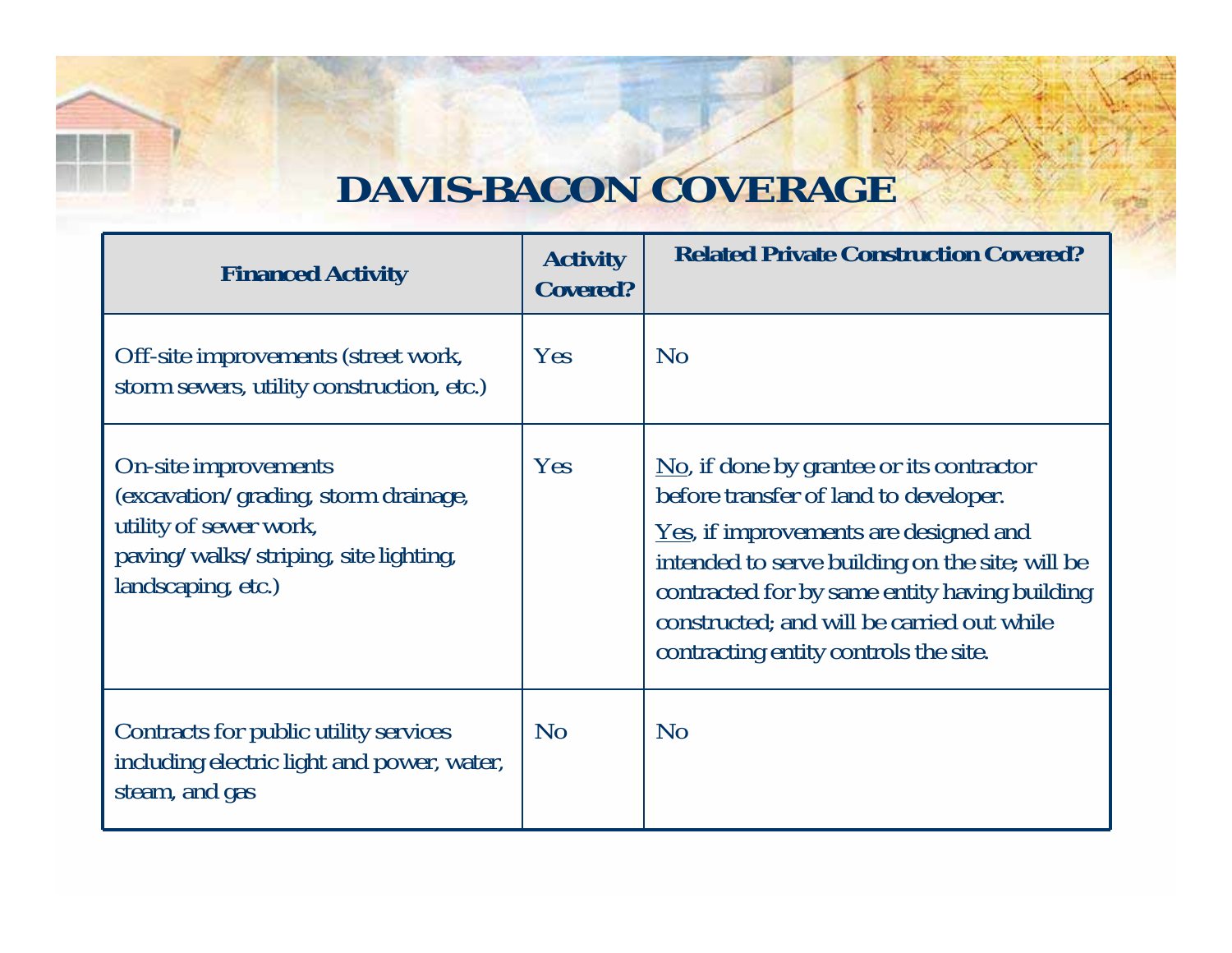#### **DAVIS-BACON COVERAGE**

| <b>Financed Activity</b>                                                                           | <b>Activity Covered?</b>                                                                     | <b>Related Private Construction</b><br><b>Covered?</b>                                          |
|----------------------------------------------------------------------------------------------------|----------------------------------------------------------------------------------------------|-------------------------------------------------------------------------------------------------|
| Cleaning during construction                                                                       | Yes                                                                                          | Yes                                                                                             |
| Cleaning after construction to<br>prepare for occupancy (separate<br>from construction contract)   | N <sub>o</sub>                                                                               | N <sub>o</sub>                                                                                  |
| Materials purchase                                                                                 | N <sub>o</sub>                                                                               | N <sub>o</sub>                                                                                  |
| Equipment, machinery and fixtures<br>purchase (as opposed to<br>installation)                      | <b>No</b>                                                                                    | <b>No</b>                                                                                       |
| Equipment, machinery, and<br>fixtures installation (as opposed to,<br>or in addition to, purchase) | Yes, if more than<br>incidental (14% or<br>over) amount of<br>construction work<br>involved. | Yes, if more than an incidental amount<br>of construction work involved in the<br>installation. |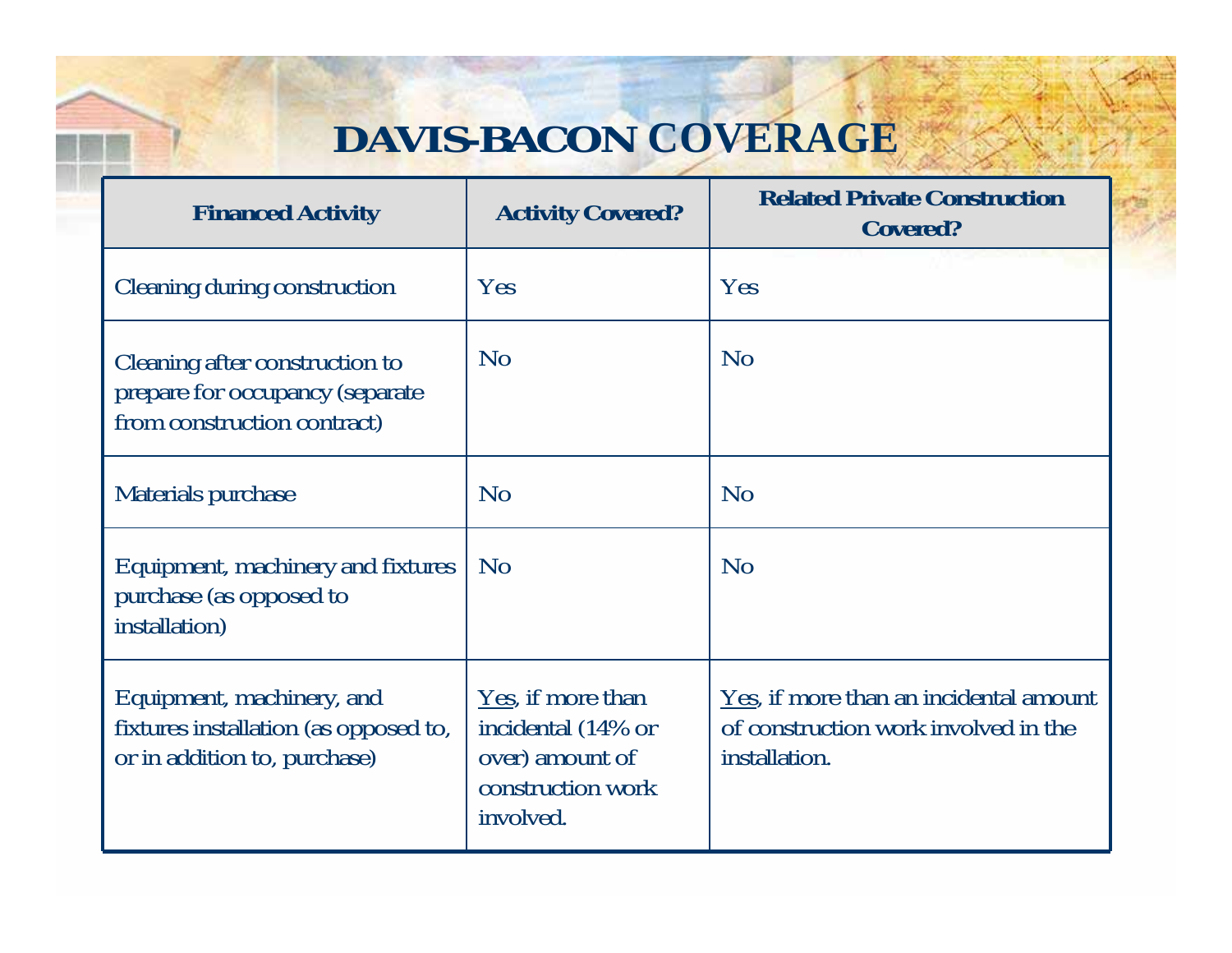#### **DAVIS-BACON COVERAGE CHART**

| <b>Financed Activity</b>                                                                     | <b>Activity</b><br><b>Covered?</b> | <b>Related Private Construction</b><br><b>Covered?</b> |
|----------------------------------------------------------------------------------------------|------------------------------------|--------------------------------------------------------|
| Legal fees/accounting fees                                                                   | N <sub>o</sub>                     | N <sub>o</sub>                                         |
| Architectural and engineering fees                                                           | N <sub>o</sub>                     | No                                                     |
| Construction management                                                                      | No                                 | No                                                     |
| Tenant allowances for nonconstruction<br>expenses (furniture, business licenses,<br>$etc.$ ) | No                                 | No                                                     |
| Rehabilitation of residential property<br>designed for fewer than eight (8)<br>families      | N <sub>o</sub>                     | N <sub>o</sub>                                         |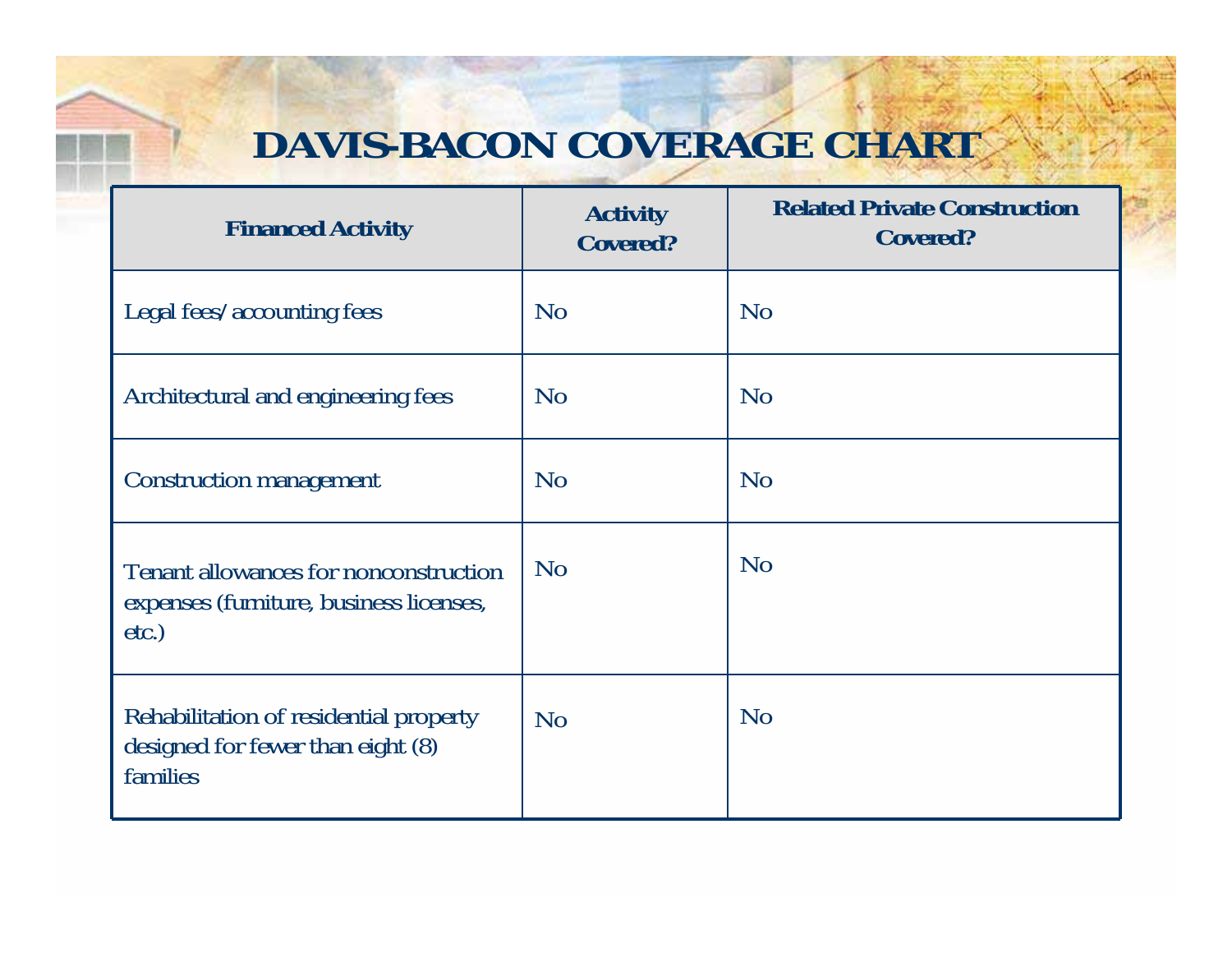

# **Applicable Laws for Labor Standards Compliance**

- Davis-Bacon and Related Acts
- Contract Work Hours & Safety Standards Act (CWSSHA)
- Copeland Act
- Fair Labor Standards Act (FLSA)
- Housing & Community Development Act
- HUD Handbook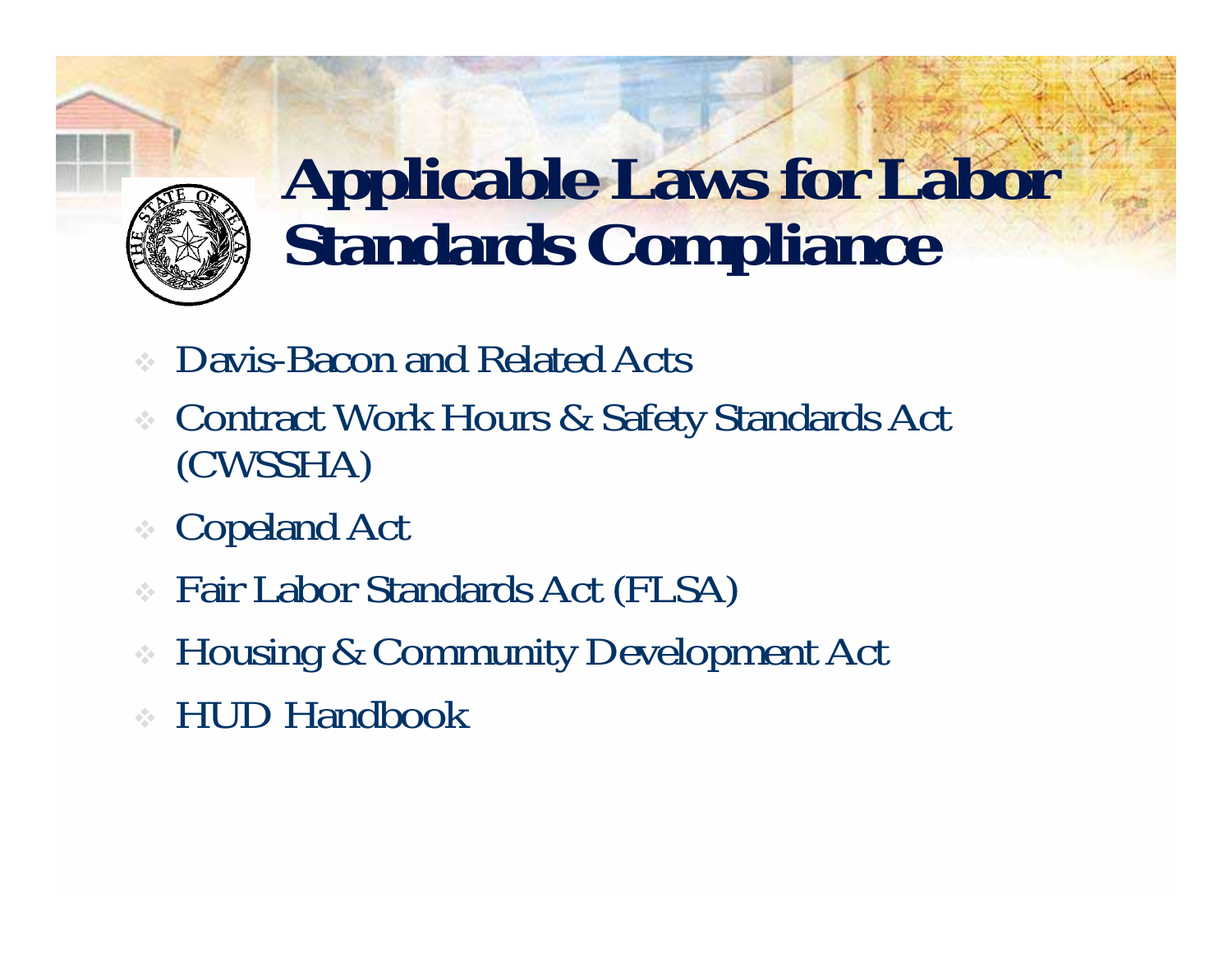

## **Davis-Bacon Recordkeeping**

If Davis-Bacon applies to your project, the following documentation will be required :

- LSO appointment form
- Wage Decision Request
- Contractor Eligibility Verification
- Additional Rate Request
- Start of Construction Notice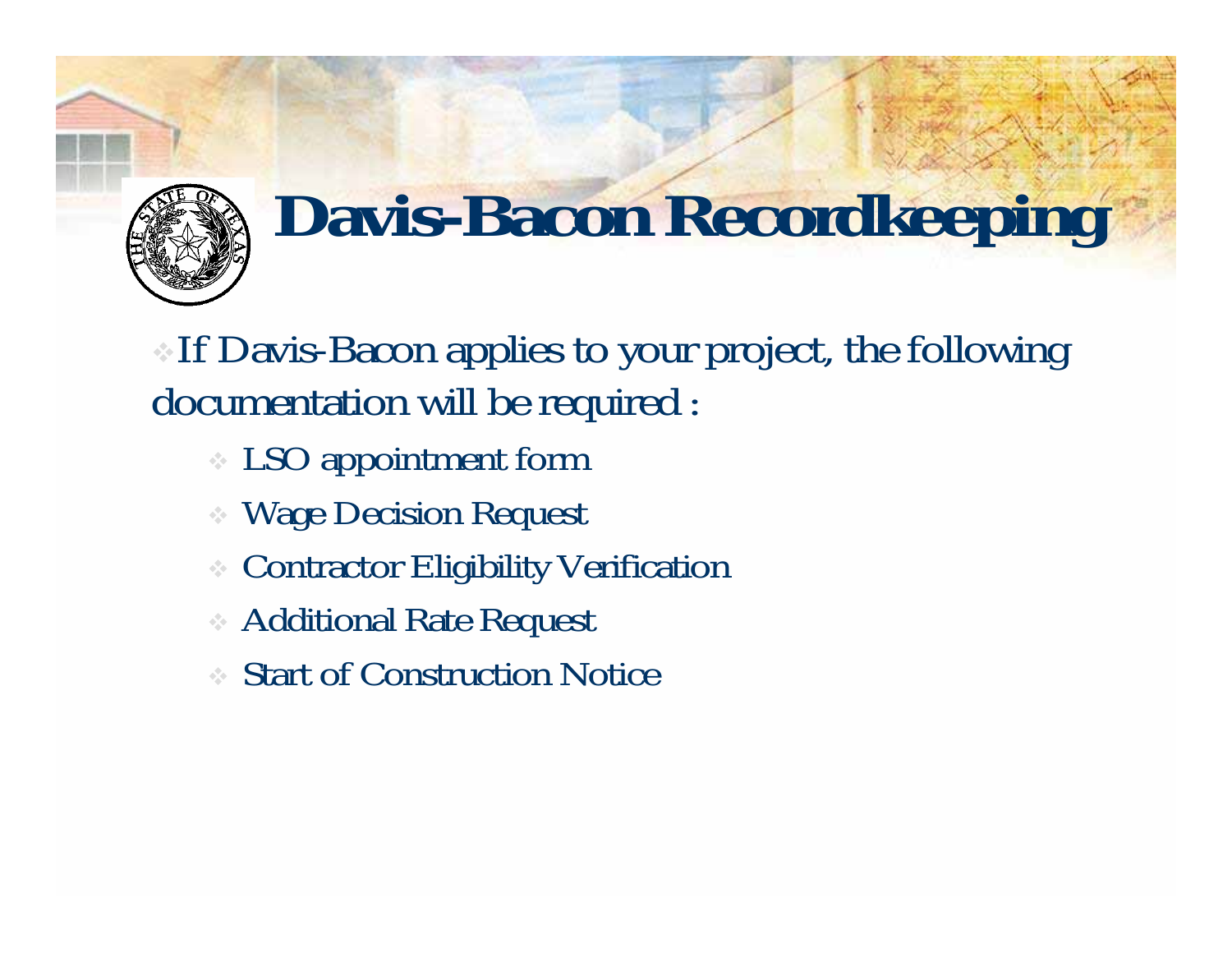

#### **Section 3 Requirements**

- ÷ Section 3 will apply to all NSP-assisted properties
- Subrecipient responsibilities:
	- Meet minimum numeric goals
		- 30% of new hires are Section 3 residents
		- $\approx 10\%$  of construction contracts are Section 3 businesses
	- If unable to meet goals, clearly demonstrate why it was not possible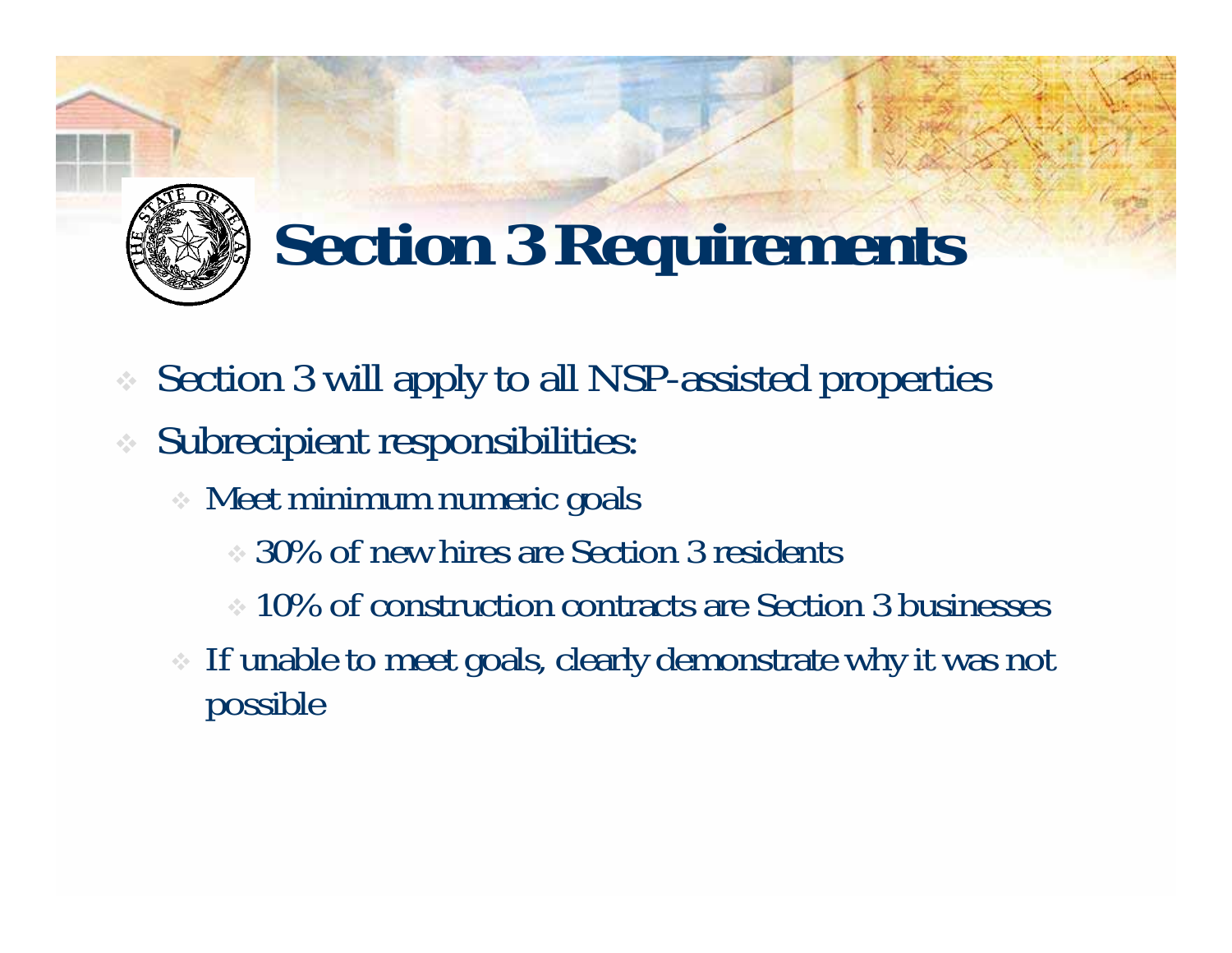

#### **Section 3 Requirements**

- For contracts less than \$100,000 for construction or rehabilitation – Section 3 compliance is shared between contractor and subrecipient
- For contracts exceeding \$100,000 Section 3 compliance remains with subrecipient
- Quarterly and Annual reports Included with NSP reporting to HUD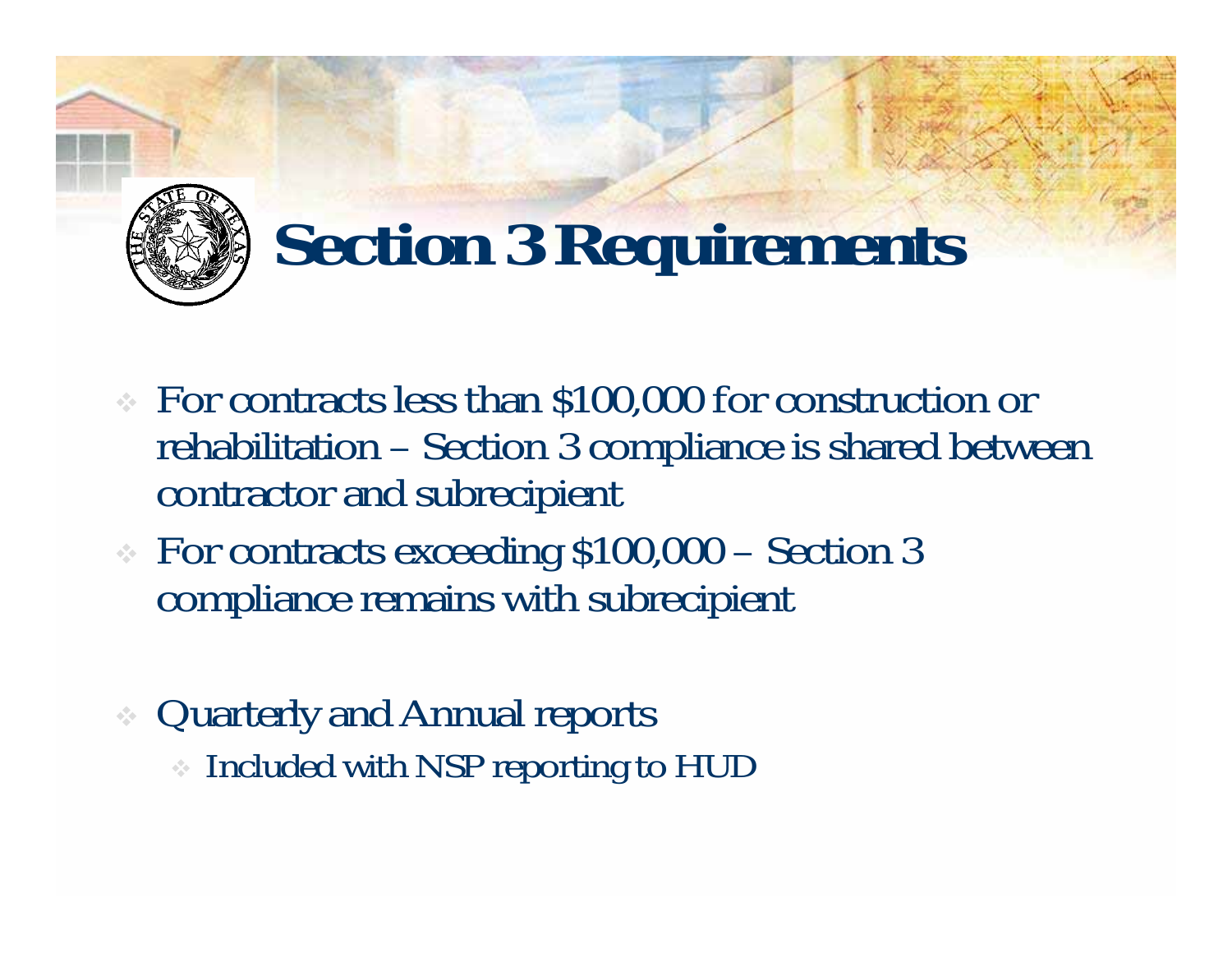

#### **Project Set-up & Draws**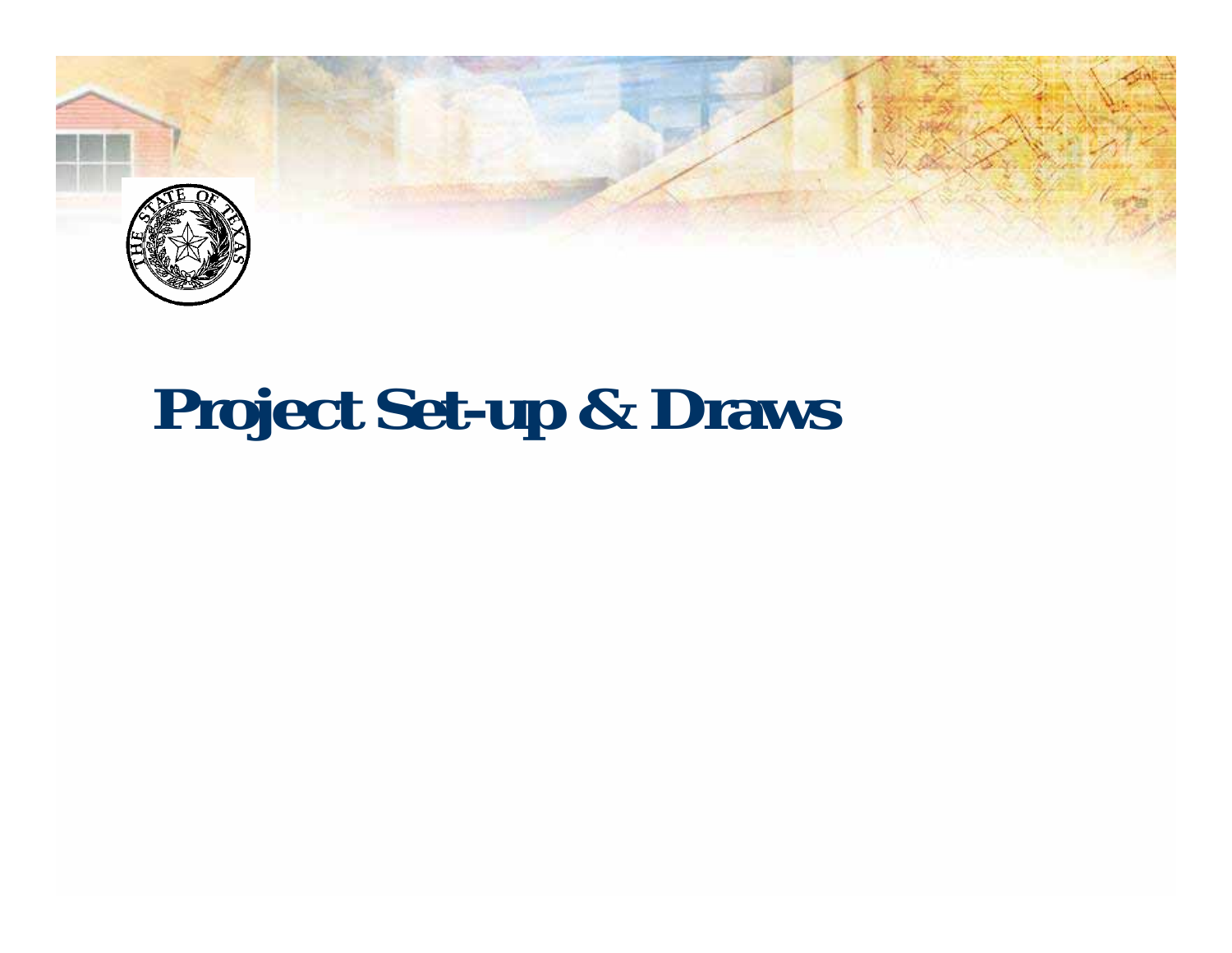

#### **What are "Draw Requests" ?**

**Draw Request"** refers to the process for requesting the transfer of funds to the CA in order to pay for eligible costs incurred for a specific address or for the NSP Contract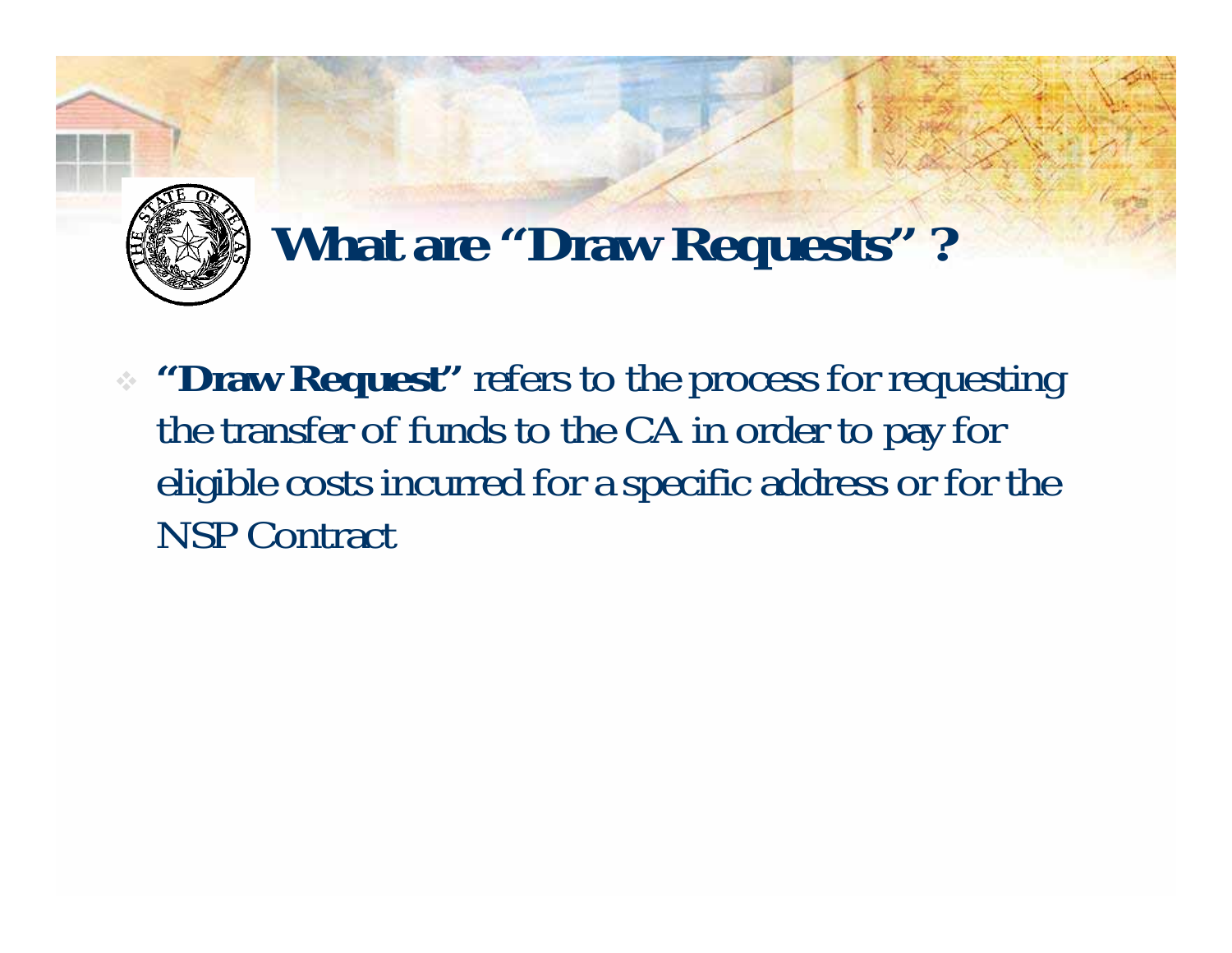

## **Administrative Draws**

- Indirect costs not associated with a specific Project but are directly attributable to the administration of the NSP **Contract**
- Ensure the environmental clearance for **exemp<sup>t</sup>** administrative activities has been received prior to submission of first Admin Draw Request
- Enter request online at the contract level with support documentation as appropriate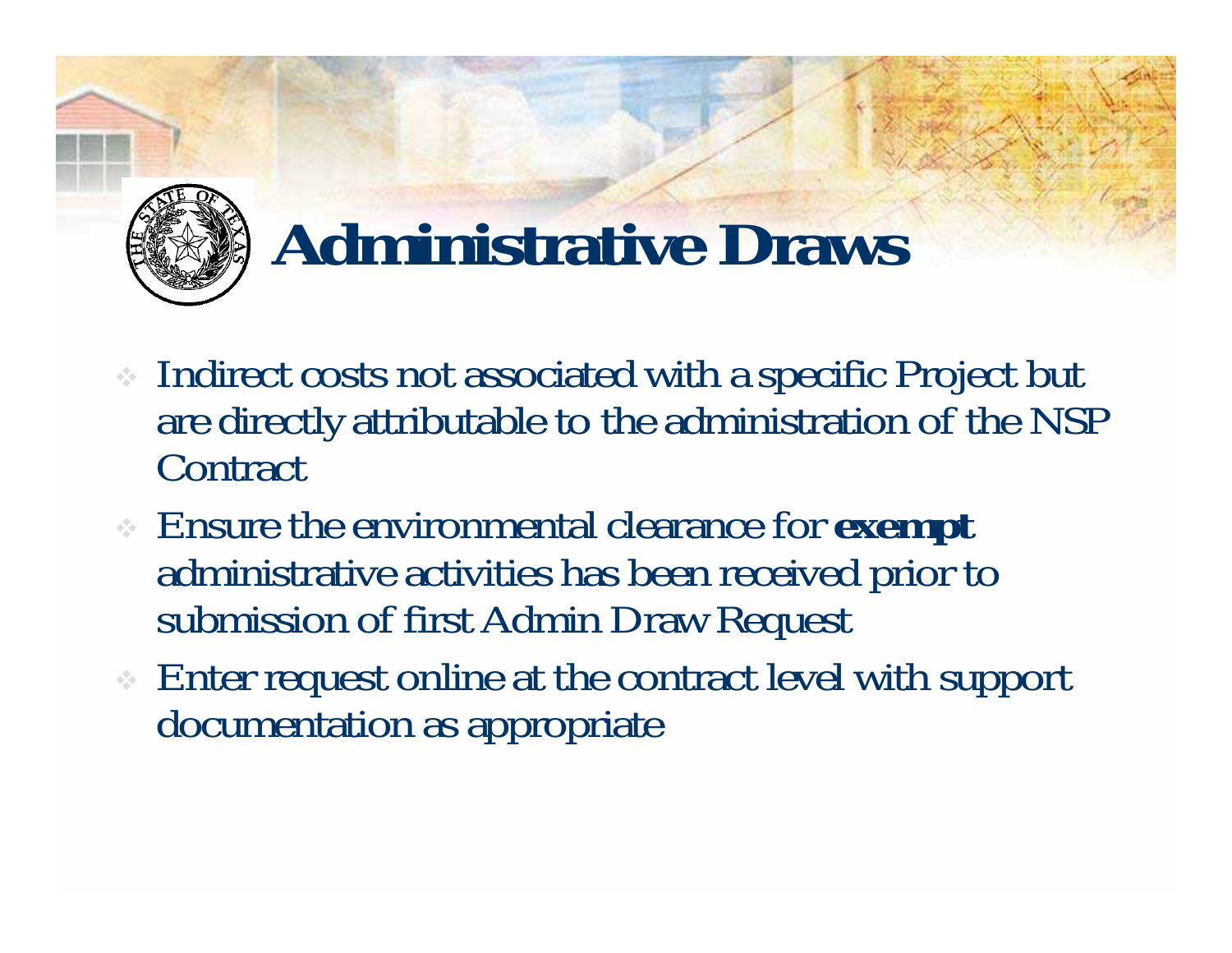

#### **Administrative Draws**

- Administrative Draw Requests will be limited to **10%** of the total administrative funds available on the Contract until project activities are set up or start of construction/demolition
- For subsequent Administrative Draw Requests, the cumulative percentage of administrative draws disbursed may not exceed the percentage of Project funds drawn on the Contract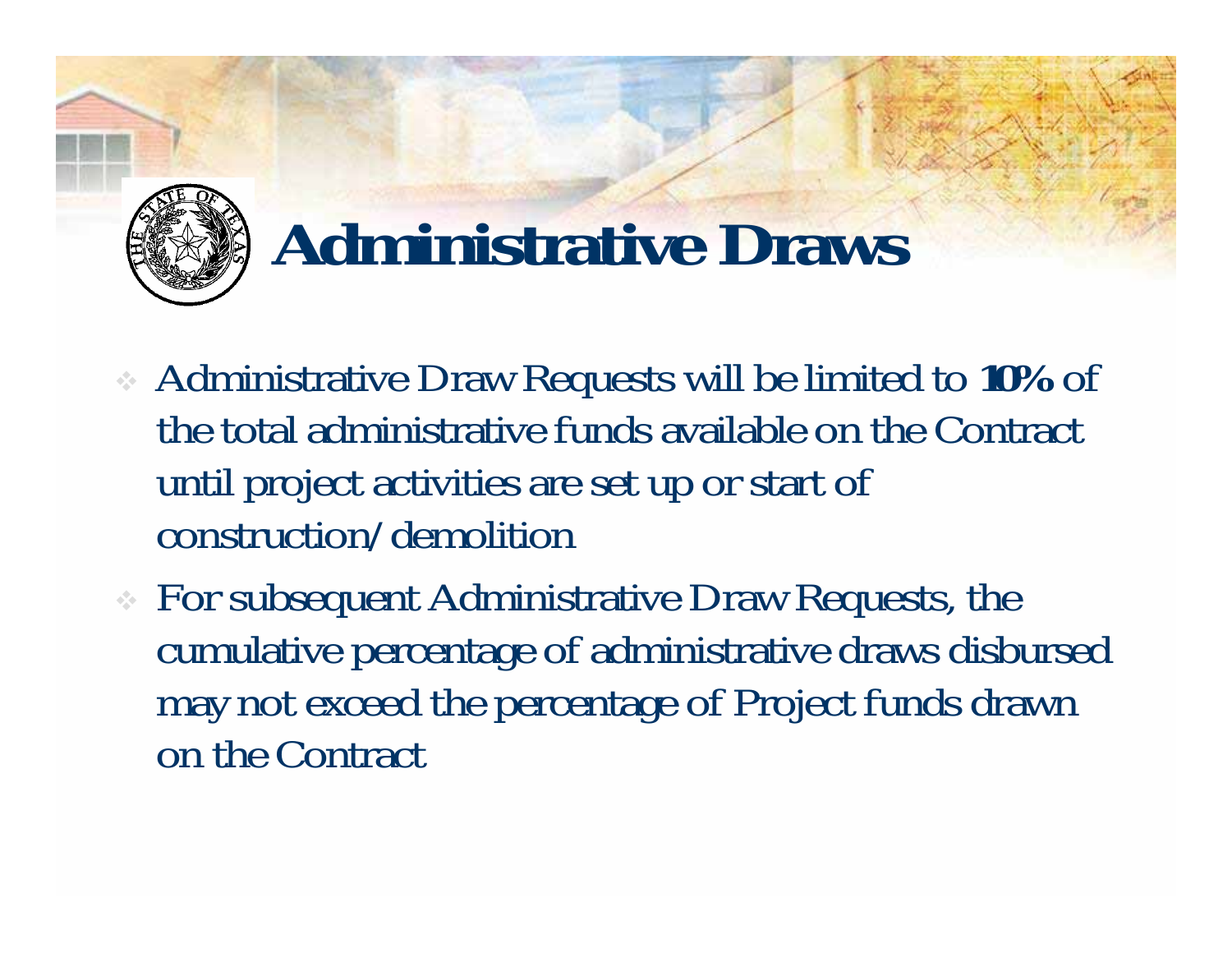

- Travel Reimbursement
- Environmental Review costs
- Procurement Requirements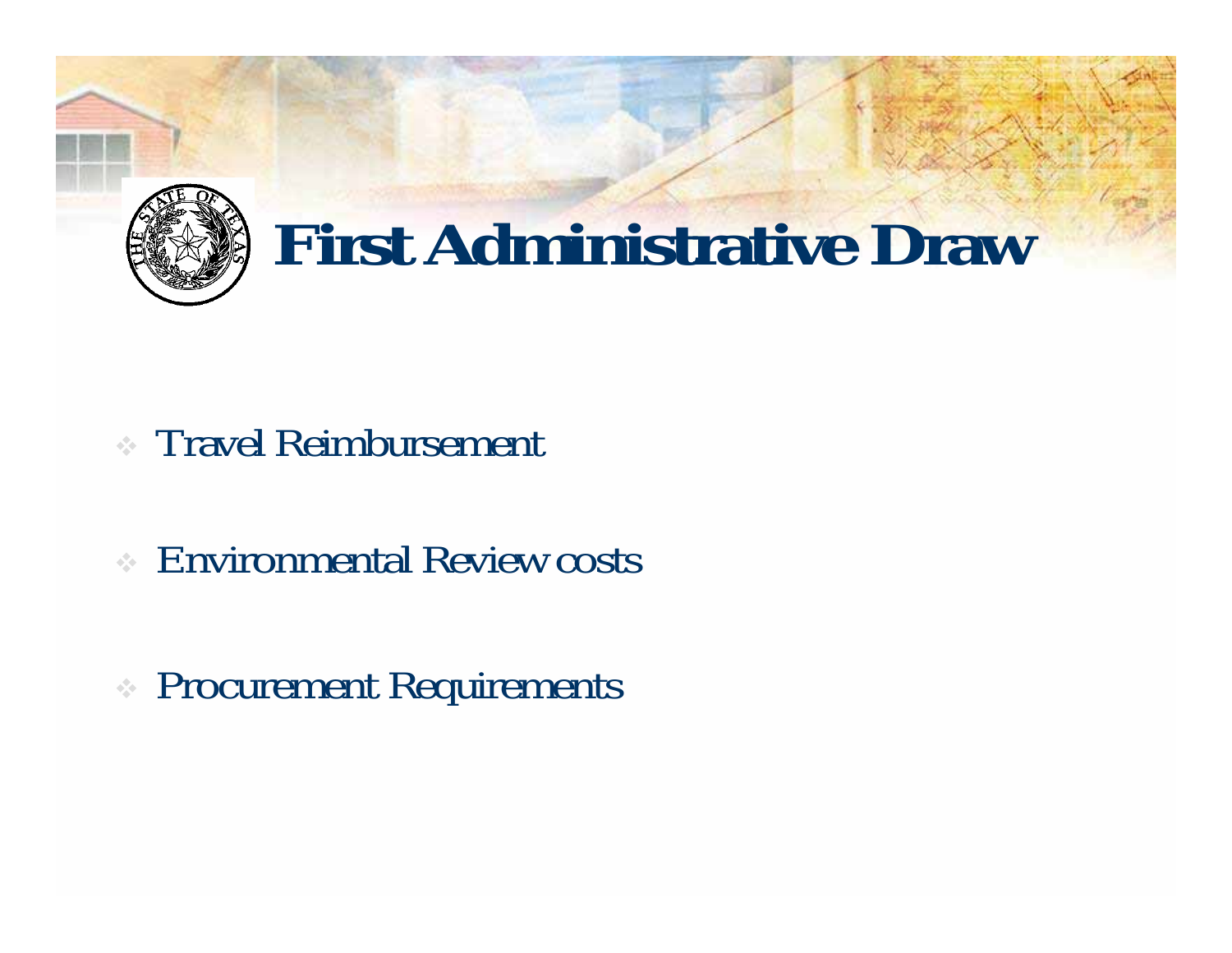

# **Project Cost Draws**

- Directly associated with specific Project
	- Hard costs "sticks and bricks"
	- Soft costs activity delivery
		- Soft costs listed on Page 3 of Texas NSP NOFA
- Enter request online at the Project level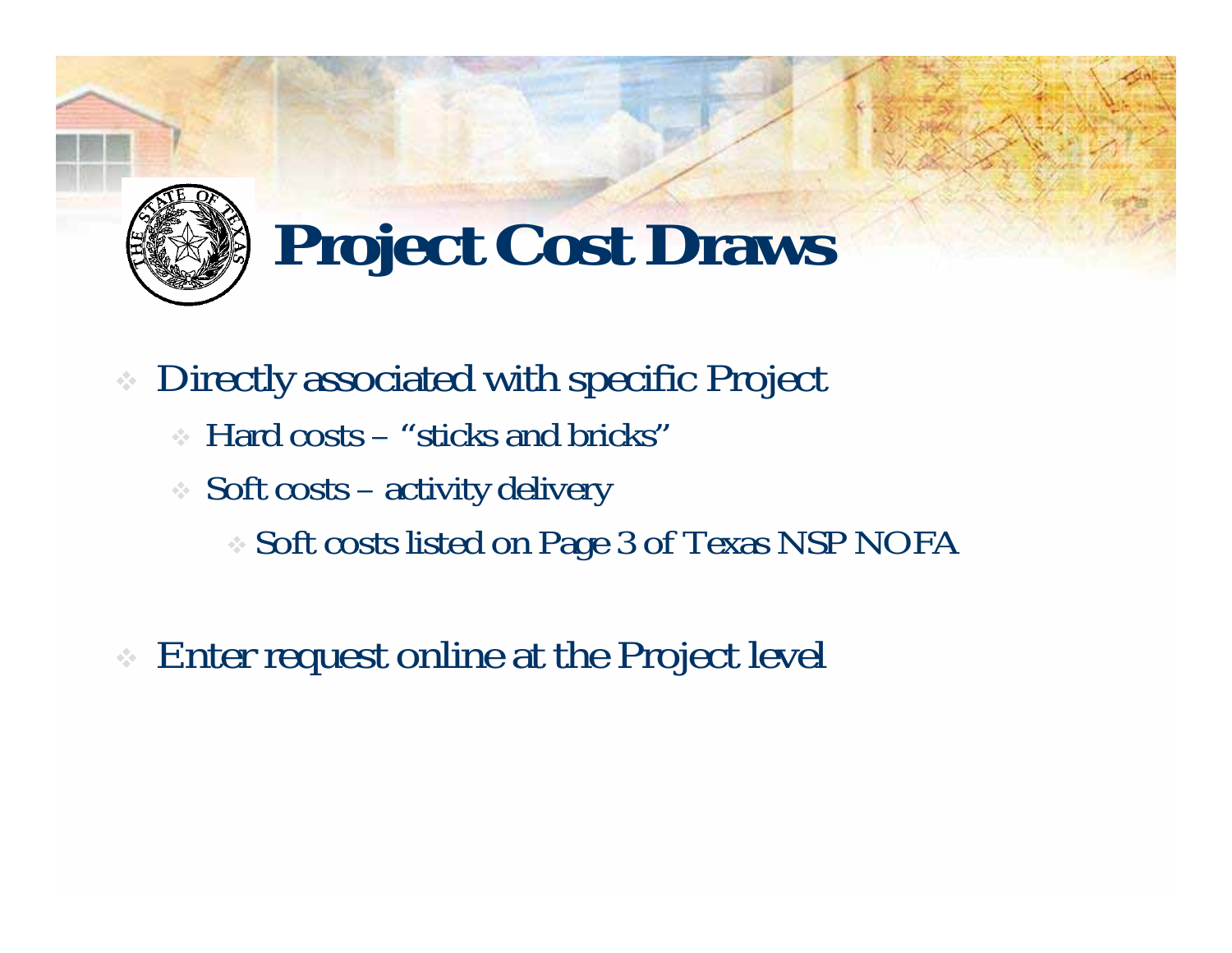

#### **Interim Draw Requests**

- Submit as costs are incurred and construction is completed
- ❖ Submit with applicable Support Documentation
- TDHCA will withhold 10% of Project hard costs for Retainage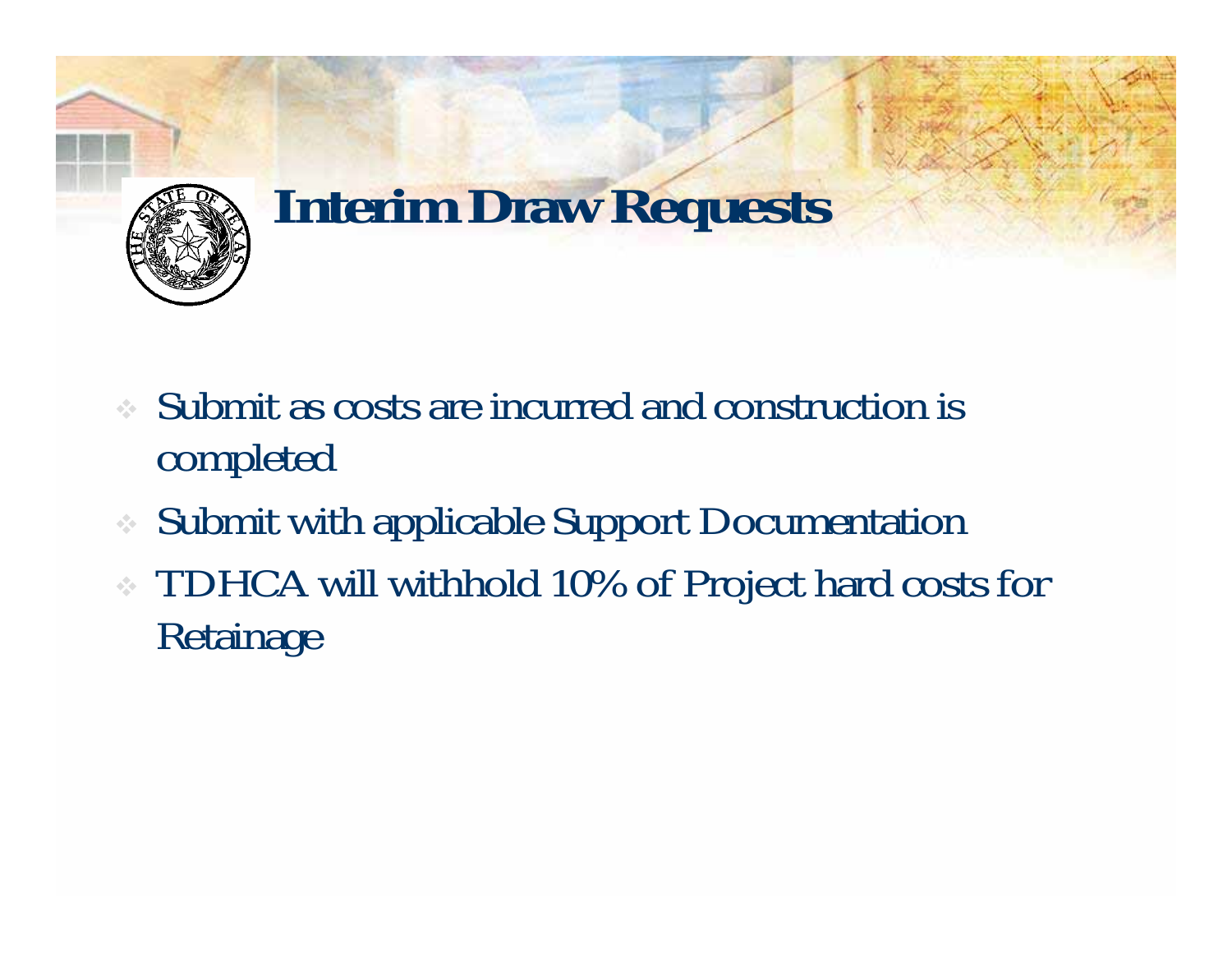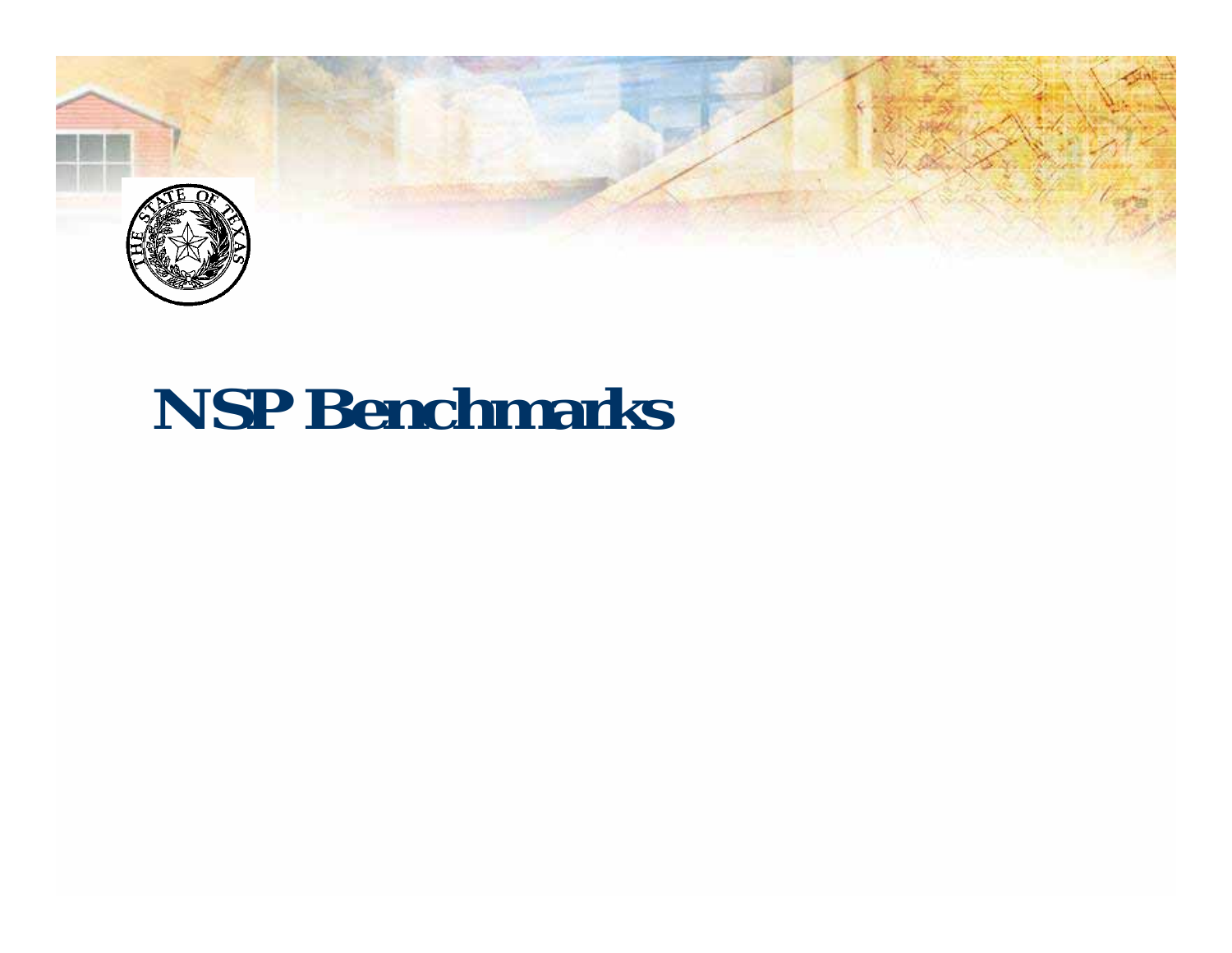

- All Texas NSP1 funds must be used within timelines
- Acquisition Funds committed at 6 months
- ❖ Balance of Activity funds committed by 9 months
- ÷ Meeting benchmarks will be a contractual requirement
- Failure to meet benchmarks may result in re-allocation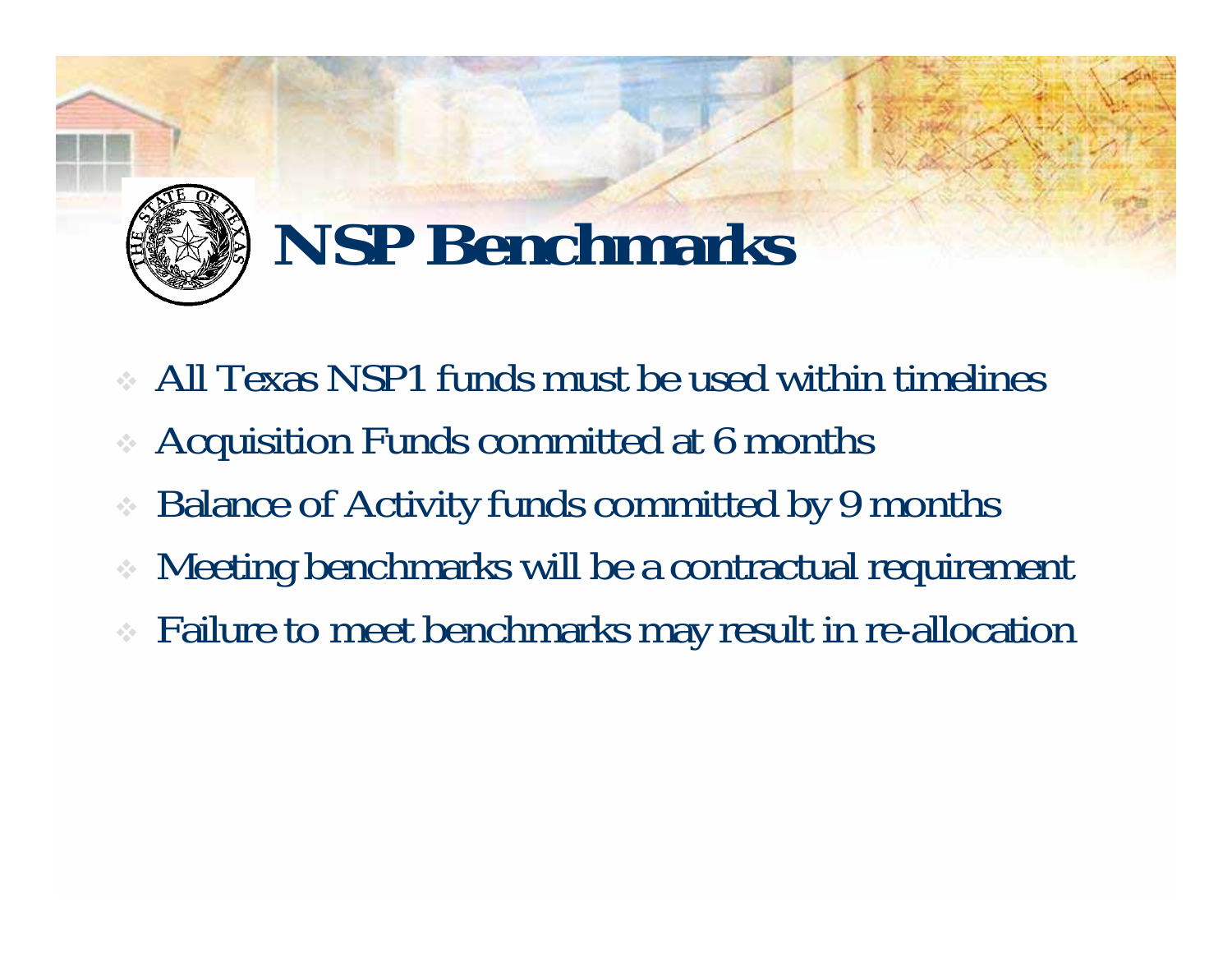

## **NSP Milestones**

- All milestones from contract date
	- 3 Months
		- General Environmental Clearance
	- 6 Months
		- Acquisition 100% Obligated
		- Site-specific Environmental Clearance
		- Addresses set-up on CDB system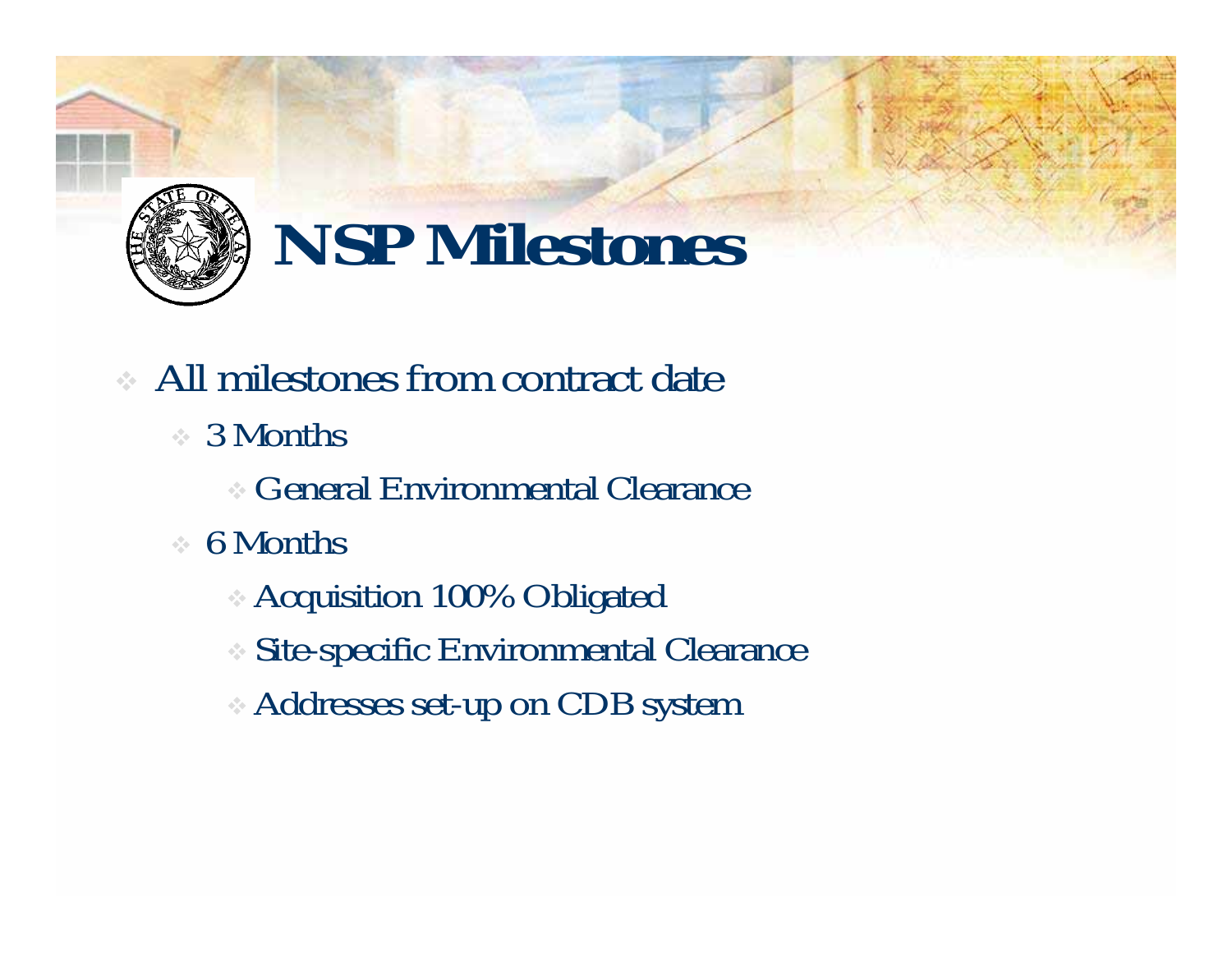

## **NSP Milestones**

- All milestones from contract start date
	- 9 months
		- All contract funds 100% obligated
	- 12 months
		- All Rehab/Reconstruction initiated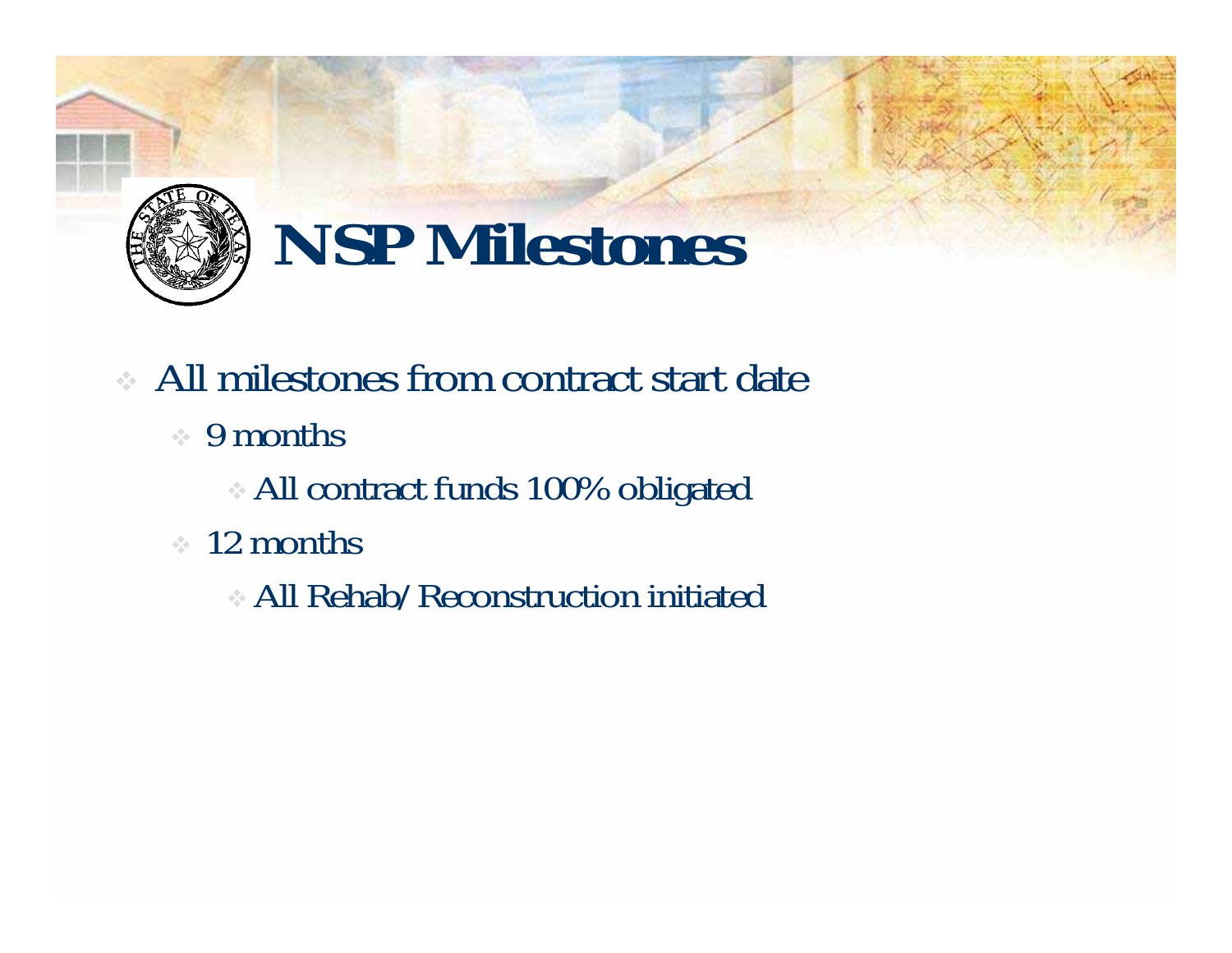

## **NSP Milestones**

- All milestones from contract date
	- 24 months
		- Rehab/reconstruction/new construction complete
		- All properties in eligible use (all repayment to TDHCA initiated)
- Texas NSP milestones will be used to determine contract performance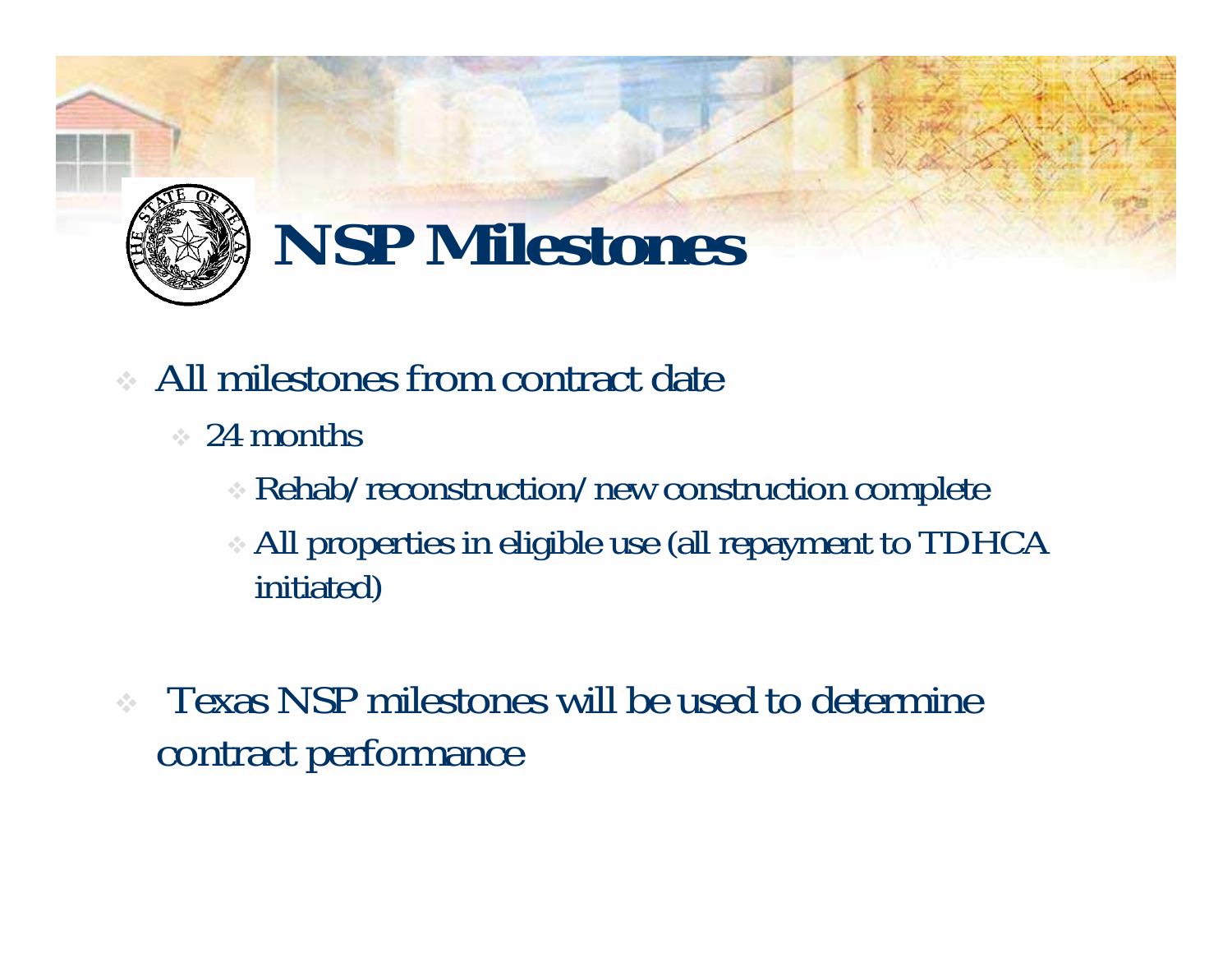

## **NSP Thresholds**

- Thresholds differ from milestones
	- Contract expenditure vs. activity completion
- <sup>12</sup>-month threshold
	- Contract 30% expended
- **18-month threshold** 
	- Contract 70% expended
- 24-month threshold
	- Contract 100% expended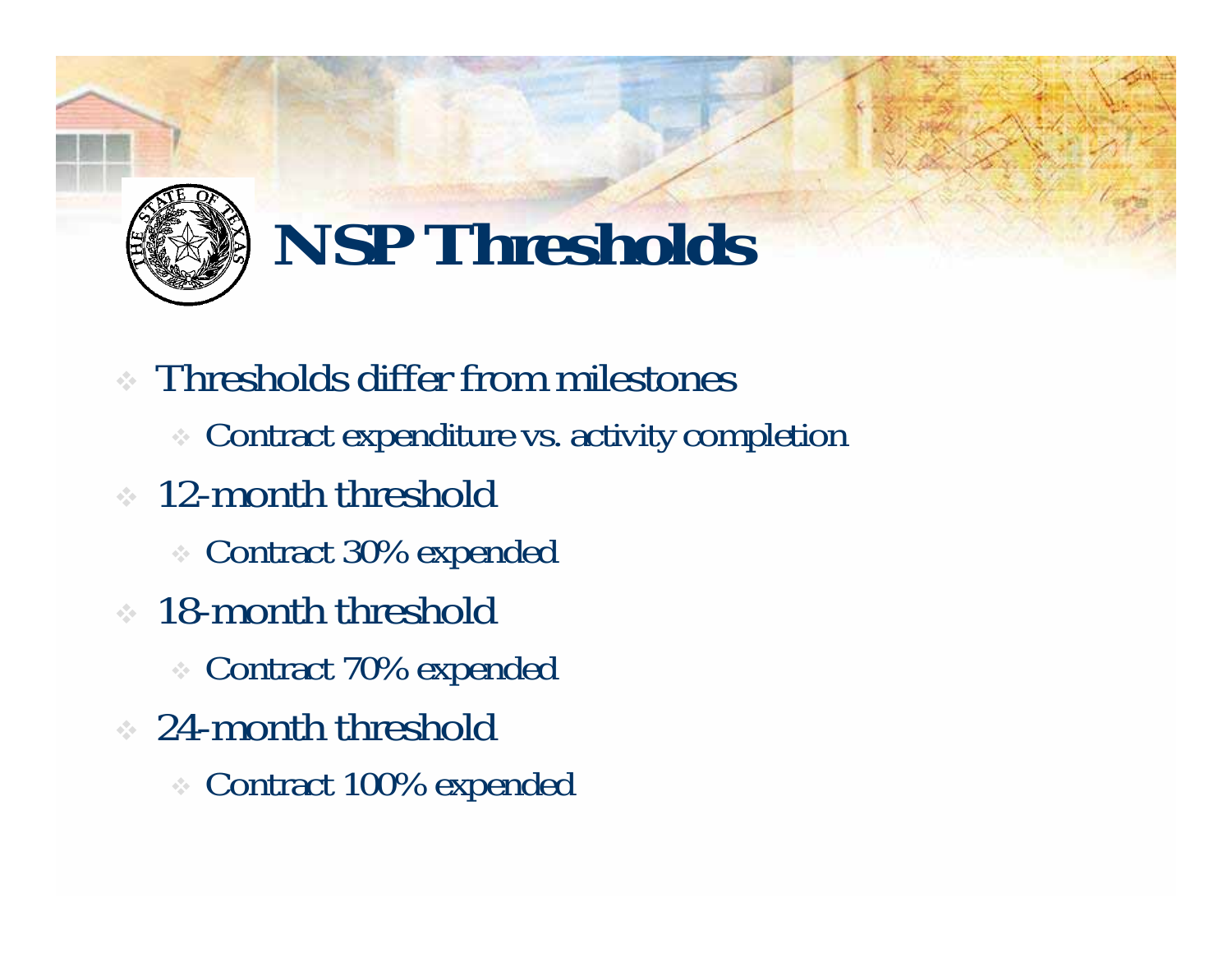

- Ways to make sure you meet the benchmarks
	- Start your broad environmental reviews now
	- Start homebuyer education
	- $\frac{1}{2} \frac{1}{2}$ Identify property sources
	- Inspect properties prior to purchase reduce surprises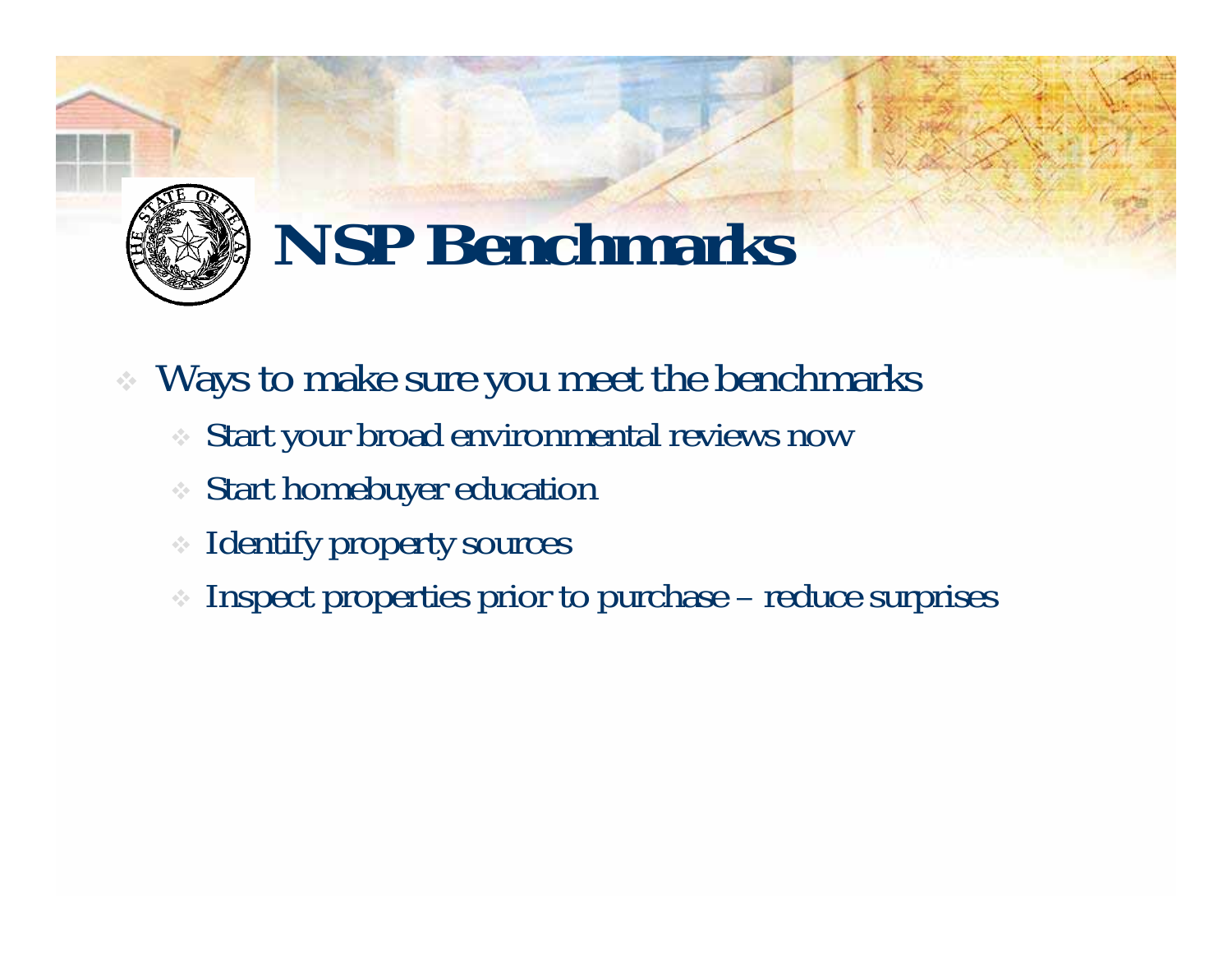

# **Reporting Requirements**

- ÷ Required monthly reports on obligations and expenditures
	- Project Name
	- Activity
	- ← Location
	- $\frac{1}{2} \frac{d^2}{dt^2}$ Funds budgeted/expended
	- # housing units/properties
	- ❖ Beneficiary data
- ❖ Quarterly reporting after all funds obligated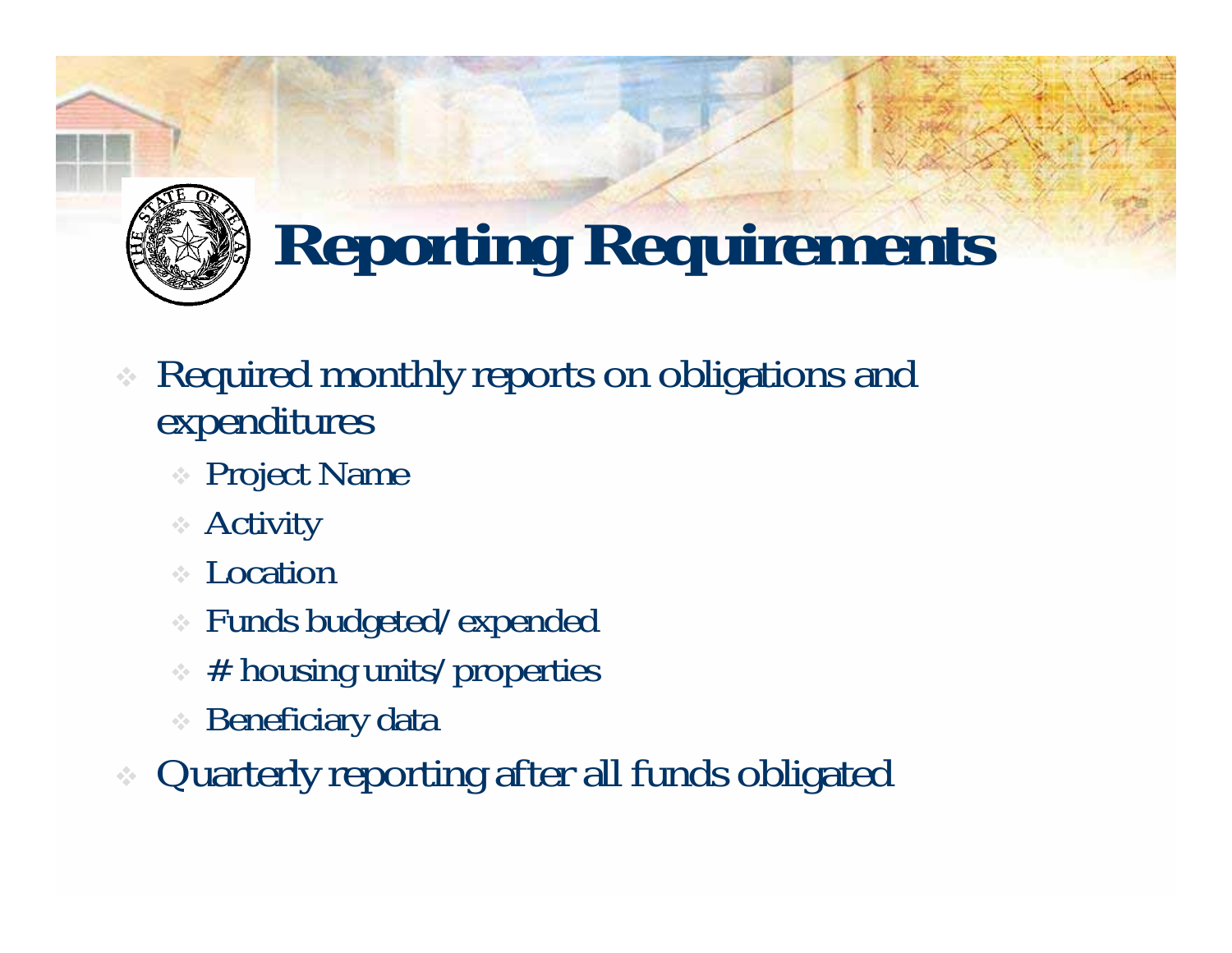

#### **Technical Assistance**

- NSP Staff will be visiting subrecipients prior to obligation deadlines
- Website updates and email
- $\sigma_{\rm eff}^{\rm th}$ Contracts will be assigned to specific staff members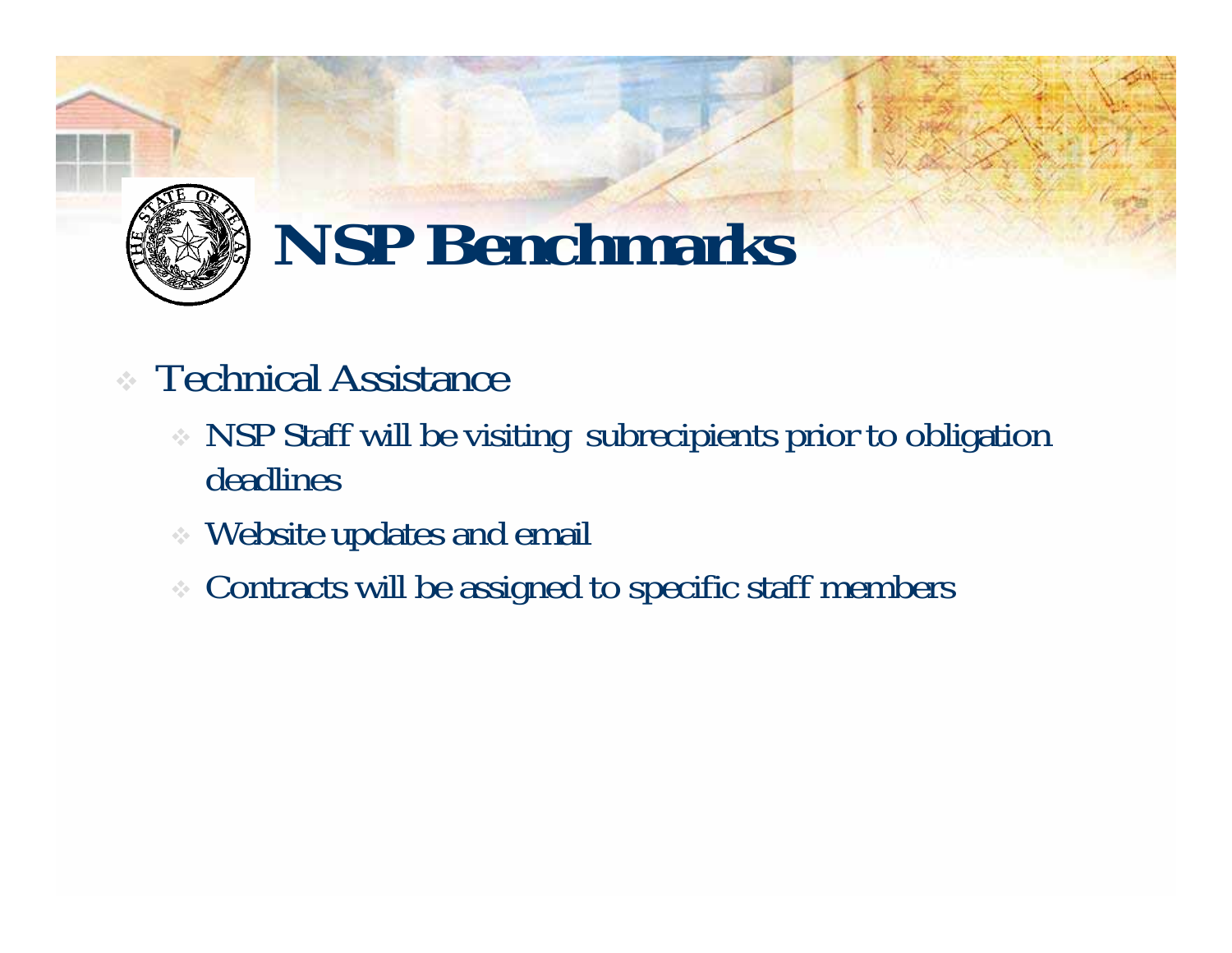

#### Monitoring

- Subrecipient contracts will be continually monitored for compliance
- **Transparency requirements** 
	- Reporting
- Office of the Inspector General (OIG)
	- NSP is a high-risk program
	- TDHCA plans on an OIG audit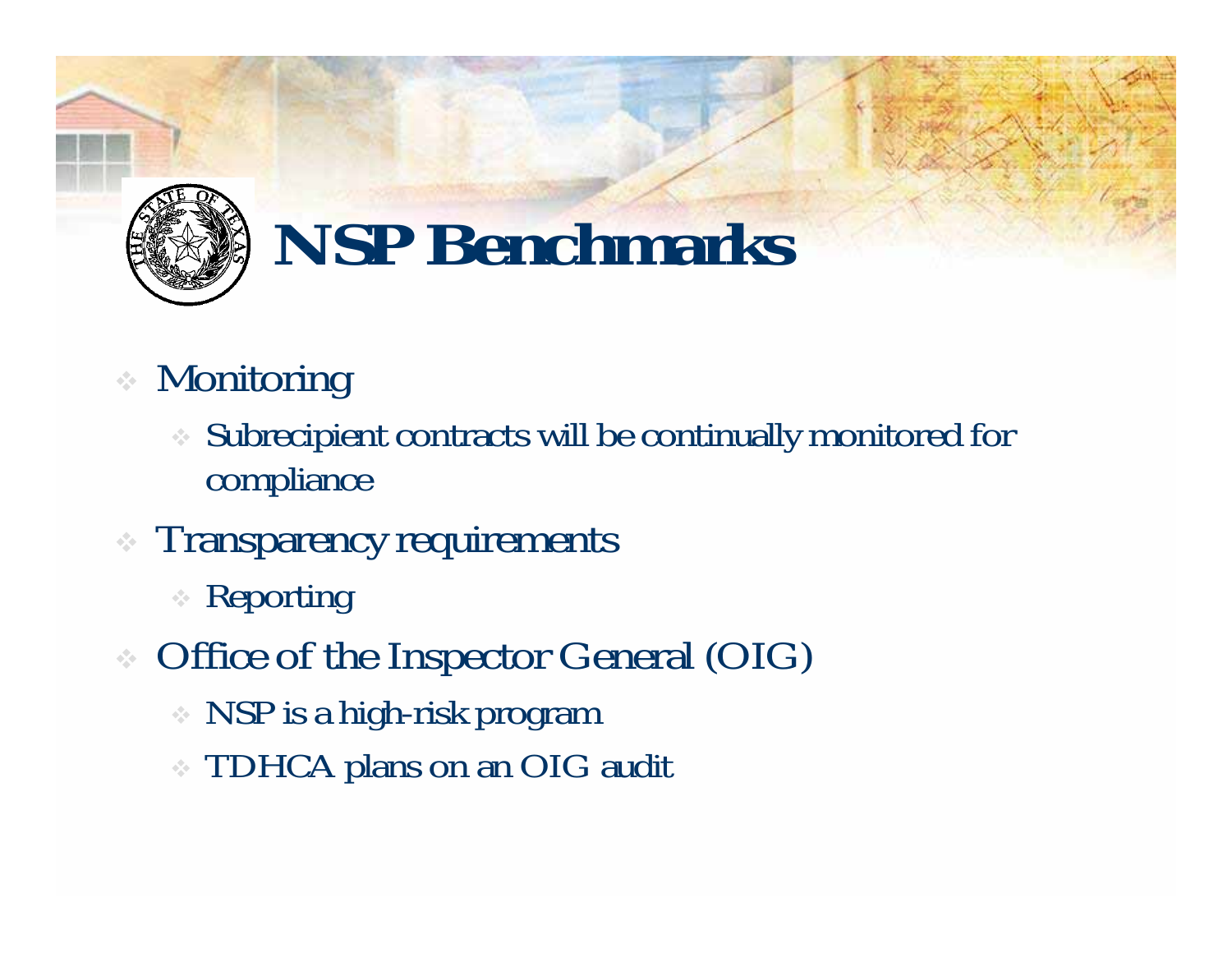

#### Questions?

# Thank you!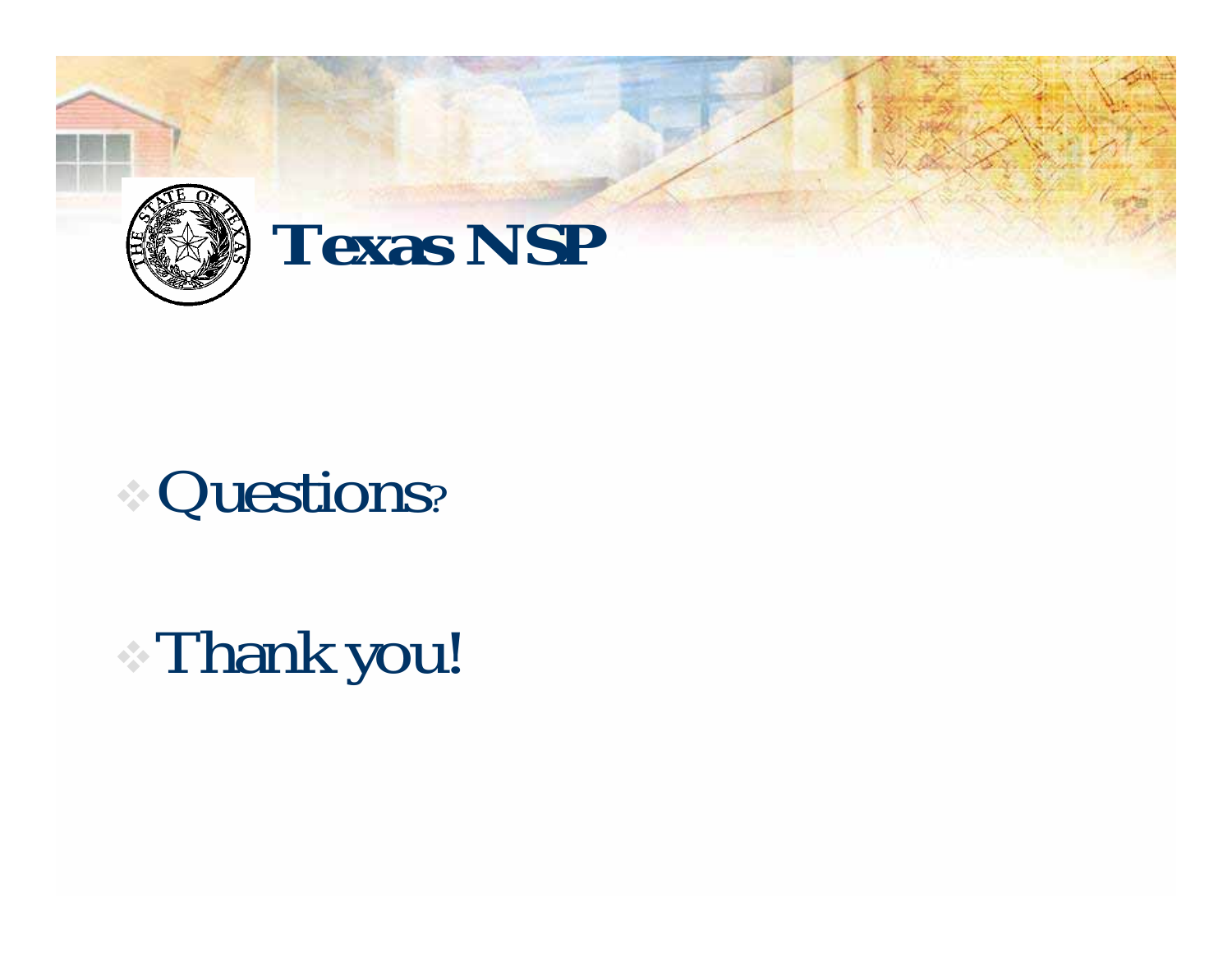

#### **Resources**

- Texas NSP Website
	- http://www.tdhca.state.tx.us/nsp/index.htm
- HUD NSP Website
	- http://www.hud.gov/offices/cpd/communitydevelopment/p rograms/neighborhoodspg/
- HUD NSP Policy Guidance
	- http://www.hud.gov/offices/cpd/communitydevelopment/p rograms/neighborhoodspg/policyguidance/index.cfm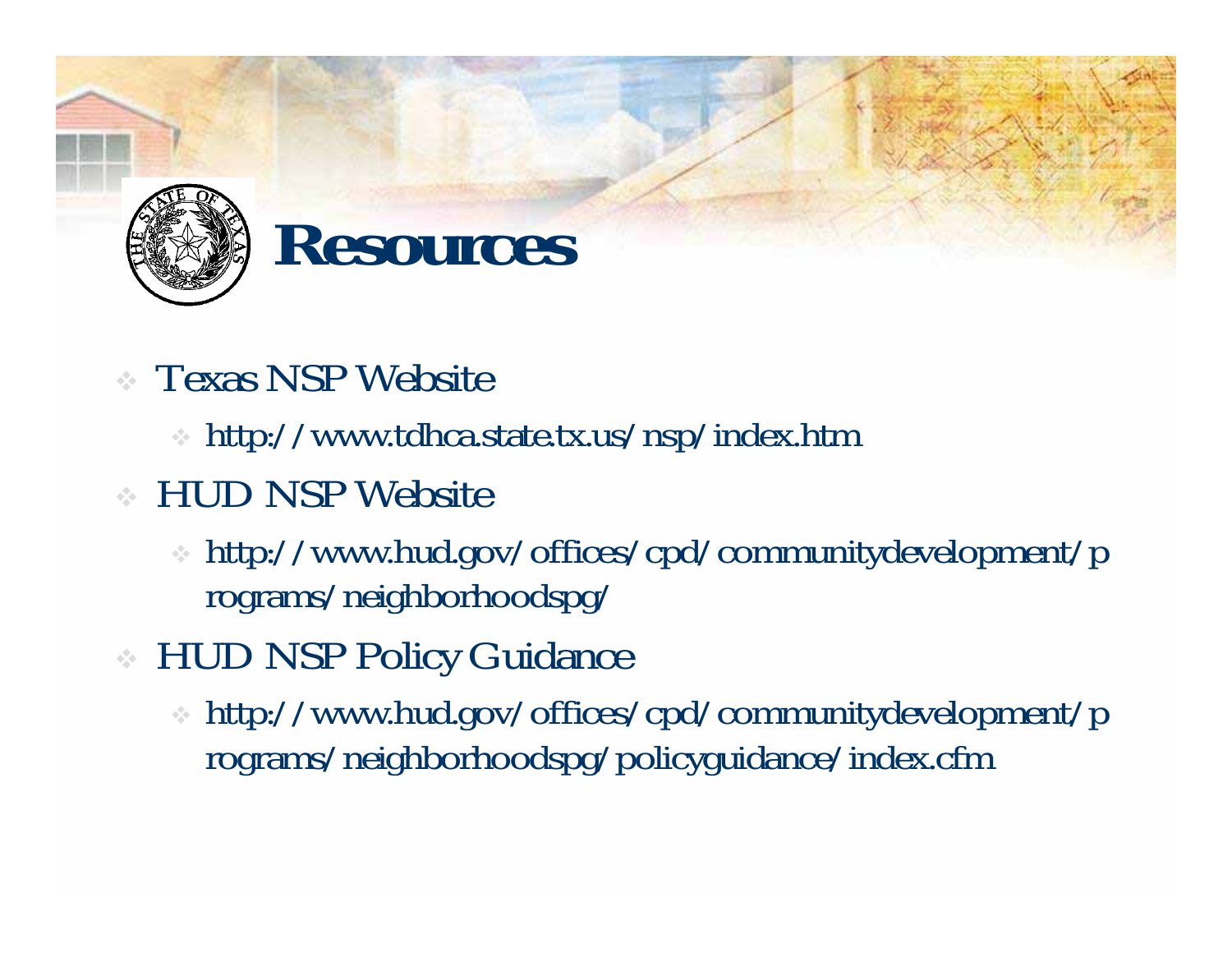

#### **Resources**

- HUD Handbook 1378 Uniform Relocation Act
	- http://www.hud.gov/offices/cpd/library/relocation/policya ndguidance/handbook1378.cfm
- Comptroller of the Currency Neighborhood Stabilization resources
	- http://www.occ.treas.gov/cdd/neighborstabilization.htm
- Section 3 applicability to NSP
	- http://www.hud.gov/offices/fheo/section3/HUD-NSPsec3-Guidance.doc